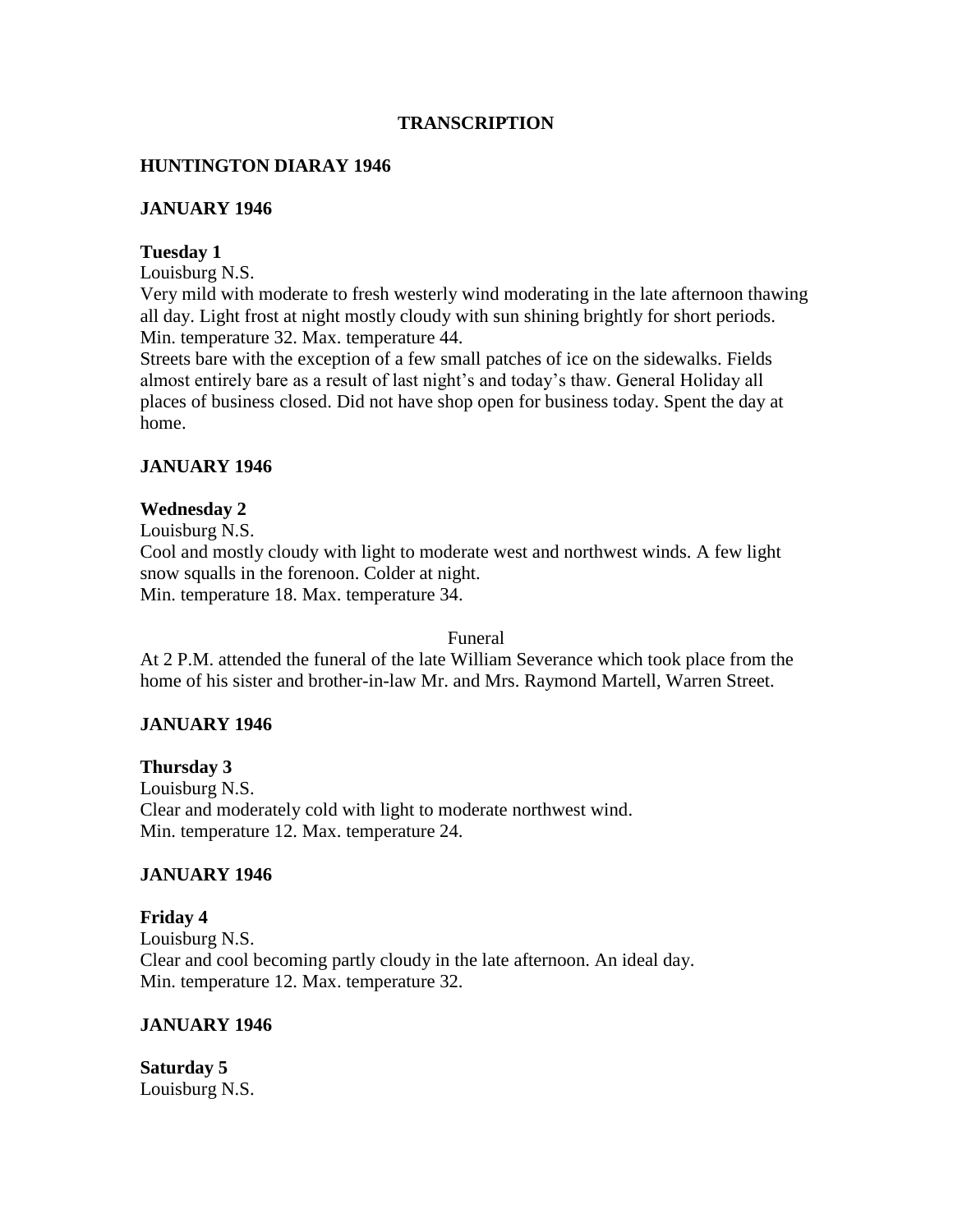Cloudy and mild with light to moderate southwest wind. Min. temperature 14. Max. temperature 38.

## **JANUARY 1946**

# **Sunday 6**

Louisburg N.S. Cloudy and mild with some fog. Light south to southwest winds. Some rain during the night. Min. temperature 28. Max. temperature 39.

# Church Services

At 11 A.M. and 7 P.M. in company with Emeline, attended services in the First United Church where Rev. Elmer Ashley was the preacher.

Members of the Young People's Union were in charge of the evening service, with Mr. Ashley giving the address. During the evening service the Young People's Society made a presentation of a gown to Rev. Mr., Ashley. Miss Catherine Lamond, President of the Society, read the presentation address.

# **JANUARY 1946**

## **Monday 7**

Louisburg N.S. Very mild. Cloudy with some fog in the morning. Cloud in the forenoon but became cloudy in mid afternoon. Min. temperature 36. Max. temperature 50.

# Week of Prayer

At 7:30 P.M. in company with Emeline, attended the first of the series of "Week of Prayer" services in the First United Church. Service conducted by Rev. Elmer E. Ashley B.A., B.D.

# **JANUARY 1946**

# **Tuesday 8**

Louisburg N.S. Moderately cold and mostly cloudy with light to fresh northwest wind. Light snow squalls in the afternoon. Min. temperature 22. Max. temperature 42.

# Visited Sydney

Made a business trip to Sydney, leaving here on the 7:45 A.M. bus. Left Sydney on the 4:30 P.M. bus for home arriving at about 5:50 P.M. Made a number of business calls at Sydney. Had lunch at "Isle Royale" hotel.

# **JANUARY 1946**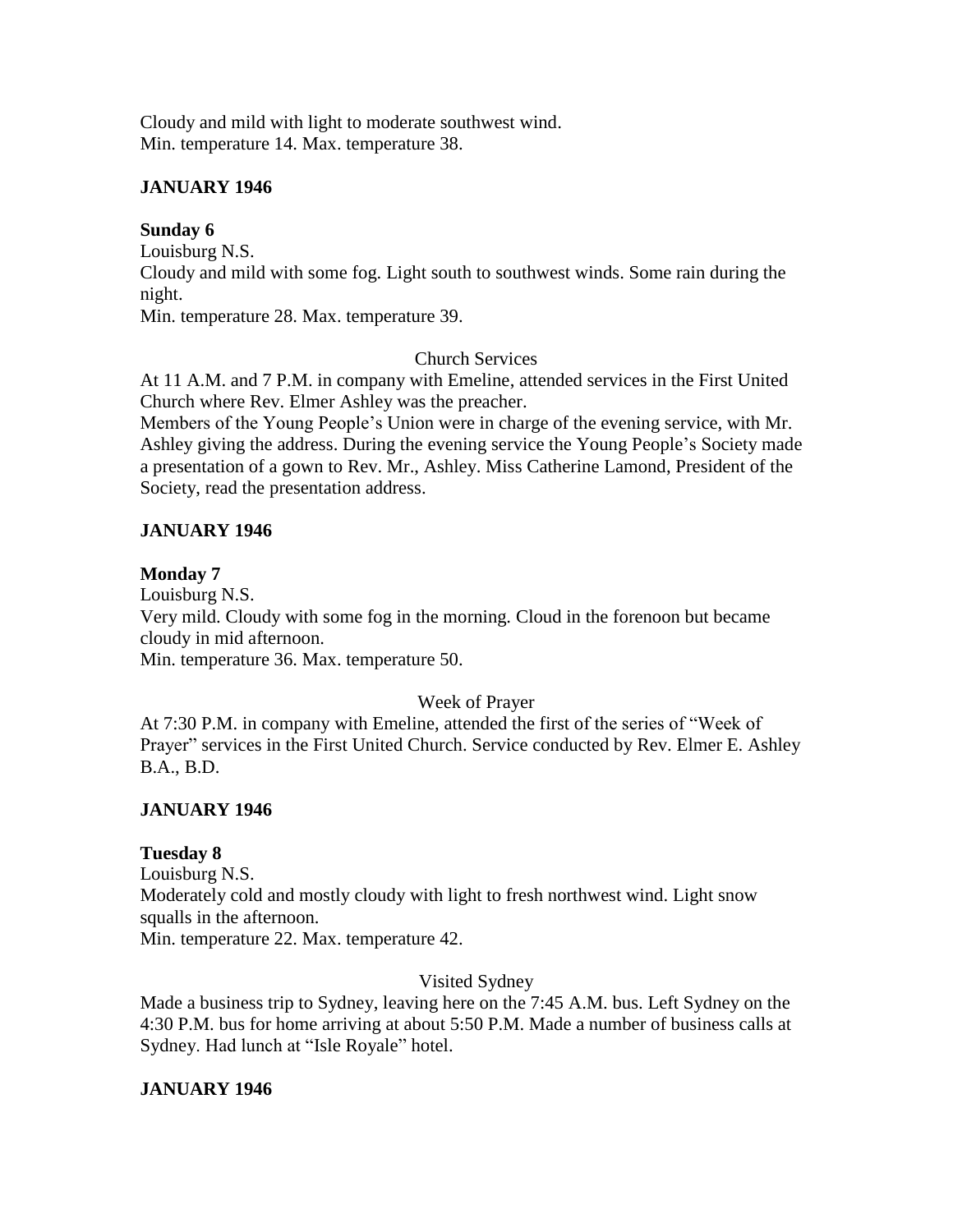#### **Wednesday 9**

Louisburg N.S. Clear and moderately cold with moderate to fresh northwest wind. Min. temperature 18. Max. temperature 26.

#### Week of Prayer

At 7:30 P.M. in company with Emeline, attended the second of the series of "Week of Prayer" services in the First United Church, where Rev. Elmer E. Ashley was the preacher

### **JANUARY 1946**

### **Thursday 10**

Louisburg N.S.

Snow began to fall at about 8 A.M. and continued moderately until late in the afternoon, and was then followed by a light drizzle of rain.

Moderate to fresh south and southwest winds shifting to southeast east and northeast. Min. temperature 12. Max. temperature 32

Snowfall about 5 inches.

### Meeting of Fire Brigade

At 8 P.M. attended a meeting of the Louisburg Volunteer Fire Brigade, held in the town office with Fire Chief Daniel Townsend presiding.

Those present were:

Daniel Townsend, Chief, Freeman MacKenzie 1st Lieut., Alex Smith 2nd Lieut. M.S. Huntington secretary treasurer, Ran. MacVicar, Bert Hiltz, Everette Beaver, Emerson Townsend, John Johnson.

### **JANUARY 1946**

### **Friday 11**

Louisburg N.S. Cool and mostly clear with moderate to fresh north northwest wind. Min. temperature 21. Max. temperature 32.

### Week of Prayer

At 7:30 P.M., in company with Emeline, attended third, and last, of the series of "Week of Prayer" services held in the First United Church this week. Service was conducted by Rev. Elmer E. Ashley, B.A., B.D. Choir attendance 13

### **JANUARY 1946**

**Saturday 12** Louisburg N.S.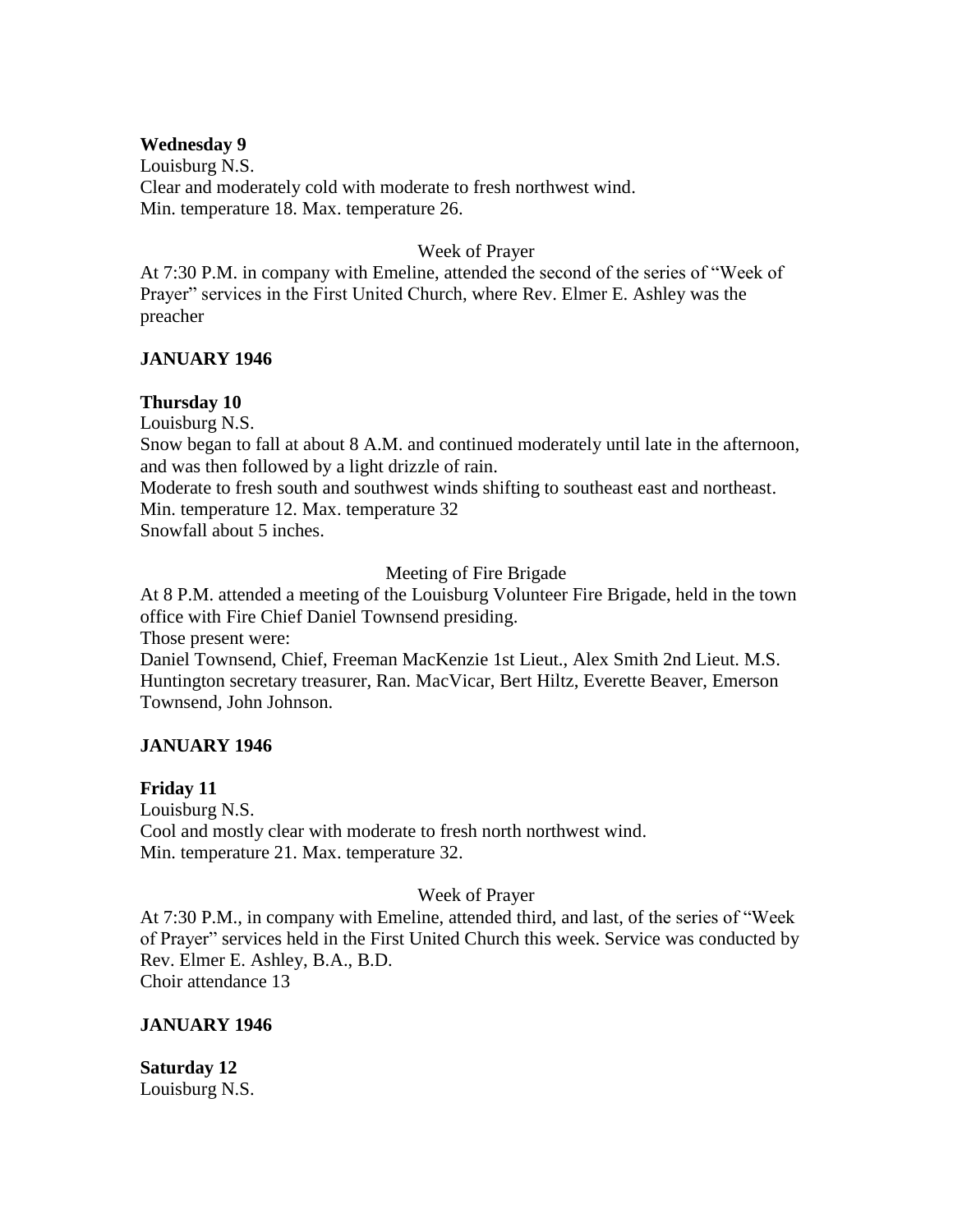Mild and mostly clear with moderate southwest wind Max. temperature about 32.

## Meeting of Rehabilitation Committee

At 8 P.M. attended a meeting of the Louisburg Citizens Rehabilitation Committee held in the Town Office with Charles Dickson, presiding. Those present were Rev. Father D.H. Doyle, Charles Bagnall, Alistar MacDonald, Charles Dickson, and George Lewis.

### **JANUARY 1946**

**Sunday 13** Louisburg N.S. Mild and mostly clear with light northwest wind. Snow storm in the early morning. Snowfall about 3 inches.

### Church Services

At 11 A.M. in company with Emeline, attended service in the First United Church where Rev. Elmer E. Ashley B.A., B.D. was the preacher. Owing to my having a cold I did not attend church in the evening.

## **JANUARY 1946**

**Monday 14** Louisburg N.S. Clear and very cold, with strong northwest wind. Min. temperature 4 below zero. Max. temperature [blank]

Ill with a cold

Owing to my having a cold I did not go to work today.

### **JANUARY 1946 Tuesday 15**

Louisburg N.S.

Clear and cold with moderate northwest wind. Min. temperature 4 below zero. Max. temperature 10

### Death of Stephen Murphy

A shocking accident occurred this morning when Stephen Murphy was instantly killed when he fell from his barn loft breaking his neck. Mr. Murphy is survived by his wife and one daughter.

### Congregational Meeting

At 7:30 P.M. in company with Emeline, attended the annual congregation meeting of the First United Church. Acted as secretary of the meeting. 26 persons present.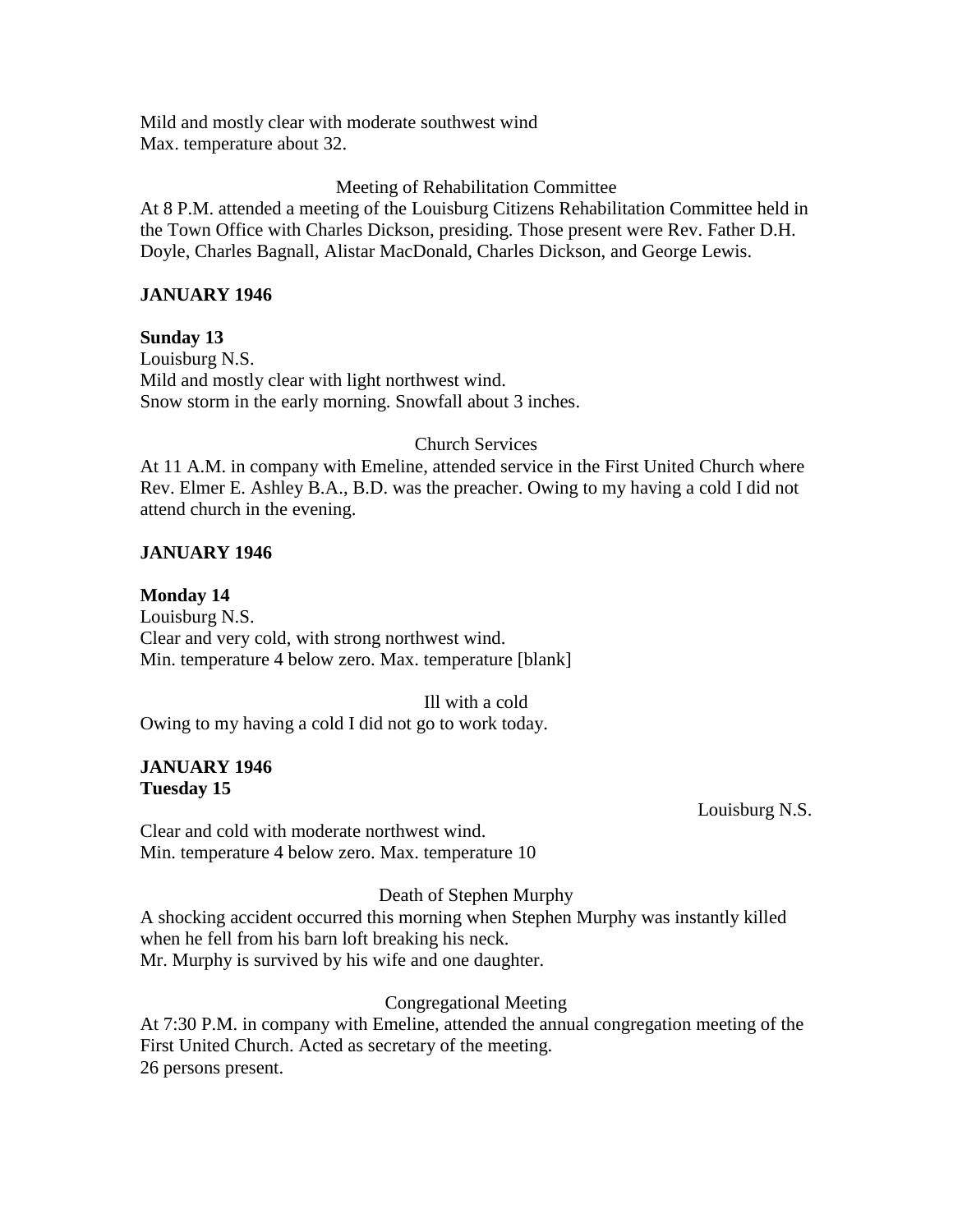### **JANUARY 1946**

### **Wednesday 16**

Louisburg N.S. Cold and mostly clear with moderate northwest wind and a few light snow squalls. Min. temperature 2 below zero. Max. temperature 16

## **JANUARY 1946**

**Thursday 17** Louisburg N.S. Clear and cold with light variable winds. Min. temperature 7 below. Max. temperature 14

Funeral

The funeral of the late Stephen Murphy was held at 2 P.M. from his late residence on Main Street to St. Bartholomew's Anglican Church. Services at the house, church and grave were conducted by Rev. Joseph Abbott, assisted by Rev. Elmer E. Ashley B.A., B.D., Pastor of the First United Church.

Funeral in charge of D.M. Johnston, Funeral Director. Burial in Anglican Cemetery on Clarkes Road.

## **JANUARY 1946**

# **Friday 18**

Louisburg N.S. Light drizzle of snow which began at about 6 A.M. continued except for short periods all day. Light northeast to north winds. Snowfall about 3 inches. Min. temperature 14. Max. temperature 27

# **JANUARY 1946**

### **Saturday 19**

Louisburg N.S.

Cloudy and cooperatively mild with light winds mostly northerly. Snow squalls at short intervals during almost the entire day and until late into the night. Snowfall about 4 inches.

Min. temperature 16. Max. temperature 30.

S.S. SAUREL S.S. LADY LAURIER

Canadian government steamer Saurel and Lady Laurier arrived.

### **JANUARY 1946**

**Sunday 20**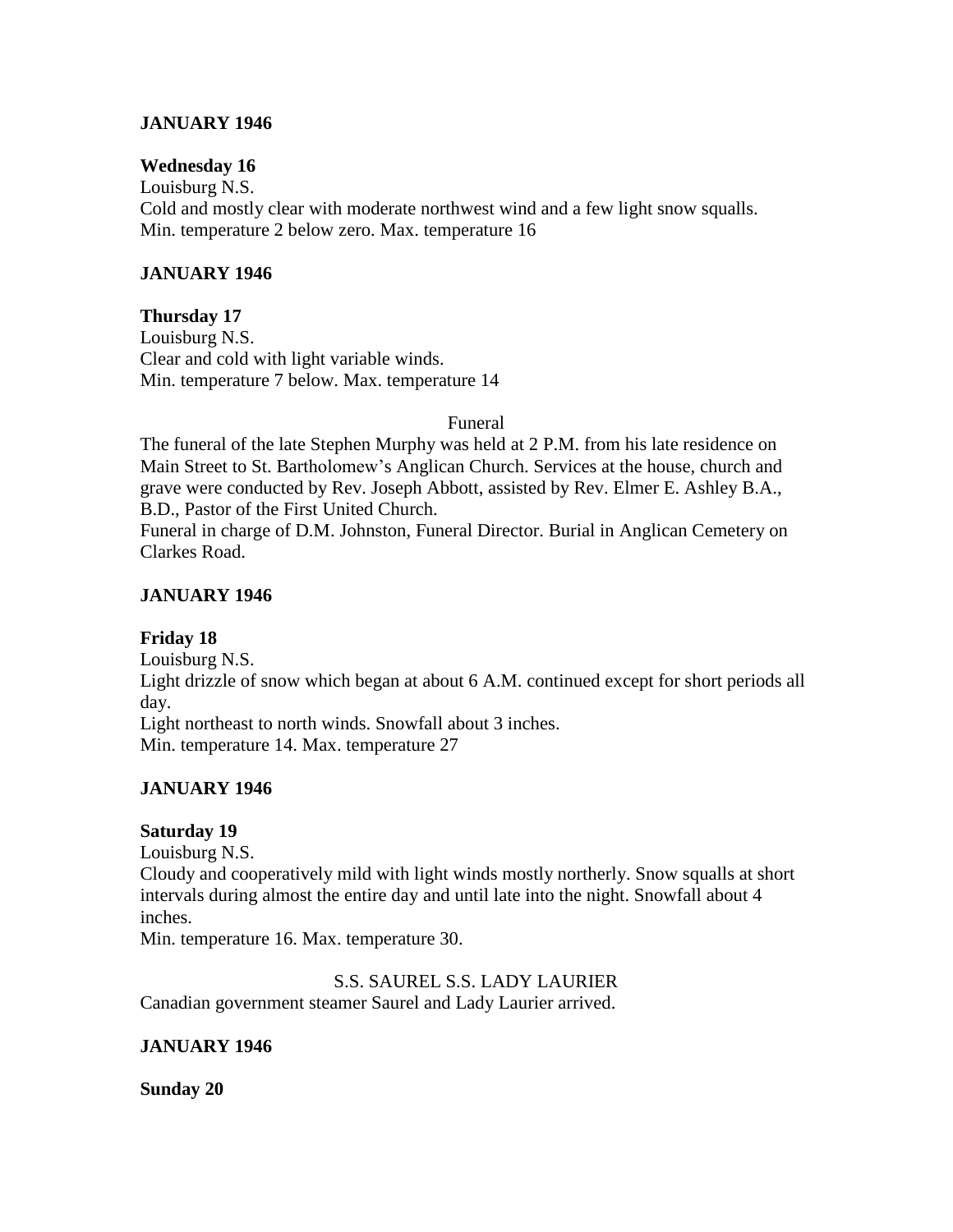Louisburg N.S. Cold and clear with light northwest wind. Min. temperature 14. Max. temperature 25.

## S.S. SAUREL

Canadian icebreaker "Saurel" sailed in the afternoon.

### Church Services

At 11 A.M. and 7 P.M. in company with Emeline, attended services in the First United Church where Rev. Elmer E. Ashley B.A., B.D. was the preacher.

## **JANUARY 1946**

## **Monday 21**

Louisburg N.S.

Cloudy. Cold in the morning but moderating during the day. Light south to southeast winds increasing to strong and to moderate gale force at night.

Snow began to fall at about 5 P.M. Snow followed by rain at 10 P.M. Snowfall about 5 inches.

Min. temperature 8 below zero. Max. temperature 30.

## S.S. LIVERPOOL ROVER

Canadian steamer "Liverpool Rover" Capt. Keizer, arrived in the afternoon for a cargo of coal. First steamer for cargo this season. This ship began loading at 4 P.M.

# **JANUARY 1946**

# **Tuesday 22**

Louisburg N.S. Clear and mild becoming cloudy in the afternoon. Rain in the early morning. Streets very slushy as a result of last nights thaw Min. temperature 24. Max. temperature 39.

### S.S. LISCOMB PARK

Canadian steamer "Liscomb Park" arrived in the afternoon for a cargo of coal

### **JANUARY 1946**

### **Wednesday 23**

Louisburg N.S. Clear and moderately cold with light variable winds. An ideal winter day. Min. temperature 4. Max. temperature 28

### S.S. LIVERPOOL ROVER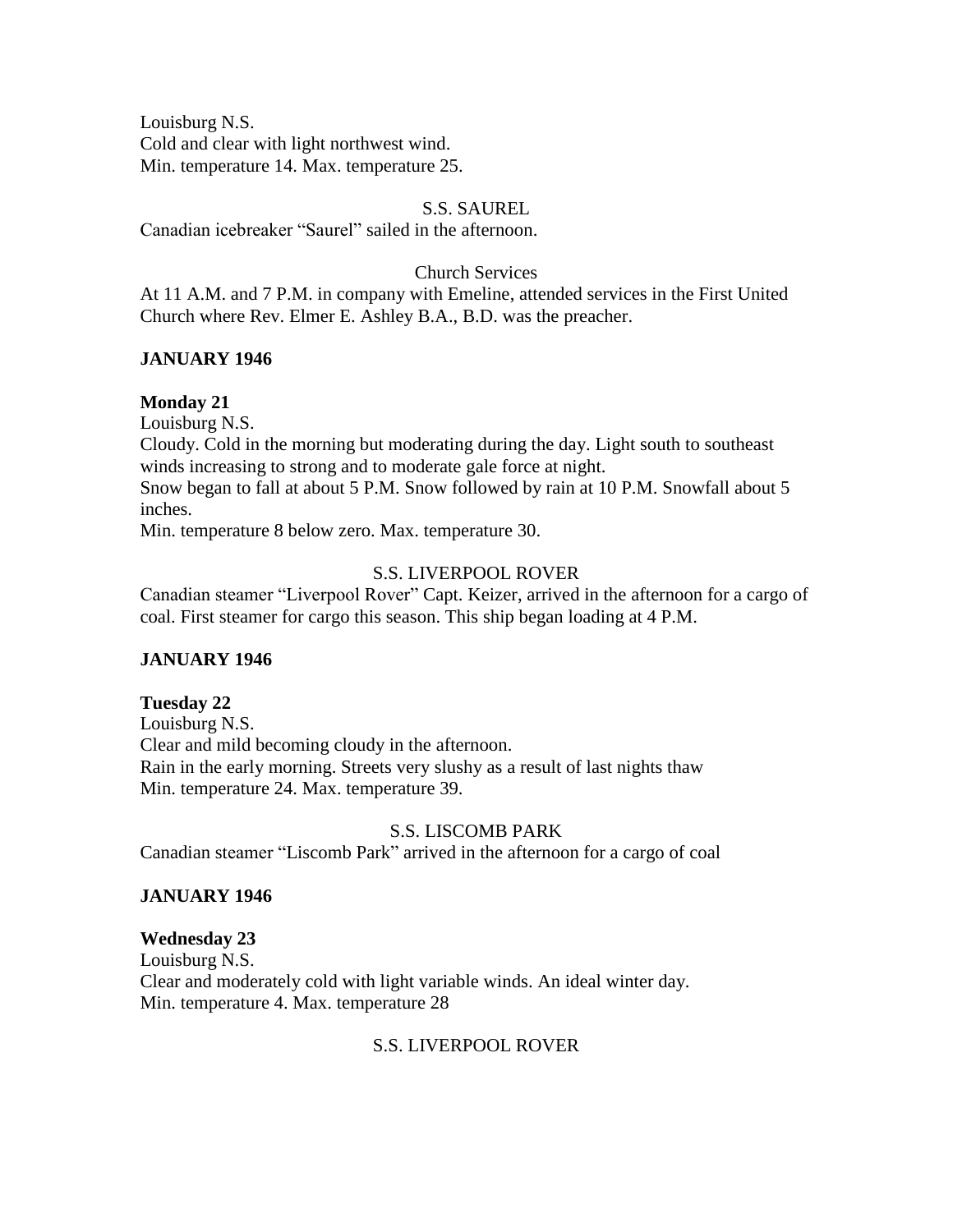Canadian steamer "Liverpool Rover" sailed in the morning with a cargo of coal. First cargo from Louisburg this season.

### S.S. MAKENA

Panamanian steamer "Makena" arrived in the forenoon for a cargo of coal.

#### Choir Practice

At 8 P.M. attended and conducted choir practice in the First United Church.

### S.S. CRUIZER

Dominion Coal Company's Tug "Cruizer" arrived during the night, from Sydney.

## S.S. LISCOMB PARK

Steamer "Liscomb Park" sailed during the night with a cargo of coal.

## **JANUARY 1946**

### **Thursday 24**

Louisburg N.S. Moderate cold and remarkably clear with light southwest wind. A perfect winter day. Min. temperature 2. Max. temperature 28.

### S.S. MAKENA

Panamanian steamer "Makena" sailed during the night with a cargo of coal.

# **JANUARY 1946**

### **Friday 25**

Louisburg N.S. Rain began to fall at about 8 A.M. and continued until the afternoon. Strong southeast wind reaching gale force, shifting to southwest in the evening and increasing. A very unpleasant day. Min. temperature 25. Max. temperature 40. Streets covered with ice and very slippery.

### **JANUARY 1946**

### **Saturday 26**

Louisburg N.S.

Southwest gale in the early morning which moderated before day break. Fresh southwest to west winds during the day. Mild and mostly cloudy ice melting on the streets. Min. temperature 30. Max. temperature 36.

### Meeting of Town Council

At 7:30 P.M. attended, and presided at, a regular meeting of the Town Council. Those present were Councilors: Edison Skinner, Edward Levy, Charles Bagnall, and Lauchlin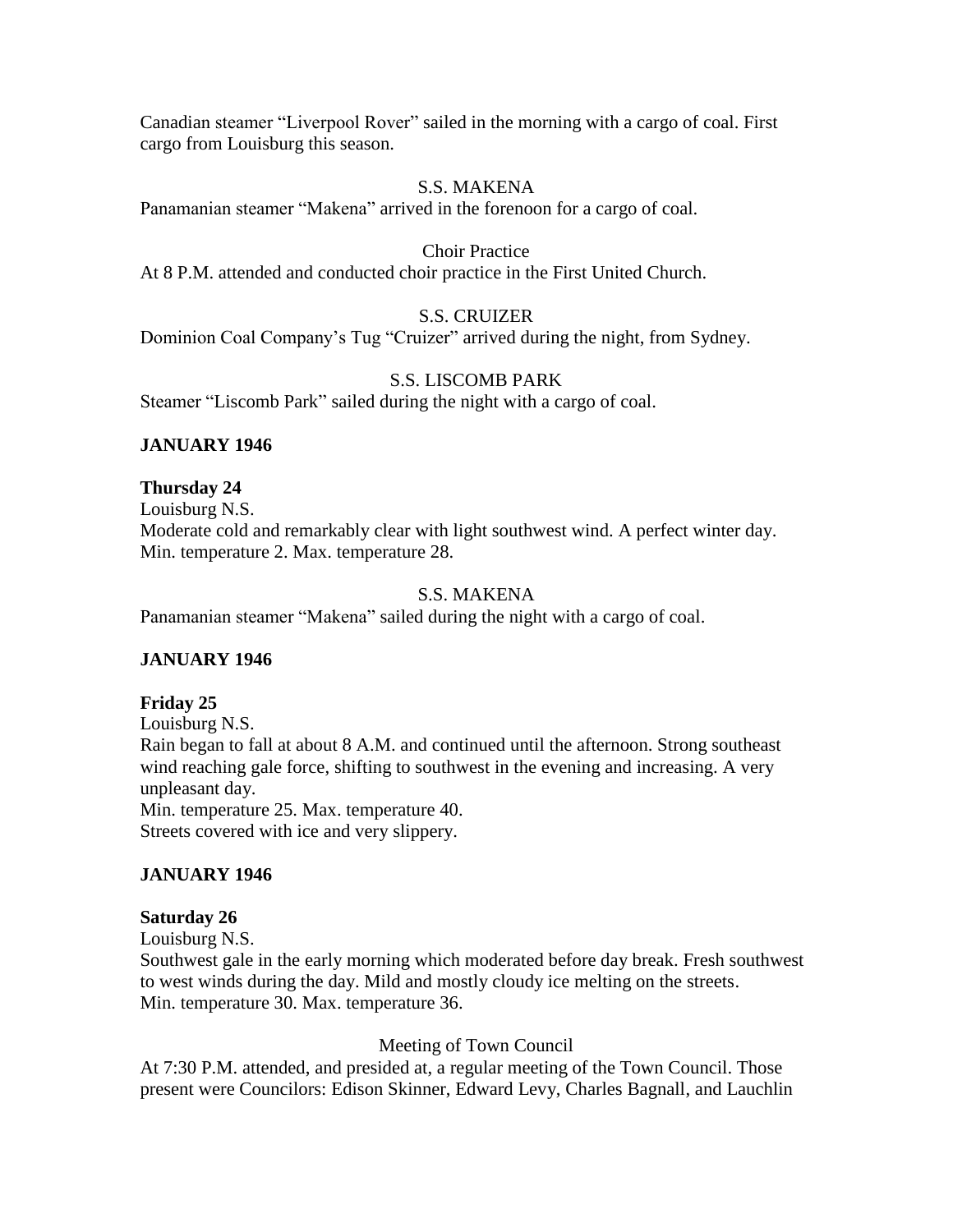MacIntyre. Town Clerk: D.F. Nicholson. Mayor: M.S. Huntington. Chief of Police: D.M. Johnston.

## **JANUARY 1946**

## **Sunday 27**

Louisburg N.S. Clear and moderately cold with light northwest wind. Min. temperature 2. Max. temperature 32.

## Church Services

At 11 A.M. and 7 P.M. in company with Emeline, attended services in the First United Church where Rev. Elmer E. Ashley B.A., B.D. was the preacher.

## Motored to Sydney

At about 1:30 P.M. left here enroute to Sydney for the purpose of meeting three Louisburg men driving from overseas who were members of the Canadian Armed Services, namely: A.J. LeDrew, Harold Tiller and Angus M. MacKay. We had two cars, one owned and driven by Lloyd Harris and the other owned and driven by Charles Stacey. Mr. and Mrs. Tiller went with Mr. Stacey while Harold LeDrew, Miss Margaret MacKay, and I were passengers with Lloyd Harris. At Sydney the troop train arrived at about 3 P.M. with returning veterans of the Cape Breton Highlanders.

## **JANUARY 1946**

# **Monday 28**

Louisburg N.S. Clear and cold in the morning, moderating during the day and becoming cloudy in the late afternoon. Snow began to fall at about 6 P.M. Min. temperature 4 below zero. Max. temperature 26.

### Motored to Sydney

Went to Sydney on the 1 P.M. bus for the purpose of attending a meeting of the County Board of Health. Meeting convened in the council chambers in the court house. In the absence through illness of the chairman, R.A. MacKinnon, Mayor D.J. MacLeod of Sydney presided. Those present were: Mayor D.J. MacLean and Dr. M.R. MacDonald, Sydney, Deputy Mayor Anderson, Sydney Mines, Mayor Joseph MacDonald, Dominion, Councilor Garnier, North Sydney and Mayor M.S. Huntington Louisburg. Returned home on the bus leaving Sydney at 4:30 P.M.

### S.S. ROCKWOOD PARK

Steamer "Rockwood Park" arrived in the early morning for a cargo of coal.

Returned to Work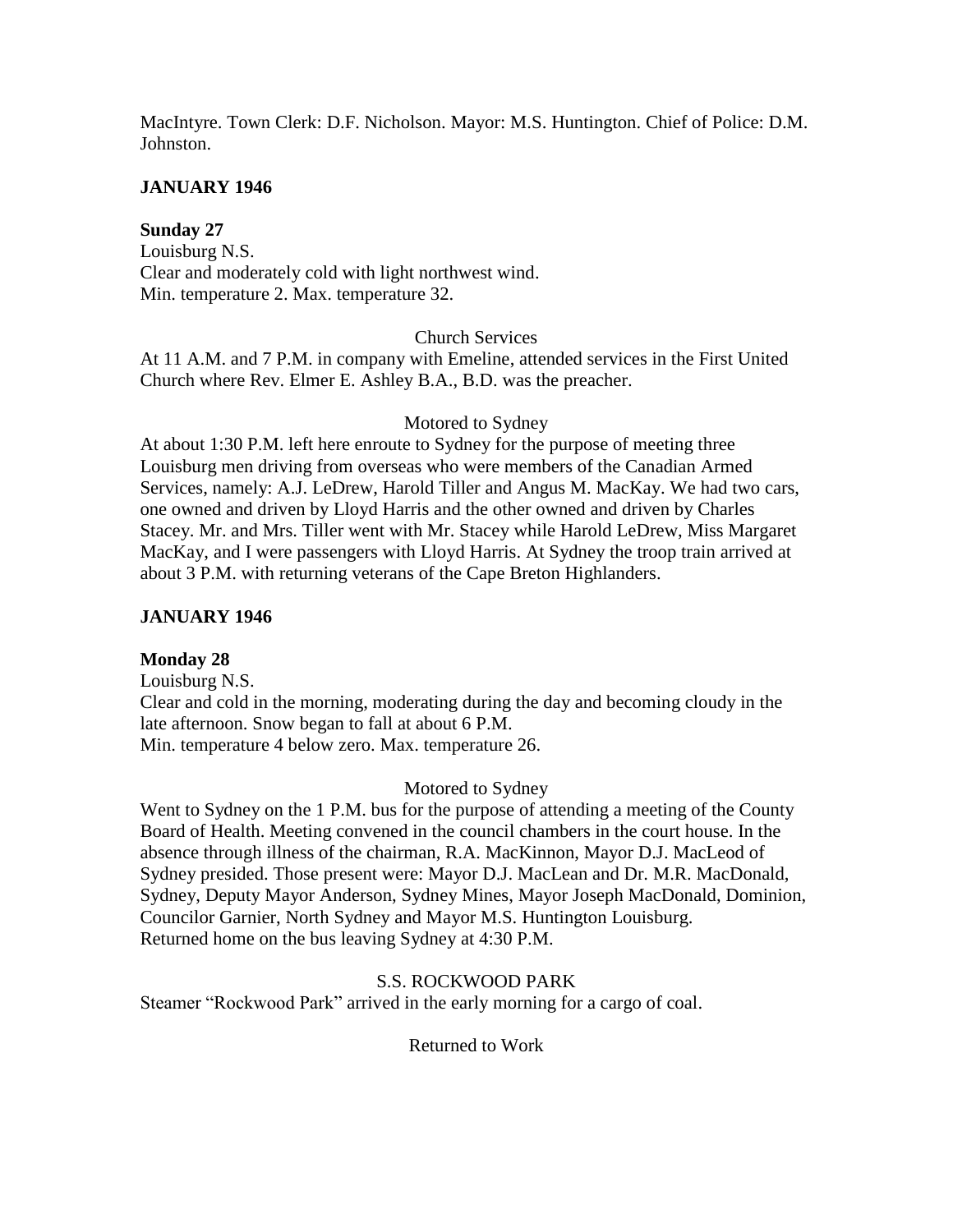Evelyn Huntington, my clerk, who has been ill with a severe cold, since the 17th returned to work today.

## **JANUARY 1946**

## **Tuesday 29**

Louisburg N.S.

Cloudy and mild with light drizzle of snow which lasted nearly all day. Snow squalls in the evening. Light to moderate southwest wind shifting to westerly and increasing to strong in the early part of the night. Snowfall of last night and today 4 inches. Min. temperature 12. Max. temperature 32.

### Nomination Day

Nomination day for Town elections which are to take place on next Tuesday February, the 5th. The following candidates filled their nomination papers with the Town Clerk. For the office of Mayor: Guy B. Hiltz

For Councilors: Edward Levy, Edison Skinner and Earl Lewis. Levy, Skinner and Lewis are the three returning councilors all of whom were re-nominated. Owing to the fact that there were only four nominations to fill four vacancies, there will not be any election contest. As I have already served for 26 years, continuously, on the Council Board the last 20 of which I held the office of Mayor I decided several months ago not to offer again for civil honors.

### S.S. MEIGLE

Newfoundland steam "Meigle" arrived here for bunker coal.

# S.S. MULGRAVE PARK

Steamer "Mulgrave Park" arrived at about 2 P.M. for part cargo of steel products. She began to load at about 8 P.M. First steel shipment at Louisburg, this season.

# **JANUARY 1946**

### **Wednesday 30**

Louisburg N.S.

Clear and cold with fresh to strong northwest wind which moderated in the evening. Min. temperature 2. Max. temperature 15

### Prayer Meeting Choir Practice

At 7:30 P.M. in company with Emeline, attended prayer meeting in the First United Church, at the close of which I conducted choir practice.

# **JANUARY 1946**

**Thursday 31** Louisburg N.S.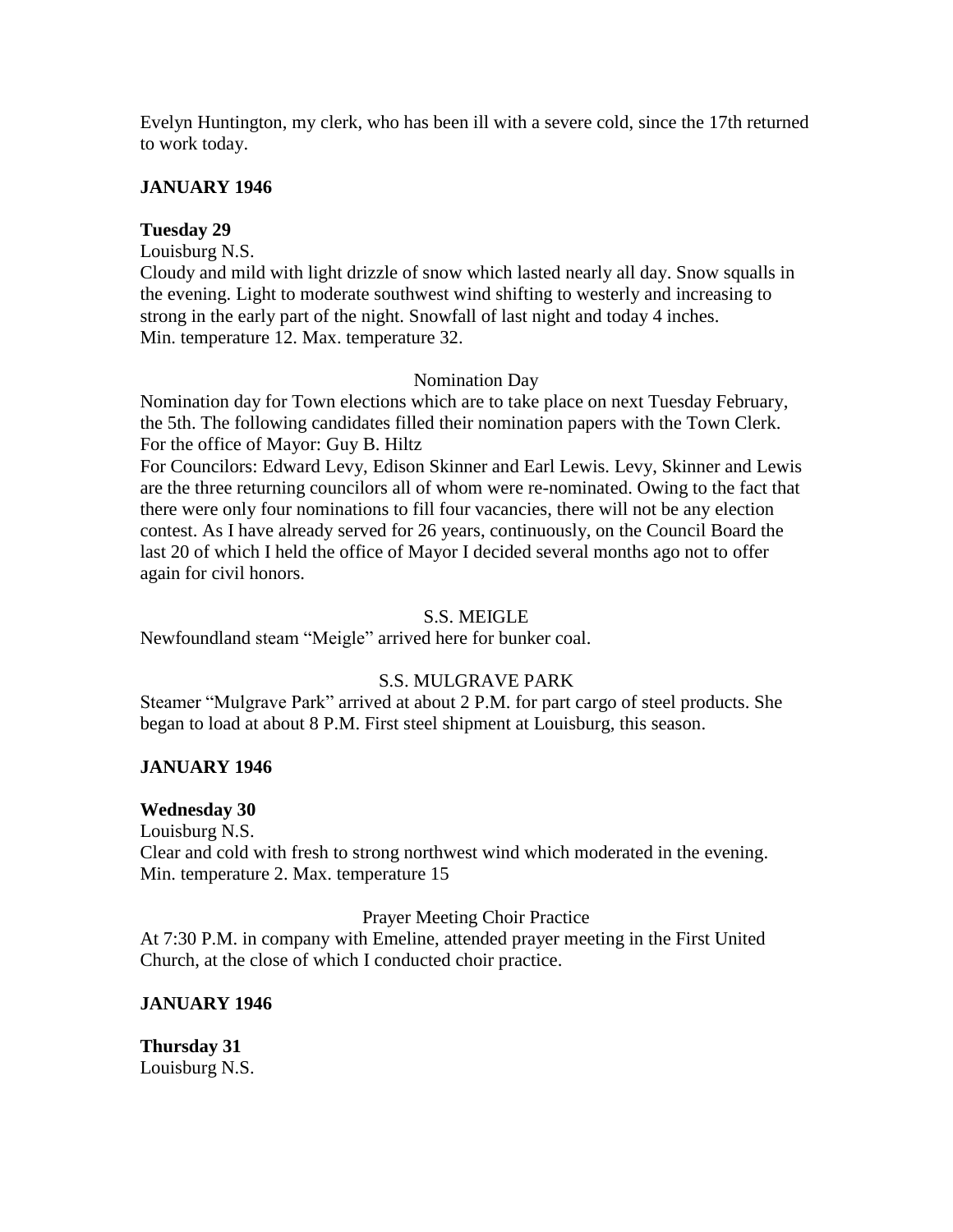Snow storm. Snow began to fall in the early morning and continued moderately until afternoon when it was followed by a light drizzle of rain which froze as it fell. Moderate rain during the night. Fresh northeast wind shifting to east and southeast early in the day. Snowfall about 5 inches.

Min. temperature 2. Max. temperature 30.

## Meeting of School Board

At 7:30 P.M. attended, and presided at, a meeting of the School Board. At this meeting the resignation of Mrs. Edith Smith, one of the teaching staff was read and accepted. To fill the vacancy caused by Mrs. Smith's resignation, the application of Mr. Cleytus Lynk was accepted.

Those present at this meeting were Commissions: Charles Bagnall, Frank O'Keefe, M.S. Huntington, and Secretary D.F. Nicholson.

### **FEBRUARY 1946**

## **Friday 1**

Louisburg N.S. Clear with fresh to strong west and northwest winds. Min. temperature 12. Max. temperature 34

## Meeting of United Brotherhood

At 8 P.M. attended a meeting of the Brotherhood of the First United Church held in Calvin Hall with William Stewart presiding.

## S.S. LISCOMB PARK

Steamer "Liscomb Park" arrived for a cargo of coal.

# **FEBRUARY 1946**

### **Saturday 2**

Louisburg N.S. Cold and mostly cloudy with light to moderate west and northwest winds. Light snow squalls in the morning. Min. temperature 2 below zero. Max. temperature 18.

### Went to Sydney

Went to Sydney on the 7:45 A.M. bus and made a number of business calls. While at Sydney, placed a file at the Registry office plan showing the boundaries of the town of Louisburg. Also certified copy of resolution passed by the Town Council, of the Town of Louisburg, defining its boundaries and a copy of chapter 79 of the Act of the Nova Scotia Provincial Assembly, entitled "An Act Fixing the Boundaries of the Town of Louisburg". Had lunch at Isle Royale hotel.

Returned on the bus leaving Sydney at 4:30 P.M.

# S.S. SAUREL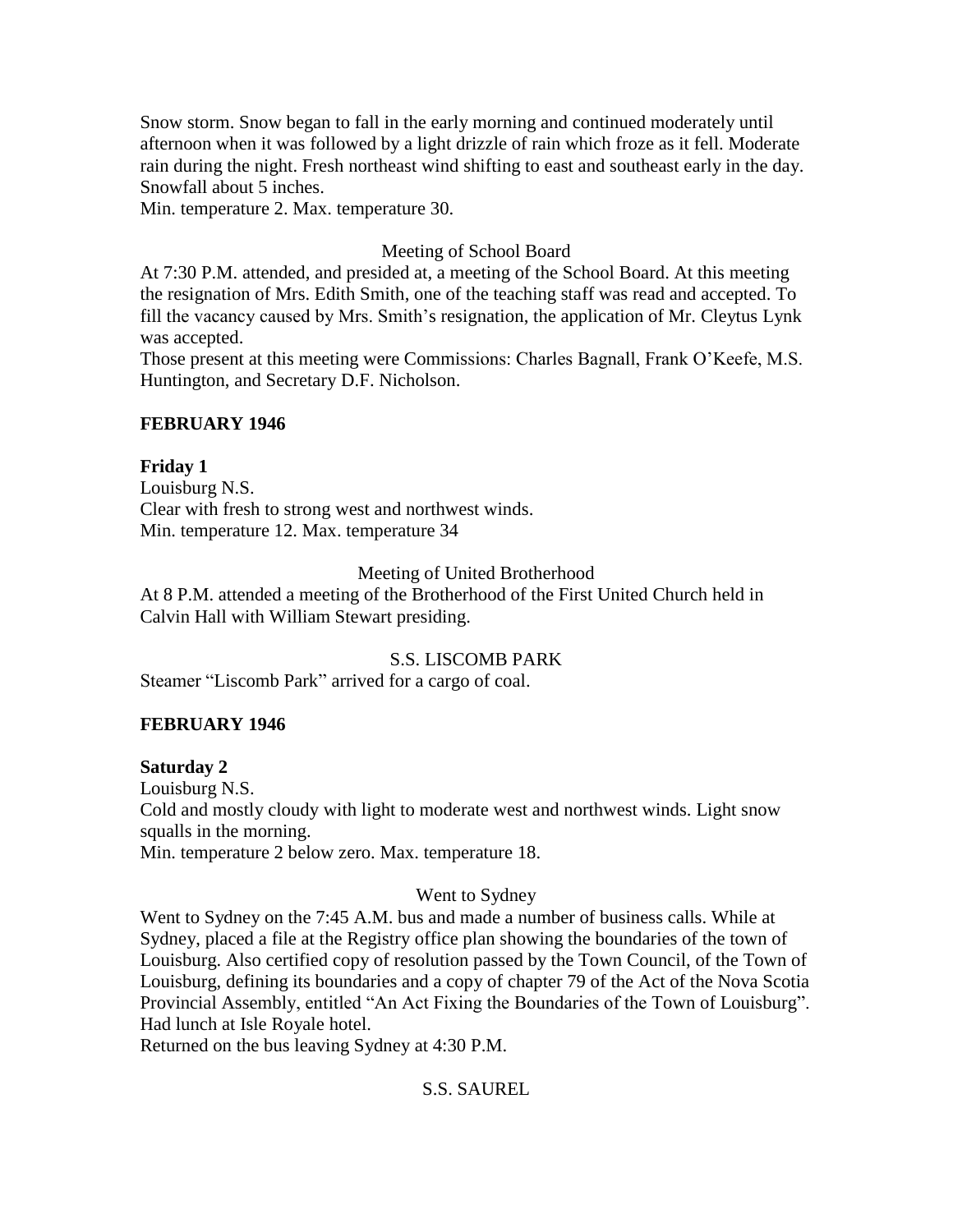Canadian government steamer "Saurel" arrived in the evening

## **FEBRUARY 1946**

### **Sunday 3**

Louisburg N.S.

Cold and mostly cloudy with some light snow squalls. Moderate northeast and northnortheast winds.

Min. temperature 4 below. Max. temperature 22.

### Church Services

At 11 A.M. and 7 P.M. in company with Emeline, attended services in the First United Church, where Rev. Elmer E. Ashley B.A., B.D., was the preacher. Choir attendance: 11 A.M. 11, 7 P.M. 19.

Two numbers rendered at the evening service by a male quartette consisting of D.F. Nicholson, Alex Nicholson, Edison Skinner and Arthur MacQueen.

## S.S. ROCKWOOD PARK

Canadian steamer "Rockwood Park" arrived in the forenoon for a cargo of coal.

# S.S. LADY LAURIER

Canadian government steamer "Lady Laurier" arrived in the afternoon

### **FEBRUARY 1946**

### **Monday 4**

Louisburg N.S. Clear and cold with moderate to fresh northwest and north winds. Min. temperature 4. Max. temperature 20.

# S.S. MEIGLE

Newfoundland steamer "Meigle" arrived at about 9 P.M. for bunker coal.

# Visited School

At 2 P.M., in company with Charles Bagnall and Earl Lewis, who are also members of the School Board, visited the various departments of the Louisburg school. In all probability this shall be my last official visit to the school as my time as chairman of the Board shall end after tomorrow's civic election, or as soon as my successor is appointed. I have served 26 years on the School Board, during the last 20 years having served as chairman.

### S.S. LISCOMB PARK

Steamer "Liscomb Park" sailed in the evening with a cargo of coal.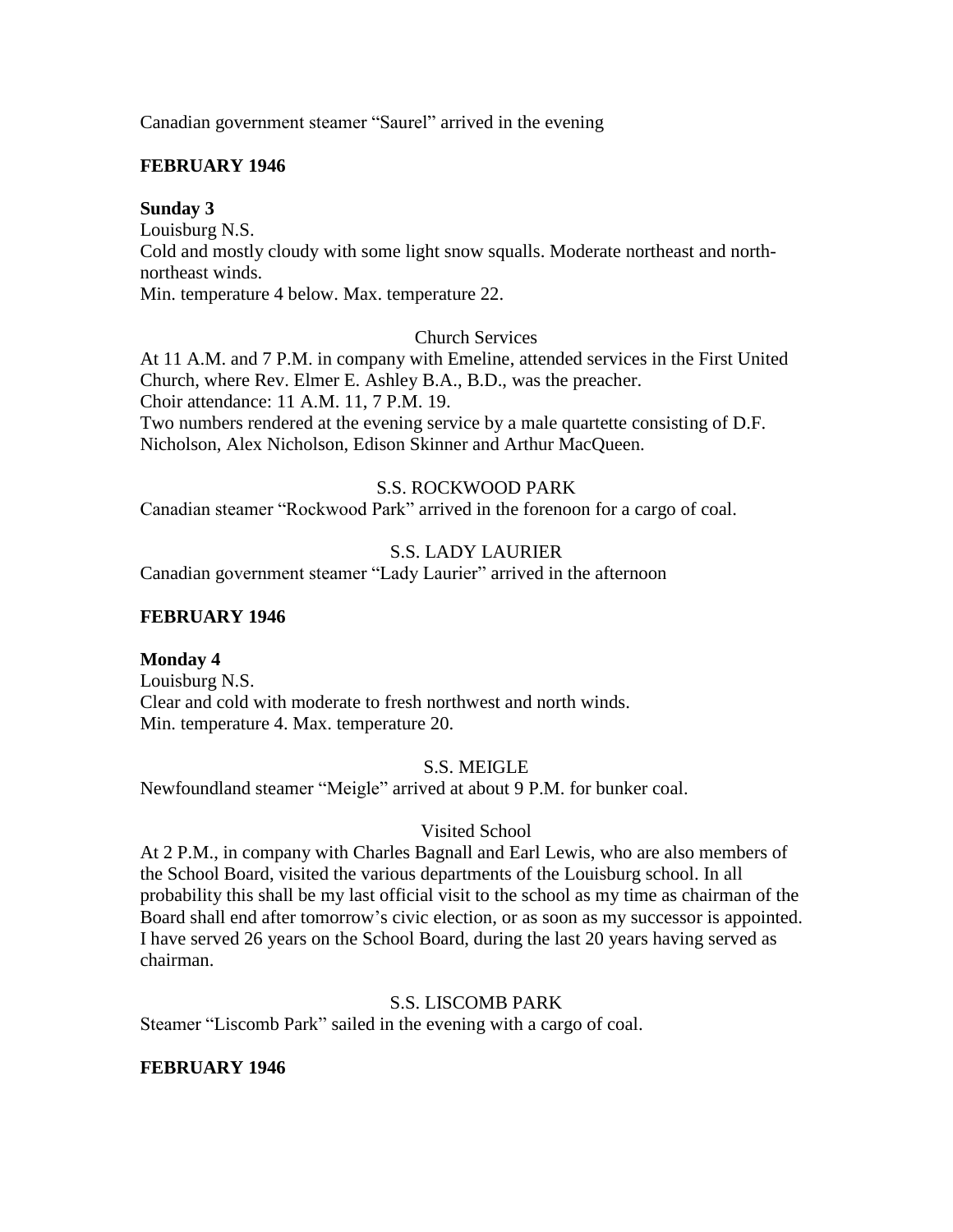#### **Tuesday 5**

Louisburg N.S.

Clear and cold with moderate north winds shifting northwest in the late afternoon. Min. temperature 8. Max. temperature 23.

#### S.S. MEIGLE

Newfoundland steamer "Meigle" sailed

#### S.S. EVENGELINE PARK

Steamer "Evangeline Park" arrived for a cargo of coal

### S.S. LADY LAURIER

Canadian government steamer "Lady Laurier" sailed in the morning and returned to port in the afternoon.

#### Town Elections

In the civic elections held today in the town of Louisburg the following persons were elected by acclamations:

For Mayor: Guy B. Hiltz

Councilors: Edison Skinner, Earl Lewis and Edward Levy. Mayor Hiltz served as a Councilor on the Louisburg Board for many years having first entered civic politics in the early 1900s. Councilors Skinner, Lewis, and Levy have also served previously.

#### **FEBRUARY 1946**

#### **Wednesday 6**

Louisburg N.S. Clear and moderately cold with winds. Min. temperature 4. Max. temperature 24.

#### S.S. ROCKWOOD PARK

Steamer "Rockwood Park" sailed in the morning with a cargo of coal

### Went to Sydney

Went to Sydney on the 7:45 A.M. bus. Made a number of business calls during the day. Met Mr. Fudge representing the Anglo-Canadian Mercantile Co. Ltd. and other firms, and gave him an order for goods. Left Sydney for home on the 4:30 P.M. bus.

### Prayer Meeting Choir Practice

At 7:30 P.M. in company with Emeline, attended prayer meeting led by Rev. Elmer E. Ashley after the service attended and conducted choir practice.

#### S.S. RANDOM

Steamer "Random" arrived for a cargo of coal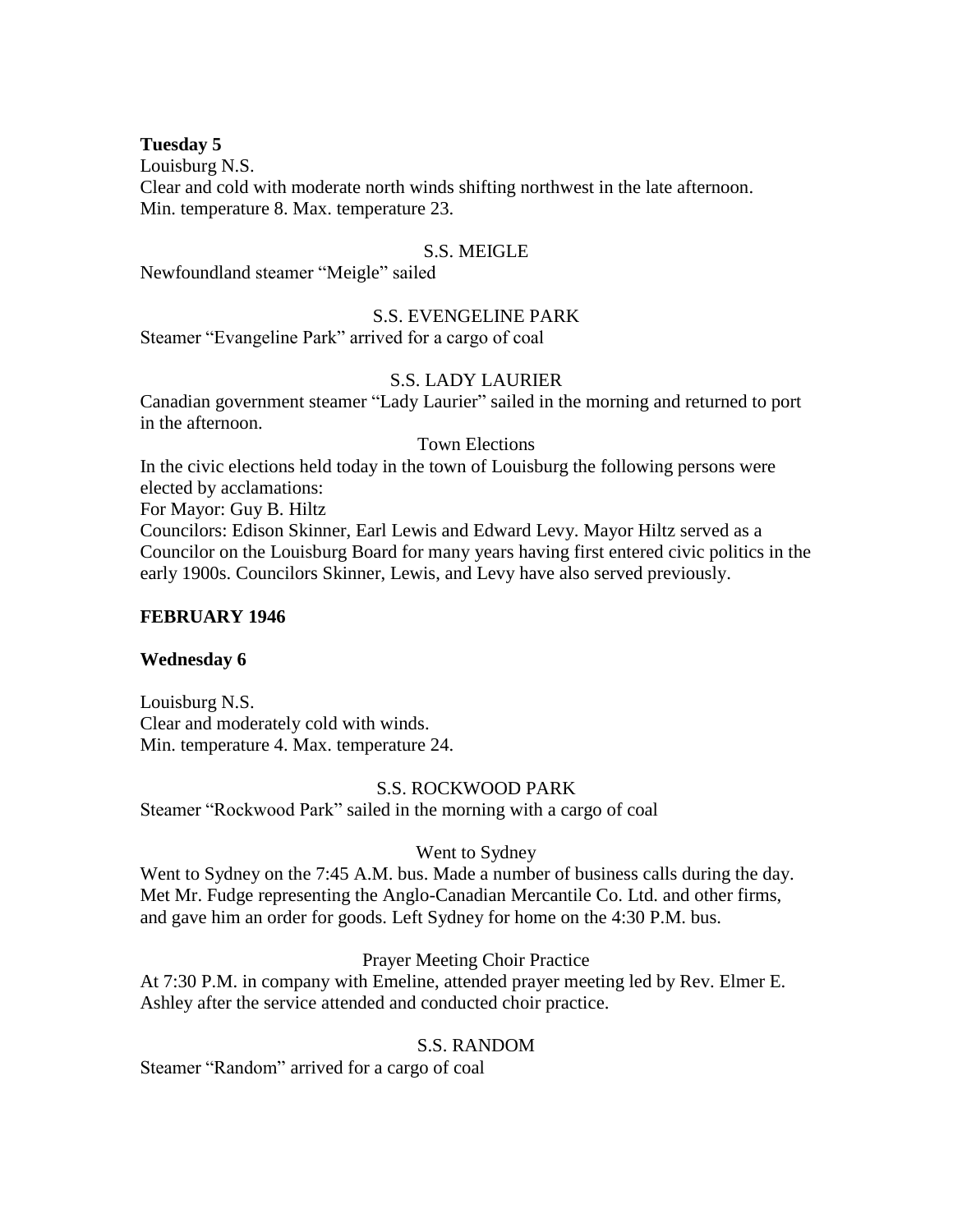### **FEBRUARY 1946**

#### **Thursday 7**

Louisburg N.S.

Snowfall in the early morning of about  $\frac{1}{2}$  inch followed by moderate rain which lasted all day and late into the night.

Min. temperature 22. Max. temperature 38.

Streets and highways very icy and slippery. Moderate to fresh southwest wind.

#### FIRE

At about 11 A.M. the Fire Brigade responded to an alarm for a chimney fire at the house of Mr. and Mrs. Russel Townsend. Fire out when we arrived at the home. No damage.

### **FEBRUARY 1946**

### **Friday 8**

Louisburg N.S. Clear and mild with light westerly winds shifting to northerly in the evening and increasing. Min. temperature 22. Max. temperature 38.

### S.S. RANDOM

Steamer "Random" sailed in the morning with a cargo of coal.

### S.S. LISCOMB PARK

Steamer "Liscomb Park" arrived in the afternoon for a cargo of coal.

### **FEBRUARY 1946**

### **Saturday 9**

Louisburg N.S. Clear and moderate with light variable winds. Min. temperature 12. Max. temperature 25.

### Meeting of Town Council

The first meeting, since the annual elections, of the Town of Louisburg, was held in the town office at 7:30 P.M. Before the opening of the meeting, the new Mayor Guy B. Hiltz, was sworn into office by B.M. Spencer, stipendiary magistrate, after which Mayor Hiltz administered the oath of office to the newly elected Councilors: Edward Levy, Edison Skinner and Earl Lewis. Others present besides the above named were: councilors: Charles Bagnall, Alistar MacDonald, Lauchlin MacIntyre. Ex-Councilors: Alex G. MacDonald, George Phalen, Chief of Police D.M. Johnston and ex-mayor M.S. Huntington. At this meeting D.M. Johnston was re-appointed chief of police and Dr. Marson medical health officer. Representative on County Board of Health and Cape Breton County Joint Expenditure Board: Mayor G.B. Hiltz. The following standing committee were appointed for the ensuring: Street and Bridge: Mayor G.B. Hiltz, Earl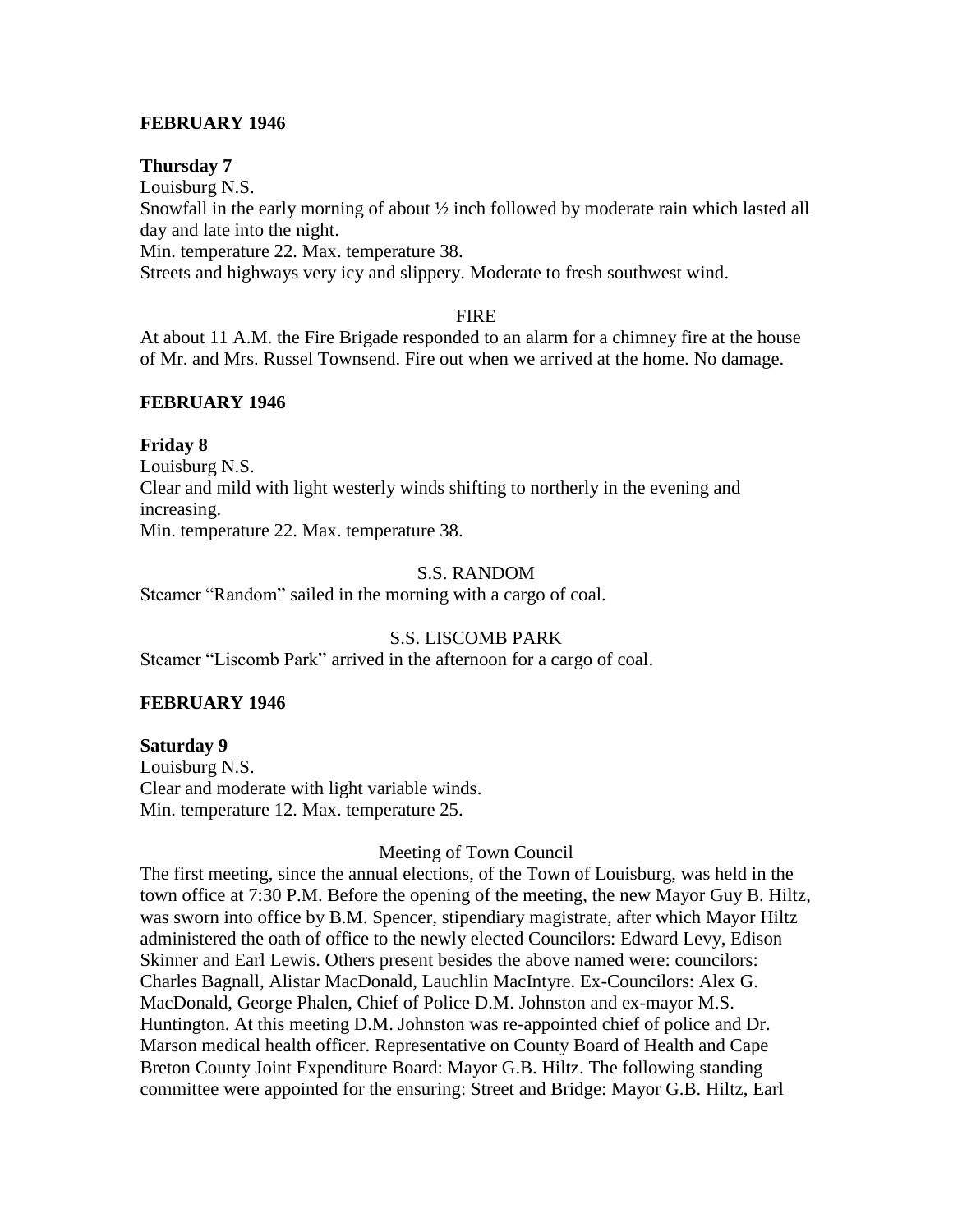Lewis and Lauchlin MacIntyre. School Board: Mayor Hiltz, Charles Bagnall and Alistar MacDonald. Assessment: Edison Skinner, Lauchlin MacIntyre and Edward Levy.

### S.S. LISCOMB PARK

Steamer "Liscomb Park" sailed for Halifax with a cargo of coal

### **FEBRUARY 1946**

#### **Sunday 10**

Louisburg N.S. Cloudy with some light snow squalls. Light winds mostly southwest. Snowfall about 1 inch. Min. temperature 14. Max. temperature 34.

Church Services

At 11 A.M. and 7 P.M. in company with Emeline, attended services in the First United Church where Rev. Elmer E Ashley B.A., B.D. was the preacher. Choir attendance A.M. 12, P.M. 20.

### S.S. KYLE

Newfoundland passenger, mail and freight steamer "Kyle" arrived at about 10 A.M. First trip to Louisburg this season. The Kyle was unable to reach North Sydney, her usual port owing to unfavorable ice conditions.

### S.S. ROCKWOOD PARK

Steamer "Rockwood Park" arrived for a cargo of coal.

### **FEBRUARY 1946**

**Monday 11** Louisburg N.S. Clear and cold with light northwest wind. An ideal winter day. Min. temperature 4. Max. temperature 18.

### S.S. SIRENES

Norwegian steamer "Sirenes" arrived last night or in the early morning for bunker coal.

### S.S. KYLE

Newfoundland steamer "Kyle" sailed with passengers, mails and freight for Newfoundland.

### **FEBRUARY 1946**

**Tuesday 12** Louisburg N.S.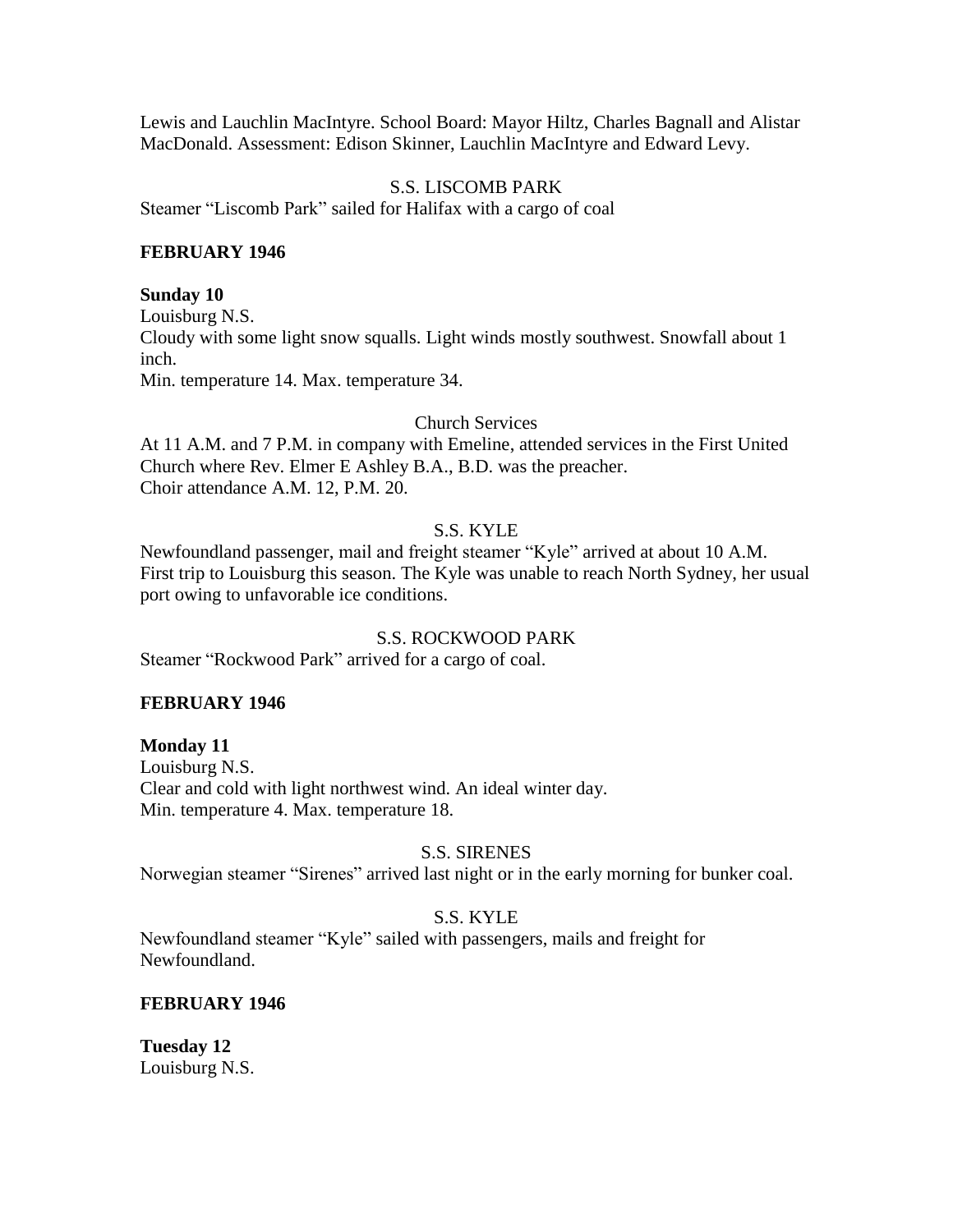Clear and moderately cold with light variable winds. An ideal winter day. Min. temperature 6. Max. temperature 29

#### S.S. SIRENES

Steamer "Sirens" sailed.

S.S. ROCKWOOD PARK Steamer Rockwood Park sailed with a cargo of coal

### **FEBRUARY 1946**

#### **Wednesday 13**

Louisburg N.S. Partly clear with variable winds mostly south and southwest. Light drizzle of snow in the early part of the night. Min. temperature 3. Max. temperature 28.

# S.S. MULGRAVE PARK

Steamer Mulgrave Park, which arrived here on January 29, sailed in the morning with a cargo of steel rails, pitch coke and farm and garden seeds enroute to France. First (part) cargo of steel products shipped from Louisburg this season.

#### S.S. LISCOMB PARK

Steamer "Liscomb Park" arrived for a cargo of coal

Prayer Meeting Choir Practice

At 7:30 P.M. in company with Emeline, attended prayer service in the First United Church conducted by Rev. E.E. Ashley. Conducted choir practice after the close of the service.

#### **FEBRUARY 1946**

#### **Thursday 14**

Louisburg N.S.

Light snowfall of about 1 inch of last night and this morning was followed by rain at 10:30 A.M. which continued until late at night. Streets very slippery. Min. temperature 27. Max. temperature 39.

#### S.S. LISCOMB PARK

Steamer "Liscomb Park" sailed with a cargo of coal.

S.S. EVENGELINE PARK S.S. RANDOM Steamers Evangeline Park and Random arrived for cargos of coal.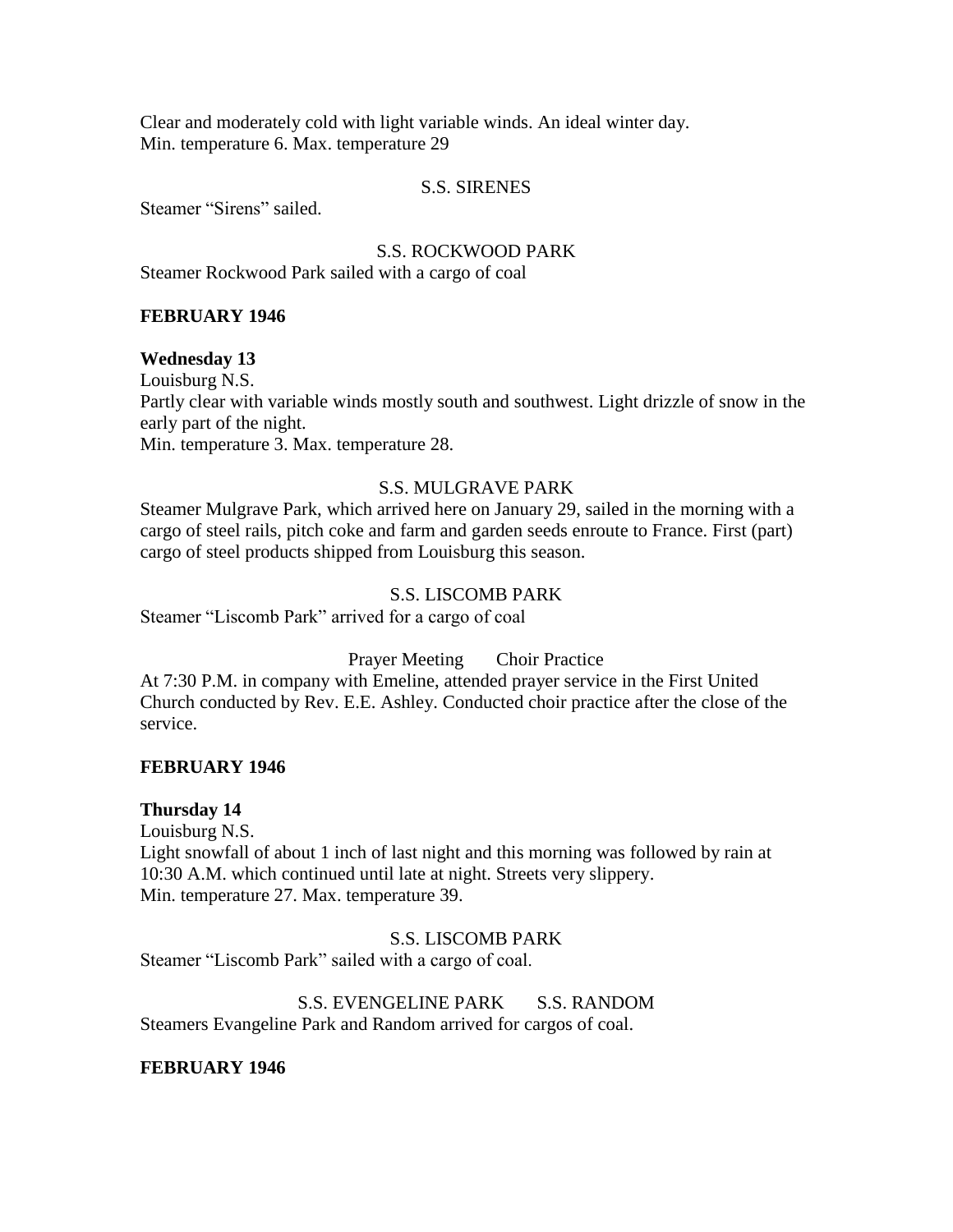## **Friday 15**

Louisburg N.S. Cloudy and mild with fresh southwest wind shifting to west in the late afternoon. Partly clear for a while in the afternoon. Min. temperature 26. Max. temperature 44.

## Annual Brotherhood Banquet

At 7 P.M. attended the annual Banquet of the United Church Brotherhood held in Calvin's Hall with the ladies of the MacMillan Club catering. Guest speaker was Rev. Joseph Abbott, pastor of St. Bartholomew's Church (Anglican) who gave a splendid address on Newfoundland.

## S.S. SAUREL

Canadian government steamer "Saurel" arrived in the evening.

# **FEBRUARY 1946**

## **Saturday 16**

Louisburg N.S.

Snow squalls in the early morning and at intervals during the day. Snowfall about 3 inches. Fresh to strong west to northwest winds moderating in the evening. Clear at night. Min. temperature 8. Max. temperature 29.

# S.S. EVENGELINE PARK S.S. RANDOM

Steamers "Evangeline Park" and "Random" sailed with cargos of coal.

# S.S. ROCKWOOD PARK

Steamer "Rockwood Park" arrived in the evening for a cargo of coal

# **FEBRUARY 1946**

**Sunday 17**

Louisburg N.S. Cloudy with snow squalls. Light to moderate southwest wind. Snowfall about 3 inches. Min. temperature 4. Max. temperature 32.

### Church Services

At 11 A.M. and 7 P.M. in company with Emeline, attended services in the First United Church where Rev. Elmer E. Ashley B.A., B.D. was the preacher. Choir attendance A.M. 12, P.M. 19.

### S.S. MEIGLE

Steamer "Meigle" arrived for bunker coal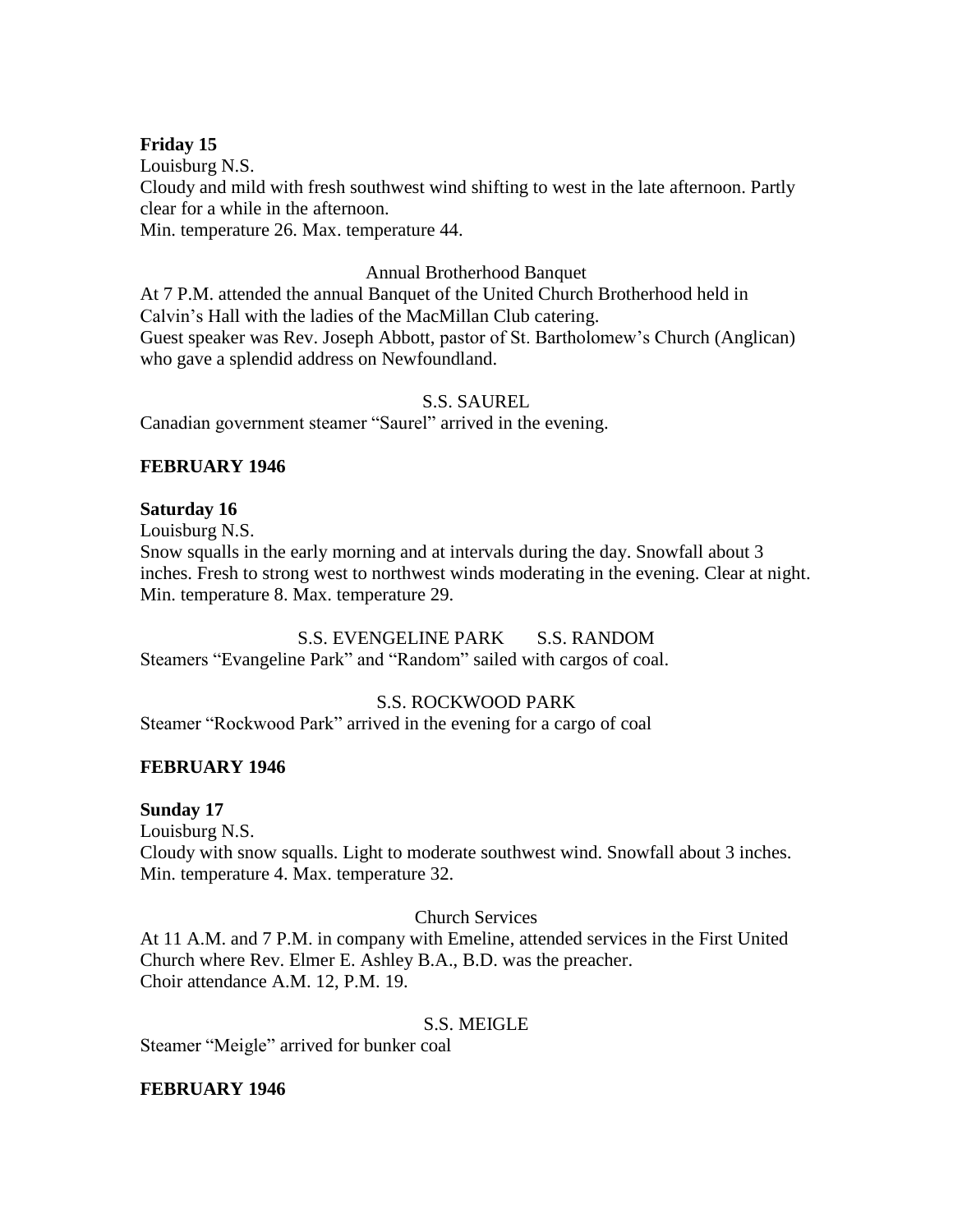### **Monday 18**

Louisburg N.S.

Cloudy. Rain in the early morning followed by snow squalls at about 9:30 A.M. which continued at intervals during the day. Snow fall about 1 inch. Light variable winds. Min. temperature 14. Max. temperature 37.

## Rehabilitation Committee

At 7:30 went to the town office for the purpose of attending a meeting of the Citizens Rehabilitation Committee. There not being a sufficient number present for a quorum the meeting was called off. Those present were: Charles Dickson (chairman), D.F. Nicholson (secretary), Charles Bagnall and M.S. Huntington. We spent the evening framing Recognition cards for the men returning from active service

### **FEBRUARY 1946**

## **Tuesday 19**

Louisburg N.S. Clear and cold with light to moderate northwest wind. Min. temperature zero. Max. temperature 18.

# Motored to Sydney

Went to Sydney on the 1 P.M. bus for the purpose of attending a meeting of the Advisory Council of the National Institute for the Blind.

### **FEBRUARY 1946**

### **Wednesday 20**

Louisburg N.S.

Clear and cold in the morning becoming cloudy in the forenoon. Light winds shifting to southeast and increasing to strong in the late afternoon.

Snow began to fall at about 6:30 P.M. and continued until about 10 P.M. when it was followed by a light drizzle of hail and rain which froze as it fell.

Snowfall about 3 inches.

Min. temperature 2 below zero. Max. temperature 27.

### Prayer Meeting Choir Practice

At 7:30, in company with Emeline, attended prayer service in the First United Church, after which I conducted choir practice, with only 5 persons present owing to bad weather conditions.

### S.S. LISCOMB PARK

Steamer Liscomb Park, arrived for a cargo of coal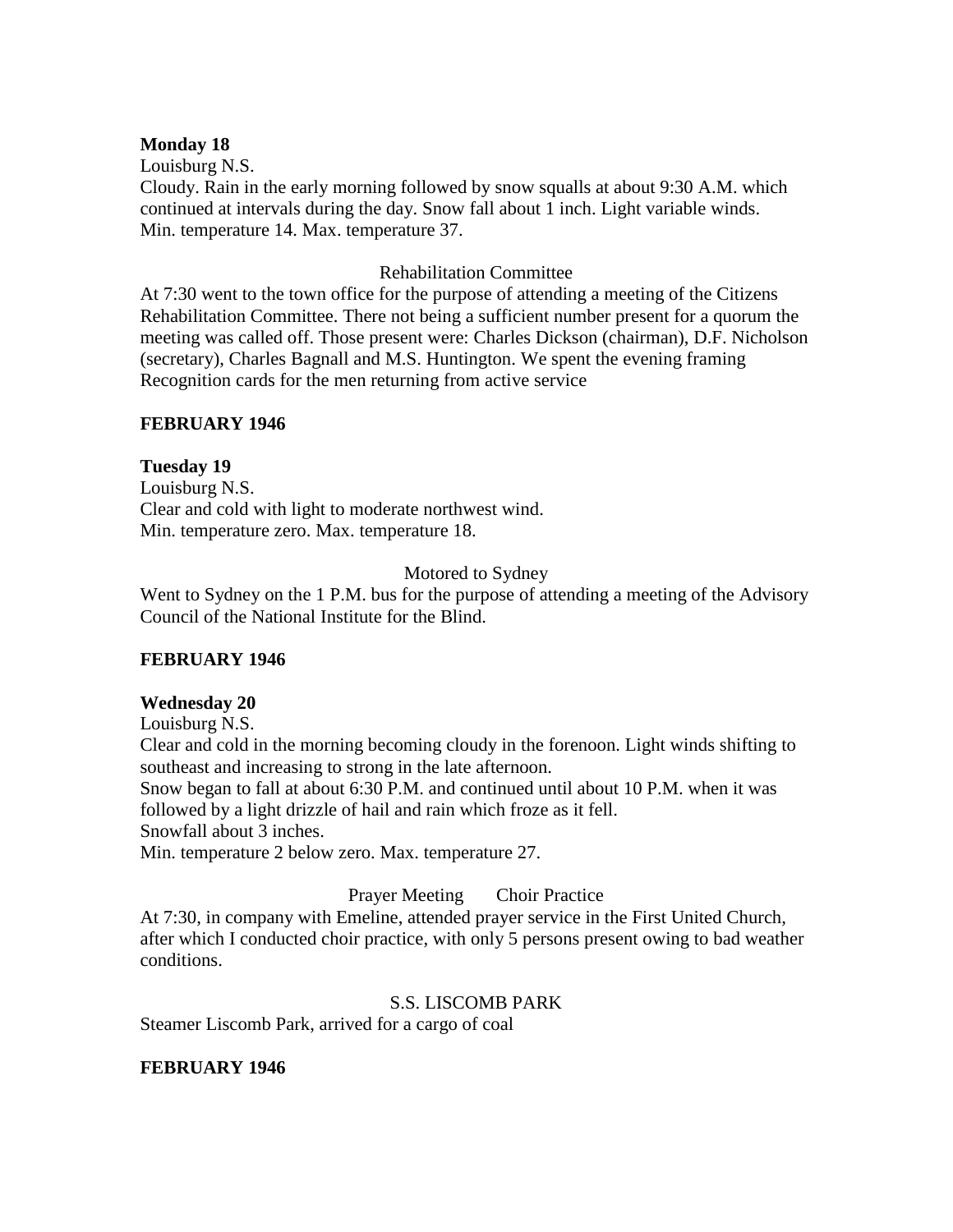### **Thursday 21**

Louisburg N.S. A few light snow squalls but mostly clear with fresh to strong west southwest winds. Min. temperature 11. Max. temperature 32.

## Meeting of Brotherhood

At 8 P.M. attended a meeting of the United Church Brotherhood, held in Calvin Hall with the President Edison Skinner presiding. About 18 persons present. Dr. [Blank] Marson, Town Health Officer, was the guest speaker, who gave us a very interesting and instructive talk on the subject, Tuberculosis.

## **FEBRUARY 1946**

## **Friday 22**

Louisburg N.S. Clear and cold with moderate to fresh northwest wind. Min. temperature 4. Max. temperature 16.

## S.S. LISCOMB PARK

Steamer "Liscomb Park" sailed in the morning with a cargo of coal

# S.S. BORGFRED S.S. SAUREL

Norwegian steamer "Borgfred" escorted by Canadian icebreaker Saurel, arrived at about 9 P.M. The Borgfred had on board the body of OLAF HESTENES, who died a day or two ago while enroute from North Sydney to Newfoundland.

### **FEBRUARY 1946**

**Saturday 23** Louisburg N.S. Clear and moderately cold with light to moderate winds. Min. temperature 4. Max. temperature 26.

> Motored to Sydney [Blank]

### **FEBRUARY 1946**

**Sunday 24** Louisburg N.S. Clear and cold with light variable winds mostly easterly. Min. temperature zero. Max. temperature 20.

Church Services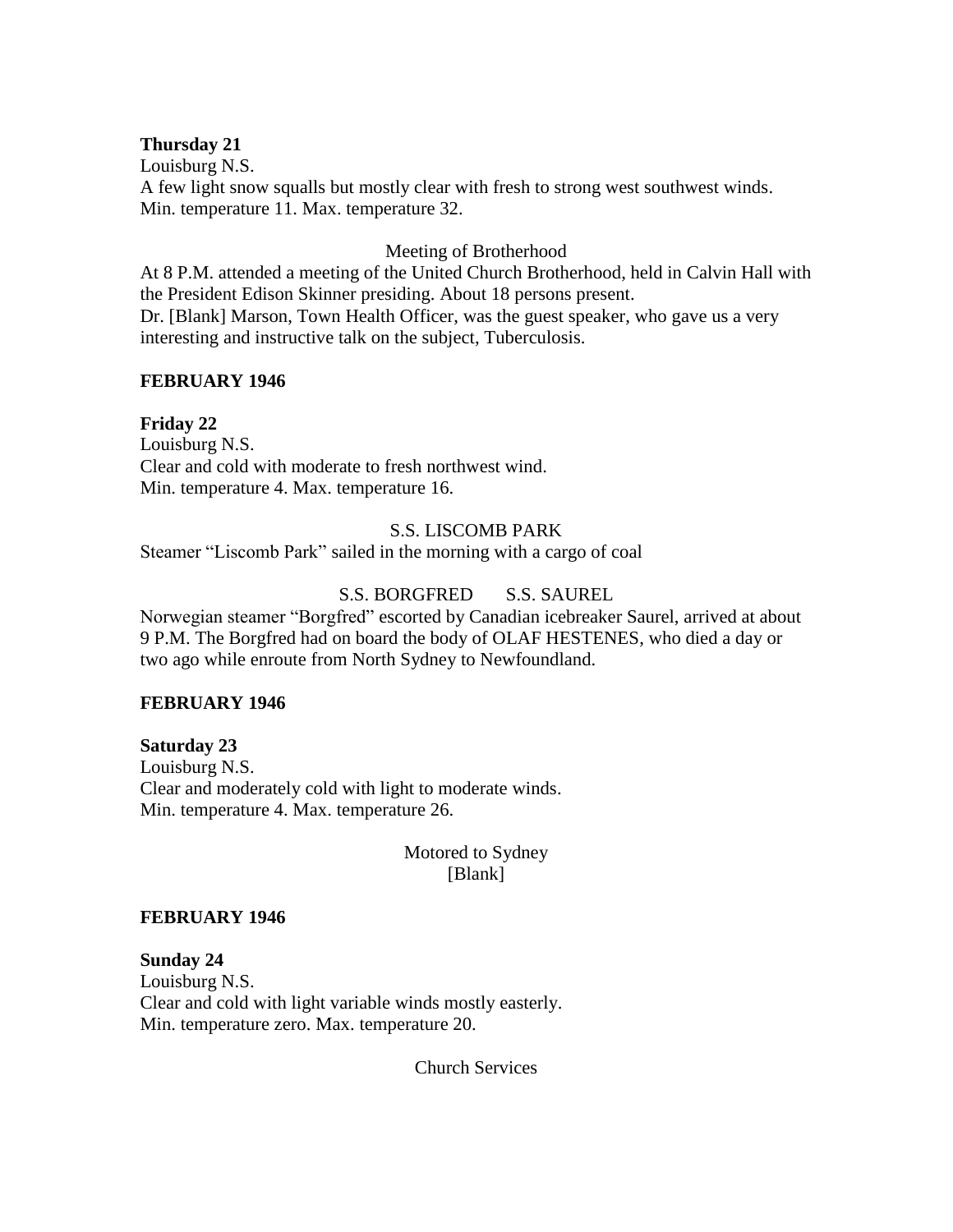At 11 A.M. and 7 P.M. in company with Emeline attended services in the First United Church where Rev. Elmer E. Ashley B.A., B.D. was the preacher.

S.S. RANDOM S.S. ROCKWOOD PARK Steamers "Random" and "Rockwood Park" arrived for cargos of coal

### **FEBRUARY 1946**

### **Monday 25**

Louisburg N.S. Snow storm in the early morning followed by light drizzle of rain and silver thaw. Foggy and mild during the day. Rain began to fall at about 4 P.M. and continued until a late hour during the night. Snowfall about 4 inches. Min. temperature 19. Max. temperature 42.

## **FEBRUARY 1946**

## **Tuesday 26**

Louisburg N.S.

Clear and cold with fresh to strong northwest wind. Light snow squalls in the morning. Min. temperature 6. Max. temperature 33.

Streets and highways very icy and slippery.

# S.S. BORGFRED S.S. ROCKWOOD PARK

Norwegian steamer "Borgfred" and Canadian steamer "Rockwood Park" sailed with cargos of coal. The former loaded coal at North Sydney, for Newfoundland, and arrived here on last Friday, for to land the body of OLAF HESTENES, chief engineer who died after leaving North Sydney. The Borgfred was damaged in the ice and underwent repairs at this port.

### Assessment Appeal Court

At 7 P.M. attended appeal court, in the Town Office, as a spectator. Court consisted of Councilors: Edison Skinner, Chairman, Lauchlin MacIntyre and Edward Levy. 3 appeals were heard and disposed of. The first was an appeal of the Louisburg Cooperative Society, represented by the manager Mr. [Blank] Lewis and Paul Bates. The appeal was against a raise in the assessment from \$800.00 to \$1000.00. Appeals from Joseph Gillis, Rock Elen, and Arthur Townsend were heard but no change made. The court on its motion raised the assessment of Mrs. B.M. MacMillan, from \$700.00 to \$850.00. Others present at the hearing were: D.M. Johnston and D.F. Nicholson.

### **FEBRUARY 1946**

## **Wednesday 27**

Louisburg N.S.

Light snow began to fall at about 8:30 A.M. and continued until the afternoon. Snowfall about 3 inches.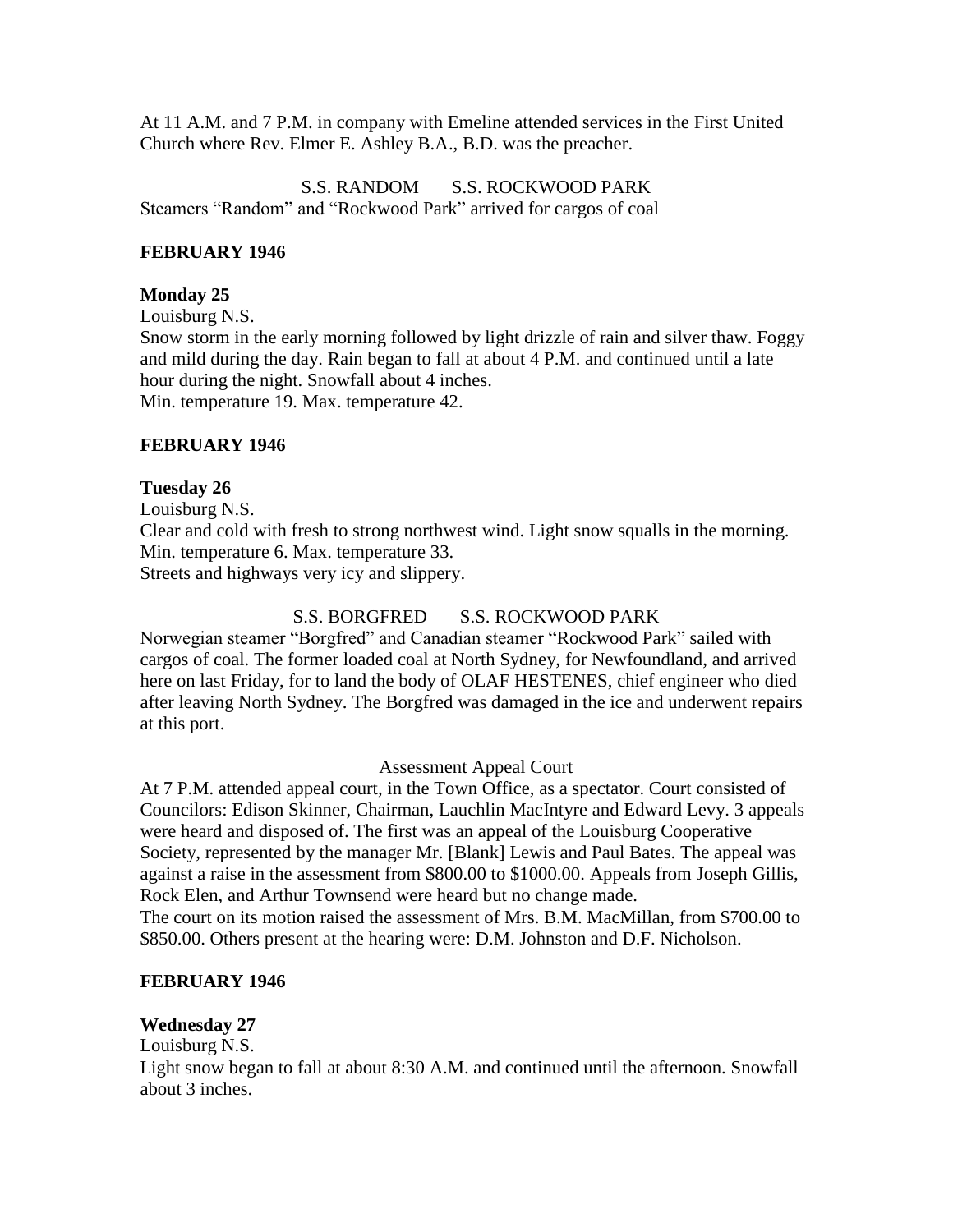Min. temperature 5. Max. temperature 20. Moderate northeast wind.

### S.S. RANDOM

Steamer Random sailed in the morning with a cargo of coal.

## Prayer Meeting Choir Practice

At 7:30 P.M. attended prayer meeting in the First United Church, conducted by Rev. Elmer E. Ashley. After prayer service conducted choir practice.

### Meeting of Navy League

At about 9:30 P.M. attended the annual meeting of the local branch of the Navy League, held in the Navy League hostel, with the President, Wilfred Covey, presiding. Those present were: Wilfred Covey, Hugh Lynk, George Lewis, Walter E. Jewell Jr., Duncan MacKay, John M. MacLeod, secretary of the Navy League Branch at Sydney. M.S. Huntington, Mrs. A.W. Cameron, Mrs. Charles Dickson and Mrs. George Lewis. Mr. and Mrs. A.W. Cameron are now in charge of the hostel, having taken over their duties about six weeks ago.

### **FEBRUARY 1946**

### **Thursday 28**

Louisburg N.S.

Showery in the forenoon with silver thaw. Also showers in the late afternoon and night. Moderate easterly wind shifting to southwest in the early part of the night. Some fog. Min. temperature 18. Max. temperature 42. Streets and highways very icy and slippery.

### **MARCH 1946**

### **Friday 1**

Louisburg N.S. Clear and mild with light variable winds. Mostly easterly. An ideal winter day. Min. temperature 16. Max. temperature 40.

### S.S. EVENGELINE PARK

Steamer "Evangeline Park" sailed in the morning with a cargo of coal.

### S.S. NORTHTON

Lake Steamer "Northton" arrived for a cargo of coal.

### **MARCH 1946**

**Saturday 2** Louisburg N.S.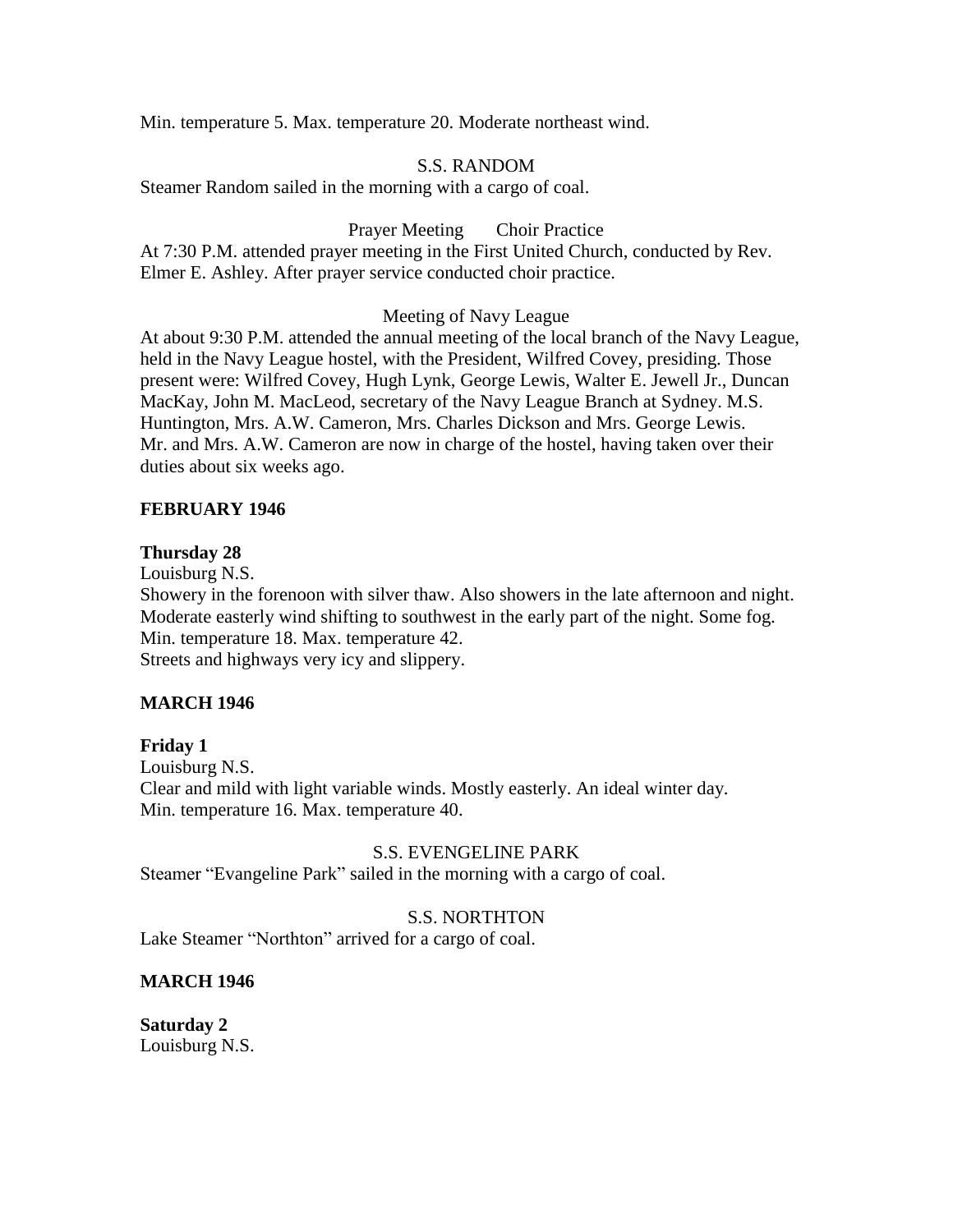Clear and mild with light winds mostly southeast. An ideal day. Min. temperatures 10. Max. temperatures 32.

#### S.S. ROCKWOOD PARK

Steamer "Rockwood Park" arrived at noon for a cargo of coal.

### Death of Samuel Tanner

The death of Samuel Tanner, occurred at his home at about 8 O'clock this morning. He was about 88 years of age.

### **MARCH 1946**

**Sunday 3**

Louisburg N.S. Drizzly misty and showery with moderate to fresh east to southeast winds and considerable fog. Min. temperature 24. Max. temperature 37.

# Church Services

At 11 A.M. and 7 P.M. in company with Emeline, attended services of the United Church, held in Calvin Hall, where Rev. Elmer E. Ashley B.A., B.D. was the preacher. Choir attendance 11 A.M. 12, 7 P.M. 13.

Services held in Calvin Hall, owing to the basement of the church being flooded with water.

### **MARCH 1946 Monday 4**

Louisburg N.S.

Clear and mild with moderate northwest and west winds. Coast blocked with drift ice in the morning. Ice moved off shore distance during the day. Min. temperature 28. Max. temperature 41.

### S.S. ROCKWOOD PARK S.S. NORTHTON

Steamers Rockwood Park and "Northton" sailed in the morning with cargos of coal.

### Funeral

At 2:45 P.M. attended the funeral of the late Samuel Tanner. Services at the home of his daughter Mrs. Benjamin Heckman at the Anglican Church and grave were conducted by Rev. Joseph Abbott. Interment in Anglican Cemetery, on Clarkes Road. Funeral in charge of D.M. Johnston, Funeral Director, Louisburg.

### S.S. LISCOMB PARK

Steamer "Liscomb Park" arrived at about 10 P.M. for a cargo of coal

### **MARCH 1946**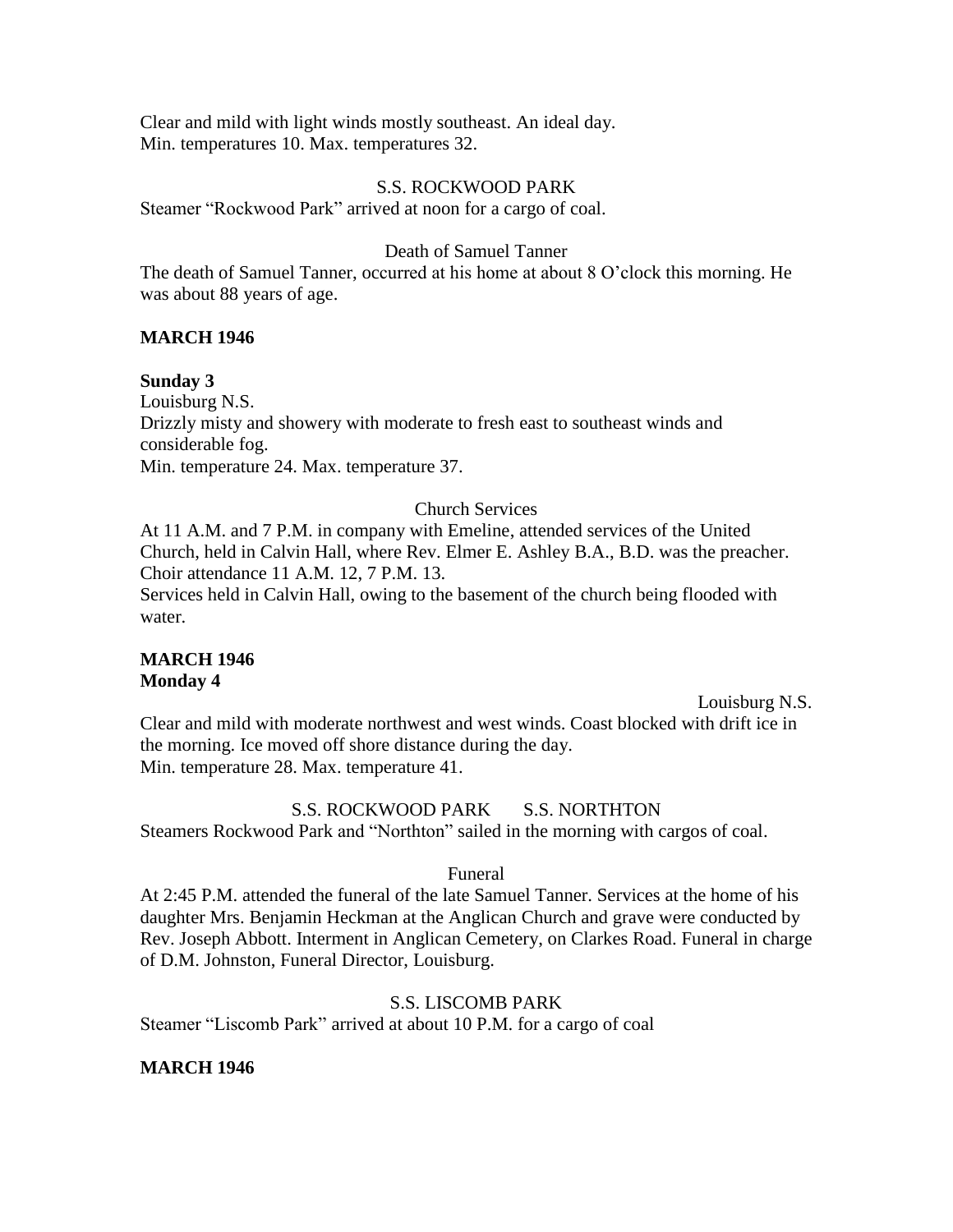### **Tuesday 5**

Louisburg N.S. Clear and mild with light to moderate northwest wind shifting to northeast. Min. temperature 21. Max. temperature 38.

### Went to Sydney

Went to Sydney on the 7:45 A.M. bus for the purpose of keeping an appointment with Dr. J.G. Cameron, Eye Specialist. Met Dr. Cameron at his office at 10 A.M. and had my eyes tested for new glasses. Made several business calls during the day. Had lunch at Isle Royale hotel. Returned home on the bus leaving Sydney at 4:30 P.M. Bus crowded standing room only.

Highway between Louisburg and Sydney entirely bare with the exception of a few patches of ice in the wooded sections.

## **MARCH 1946**

# **Wednesday 6**

Louisburg N.S. Clear and cool with light to moderate north and northeast winds. Min. temperature 14. Max. temperature 29.

## S.S. LISCOMB PARK

Steamer "Liscomb Park" sailed in the morning with a cargo of coal.

# S.S. RANDOM

Steamer "Random" arrived in the afternoon for a cargo of coal

Prayer Meeting Choir Practice

At 7:30 P.M. in company with Emeline, attended prayer service of the United Church in Calvin Hall after the prayer service conducted choir practice.

# **MARCH 1946**

# **Thursday 7**

Louisburg N.S. Mostly cloudy. Light showers in the evening. Foggy in the early part of the night. Light to moderate southwest winds.

Min. temperature 13. Max. temperature 38.

S.S. ROCKWOOD PARK

Steamer "Rockwood Park" arrived in the afternoon for a cargo of coal.

Meeting of Brotherhood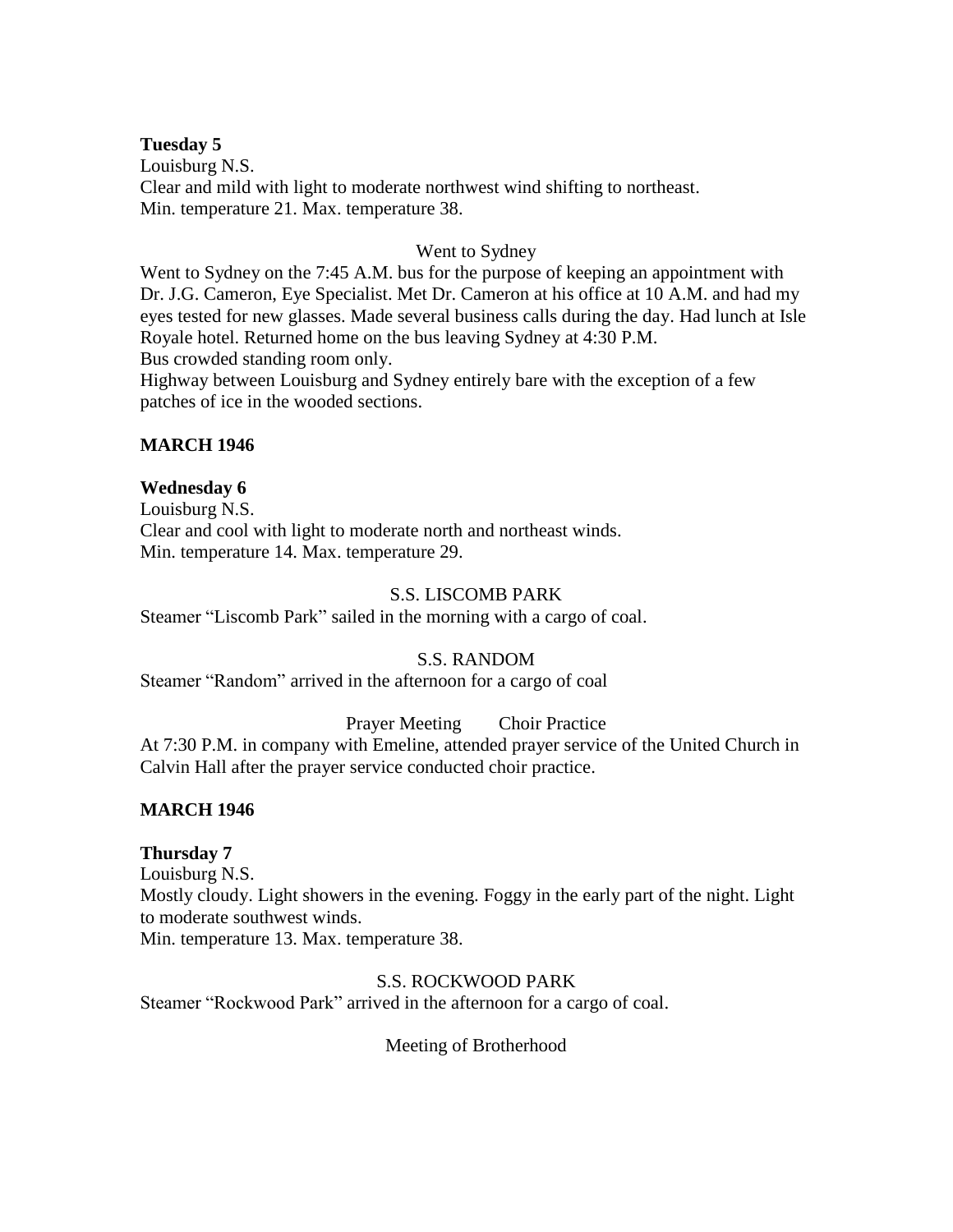At 8 P.M. attended a meeting of the First United Church Brotherhood, held in Calvin Hall with the President, Edison Skinner, presiding. 16 members present. Gave talk on municipal government.

### S.S. RANDOM

Steamer "Random" sailed with a cargo of coal.

## **MARCH 1946**

## **Friday 8**

Louisburg N.S.

Mild and remarkably clear with light variable winds. Drift ice along the coast and some in the harbor.

Min. temperature 27. Max. temperature 46. An ideal day.

### S.S. KELOWNA PARK

Steamer "Kelowna Park" arrived from St. John N.B. for a cargo of coal

## World Day of Prayer

At 8:30 P.M., in company with Emeline, attended "World Day of Prayer" service held in Calvin Hall. This service was interdenominational with representatives from the United Church, Anglican Church and Presbyterian Church taking part. The address was given by Rev. Elmer E. Ashley B.A., B.D., pastor of the United Church. Song service led by the United Church choir, 15 members of the choir being present.

## S.S. ROCKWOOD PARK

Steamer "Rockwood Park" sailed with a cargo of coal.

### **MARCH 1946**

### **Saturday 9**

Louisburg N.S. Showery, mild and foggy with light to moderate southwest wind. Min. temperature 28. Max. temperature 41. Coast blocked by drift slob ice in the harbor.

### **MARCH 1946**

### **Sunday 10**

Louisburg N.S. Cool and mostly clear with moderate to fresh northwest wind. Min. temperature 24. Max. temperature 38.

### S.S. KELOWNA PARK

Steamer "Kelowna Park" sailed in the morning with a cargo of coal.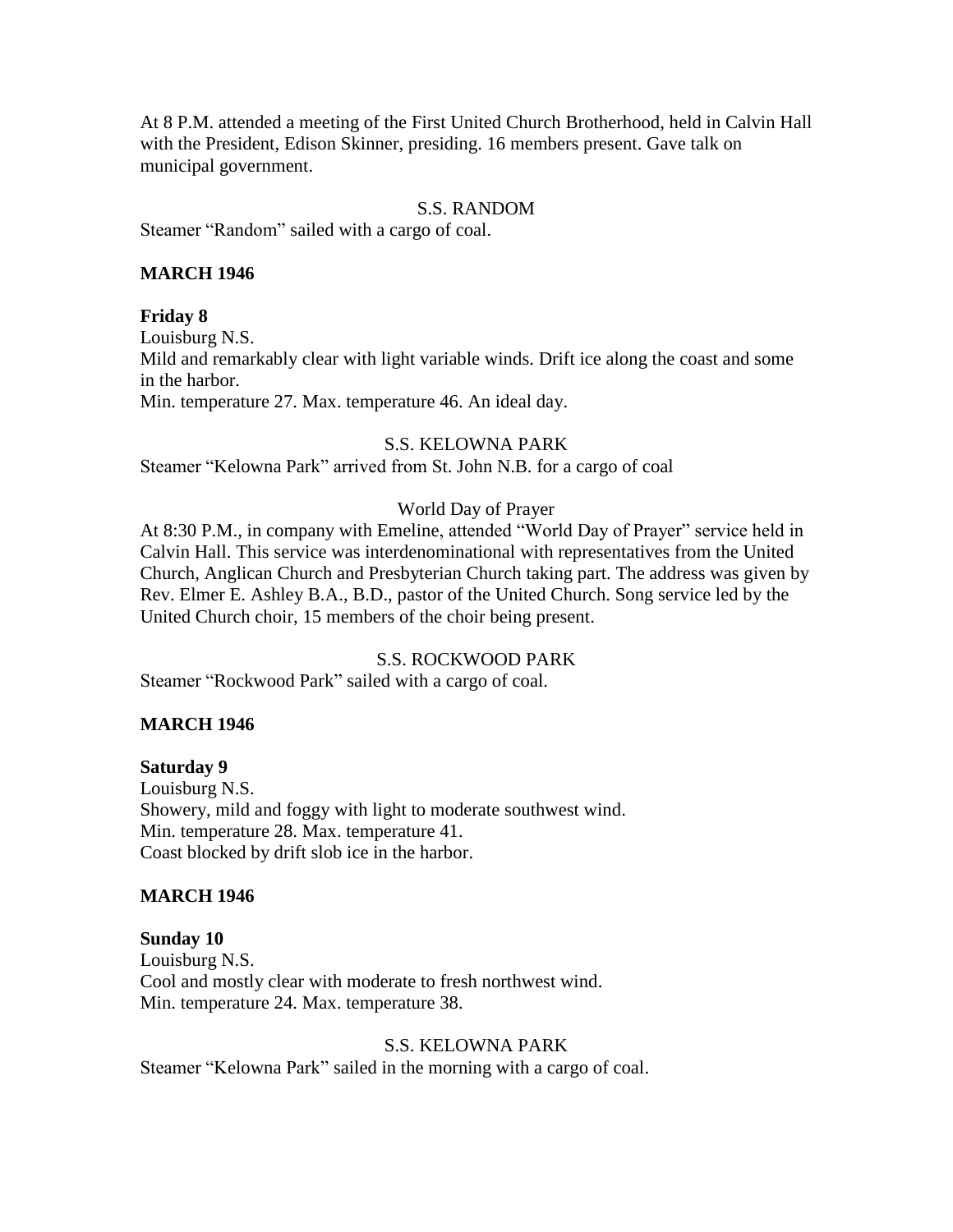### Church Services

At 11 A.M. and 7 P.M. in company with Emeline, attended services of the United Church, held in Calvin Hall, where Rev. Elmer E. Ashley B.A., B.D. was the preacher. Choir attendance: 11 A.M. 13, 7 P.M. 15.

Services held in Calvin Hall, owing to church basement being flooded with water making it deficient to operate the furnace.

### **MARCH 1946**

## **Monday 11**

Louisburg N.S.

Cool and mostly cloudy with east and southeast winds shifting to northeast at night and increasing to fresh. Snow began to fall at about 8:30 P.M. Min. temperature 18. Max. temperature 32.

### S.S. LIVERPOOL LOYALIST

Steamer "Liverpool Loyalist" arrived shortly after noon for a cargo of coal.

### Concert Practice

At 8 P.M. attended practice for a community concert in the Navy League hut.

### **MARCH 1946**

# **Tuesday 12**

Louisburg N.S. Snow in the early morning, cleared during the forenoon. Fresh to strong northwest wind. Snowfall of last night about 4 inches. Min. temperature 8. Max. temperature 23.

S.S. LISCOMB PARK S.S. ROCKWOOD PARK Steamers "Liscomb Park" and "Rockwood Park" arrived in the afternoon for cargos of coal.

### S.S. LIVERPOOL LOYALIST

Steamer "Liverpool Loyalist" sailed with a cargo of coal

### Highways Closed

Highways throughout the province of Nova Scotia were closed today to heavy automobile traffic in order to save them from damage while the frost in coming out of the ground.

Any vehicle heavier than 6000 Lbs. either loaded or light is prohibited from using the highways until further notice, beginning today. As a result of the closing the heavy bus operating between here and Sydney has been canceled. A taxi has taken its place.

Schooner ARMORICAIN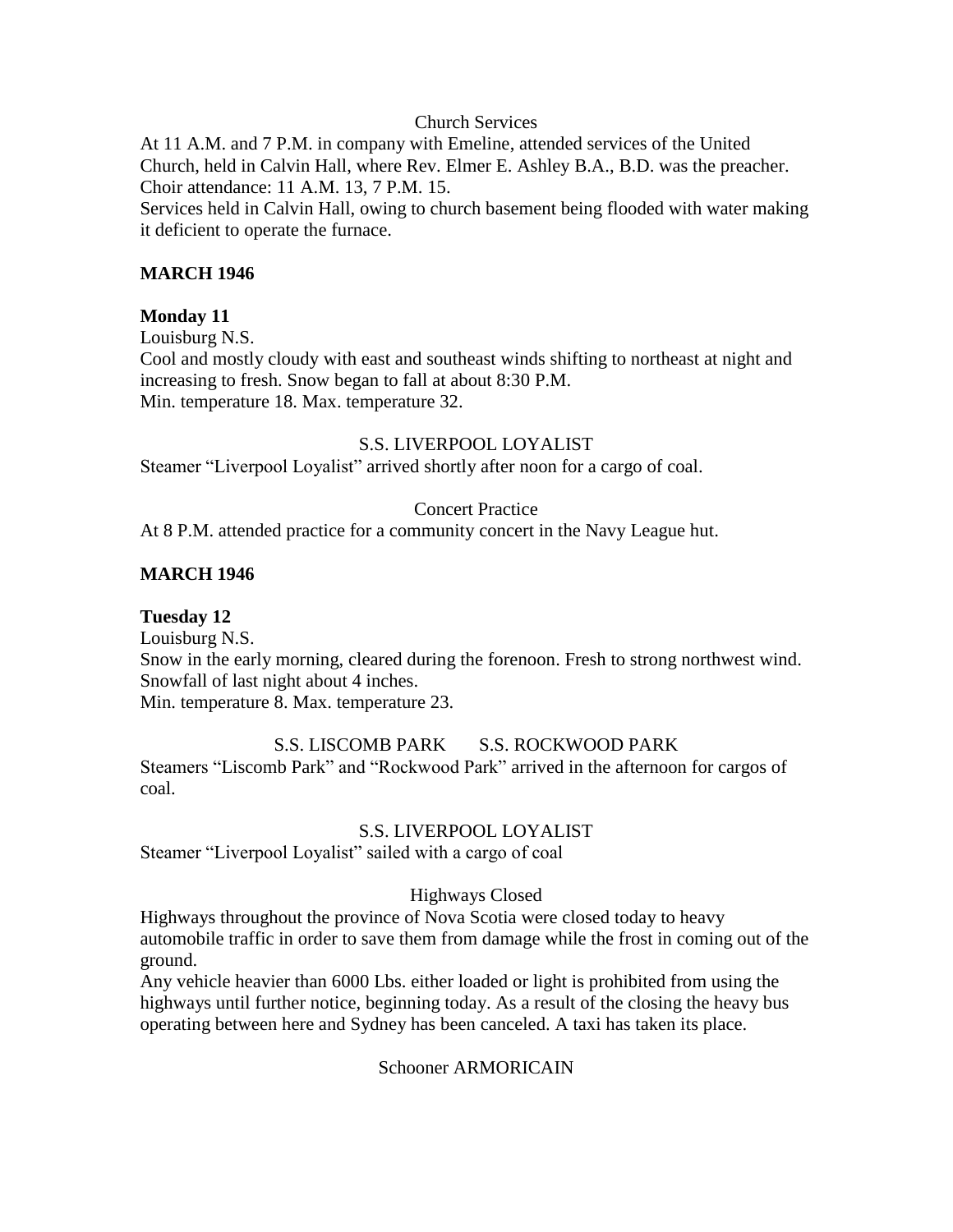French Schooner "Armoricain" [three masted] arrived at about [blank].

### **MARCH 1946**

### **Wednesday 13**

Louisburg N.S.

Light snow in the early morning. Cloudy and mild during the day, light showers at night. Light southwest wind. Snowfall about ½ inch. Min. temperature 11. Max. temperature 37.

#### S.S. ROCKWOOD PARK

Steamer "Rockwood Park" sailed with a cargo of coal.

#### Prayer Meeting Choir Practice

At 7:30 P.M. In company with Emeline, attended prayer meeting, in the First United Church, conducted by Rev. Elmer E. Ashley. Conducted choir practice at the close of the prayer service.

## S.S. THACKERY

British steamer "Thackery" arrived in the afternoon with [blank].

### **MARCH 1946**

### **Thursday 14**

Louisburg N.S. Cloudy in the early part of the day with light easterly which shifted to northwest. Clear and mild in the afternoon. Min. temperature 24. Max. temperature 40.

#### Board of Trade Banquet

At 8 P.M. attended the annual banquet of the Louisburg Board of Trade, which was held in the Navy League hut, with the President, Bert L. Wilcox presiding. Guest speaker was Mr. [blank].

### **MARCH 1946**

### **Friday 15**

Louisburg N.S. Clear and mild with light to moderate northwest wind. Min. temperature 24. Max. temperature 39.

#### S.S. LISCOMB PARK

Steamer "Liscomb Park" sailed in the morning with a cargo of coal.

### S.S. RANDOM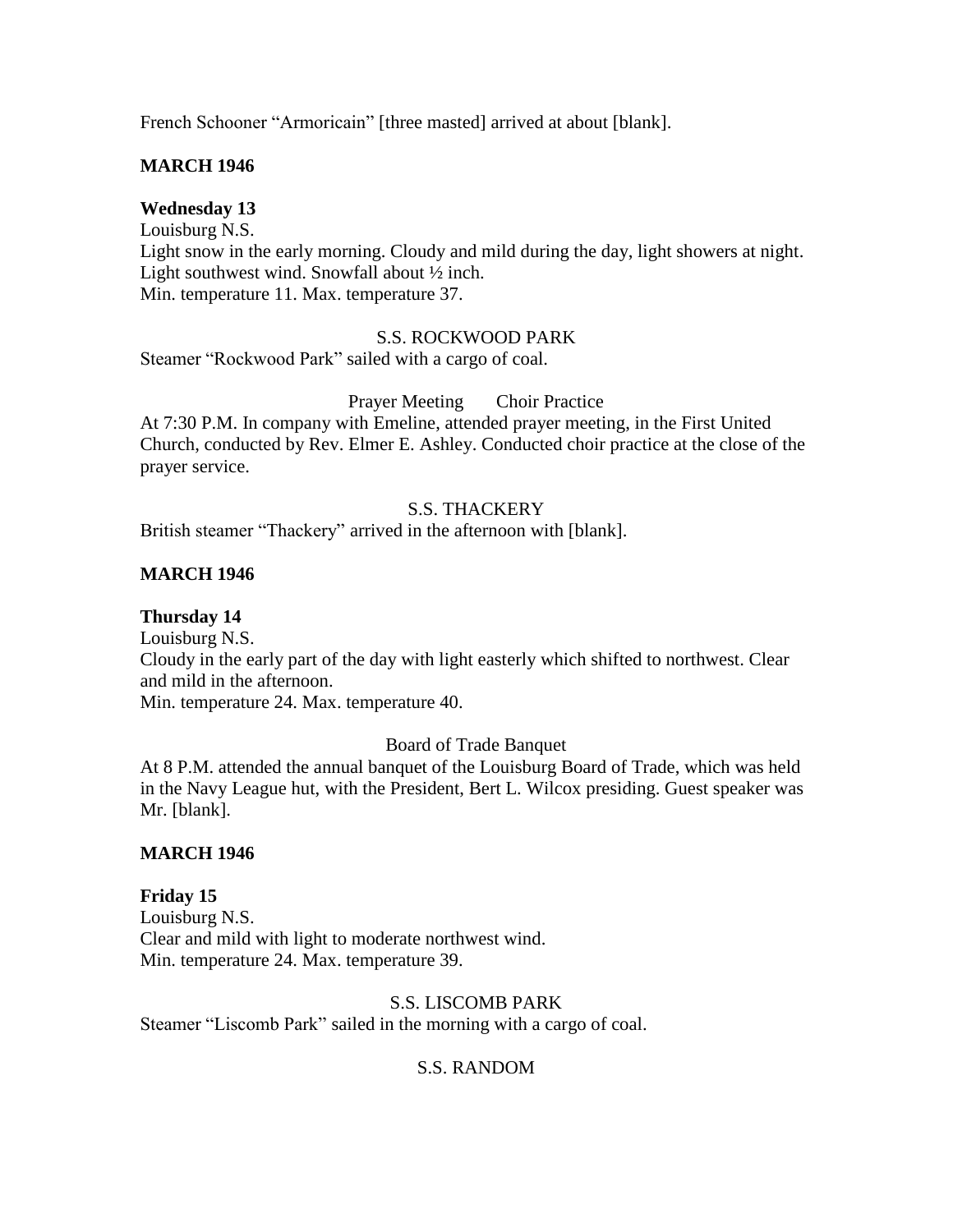Steamer "Random" arrived in the afternoon for a cargo of coal.

## Meeting of Town Council

At 7:30 P.M. as a spectator attended a meeting of the Town Council. Those present were Mayor G.B. Hiltz, Councilors: Charles Bagnall, Lauchlin MacIntyre, Alistar MacDonald, Edison Skinner and Earl Lewis. Chief of Police: D.M. Johnston and ex-mayor M.S. Huntington.

The estimates for the current year were brought down at thus meeting. The salary of the town clerk D.F. Nicholson was increased to \$1200.00 per year

### Schooner ARMORICAIN

French steamer "Armoricain" sailed in the afternoon for St. Pierre.

## **MARCH 1946**

## **Saturday 16**

Louisburg N.S. Clear and mild with light to moderate northwest and north winds. Min. temperature 23. Max. temperature 48.

### S.S. RANDOM

Steamer Random sailed with a cargo of coal.

### S.S. MEIGLE

Steamer "Meigle" arrived in the evening for bunker coal.

### Board of Stewards

At 8 P.M. attended a meeting of the Board of Stewards of the First United Church, held at the home of Edison Skinner. Those present were: William Hilchie, Edison Skinner (chairman), Charles Bagnall, Rev. E.E. Ashley, Oscar Harris, M.S. Huntington.

### **MARCH 1946**

### **Sunday 17**

Louisburg N.S. Clear with light to moderate variable winds mostly north. Partly cloudy in the afternoon. Min. temperature 22. Max. temperature 40.

### S.S. ROCKWOOD PARK

Steamer "Rockwood Park" arrived in the forenoon for a cargo of coal.

### S.S. MEIGLE

Steamer "Meigle" sailed in the early morning.

# S.S. THACKERAY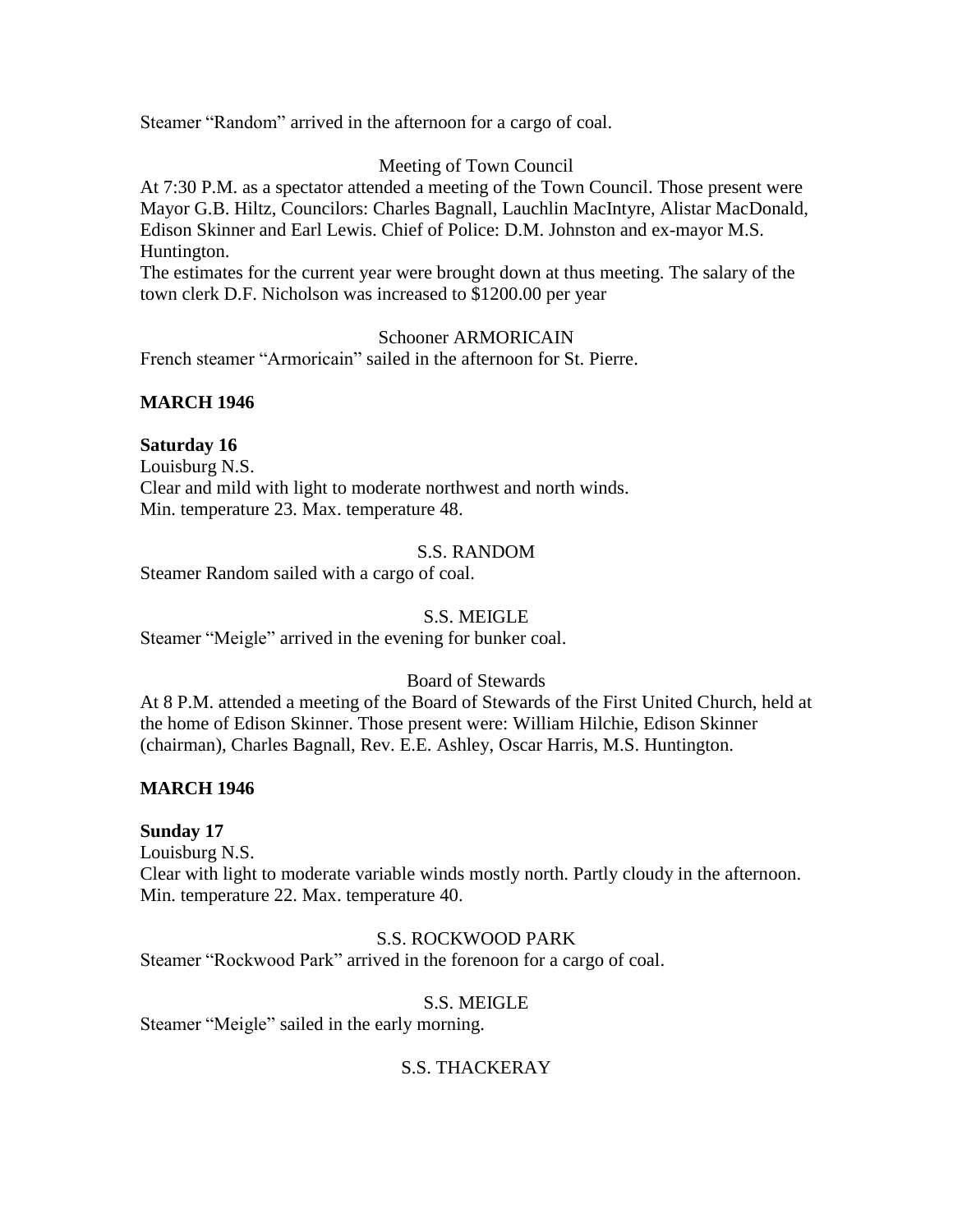British steamer "Thackery" sailed in the morning with a part cargo of steel products.

# S.S. KELOWNA PARK

Steamer "Kelowna Park" arrived in the forenoon for a cargo of coal.

## Church Services

At 11 A.M. and 7 P.M. In company with Emeline, attended services in the First United Church where Rev. Elmer E. Ashley B.A., B.D. was the preacher. Choir attendance: A.M. 13, P.M. 19.

# **MARCH 1946**

# **Monday 18**

Louisburg N.S. Clear and cool with light to moderate northerly winds. Northeast in the evening increasing to fresh. Snow squalls during the night. Min. temperature 17. Max. temperature 38.

## S.S. KELOWNA PARK

Steamer "Kelowna Park" sailed in the afternoon with a cargo of coal.

# **MARCH 1946**

# **Tuesday 19**

Louisburg N.S.

A light blanket of snow which covered the ground in the morning disappeared during the day. Snowfall of last night about 1 inch. Cloudy all day with light northeast wind. Min. temperature 27. Max. temperature 38.

### S.S. ROCKWOOD PARK

Steamer "Rockwood Park" sailed at noon with a cargo of coal.

Spanish Trader Arrives Spanish trader CALERNA arrived at noon for bunker coal.

At 5 P.M. in company with Emeline, had dinner in the Orange Hall which was served by the ladies associated with the local orange lodge.

# **MARCH 1946**

### **Wednesday 20**

Louisburg N.S. Cool and mostly cloudy with moderate southwest wind. Min. temperature 25. Max. temperature 39.

### S.S. EVANGELINE PARK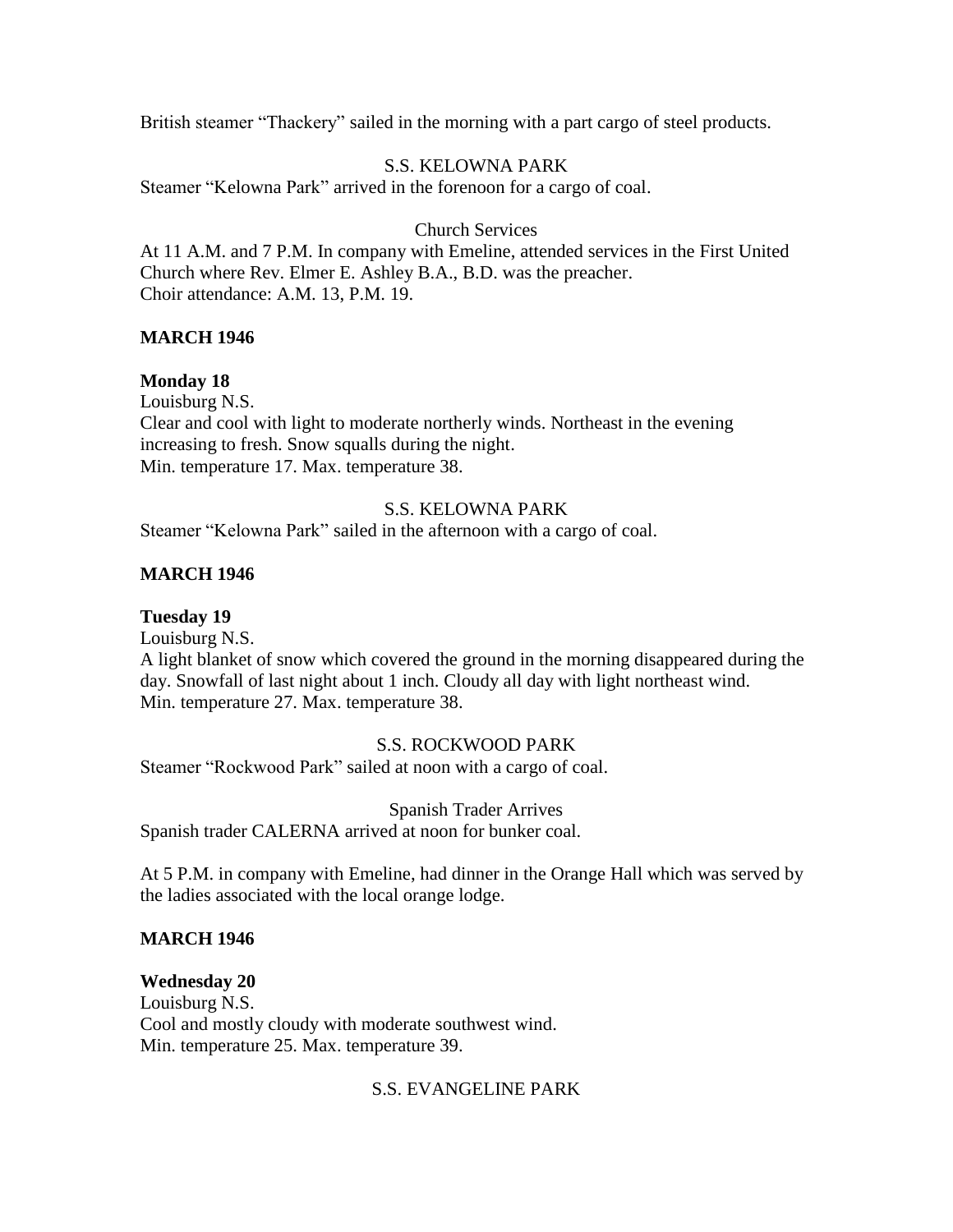Steamer "Evangeline Park" arrived in the forenoon for a cargo of coal.

Prayer Meeting Choir Practice

At 7:30 P.M. In company with Emeline, attended service, in the First United Church, which was conducted by Rev. Elmer E. Ashley. Attended, and conducted choir practice after the close of the service.

## **MARCH 1946**

### **Thursday 21**

Louisburg N.S.

Clear and moderately cool with light to moderate southwest wind. An ideal day. Min. temperature 23. Max. temperature 44.

### S.S. KELOWNA PARK

Steamer "Kelowna Park" arrived in the forenoon for a cargo of coal.

## S.S. EVANGELINE PARK

Steamer "Evangeline Park" sailed in the afternoon with a cargo of coal.

# Meeting of Brotherhood

At 8 P.M. attended a regular meeting of the Brotherhood of the First United Church held in Calvin Hall with the president Edison Skinner presiding. John H. Skinner who was the speaker for the evening gave a talk on Railroads and Railroading which was quite interesting. About 20 persons present.

### **MARCH 1946**

# **Friday 22**

Louisburg N.S. Clear and moderately cool with light to moderate southwest wind. Min. temperature 25. Max. temperature 45

# Spanish Trawler Sails

Spanish trawler "CALERNA" which arrived here on the 19th for bunker coal, sailed this morning.

# S.S. KELOWNA PARK

Steamer "Kelowna Park" sailed in the morning with a cargo of coal.

### Concert Practice

At 8:30 P.M. attended practice, in Calvin Hall, for a community concert to be held on next Monday night.

# **MARCH 1946**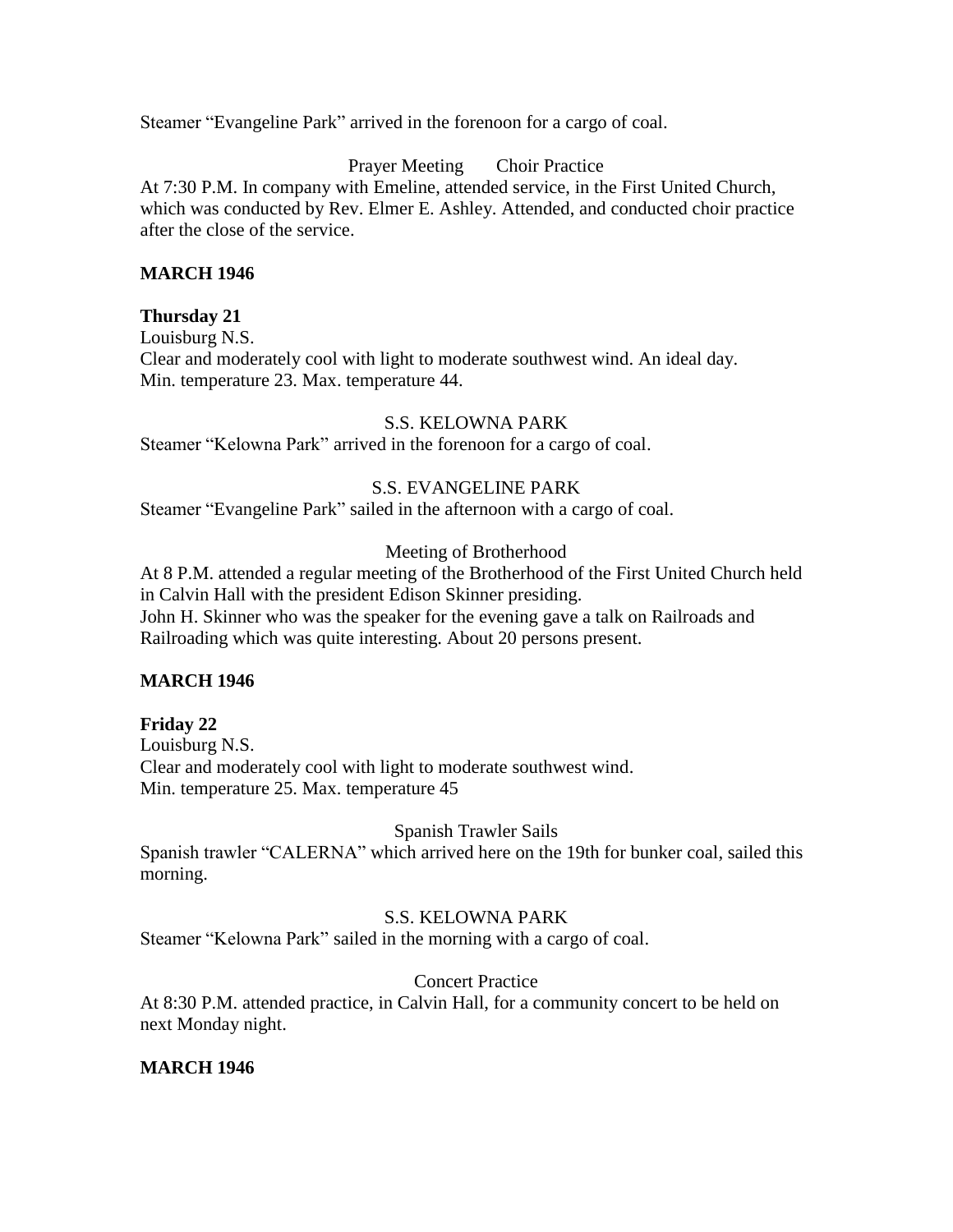### **Saturday 23**

Louisburg N.S. Cloudy and very chilly with moderate northeast gale. Min. temperature 17. Max. temperature 39.

## S.S. LISCOMB PARK S.S. RANDOM

Steamers Liscomb Park and Random arrived in the morning for cargos of coal. The Liscomb Park sailed with a cargo of coal during the night.

## **MARCH 1946**

## **Sunday 24**

Louisburg N.S. Cold and mostly clear with moderate to fresh northwest wind. Snowfall of about 2 inches in the early morning. Min. temperature 18. Max. temperature 31.

# Church Services

At 11 A.M. and 7 P.M. attended services in the First United Church, where Rev. Elmer E. Ashley B.A., B.D. was the preacher. Owing to illness Emeline did not attend church today.

Choir attendance A.M. 10, P.M. 15.

# **MARCH 1946**

### **Monday 25**

Louisburg N.S. Clear and cool with moderate southwest wind. Min. temperature 10. Max. temperature 36.

### S.S. EVANGELINE PARK

Steamer "Evangeline Park" arrived in the afternoon for a cargo of coal.

# Community Concert

At 8 P.M. in company with Emeline, attended and also took part in a community concert held in Calvin Hall.

### S.S. RANDOM

Steamer "Random" sailed in the afternoon with a cargo of coal.

# **MARCH 1946**

**Tuesday 26** Louisburg N.S.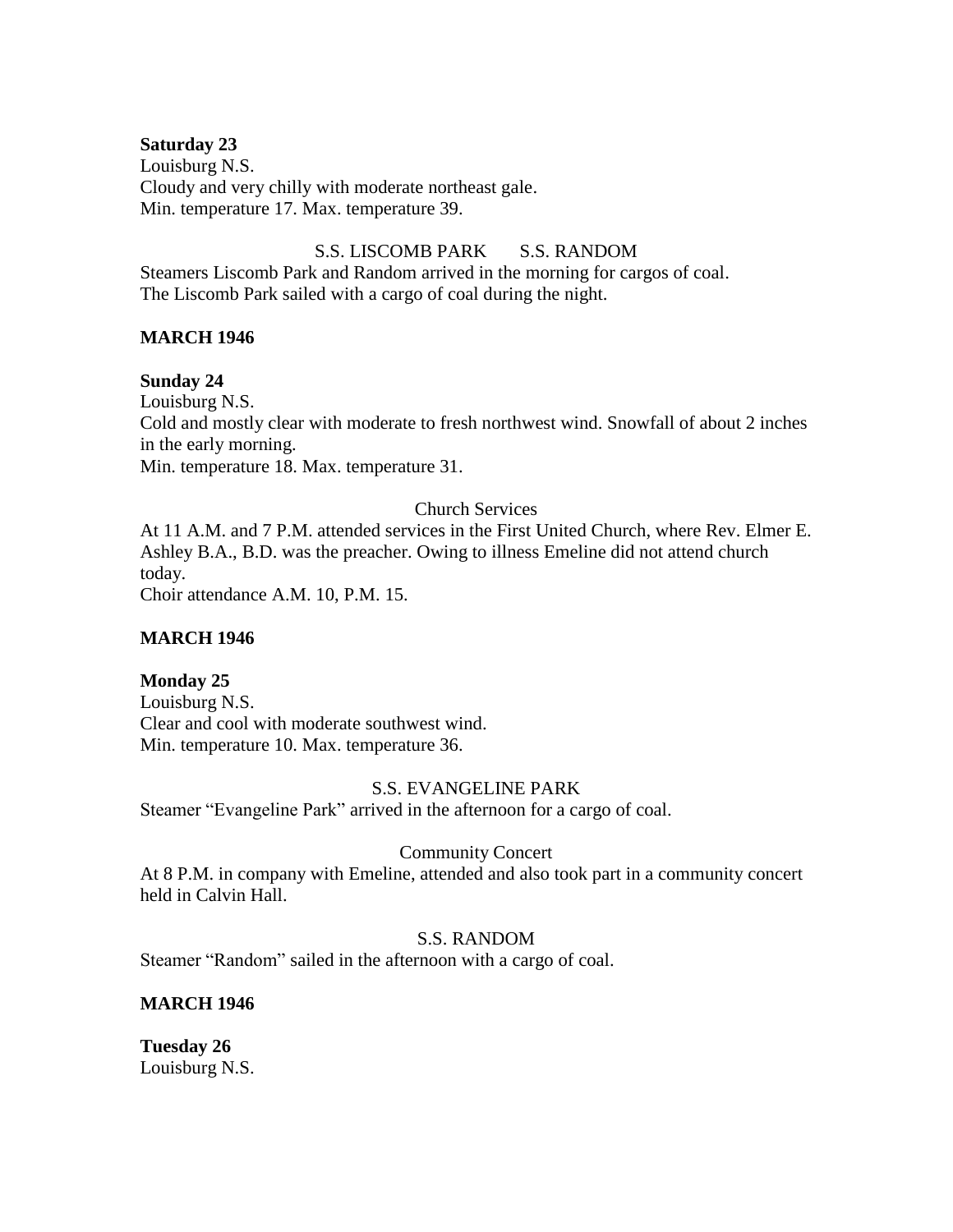Some rain in the morning. Cloudy and mild during the day becoming partly clear for a short time in the afternoon. Light variable winds mostly southwest. Min. temperature 26. Max. temperature 49.

### S.S. EVANGELINE PARK

Steamer "Evangeline Park" sailed in the evening with a cargo of coal.

### **MARCH 1946**

#### **Wednesday 27**

Louisburg N.S. Cloudy and foggy with light southerly winds shifting to east and northeast and increasing to fresh. Heavy showers during the afternoon followed by sleet and snow beginning at about 6 P.M. Min. temperature 29. Max. temperature 34.

S.S. KELOWNA PARK

Steamer "Kelowna Park" arrived in the afternoon for a cargo of coal.

Prayer Meeting Choir Practice

At 7:30 P.M. in company with Emeline, attended prayer service in the First United Church, which was conducted by Rev. E.E. Ashley. Attended, and conducted, choir practice after the close of the prayer service.

### **MARCH 1946**

#### **Thursday 28**

Louisburg N.S.

Snow in the early morning and silver thaw. All out of doors covered with snow and glister. Cloudy and cold during the day with moderate to fresh northwest wind. Snowfall of about 4 inches during last night and early this morning. No thawing today. Min. temperature 23. Max. temperature 32.

Death of Mrs. Edward Peters

Mrs. Edward Peters, passed away suddenly at about 7 A.M. today at the home of her brother, Harry Tutty, Havenside. Mrs. Peters was 79 years of age. Her husband predeceased her several years ago.

French Trawler Arrives

French trawler "JOSEPH DUHAMEL" arrived in the early part of the night for bunker coal.

### **MARCH 1946**

**Friday 29** Louisburg N.S.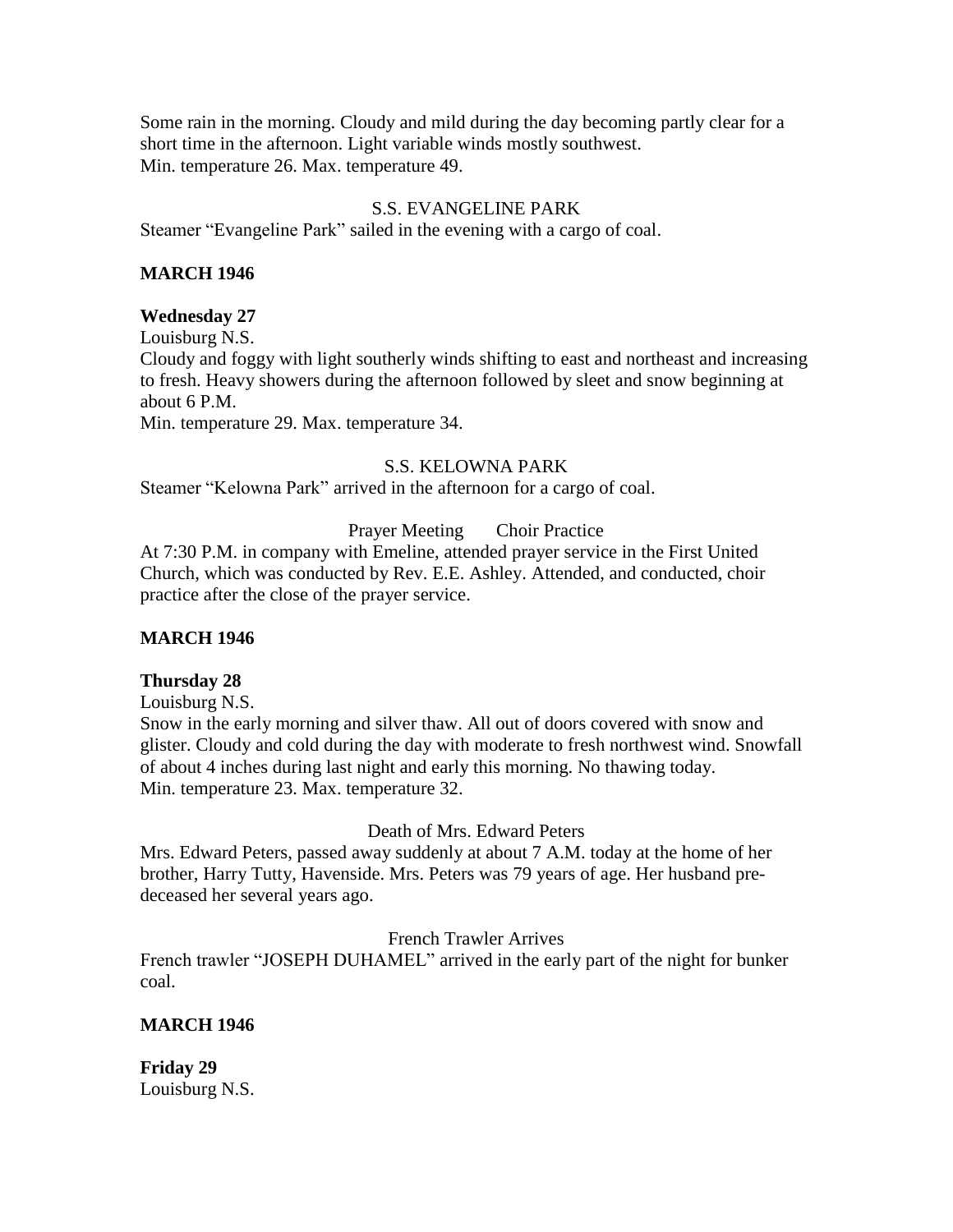Clear and mild becoming cloudy in the late afternoon. Light west to northwest winds shifting to southwest in the evening. Snow squalls at night followed by light of hail and rain. Snowfall about ½ inch.

Min. temperature 25. Max. temperature 41.

Snow of yesterday nearly all disappeared from the streets during the day.

#### French Trawler Arrives

French Trawler "CAP. FAGNET", arrived at about 9 A.M. for bunker coal.

### S.S. ROCKWOOD PARK

Steamer "Rockwood Park" arrived in the afternoon from St. John N.B. for a cargo of coal.

### S.S. KELOWNA PARK

Steamer "Kelowna Park" sailed in the morning with a cargo of coal.

#### Fox Sparrows

The fox sparrows, our usual spring visitors, have arrived.

## **MARCH 1946**

### **Saturday 30**

Louisburg N.S.

Clear and very cool with northwest, north and northeast winds. Thawing in the sunshine. Streets again bare of snow, but large patches of the recent snowfall, in fields and countryside.

Min. temperature 16. Max. temperature 31.

### S.S. EVANGELINE PARK

Steamer "Evangeline Park" arrived at noon for a cargo of coal.

### S.S. ROCKWOOD PARK

Steamer "Rockwood Park" sailed in the evening with a cargo of coal.

### Brotherhood Supper

At 5 P.M. in company with Emeline, attended supper held in Calvin Hall, under the auspices of the Brotherhood of the First United Church.

### Council Meeting and Presentation

At 7:30 P.M. as a spectator attended a regular meeting of the Town Council with Mayor G.B. Hiltz, presiding and the following councilors present: Charles Bagnall, Edison Skinner, Edward Levy, Lauchlin MacIntyre and Alistar MacDonald. During this meeting I was surprised by being presented with an address, by Mayor Hiltz, on behalf of the citizens of the Town of Louisburg, in appreciation of my services of 26 years as Councilor and Mayor of this town. I was also presented with an R.C.A. Victor Radio which I greatly appreciate.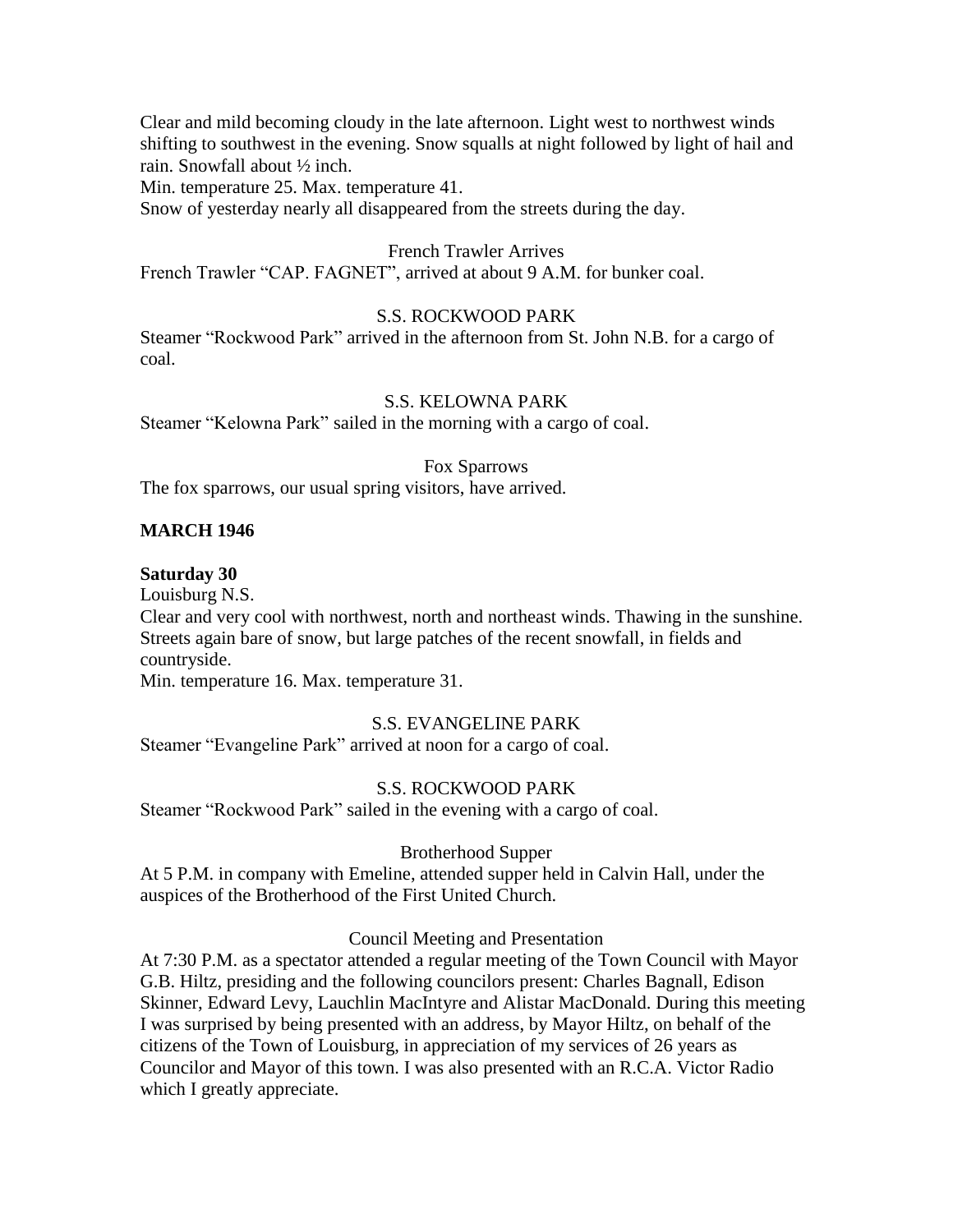There were about 25 citizens present besides the members of the council.

## Death of Mrs. D.J MacInnis

The death occurred today, after a brief illness, of Mrs. D.J. MacInnis, at her home on Main Street. She was in her 71st year of her age, and is survived by 4 sons and 4 daughters.

### **MARCH 1946**

### **Sunday 31**

Louisburg N.S. Clear in the forenoon. Partly cloudy in the afternoon with a few light snow squalls. Light to moderate northerly wind. Min. temperature 8. Max. temperature 32.

### Church Services

At 11 A.M. and 7 P.M. in company with Emeline, attended services in the First United Church where Rev. Elmer E. Ashley B.A., B.D. was the preacher. Choir attendance A.M. 14, P.M. 16.

### Funeral

At 1:30 P.M. attended the funeral of the late Mrs. Edward Peters, which took place form her late house at Havenside, to St. Bartholomew's Anglican Church. Services at the house, church and grave were conducted by Rev. Joseph Abbott. Pall bearers were: Charles Bagnall, Enoch Townsend, Sam Dowling, Everette Tutty, D. Cann and M.S. Huntington. Funeral in charge of D.M. Johnston, Funeral Director.

French Trawlers Sailed

French trawlers "JOSEPH DUHAMEL" and "CAP FAGNET" sailed.

### **APRIL 1946**

# **Monday 1**

Louisburg N.S. Clear and cold with light to moderate northwest wind Min. temperature 2. Max. temperature 28.

# S.S. MEIGLE

Steamer Meigle arrived in the morning for bunker coal and sailed during the early part of the night.

### S.S. LISCOMB PARK

Steamer "Liscomb Park" arrived shortly after noon for a cargo of coal.

# S.S. SAUREL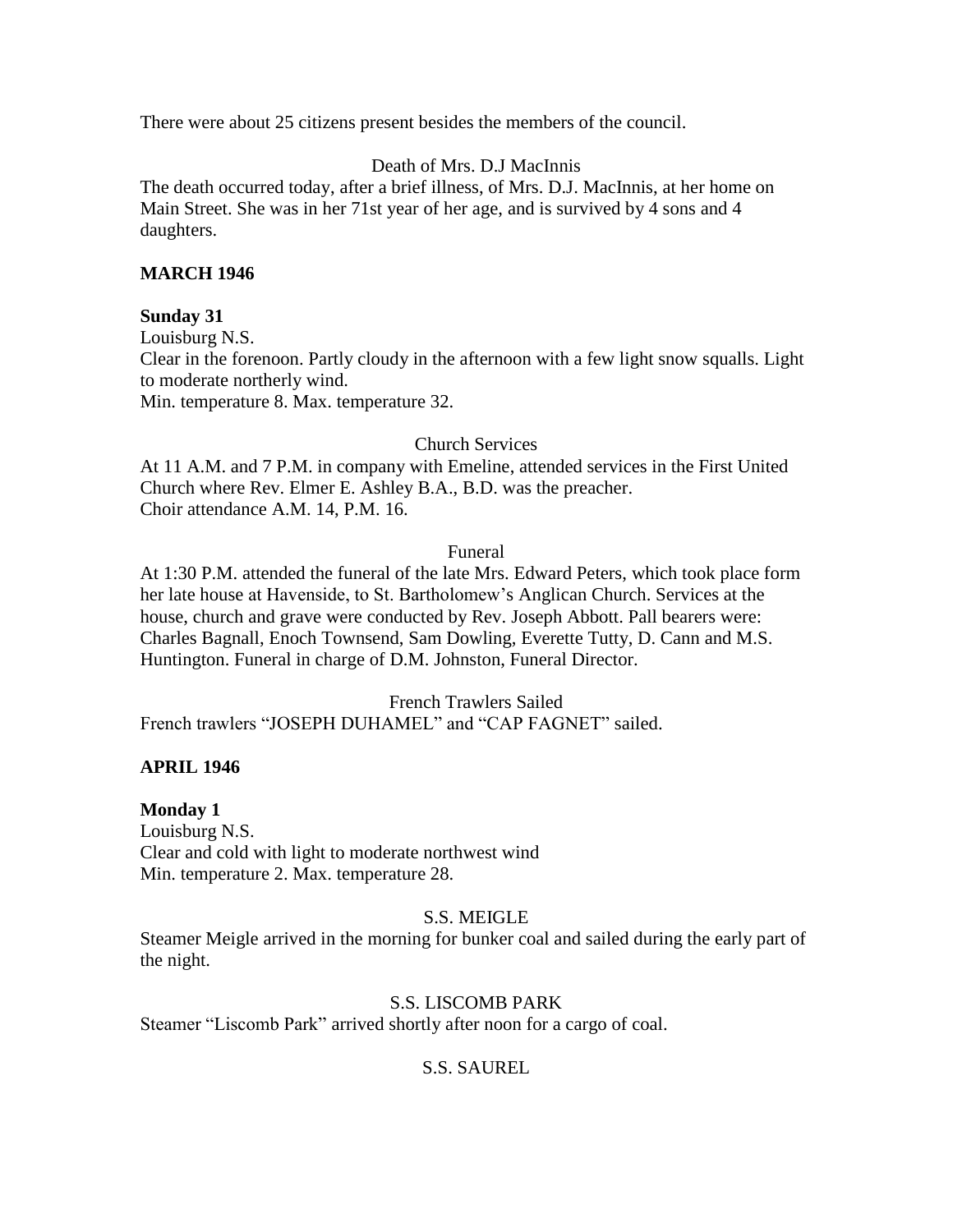Canadian government steamer Saurel (Icebreaker) arrived in the afternoon docked at the Government wharf.

# Mrs. D.H. Gibson

Mr. D.H. Gibson, President of the Navy League of Canada visited the Navy League Hut, at noon today. He was accompanied by Mr. Israel of Sydney. Mayor G.B. Hiltz, Duncan Mackay, William Stewart and I, were in conversation with him at the hut for about an hour talking over Navy League matters.

### **APRIL 1946**

## **Tuesday 2**

Louisburg N.S.

Clear and cold in the morning but becoming cloudy during the day. Light to moderate variable winds southeast in the evening. Storm threatening. Min. temperature 8. Max. temperature 35.

### S.S. SAUREL

Canadian government steamer "Saurel" sailed in the morning.

### S.S. RANDOM

Steamer "Random" arrived in the morning for a cargo of coal.

#### Funeral

At 2 P.M. attended the funeral of the late Mrs. D.J. MacInnis which took place from her late home on Main Street to the First United Church. Services at the house, church and grave were conducted by Rev. Elmer E. Ashley.

### **APRIL 1946**

### **Wednesday 3**

Louisburg N.S.

Snow storm in the early morning. Snowfall about 4 inches. Cloudy during the day with fresh to strong northeast wind sometimes reaching moderate gale force. Min. temperature 23. Max. temperature 32.

Prayer Service Choir Practice

At 7:30 P.M. in company with Emeline, attended prayer service in the First United Church, conducted by Rev. Elmer E. Ashley. Attended and conducted choir practice after the close of the service.

### **APRIL 1946**

**Thursday 4** Louisburg N.S.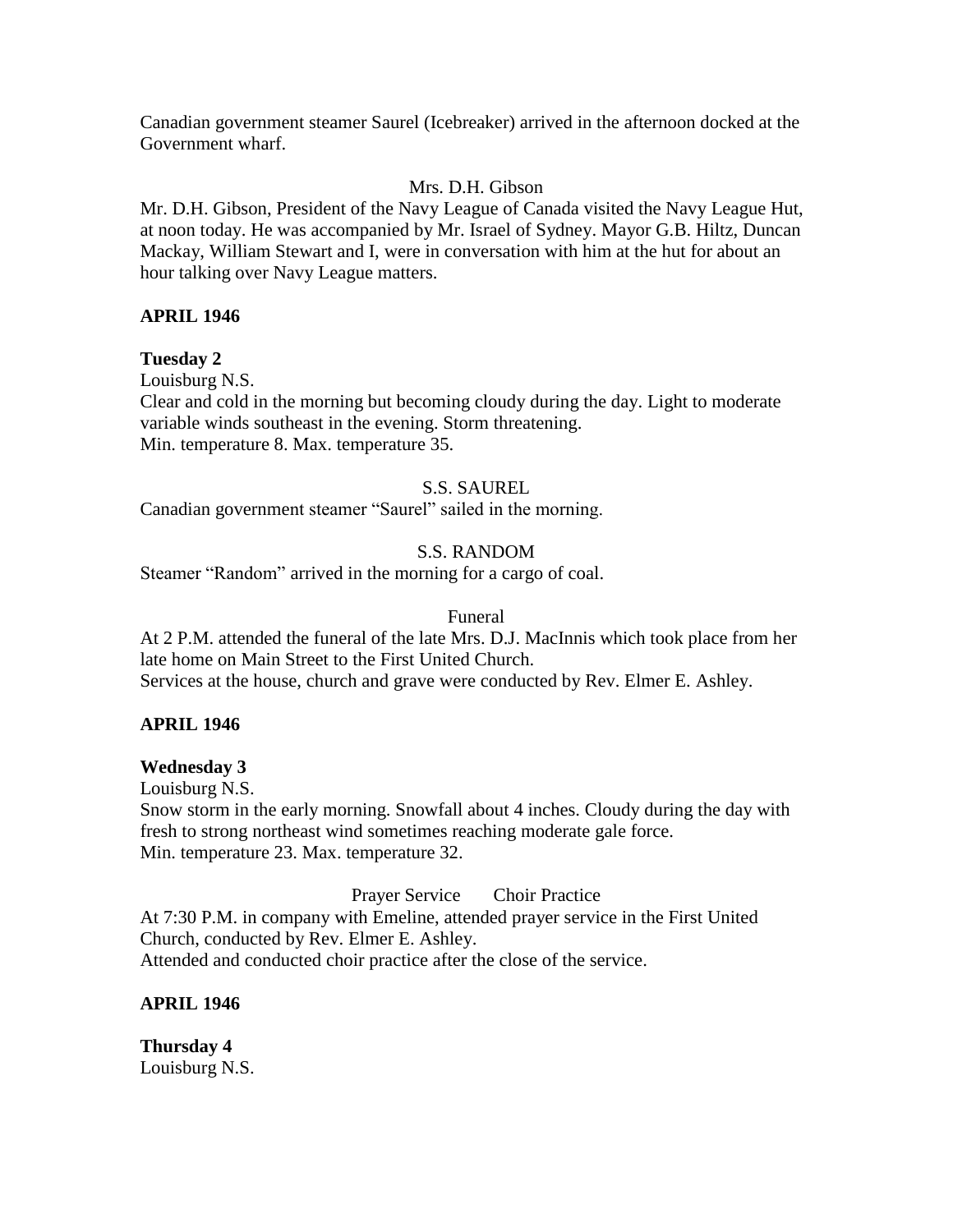Clear and cold with fresh north wind, which moderated in the afternoon. Rising temperatures in the late afternoon.

Min. temperature 23. Max. temperature 41. Snow which fell night before last nearly all disappeared during the day as a result of having bright sunshine.

# S.S. RANDOM S.S. LISCOMB PARK

Steamers "Random" and "Liscomb Park" sailed in the morning with cargos of coal.

## S.S. ROCKWOOD PARK

Steamer "Rockwood Park" arrived in the forenoon for a cargo of coal.

## S.S. SAUREL

Canadian government steamer "Saurel" arrived in the late afternoon.

## Meeting of Brotherhood

At 8 P.M. attended a meeting of the Brotherhood Hall with Edison Skinner presiding. 13 persons present

# **APRIL 1946**

## **Friday 5**

Louisburg N.S.

Cloudy and chilly with easterly wind. Light snow squalls in the afternoon developed in to a real snow storm in the evening with strong northeast wind. Snow followed by hail and light drizzle of freezing rain at about 10:30 P.M. Snowfall about 4 inches. Min. temperature 23. Max. temperature 33.

# S.S. ROCKWOOD PARK

Steamer "Rockwood Park" sailed in the morning with a cargo of coal.

# S.S. SAUREL

Canadian government steamer Saurel sailed in the morning.

# Excavating Basement

In accordance with a decision arrived at by the Brotherhood of the First United Church, at last night's meeting, we began work this evening of excavating in the basement of the First United Church, for the purpose of enlarging the furnace room. This is all to be volunteer work and to be carried out by the members of the Brotherhood. Those who reported for work this evening, were William Hilchey, William Stewart, Rev. Elmer E. Ashley and M.S. Huntington.

# **APRIL 1946**

**Saturday 6** Louisburg N.S.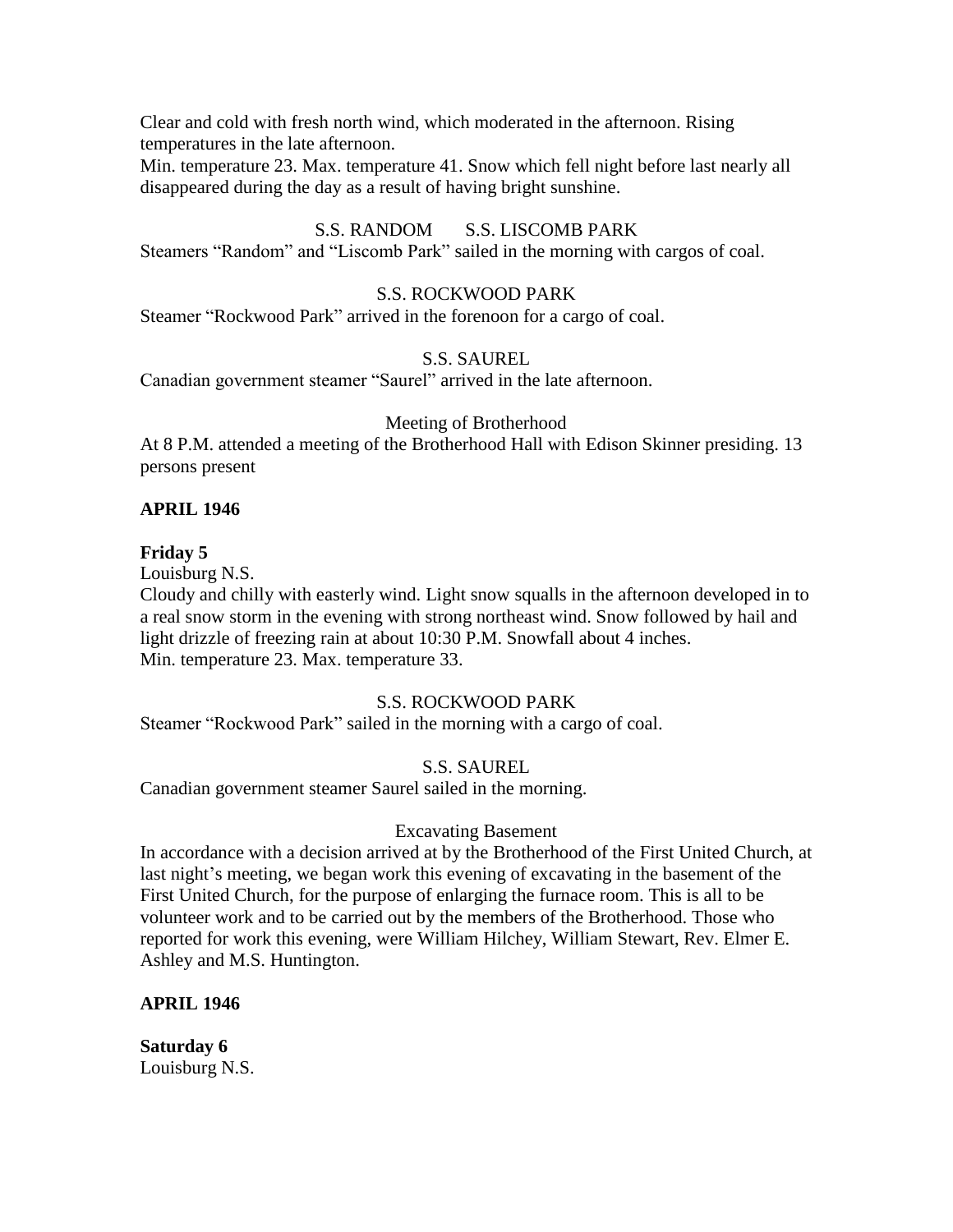Light drizzle of rain and mist, and silver thaw. Fresh northeast wind, becoming variable in the afternoon and moderating. Northwest at night with light frost. Min. temperature 27. Max. temperature 39.

### **APRIL 1946**

### **Sunday 7**

Louisburg N.S. Cool and partly clear with light westerly winds. Min. temperature 26. Max. temperature 37.

Spanish Trawler Arrives Spanish trawler MISTRAL arrived in the forenoon for bunker coal.

### Church Services

At 11 A.M. and 7 P.M. in company with Emeline, attended services in the First United Church where Rev. Elmer E. Ashley B.A., B.D. was the preacher.

### Drift ice

Drift ice sight off the coast and a considerable quantity in the eastern end of the harbor

### **APRIL 1946**

### **Monday 8**

Louisburg N.S. Clear in the morning but becoming cloudy in the late forenoon. Mild with light variable winds. Min. temperature 26. Max. temperature 42.

## S.S. LISCOMB PARK

Steamer "Liscomb Park" arrived for a cargo of coal.

### S.S. SAUREL

Canadian government steamer "Saurel" arrived.

### **APRIL 1946**

#### **Tuesday 9** Louisburg N.S.

Clear and cool with light variable winds mostly easterly Min. temperature [blank]. Max. temperature [blank].

### S.S. GELLA

Swedish steamer "Gella" arrived in the afternoon with a cargo of Iron ore about 8000 tons for the British Empire Steel and Coal Corporation Ltd. She docked on the eastern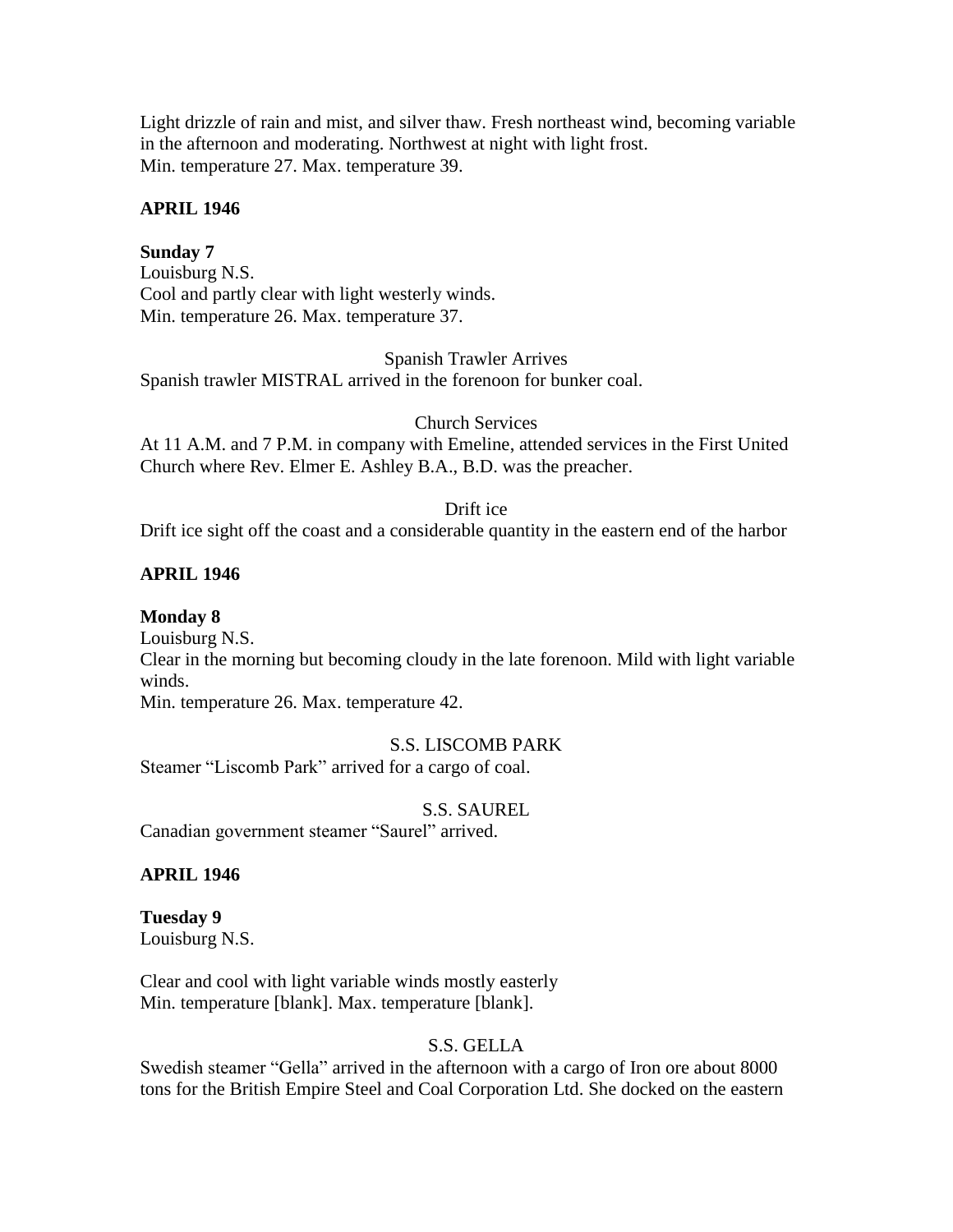side of the freight wharf and begun discharging at about 4 P.M.

### Drift ice

A considerable amount of drift ice a short distance off the coast harbor clear.

#### **APRIL 1946**

#### **Wednesday 10**

Louisburg N.S.

Light snow in the morning increasing to heavy in the afternoon moderate to fresh easterly winds.

Snowfall about 8 inches.

Min. temperature 24. Max. temperature 32.

#### Drift ice

Coast and western end of the harbor blocked with drift ice

### New Governor General Arrives

Canada's new Governor General, Viscount Harold Alexander, arrived at Halifax shortly after noon today, on the 45,000 # Liner Aquitania.

He was accompanied by his wife, Lady Margaret and three children, Rose aged 13, Shane 10 and Brian 7.

They left immediately for Ottawa by special train where the Viscount will be sworn in as Canada's Governor General on next Friday.

Viscount Harold Alexander succeeds the Earl of Athlone who completed his term of office and left for England a short time ago.

### **APRIL 1946**

### **Thursday 11**

Louisburg N.S.

Cloudy and mild with occasional light snow squalls. Partly clear for short periods during the day. Light variable winds.

Min. temperature 30. Max. temperature 42

Snow melting and streets very slushy.

### Drift ice

Harbor and coast blocked with drift ice

MacMillan Club Supper

At 5 P.M. in company with Emeline, attended a supper and fancy sale held in Calvin Hall under the auspices of the MacMillan of the First United Church.

### **APRIL 1946**

**Friday 12**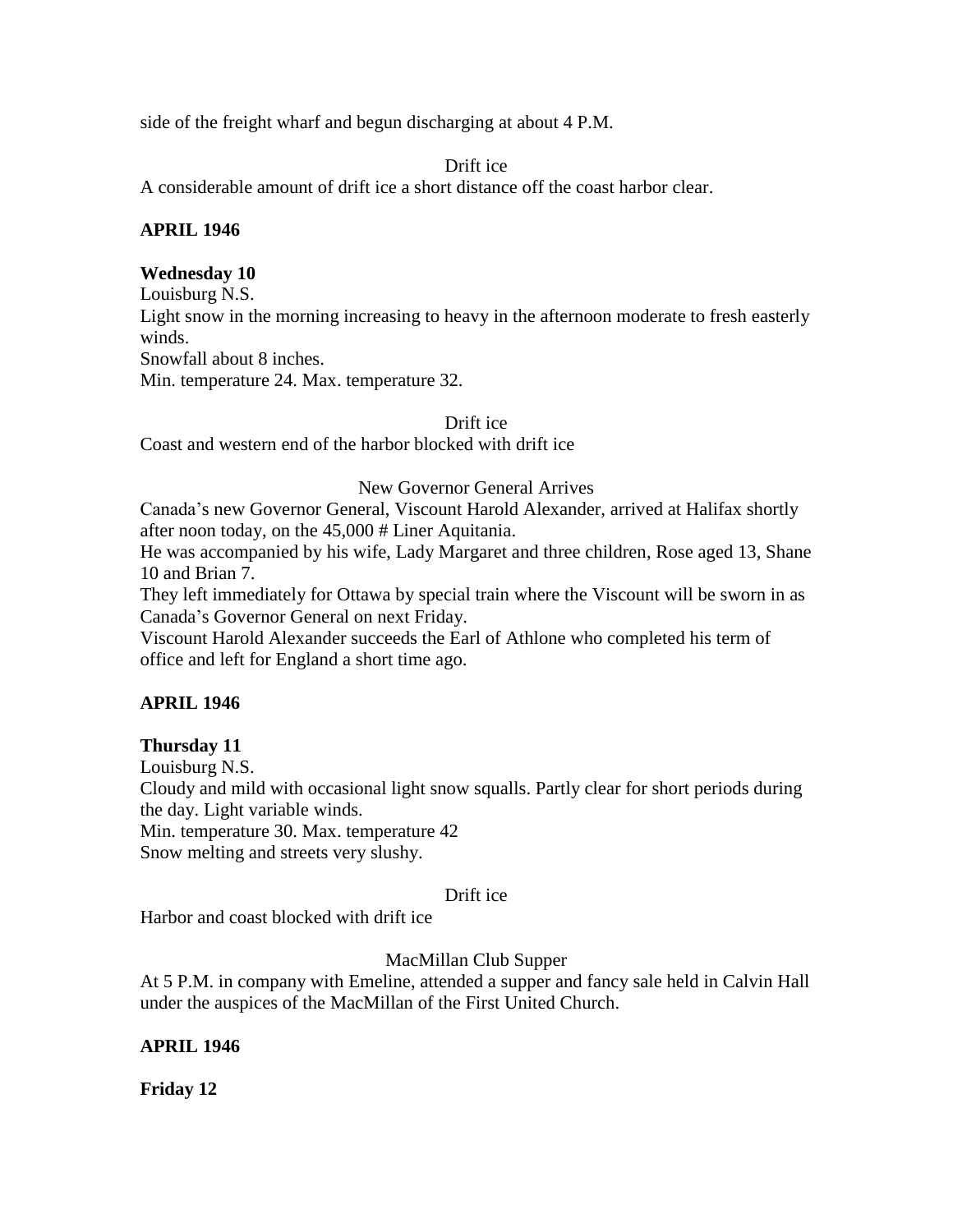Louisburg, N.S. Partly clear with fresh to strong northerly winds. Min. temperature 26 max. temperature 32. Snowfall of about 2 inches in the early morning.

### Canada's Governor General sworn into office

Canada's new Governor General, Field Marshal, Viscount Harold Alexander, arrived at Ottawa this forenoon. He was immediately driven to the Parliament Building where the oath of office was administrated to him in the senate chamber, shortly after noon today.

### SAUREL SAILS AND RETURNS

Canadian government steamer "Saurel" (icebreaker) sailed in the morning to go to the assistance of the steamer EVANGELINE PARK reported in the ice near Canso with a sick man on board. They both arrived here near midnight. John Savary, of this town, second officer, on the Evangeline Park was taken suddenly ill and a call sent out for assistance.

### **APRIL 1946**

#### **Saturday 13**

Louisburg N.S. Very chilly and mostly clear with fresh north northwest wind. Min. temperature 25. Max. temperature 33.

#### Spanish Trawler Sails and Returns

Spanish trawler MISTRAL sailed in the morning, but returned to port in the evening, owing to having met up with drift ice some distance off the coast.

#### S.S. KYLE

Newfoundland passenger, mail and freight steamer "Kyle" arrived at about 2:30 P.M. being unable to reach North Sydney, her regular port of call, owing to drift ice.

#### **APRIL 1946**

#### **Sunday 14**

Louisburg N.S. Mostly cloudy with light northeast wind. Min. temperature 20. Max. temperature 36.

#### S.S. RANDOM

Steamer Random arrived for a cargo of coal.

#### Church Services

At 11 A.M. and 7 P.M. in company with Emeline, attended services in the First United Church where Rev. Elmer E. Ashley B.A., B.D. was the preacher. Choir attendance: A.M. 9, P.M. 17.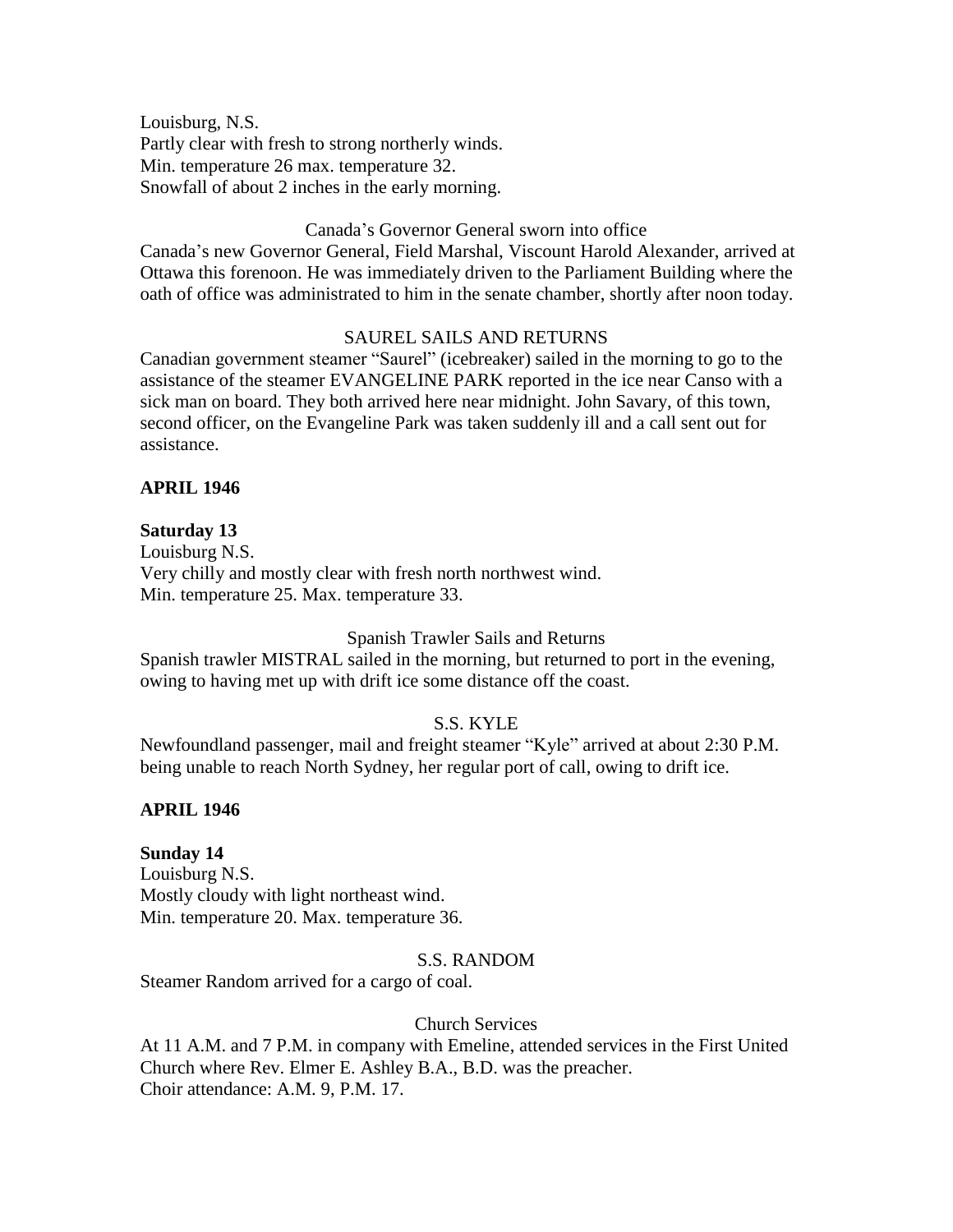#### New Choir Vestry

The new Choir Vestry of the First United Church was occupied by the full choir, for the first time today.

The work of making an addition to the Choir Vestry was begun last summer, and is now about completed.

#### S.S. SILVER CITY

Steamer "Silver City" arrived enroute to Halifax.

#### S.S. KYLE

Newfoundland steamer "Kyle" sailed at about 4:30 P.M. with passengers, mails, and freight for Newfoundland.

#### **APRIL 1946**

**Monday 15** Louisburg N.S. Cool and mostly clear with light to moderate southwest wind. Min. temperature 16. Max. temperature 40.

## Drift ice

Drift ice in sight off the coast and a considerable quantity in the eastern end of the harbor.

### S.S. EVANGELINE PARK

Steamer "Evangeline Park" sailed in the morning with a cargo of coal.

### S.S. SILVER CITY

Steamer "Silver City" sailed in the morning enroute to Halifax.

### **APRIL 1946**

### **Tuesday 16**

Louisburg N.S. Rain in the early morning, mist fog and occasional showers during the day. Moderate to fresh southwest wind. Min. temperature 31. Max. temperature 43

#### Church Service

At 7:30 P.M. in company with Emeline, attended Holy Week service in the First United Church conducted by Rev. E.E. Ashley.

### **APRIL 1946**

**Wednesday 17** Louisburg N.S.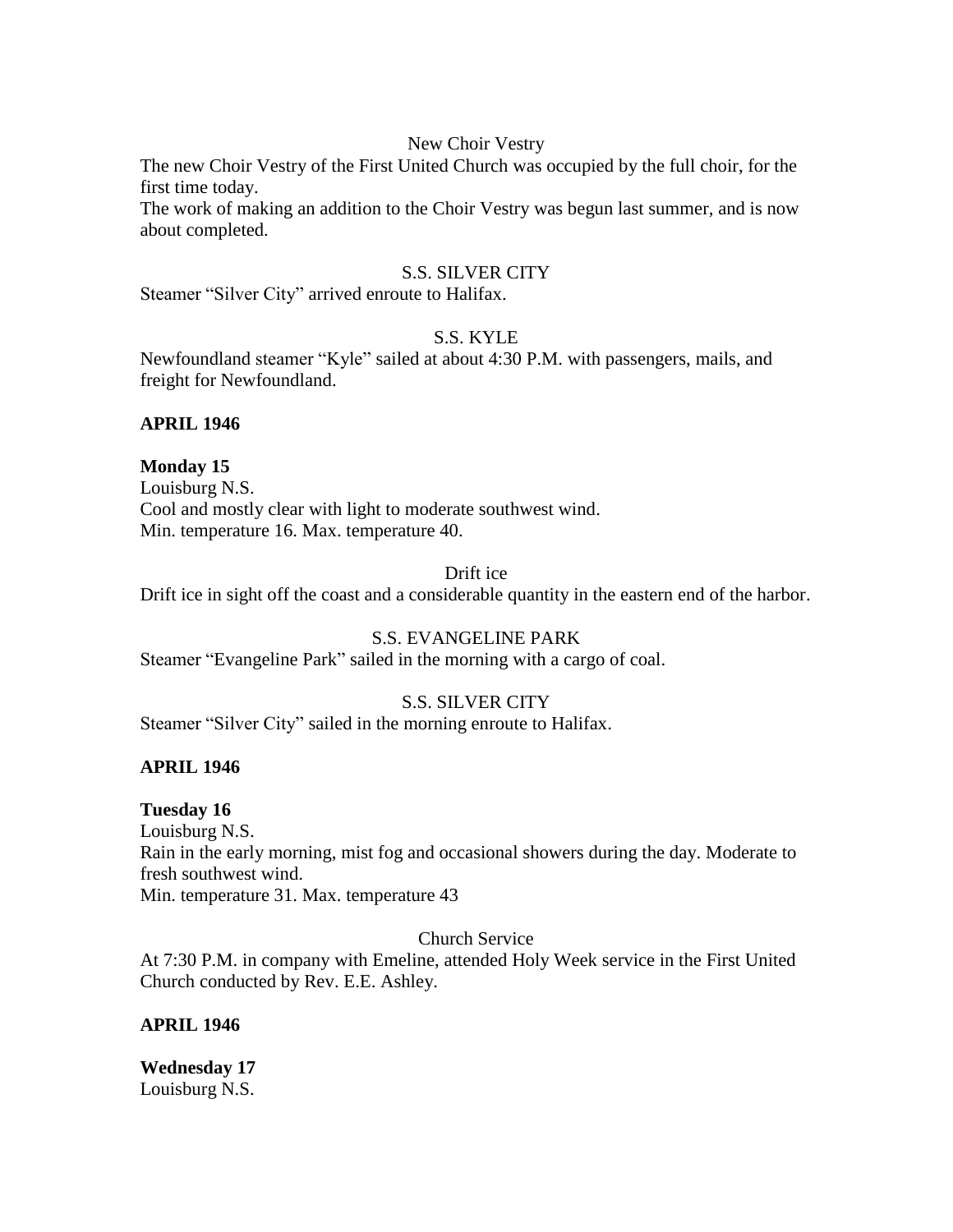Cool and mostly cloudy with moderate northwest wind Min. temperature 24. Max. temperature 40.

## S.S. RANDOM

Newfoundland steamer, which arrived here on last Sunday morning, sailed this morning for North Sydney for the purpose of loading freight at that port.

# Spanish Trawler Sails

Spanish trawler "MISTRAL" which been here since the 7th of this month sailed this morning.

# **APRIL 1946**

**Thursday 18** Louisburg N.S. Clear and cool with light to moderate southwest wind. Min. temperature 22. Max. temperature 41.

# S.S. ARGYLE PARK

Steamer "Argyle Park" arrived in the morning for a cargo of coal

# Went to Sydney

Went to Sydney on the 7:45 A.M. bus. Returning leaving Sydney at 4:30 P.M. made a number of business calls while in the city. Had dinner at the "Isle Royale" hotel.

# Legislature Prorogued

The Nova Scotia Legislature, under the premiership of the Hon. Angus L. Mac Donald, which has been in session since March 14 last close today

# **APRIL 1946**

# **Friday 19**

**Good Friday**

Louisburg N.S. Cloudy with some fog and heavy showers in the forenoon. Cloudy during the afternoon and evening. Moderate southwest wind. Min. temperature 26. Max. temperature 44.

# **APRIL 1946**

# **Saturday 20**

Louisburg N.S. Clear and cool with light to moderate southwest wind. Min. temperature 25. Max. temperature 45.

# S.S. SAUREL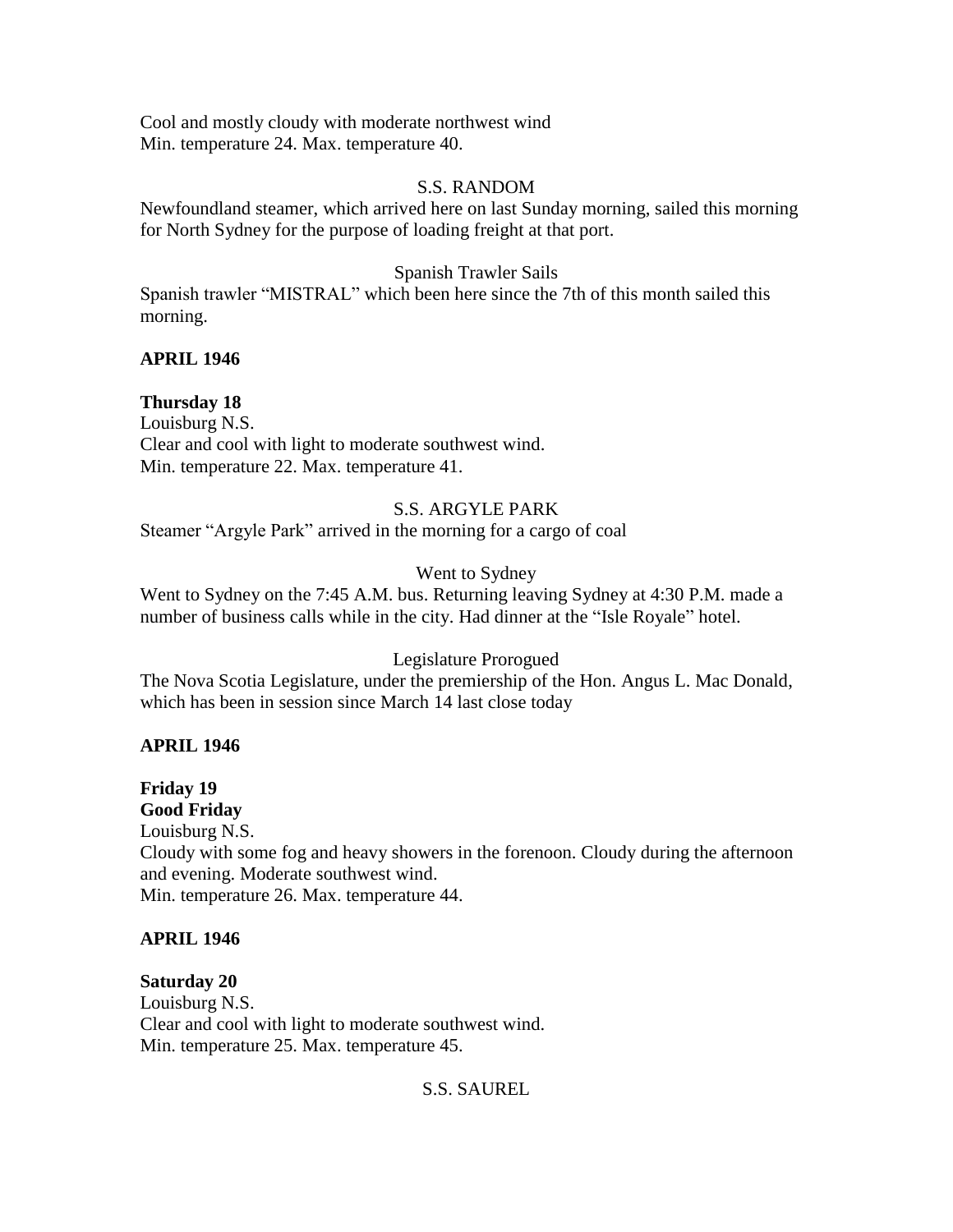Canadian steamer "Saurel" arrived here this evening

## **APRIL 1946**

# **Sunday 21 Easter Sunday**

Louisburg N.S. Cloudy and cool with light easterly winds. Rain in the early morning. Some fog during the day. Min. temperature 31. Max. temperature 42.

## Church Services

At 11 A.M. and 7 P.M. in company with Emeline, attended services in the First United Church where Rev. Elmer E. Ashley B.A., B.D. was the preacher. The sacrament of the Lord's Supper was administrated to a large number of communicants at the morning service. Special Easter music by the choir at both services. Choir attendance A.M. 14, P.M. 18.

## S.S. GELLA

Swedish steamer "Gella" which arrived here with a cargo of iron ore, on the 9th of this month, sailed this afternoon, after having discharged her cargo at this port.

## Farewell Sermon

Rev. Joseph Abbott pastor of St. Bartholomew's Anglican Church preached his farewell sermon this evening. He has been pastor of St. Bartholomew's since May 1, 1943.

### **APRIL 1946**

**Monday 22 Easter Monday** Louisburg N.S. Cloudy and very chilly with moderate northeast wind and some fog. Min. temperature 30. Max. temperature 38.

### **APRIL 1946**

**Tuesday 23** Louisburg N.S Cloudy with some fog. Misty in the morning. Light to moderate easterly wind. Min. temperature 33. Max. temperature 46.

### **APRIL 1946**

**Wednesday 24** Louisburg N.S.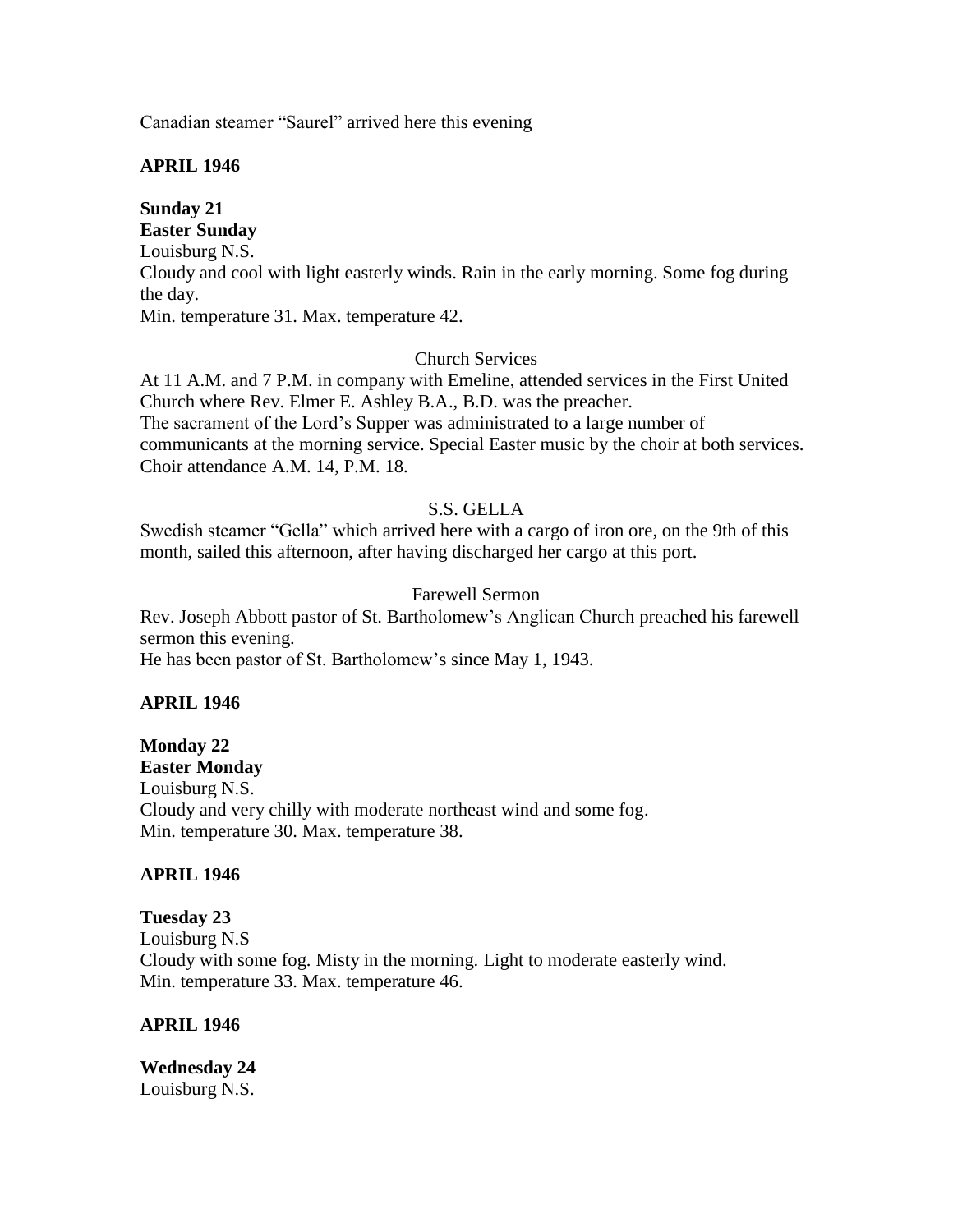Cloudy and foggy with light easterly wind. Min. temperature 33. Max. temperature 44.

Choir Practice

At 8 P.M. in company with Emeline, attended and conducted choir practice in the First United Church.

# **APRIL 1946**

## **Thursday 25**

Louisburg N.S. Cloudy, foggy and cooperatively mild with light easterly wind. Min. temperature 36. Max. temperature 49.

## S.S. LISCOMB PARK

Steamer "Liscomb Park" arrived in the forenoon for a cargo of coal.

## Meeting of Brotherhood

At 8 P.M. attended a meeting of the United Church Brotherhood held in Calvin Hall with the president Edison Skinner in the choir. 14 persons present.

### **APRIL 1946**

# **Friday 26**

Louisburg N.S. Cloudy and foggy with light southwest wind shifting to southeast and increasing during the night. Sun showed out for a few minutes in the morning, but quickly disappeared. Min. temperature 35. Max. temperature 48.

### S.S. LISCOMB PARK

Steamer "Liscomb Park" sailed with a cargo of coal, in the early afternoon.

### Fox Sparrows

Fox sparrows which have been our guests since about the 29th of last month have all disappeared, having left for their summer nesting grounds. For the last four weeks we have had, at least, two dozen feeding in our back yard, everyday. For the last few days the number had dwindled down to five but today they are all gone. They visit us every spring on their way north. They are excellent singers and we take great pleasure in having them with us. While here this spring we fed them about 10 lbs of rolled oats of which they are very fond.

### **APRIL 1946**

**Saturday 27**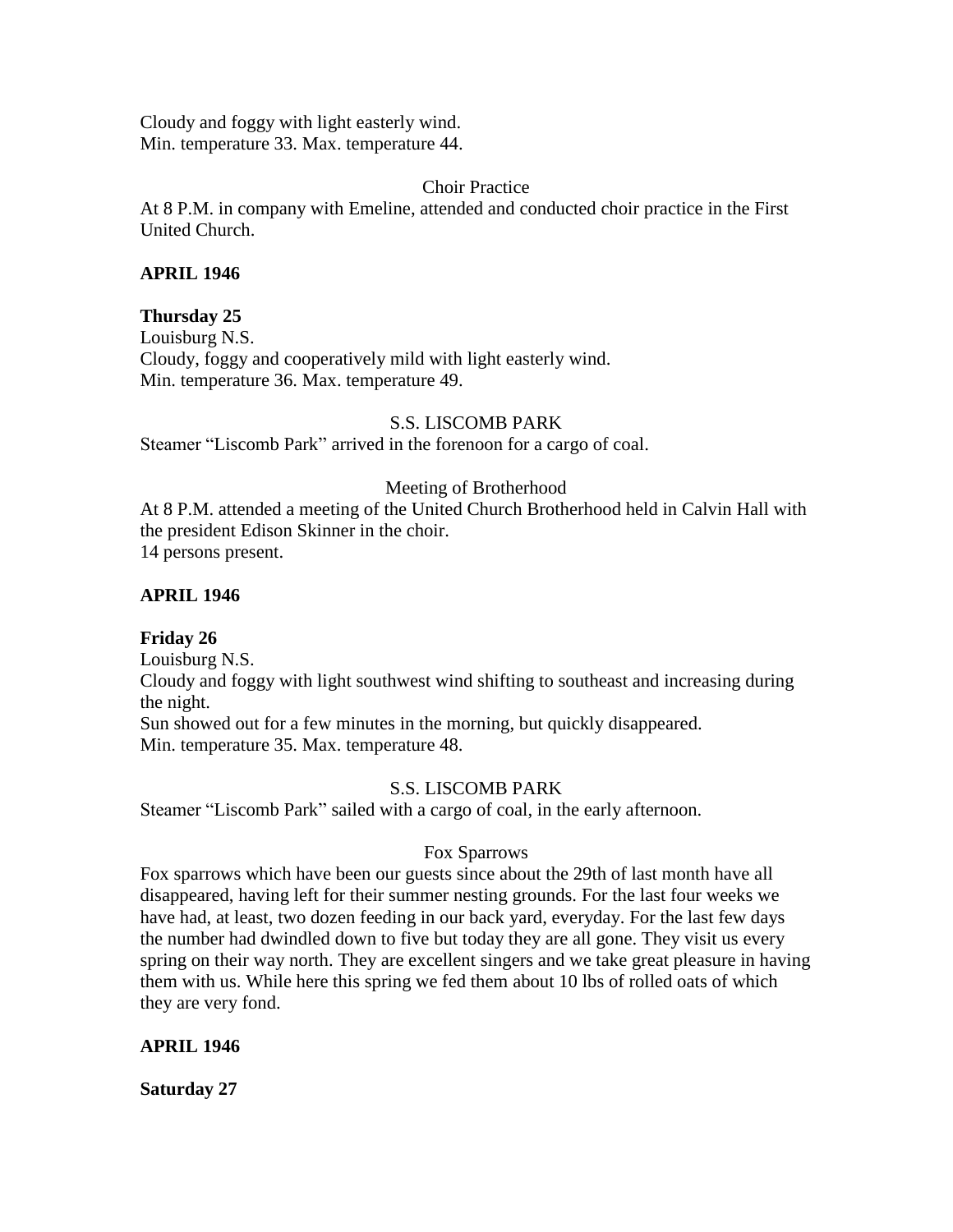Louisburg N.S. Cloudy, foggy with some light showers, rain during the night. Min. temperature 36. Max. temperature 44.

## Meeting of Town Council

At 7:30 P.M. as a spectator attended a regular meeting of Town Council, held in the town office with Mayor G.B. Hiltz presiding. Those present were: councilors Charles Bagnall, Earl Lewis, Edison Skinner, Lauchlin MacIntyre and Edward Levy. Chief of police D.M. Johnston, and ex-Mayor M.S. Huntington.

At this meeting, by a motion passed, it was decided to have the Town of Louisburg go on daylight savings time, beginning at midnight on next Tuesday, April 30. Other towns in the County of Cape Breton, the city of Sydney, and a number of towns on the mainland are adopting daylight time tonight.

### **APRIL 1946**

### **Sunday 28**

Louisburg N.S. Cloudy and foggy with light southwest wind. Partly clear in the evening. Min. temperature 32. Max. temperature 44.

### Church Services

At 11 A.M. and 7 P.M. attended services in the First United Church where Rev. Elmer E. Ashley B.A., B.D. was the preacher. Emeline accompanied me to church in the evening. Choir attendance A.M. 10, P.M. 20.

#### S.S. INGEREN

Norwegian steamer "Ingeren" arrived at about 5:30 P.M. for bunker coal.

# Daylight Saving Time

The cities of Halifax and Sydney as well as many towns in the province went on daylight saving time last night. Louisburg has adopted daylight saving time to take effect at 12 O'clock on next Tuesday night, April  $30<sup>th</sup>$ .

### **APRIL 1946**

### **Monday 29**

Louisburg N.S. Cool and mostly clear with light southwest wind. Min. temperature 32. Max. temperature 49.

#### S.S. INGEREN

Norwegian steamer "Ingeren" which bunkered here last night, sailed during the forenoon.

# British & Foreign Bible Society Lecture [Blank]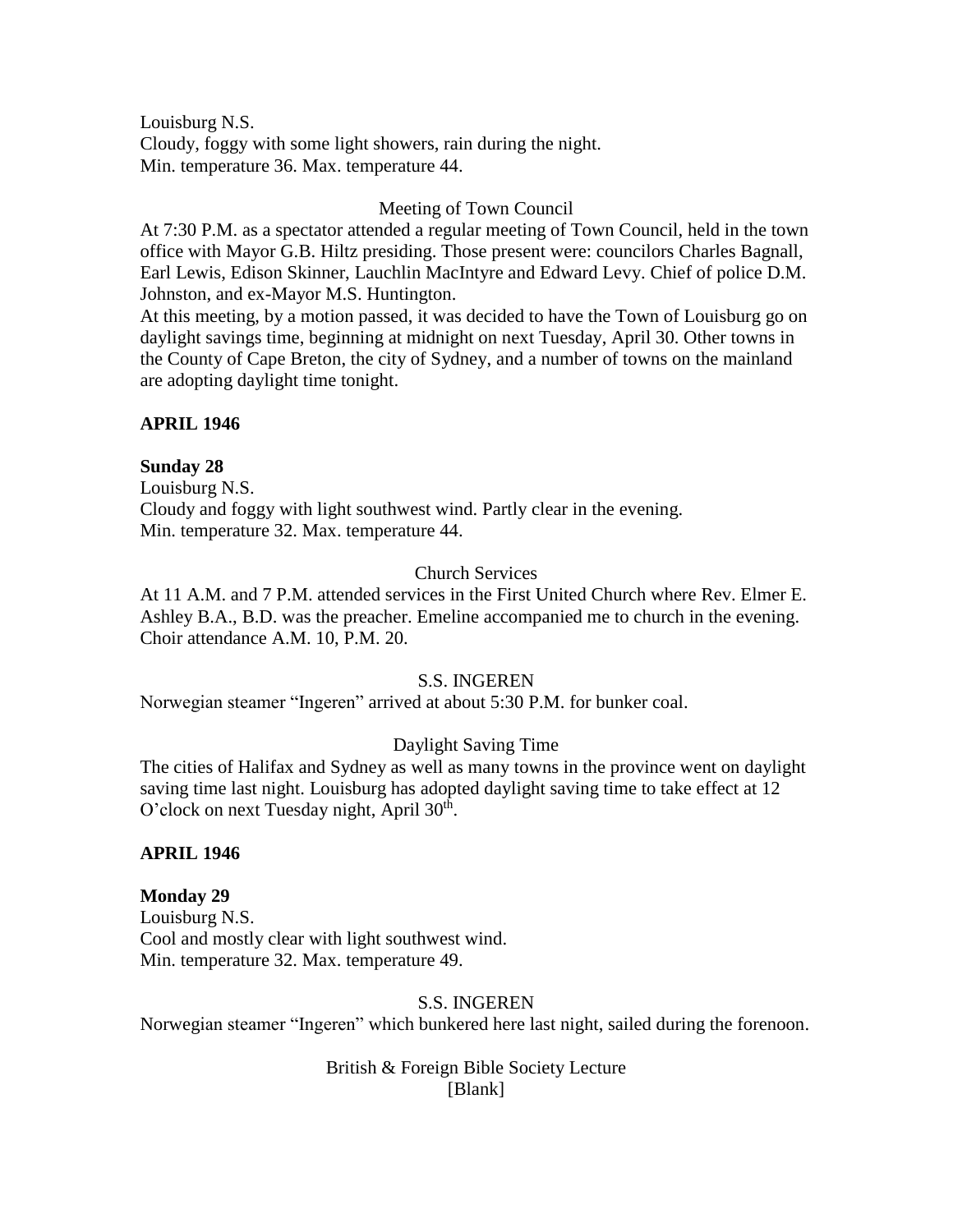#### **APRIL 1946**

**Tuesday 30** Louisburg N.S. Clear during the early part of the day but becoming cloudy shortly after noon. Showers during the early part of the night. Light southwest wind. Min. temperature 27. Max. temperature 51

#### S.S. CRUIZER

Dominion Coal Company's tug "Cruiser" Capt. Colham, sailed for Sydney at about 8:30 A.M. to resume her duties at that port, after having spent the winter at Louisburg.

#### S.S. EVANGELINE PARK

Steamer "Evangeline Park" sailed in the evening with a cargo of coal. This is likely to be the last cargo ship to load here this season

#### **MAY 1946**

#### **Wednesday 1**

Louisburg N.S. Clear and cool with light to moderate southwest and northwest winds. Min. temperature 32. Max. temperature 48.

#### Choir Practice

At 8 P.M. in company with Emeline, attended choir practice in the First United Church.

#### **MAY 1946**

#### **Thursday 2**

Louisburg N.S. Chilly and foggy in the morning clearing during the forenoon. Light southwest wind shifting to west and northwest after noon and in the late afternoon increasing to strong. Heavy snow squalls in the afternoon lasting about one hour. Min. temperature 24 max. temperature 48. Heavy frost at night.

#### **MAY 1946**

### **Friday 3**

Louisburg N.S. Cold and mostly clear with fresh to strong northwest wind which moderated at night. Ground frozen hard. Min. temperature 20. Max. temperature 40.

Arrived on Evening Train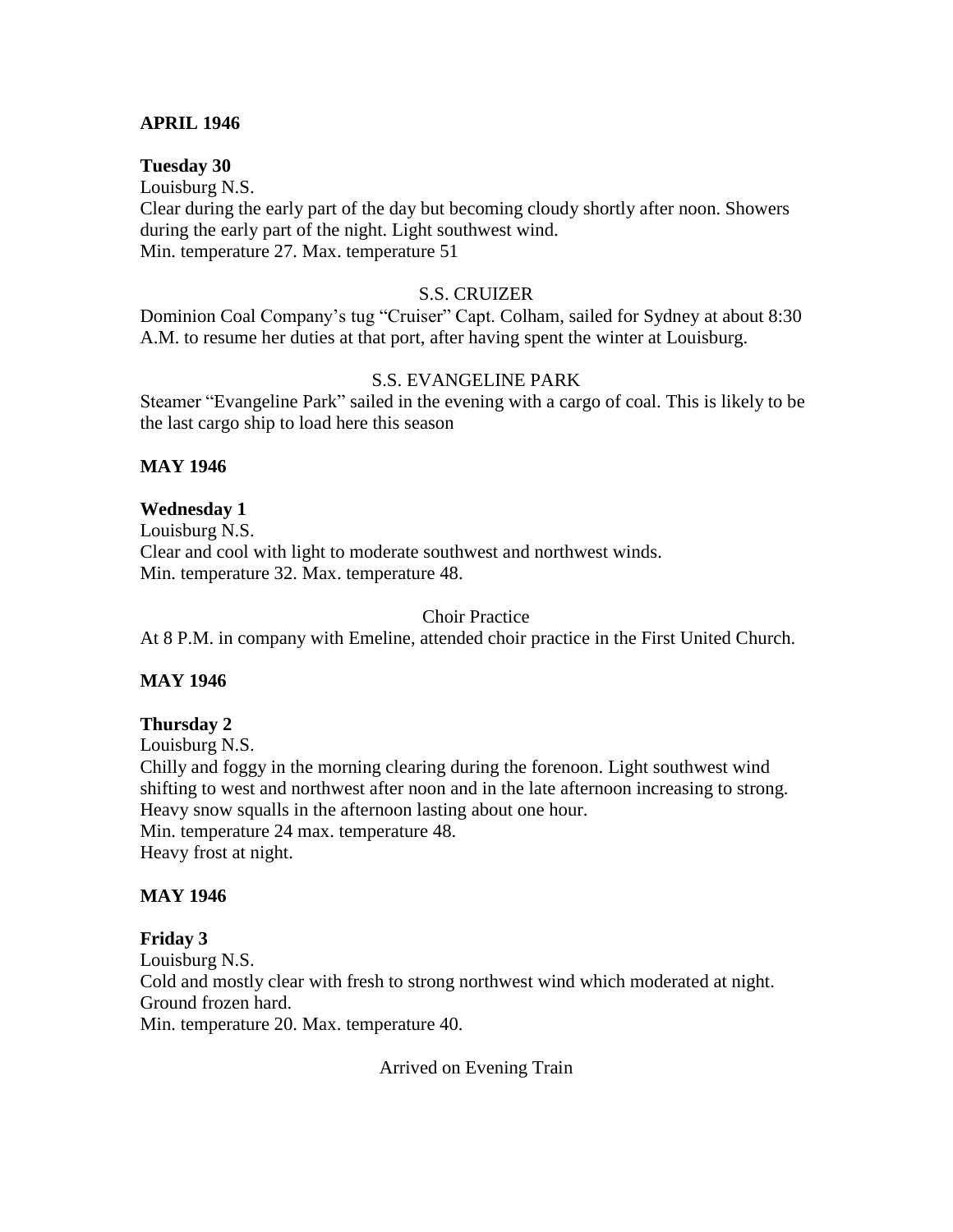Mrs. Kenneth Fraser (Emily Dickson) arrived in the evening from her home at Glace Bay, for the purpose of visiting us, and other friends in Louisburg. While here she will be our guest.

### **MAY 1946**

## **Saturday 4**

Louisburg N.S. Clear and cool. Moderate northwest wind becoming variable in the afternoon. Min. temperature 24. Max. temperature 48.

> Sydney and Louisburg Bus [blank]

## **MAY 1946**

**Sunday 5** Louisburg N.S Clear and cool with light winds. Min. temperature 22. Max. temperature 48.

Church Services

At 11 A.M. and 7 P.M., in company with Emeline, attended services in the First United Church where Rev. Elmer E. Ashley B.A., B.D. was the preacher. At the evening service, Murdoch MacAulay, Dan A. MacDonald and John M. MacLeod, laymen from St. Andrews United Church of Sydney, gave short addresses on behalf of the Pension Fund for aged and retired ministers of the United Church throughout the Dominion.

# **MAY 1946**

### **Monday 6**

Louisburg N.S. Rain during the first half of the day. Cloudy and foggy during the afternoon and evening. Moderate southeast wind. Min. temperature 32. Max. temperature 41.

# **MAY 1946**

### **Tuesday 7**

Louisburg N.S.

Cloudy becoming clear in the forenoon and continuing clear during the afternoon and evening. Light winds mostly northwest.

Min. temperature 32. Max. temperature 54.

### **MAY 1946**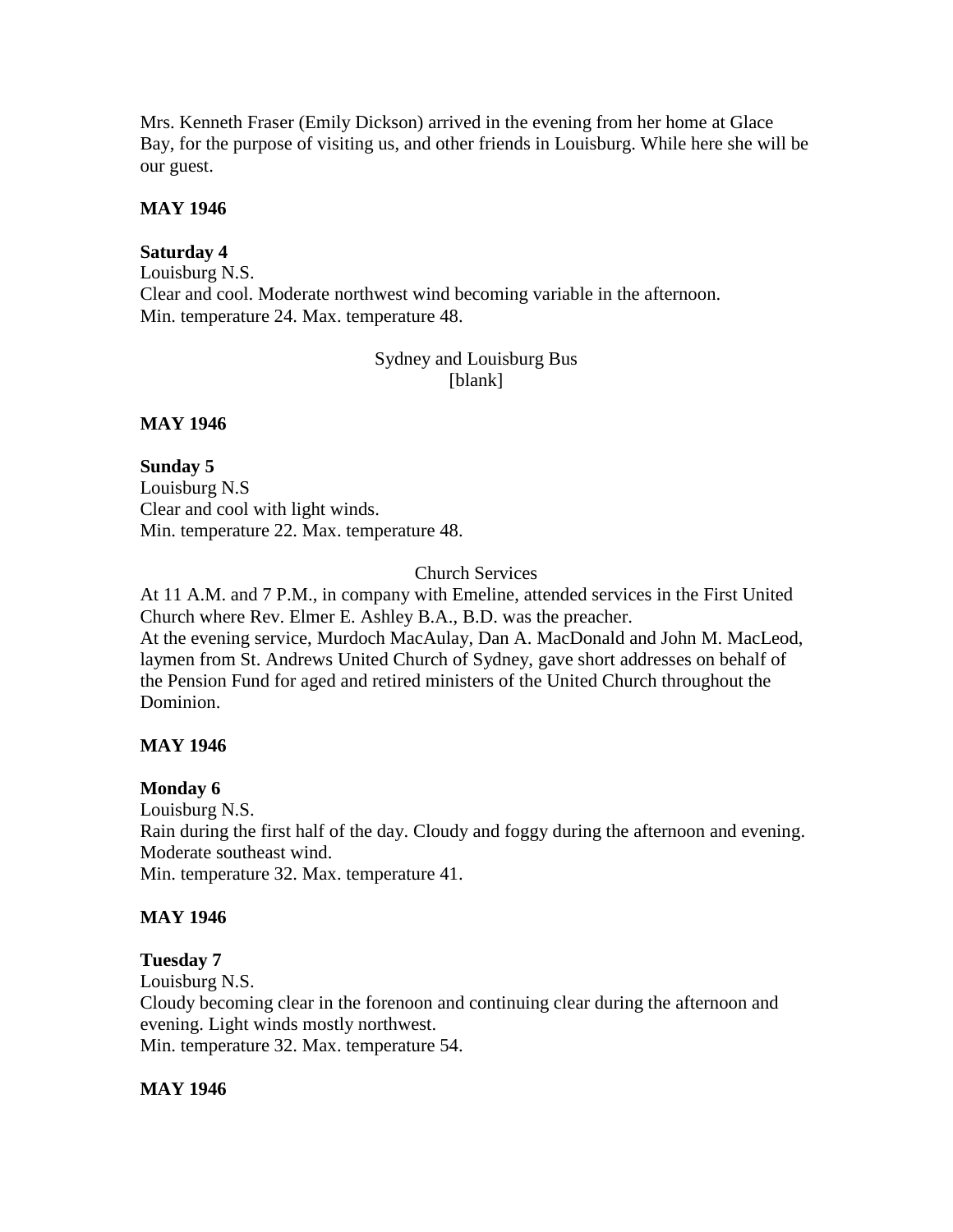#### **Wednesday 8**

Louisburg N.S.

Cloudy and cool with light variable winds in the morning. Rain began to fall at about 10 A.M. continued until late in the afternoon followed by showers and fog in the evening. Min. temperature 28. Max. temperature 41

### Choir Practice

At 8 P.M. in company with Emeline, attended and conducted choir practice in the First United Church.

# **MAY 1946**

# **Thursday 9**

Louisburg N.S.

Clear with moderate to fresh west and north winds shifting southwest in the evening and moderating. Cloudy and foggy during the night.

Min. temperature 32. Max. temperature 51

### Coast to Coast Motor Trips

Brigadier R.A. MacFarlane, former officer commanding military District no. 10 (Winnipeg) and Ken MacGillvary, former Toronto newspaper man, who served overseas with the R.C.A.F. left here this evening on a coast to coast motor trip via the Trans-Canada Highway.

This trip is being made for the purpose of claiming a medal, offered by Albert E. Todd, a former Mayor of Victoria British Columbia, in 1912, to the first person making a Trans-Canada automobile trip, using the Trans-Canada Highway. Apparently up to the present time no such trip has ever been made.

Mayor G.B. Hiltz of Louisburg greeted MacFarlone and MacGillivary, on their arrival here and bid them goodbye on their departure. The start was made from the north side of Louisburg harbor near the foot of Strathcona Street in a Chevrolet car. Later:

A news item appearing on the Halifax Herald, under date of May 13, 1946, stated that MacFarlane and MacGillvary, had passed through North Bay, Ontario, enroute from Louisburg to Victoria, by automobile.

MacFarlane and MacGillvary passed through Medicine Hat, Alberta on May 17, 1946, according to a news item appearing in the Halifax Chronicle of May 18.

### **MAY 1946**

### **Friday 10**

Louisburg N.S.

Cloudy with a few light showers in the forenoon. Partly clear during the afternoon. Cloudy and showery in the evening. Light to moderate southwest wind. Min. temperature 32. Max. temperature 47.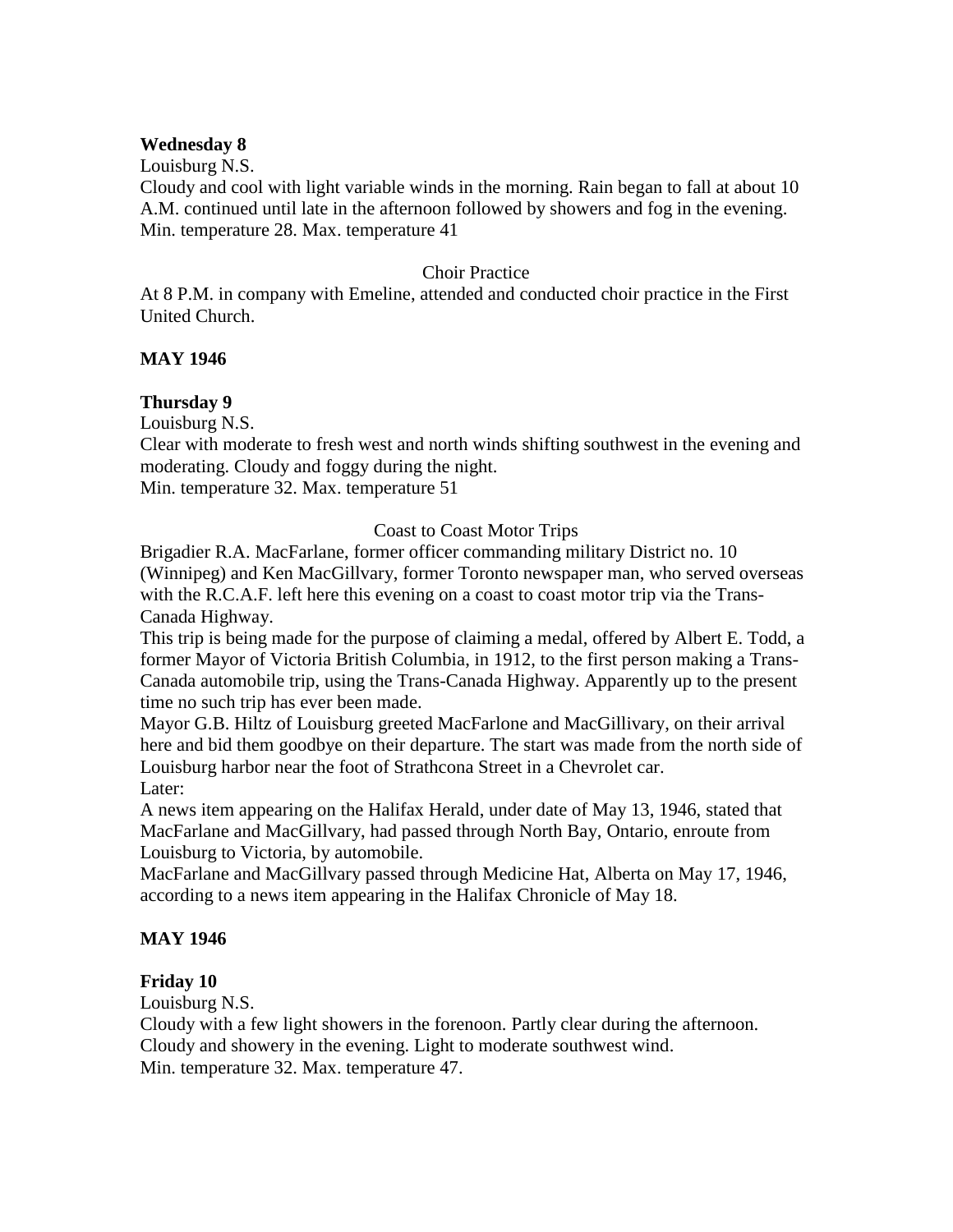## **MAY 1946**

#### **Saturday 11**

Louisburg N.S. Clear and moderately warm with light to moderate westerly winds. Light southwest wind in the evening becoming cloudy. Min. temperature 32. Max. temperature 60.

## **MAY 1946**

### **Sunday 12**

Louisburg N.S. Rain in the early morning. Interment showers during the entire day. Light southwest winds. Some fog. Min. temperature 38. Max. temperature 47.

#### Church Services

At 11 A.M. and 7 P.M. in company with Emeline, attended services in the First United Church, where Rev. Elmer E. Ashley B.A., B.D. was the preacher. Mother's Day service in the morning and Woman's Missionary Society's Thank offering service in the evening led by Mrs. William Hilchey, address by Rev. E.E. Ashley. Choir attendance: A.M. 9, P.M. 17.

#### **MAY 1946**

### **Monday 13**

Louisburg N.S.

Interment rain and showers of yesterday continued during last night and until a late hour this evening. Light to moderate southwest wind shifting to northwest during the night and increasing to fresh.

Min. temperature 36. Max. temperature 48.

### **MAY 1946**

### **Tuesday 14**

Louisburg N.S. Clear and moderately warm with light to moderate northwest wind shifting to southwest and increasing. Light wind in the evening.

Min. temperature 37. Max. temperature [blank].

To Sydney By Bus [blank]

### **MAY 1946**

**Wednesday 15**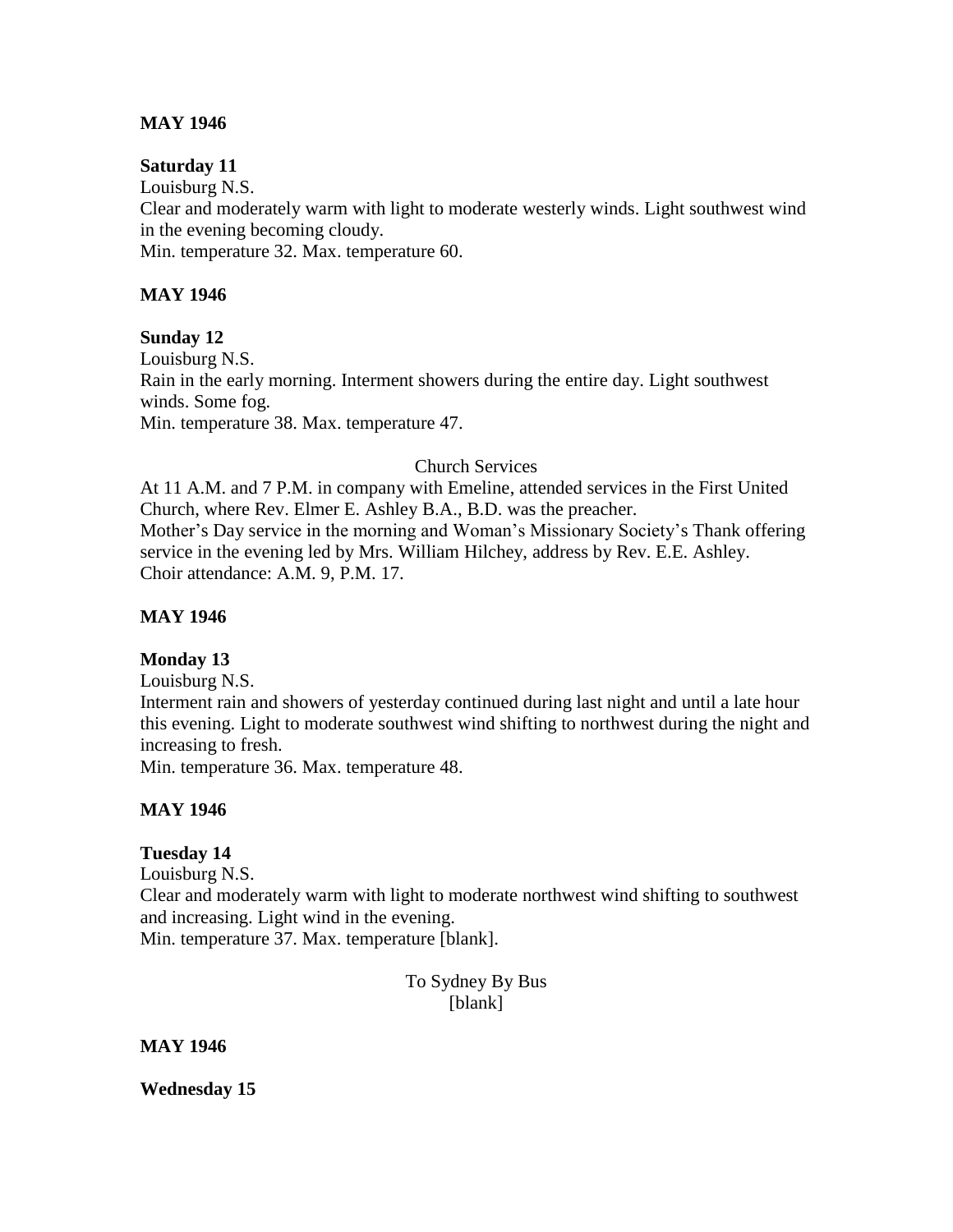Louisburg N.S. Moderately warm and mostly cloudy with light southwest to west winds. Min. temperature 34. Max. temperature 67.

# Choir Practice

At 8 P.M. in company with Emeline, attended and conducted choir practice in the First United Church.

## **MAY 1946**

## **Thursday 16**

Louisburg N.S. Moderately warm and cloudy with a few sprinkles of rain and light southwest wind Min. temperature 40. Max. temperature 60.

## Brotherhood Social

In the evening, in company with Emeline, attended a "Social Evening" in Calvin Hall held under the auspices of the Brotherhood of the First United Church. About 30 persons present and an enjoyable evening spent.

Lobster Fishing Seasons Opens

The Lobster fishing season, on this coast, opened today.

## **MAY 1946**

# **Friday 17**

Louisburg N.S. Cloudy with showers. Heavy rain in the afternoon. Drizzle at night. Light southwest wind shifting to northerly at night and increasing to fresh. Min. temperature 37. Max. temperature 54.

# **MAY 1946**

### **Saturday 18**

Louisburg N.S. Cold and partly clear with moderate to fresh north to northeast winds. A few sprinkles of rain in the evening. Min. temperature 33. Max. temperature 48.

### **MAY 1946**

# **Sunday 19**

Louisburg N.S. Showery and misty in the morning. Cloudy and foggy all day with light easterly and southerly winds.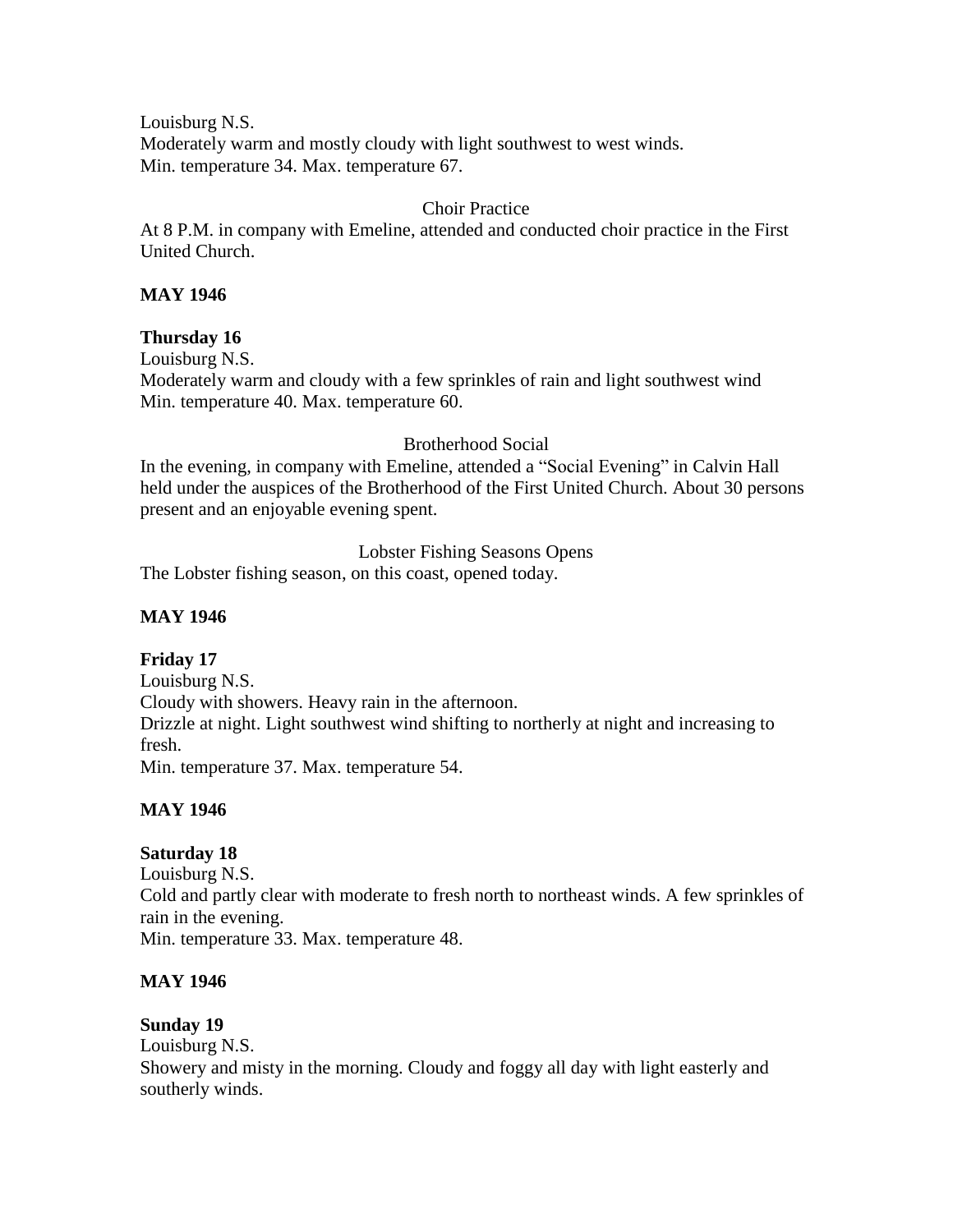Min. temperature 34. Max. temperature 48.

Church Services

At 11 A.M. and 7 P.M. in company with Emeline, attended services in the First United Church where Rev. Elmer E. Ashley B.A., B.D. was the preacher. Choir attendance A.M. 8, P.M. 13.

## **MAY 1946**

## **Monday 20**

Louisburg N.S. Clear and moderately warm becoming cloudy in the late afternoon. Light to moderate southwest wind. Min. temperature 38. Max. temperature 67.

# **MAY 1946**

## **Tuesday 21**

Louisburg N.S.

Clear and moderately warm, becoming cloudy, in the late afternoon. Fog and mist during the night. Light to moderate winds.

Min. temperature 34. Max. temperature 58.

### By Bus to Sydney

Went to Sydney on the 1 P.M. bus for the purpose of attending a meeting of an Advisory Board of the Canadian National Institute for the Blind. Made a number of business calls during the afternoon. Attended the meeting of the Advisory Board at 4:30 P.M. held in the Institute headquarters on Dorchester Street with the following persons present: Dr. F. O'Neil chairman, C. Le Couture, secretary. Mr. Bishop, Mrs. Davidson, Dr. Cormier, Mrs. B.A. Ingraham, Mrs. Colborne, Mr. Jones, Mr. Hill (Halifax) and M.S. Huntington. Had dinner at Isle Royale hotel. Spent the evening at the home of Hedley Hopkins. Left for home on the 11:30 P.M. bus.

### **MAY 1946**

# **Wednesday 22**

Louisburg N.S. Cloudy with some mist and fog. Moderate to fresh southwest wind. Min. temperature 36. Max. temperature 58.

### Choir Practice

At 8 P.M. in company with Emeline, attended and conducted choir practice in the First United Church.

### **MAY 1946**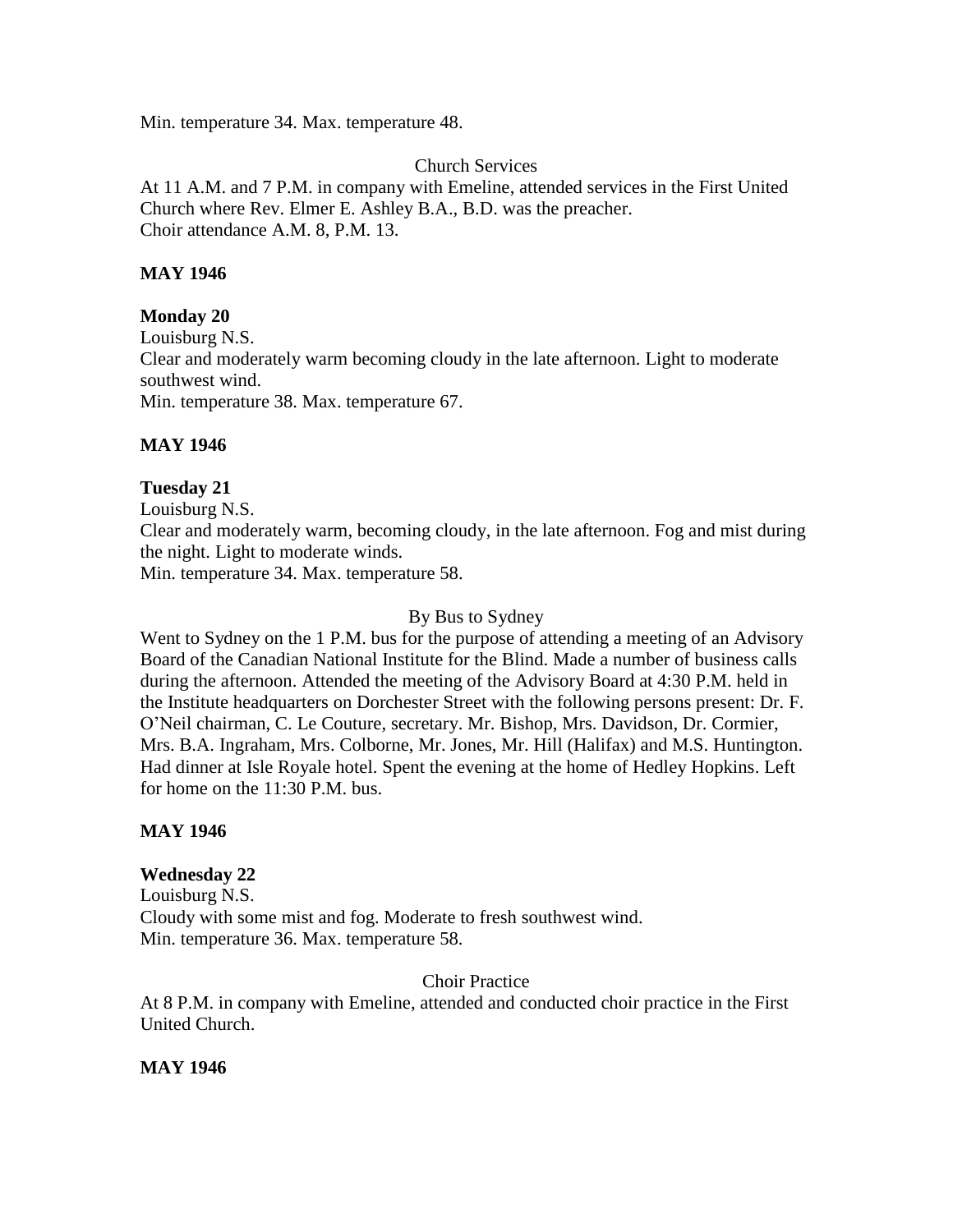### **Thursday 23**

Louisburg N.S.

Clear and moderately warm with light to moderate southwest wind. An ideal spring day. Min. temperature [blank]. Max. temperature 68.

### **MAY 1946**

#### **Friday 24 Victoria Day**

Louisburg N.S.

Clear and moderately warm with light to moderate southwest wind. An ideal day. Min. temperature 40. Max. temperature 61.

## Public Holiday

All business places in town closed or on holiday hours. Did not have shop open for business today.

## Gardening

Spent the day in the garden, cleaning up rubbish, and other work in connection with spring cleaning. Planted 25 Dahlia bulbs in the garden, first for this season

# **MAY 1946**

**Saturday 25**

Louisburg N.S.

Clear and moderately warm with moderate southwest wind, becoming cloudy in the afternoon. Fog off the coast.

Min. temperature 37. Max. temperature 62.

Gardening

Working in the garden during time, planted 11 Dahlia bulbs.

# Council Meeting

At 7:30 P.M. as a spectator, attended a meeting of the Town Council. Those present were: Mayor G.B. Hiltz, Councilors: Charles Bagnall, Lauchlin MacIntyre, Edward Levy, Edison Skinner, Alistar MacDonald and Earl Lewis. Chief of Police: D.M. Johnston, town clerk: D.F. Nicholson, spectators Fred Kyte, Charles Peck, Cliff Peck and M.S. Huntington.

### **MAY 1946**

### **Sunday 26**

Louisburg N.S.

Cool and mostly cloudy with light variable winds mostly northerly. Showers at noon. Min. temperature 42. Max. temperature 56.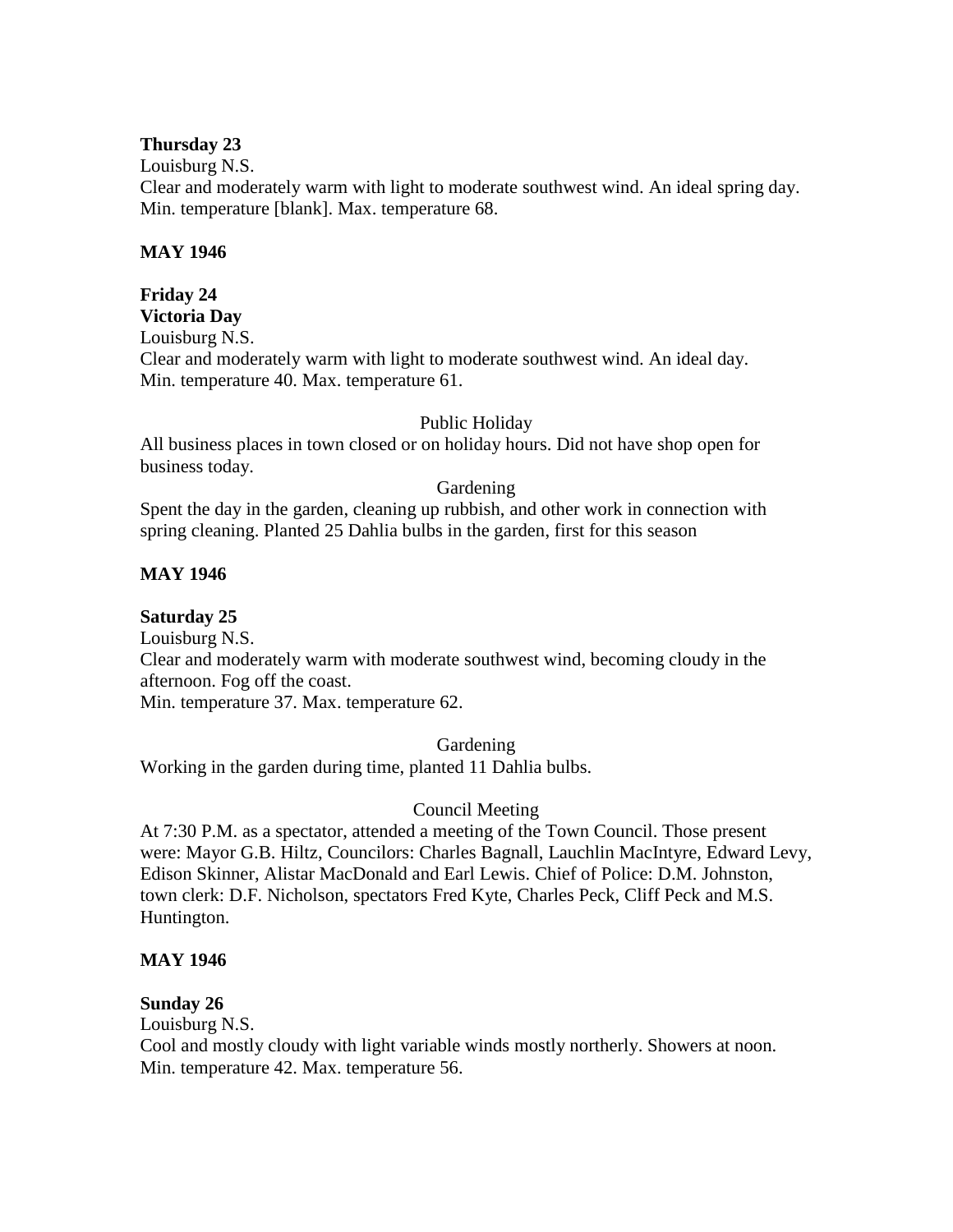#### Church Services

At 11 A.M. and 7 P.M. in company with Emeline, attended services in the First United Church where Rev. Elmer E. Ashley B.A., B.D. was the preacher. Choir attendance: A.M. 10, P.M. 13.

#### **MAY 1946**

### **Monday 27**

Louisburg N.S. Cool with light to moderate northeast winds. Partly clear. Min. temperature [blank]. Max. temperature 64.

## **MAY 1946**

### **Tuesday 28**

Louisburg N.S. Partly clear, cool with light to moderate easterly winds. Min. temperature 32. Max. temperature 59.

## **MAY 1946**

### **Wednesday 29**

Louisburg N.S. Clear and cool with light to moderate southeast wind. Min. temperature 38. Max. temperature 58.

### **MAY 1946**

### **Thursday 30**

Louisburg N.S. Clear and cool with light to fresh southerly winds. Min. temperature [blank]. Max. temperature about 60.

#### Associated Board of Trade

At 6 P.M. attended Associated Board of Trade banquet held in the Navy League hut with Johnston Chew, of Glace Bay presiding. Representatives from the various Boards of Trade in the County of Cape Breton, were present, about 60 in number. The banquet was followed immediately by a business session, lasting until about 10 P.M.

### Rev. George C. Rowe Arrives

Rev. George C. Rowe, accompanied by his wife and child, arrived here this evening for the purpose of taking up the pastorate of St. Bartholomew's Anglican Church.

### **MAY 1946**

**Friday 31**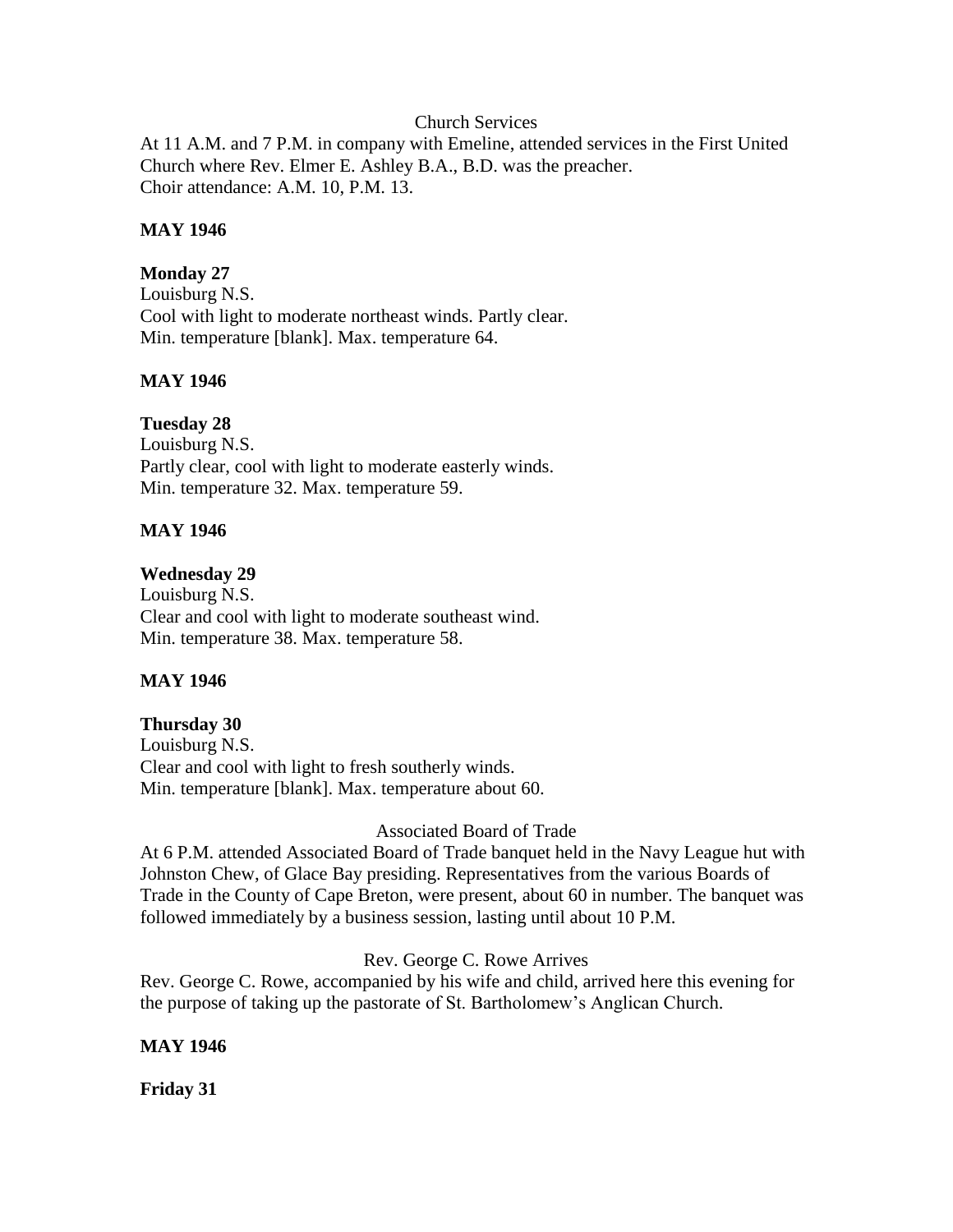Louisburg N.S. Clear and cool with moderate southwest wind. Min. temperature 42. Max. temperature 60.

## **JUNE 1946**

## **Saturday 1**

Louisburg N.S. Shower of rain in the early morning. Mostly cloudy during the day with moderate westerly winds.

## **JUNE 1946**

# **Sunday 2**

Louisburg N.S. Clear and moderately warm with moderate to fresh northwest wind. Min. temperature 32. Max. temperature 70.

# Church Services

At 11 A.M. and 7 P.M. in company with Emeline, attended services in the First United Church where Rev. Elmer E. Ashley B.A., B.D. was the preacher Choir attendance: A.M. 11, P.M. 15.

Begins pastorate

Rev. George C. Rowe held his first service in St. Bartholomew's Anglican Church today.

# **JUNE 1946**

### **Monday 3**

Louisburg N.S. Cool and remarkably clear with fresh to strong north wind Min. temperature 36. Max. temperature 56

Death of Hugh P. MacIntyre The death of Hugh P. MacIntyre, occurred this morning at his home on Riverdale Street.

# **JUNE 1946**

**Tuesday 4** Louisburg N.S. Clear and cool with light southerly wind. Min. temperature 26. Max. temperature 56.

### **JUNE 1946**

**Wednesday 5**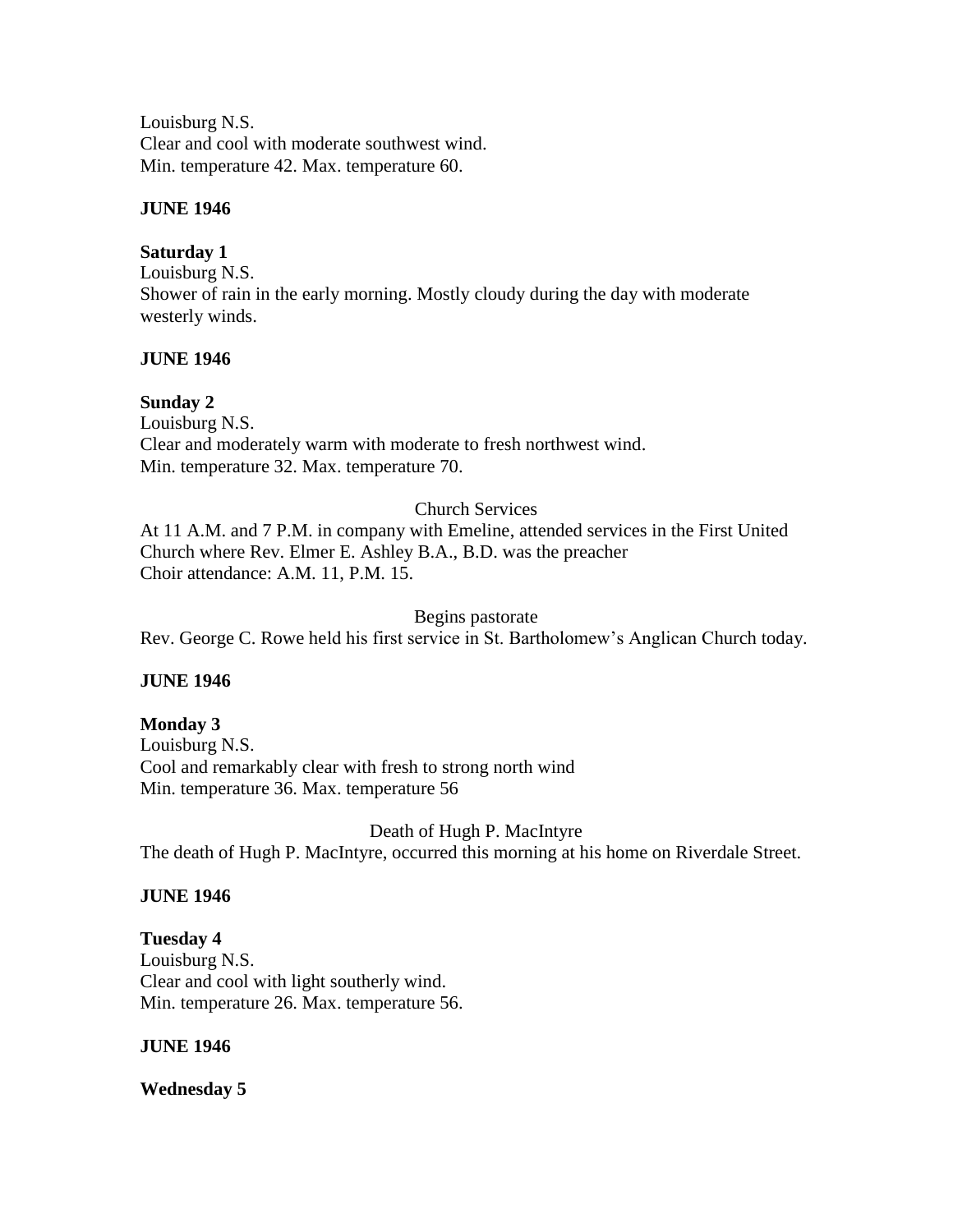Louisburg N.S. Cool and mostly cloudy with light to moderate southerly wind. Min. temperature 30. Max. temperature 58.

### Funeral

At 2 P.M. attended the funeral of the late Hugh P. MacIntyre, which took place from the residence of his brother-in-law and sister, Mr. and Mrs. Rod MacLeod, Main Street. Services at the house, United Church and grave were conducted by Rev. Elmer E. Ashley B.A., B.D. Funeral in charge of D.M. Johnston, Funeral Director, of this town. Interment took place in Catalone Cemetery.

### **JUNE 1946**

# **Thursday 6**

Louisburg N.S. Cool and mostly cloudy with some fog and light southerly wind. Min. temperature 30. Max. temperature 58.

## **JUNE 1946**

### **Friday 7**

Louisburg N.S. Cool and mostly cloudy with some fog and fresh to strong southwest wind. Min. temperature 40. Max. temperature 57.

### **JUNE 1946**

### **Saturday 8**

Louisburg N.S.

Partly clear and moderately warm with some fog off the coast, and inland off and on during the day. Light to moderate southerly wind. Rain began to fall at about 10:30 P.M. Min. temperature 42. Max. temperature 60.

### Death of John A. MacDonald

The death of John A. MacDonald at one time a resident of this town occurred at the City Hospital, Sydney, today. Mr. MacDonald who was about 82 years of age was born at New Boston Cape Breton County. For many years he conducted a general store on Mira Road, a short distance from the city of Sydney.

Later: on Tuesday June 11, the remains of the late John A. MacDonald were buried in Catalone Cemetery.

### **JUNE 1946**

**Sunday 9** Louisburg N.S.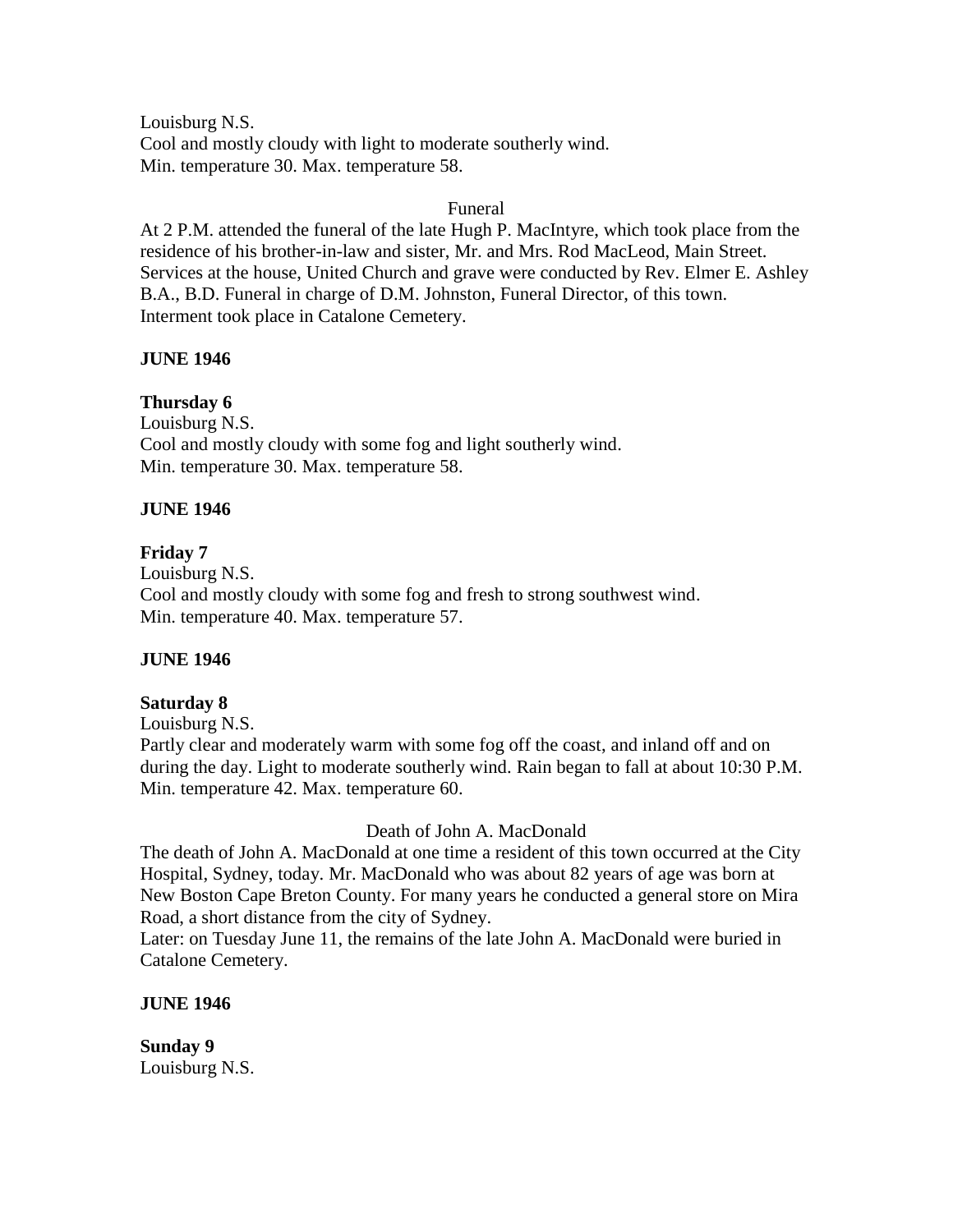Cloudy and cool. Light shower in the morning, partly clear during the afternoon and evening.

Rainfall of last night and this morning about 1/8 inch. Min. temperature 46. Max. temperature 60.

# Church Services

At 11 A.M. and 7 P.M., in company with Emeline, attended services in the First United Church, where Rev. Elmer E. Ashley B.A., B.D. was the preacher. Choir attendance: A.M. 6, P.M. 11.

# **JUNE 1946**

# **Monday 10**

Louisburg N.S.

Cool and mostly cloudy with fresh to strong northwest wind. Light interment showers during the afternoon.

Min. temperature 40. Max. temperature 61.

# Motored to Sydney

As a member of the "Welcome Home" and Louisburg Rehabilitation Committee, motored to Sydney for the purpose of meeting three of our Louisburg men returning from overseas, namely George MacGillivray, James MacKay and Corporal James Hart. Left Louisburg at 9 A.M. Met the incoming train at Sydney at 10:40 A.M. Arrived home at noon.

# **JUNE 1946**

# **Tuesday 11**

Louisburg N.S. Clear in the morning but becoming partly cloudy early in the day. Light showers in the evening. Min. temperature 37. Max. temperature 68.

### **JUNE 1946 Wednesday 12**

Louisburg N.S.

Clear and moderately warm with light to moderate northwest wind, shifting to southwest in the evening. Foggy at night. Light showers in the early morning. Rainfall of last night about 1/16 of an inch.

Min. temperature 44. Max. temperature 70.

Choir Practice

At 8 P.M. in company with Emeline, attended and conducted choir practice in the First United Church.

# **JUNE 1946**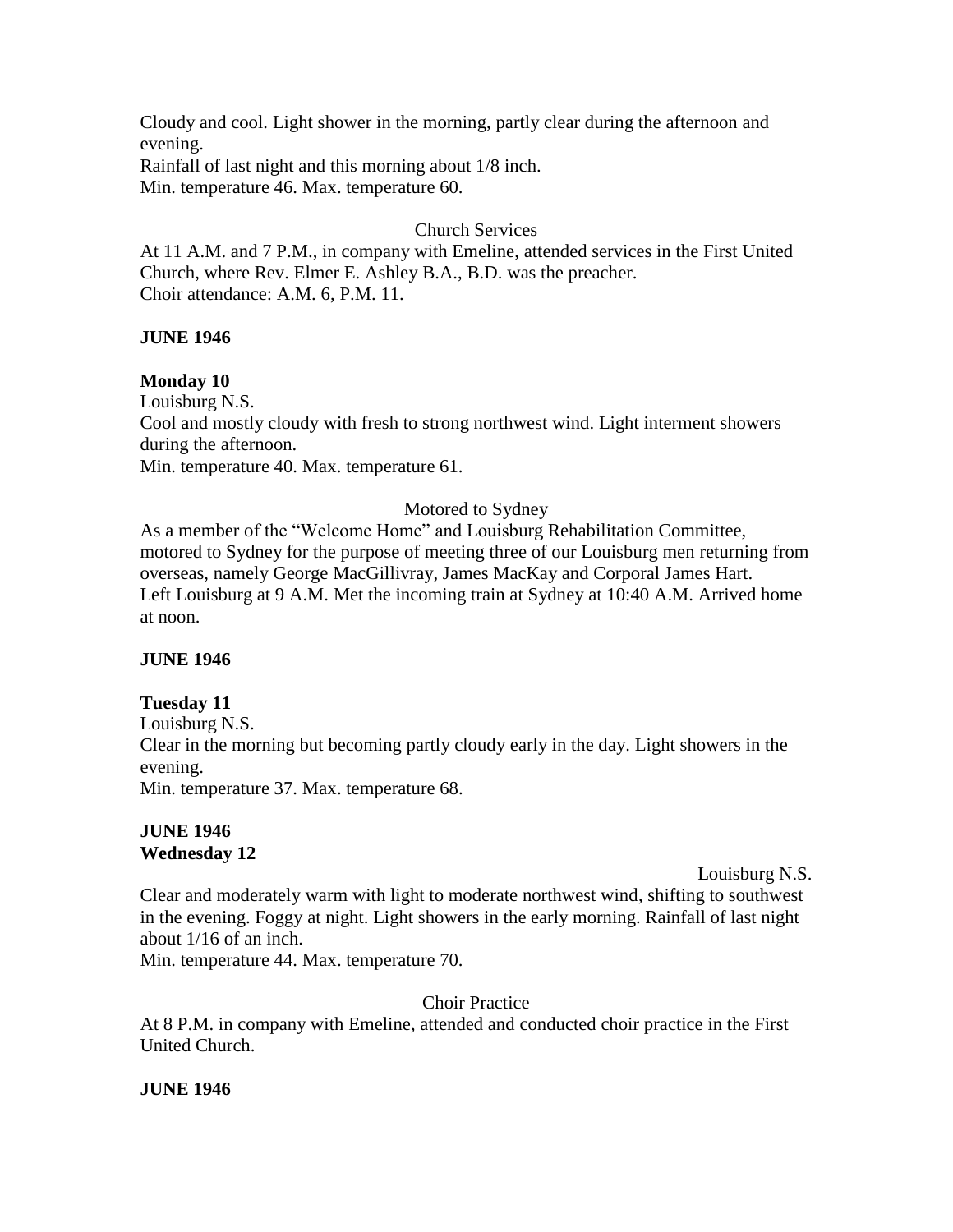#### **Thursday 13**

Louisburg N.S. Cloudy, cool and foggy with moderate to fresh southwest wind. Light showers in the evening. Min. temperature 44. Max. temperature 58.

### Board of Stewards

Went to Calvin Hall at 7:30 P.M. for the purpose of attending a meeting of the Board of Stewards of the First United Church as there was not a sufficient number present to form a quorum, meeting was called off.

### **JUNE 1946**

### **Friday 14**

Louisburg N.S. Clear and moderately warm with light to moderate variable winds. Min. temperature 36. Max. temperature 64.

#### **JUNE 1946**

#### **Saturday 15**

Louisburg N.S. Clear and moderately warm with light to moderate westerly winds. Min. temperature 40. Max. temperature 68.

#### Board of Stewards

At 8 P.M. attended a meeting of the Board of Stewards, of the First United Church, held in the church with Edison Skinner presiding. Those present were: John Skinner, Oscar Harris, Edward Levy, William Stewart, William Hilchey, Charles Bagnall, Harold Wilson, Donald Beaver, Edison Skinner, D.J. MacIntyre and M.S. Huntington.

#### **JUNE 1946**

### **Sunday 16**

Louisburg N.S. Clear and cool with light moderate to fresh easterly winds. Min. temperature 34. Max. temperature 61.

#### Church Services

At 11 A.M. and 7 P.M. in company with Emeline, attended services in the First United Church, where Mr. Neil MacLean, Presbyterian student minister, of Louisburg, was the preacher. Mr. MacLean, supplied today in the absence of Rev. Elmer E. Ashley B.A., B.D., who during the past week has been attending the United Church conference at Sackville N.B.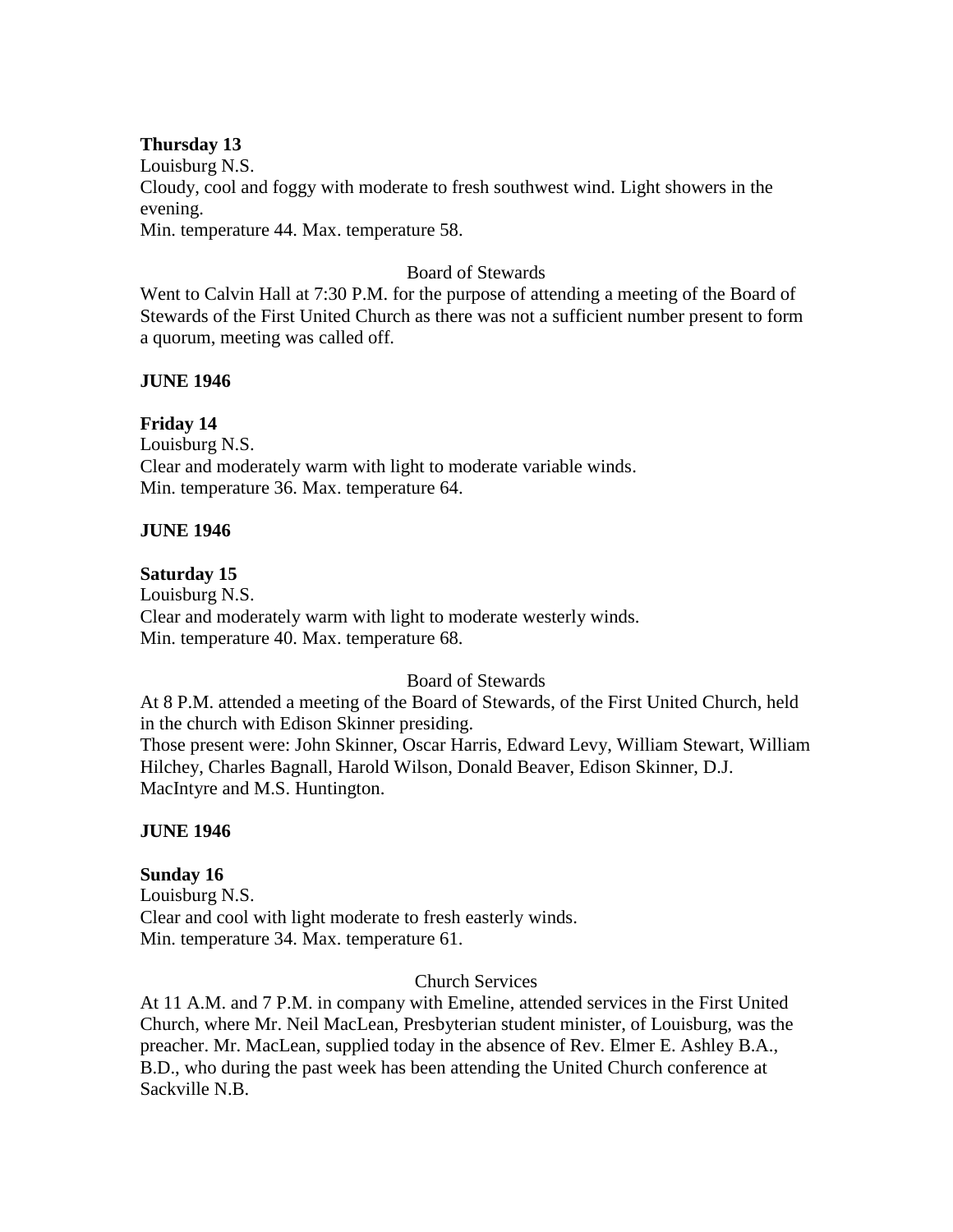Choir attendance A.M. 15, P.M. 19.

## **JUNE 1946**

## **Monday 17**

Louisburg N.S. Clear and cool with fresh to strong southwest wind. Cloudy in the late afternoon and evening. Min. temperature 40. Max. temperature 62.

## **JUNE 1946**

## **Tuesday 18**

Louisburg N.S. Cloudy and cool. Rain began to fall at about 1 P.M. light at first increasing to heavy and followed by interment showers until about 5 P.M. total rainfall about ½ inch. Min. temperature 48. Max. temperature 54.

## **JUNE 1946**

### **Wednesday 19**

Louisburg N.S. Clear and cool with moderate to fresh northwest wind. Min. temperature 29. Max. temperature 60.

### Choir Practice

At 8 P.M. in company with Emeline, attended and conducted choir in the First United Church.

### **JUNE 1946**

### **Thursday 20**

Louisburg N.S. Clear and cool becoming moderately warm in the afternoon moderate to fresh northwest to west winds. Min. temperature 36. Max. temperature 68.

Motored to Sydney [Blank]

### **JUNE 1946**

**Friday 21** Louisburg N.S.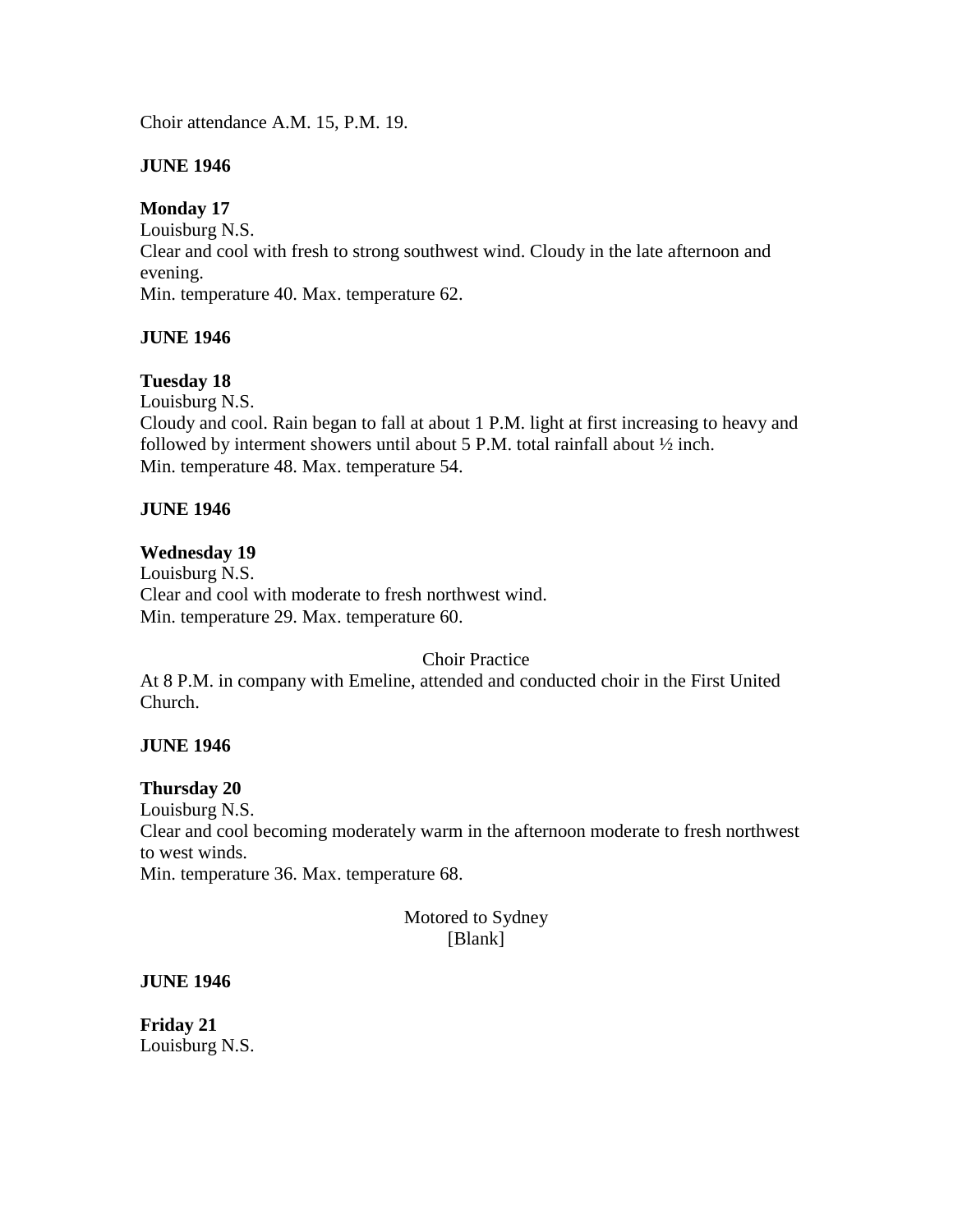Cloudy with sun shining through occasionally during the forenoon. Light showers and fog in the evening. Light to moderate southwest wind. Min. temperature 46. Max. temperature 68.

# Recital in Calvin Hall [Blank]

**JUNE 1946**

**Saturday 22** [blank]

**JUNE 1946**

**Saturday 22** [blank]

# **JUNE 1946**

**Sunday 23** [blank]

**JUNE 1946**

**Monday 24** [blank]

**JUNE 1946**

**Tuesday 25** [blank]

**JUNE 1946**

**Wednesday 26** [blank]

# **JUNE 1946**

# **Thursday 27**

Louisburg N.S.

Clear and very hot with moderate to fresh southwest wind which during the day shifted, to west, northwest north, and easterly during the evening moderating at night. For several hours the thermometer requested 90 degrees, or over. Max. temperature 92.

# **JUNE 1946**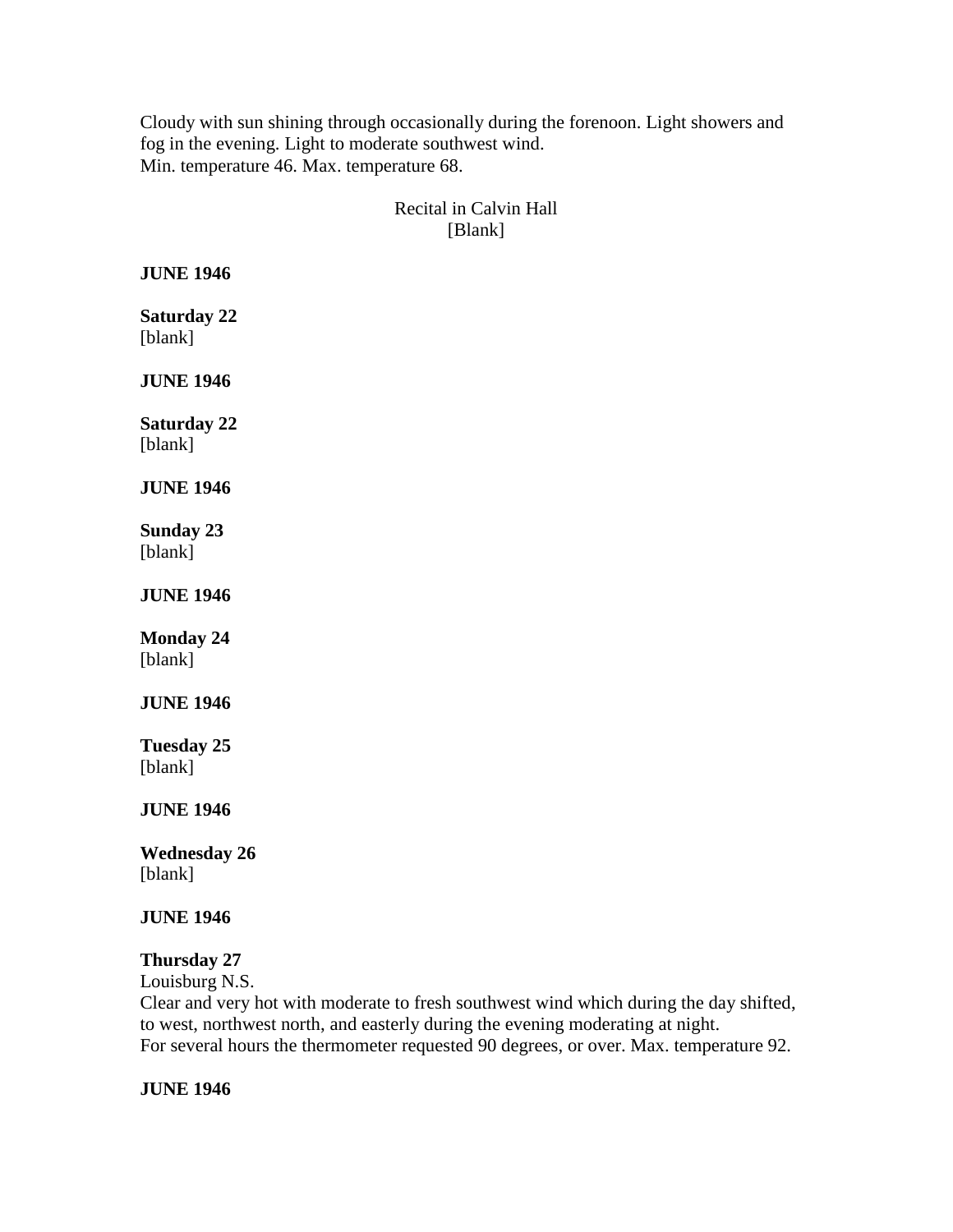### **Friday 28**

Louisburg N.S. Cloudy and cool with light southwest wind. Min. temperature 52. Max. temperature 69

## **JUNE 1946**

## **Saturday 29**

Louisburg N.S. Clear and warm in the morning but becoming cool early in the forenoon. Light to strong north northeast wind moderating in the evening. Min. temperature 40. Max. temperature 74.

### Death of Edward MacDonald

The death of Edward MacDonald occurred at his home on Main Street at 10:45 P.M. today after a brief illness. He became ill while at work, on last Friday. A heart attack is said to have been the cause of his death. Mr. MacDonald who was an Elder of the First United Church, was about 65 years of age. He is survived by his wife and one son and one daughter. The son, John is at home, the daughter, Christine, is on the nursing staff of the General Hospital, Glace Bay.

## **JUNE 1946**

**Sunday 30** Louisburg N.S. Cloudy and very cool with light to moderate winds, mostly southwest. Min. temperature 36. Max. temperature 66.

# Church Services

At 11 A.M. and 7 P.M. in company with Emeline, attended services in the United Church at Catalone, and in the First United Church Louisburg, where Rev. Elmer E. Ashley B.A., B.D., was the preacher. At 11 A.M. at Catalone the sacrament of the Lord's Supper was dispensed.

We went to Catalone, by automobile, with Charles Stacey. Other passengers were: Rev. Elmer E. Ashley, Miss Eleanor Stacey, and B.M. Spencer.

9 members of the Louisburg United Church choir, attended the service at Catalone. Choir attendance at the evening service: 13.

# **JULY 1946**

### **Monday 1**

Louisburg N.S. Clear and moderately warm with light to moderate southwest wind. Min. temperature 52. Max. temperature 76.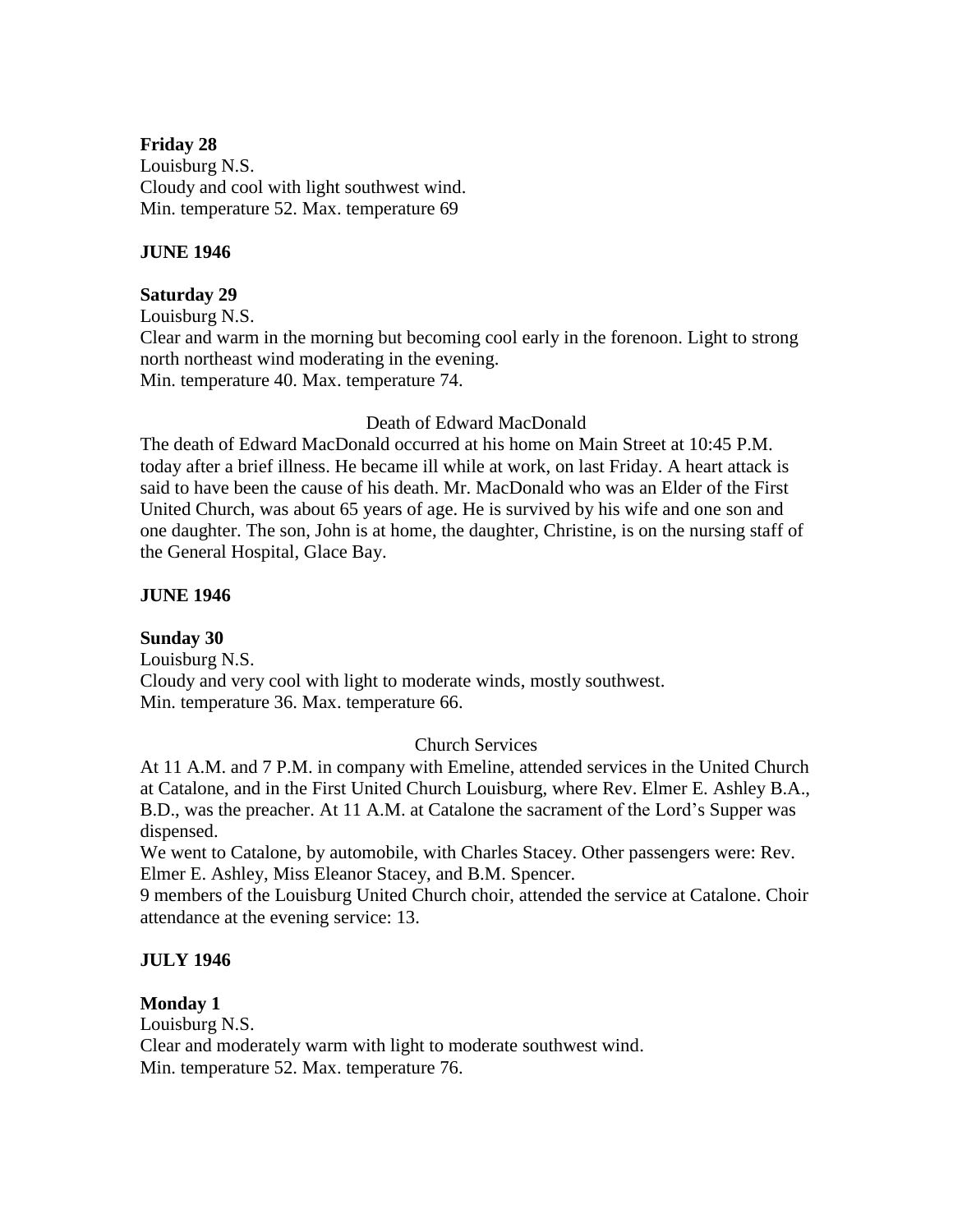### On Holidays

Mrs. Evelyn Huntington, my sister-in-law and clerk, went on her holidays today, accompanied by her daughter Jane. Mrs. Sam. Dowling took them by car to Marion Bridge where Mrs. Huntington and child will spend about two weeks with Mrs. Dawe, Mrs. Huntington's mother.

## **JULY 1946**

## **Tuesday 2**

Louisburg N.S. Cloudy and cool with some fog. Sun shining through for a short time in the afternoon. Foggy and damp at night. Moderate to strong southwest wind. Min. temperature 54. Max. temperature 72.

### Funeral

At 2 P.M. attended the funeral of the late Edward MacDonald, which took place from his late home on Main Street to the First United Church. Services at the house, church and grave were conducted by Rev. Elmer E. Ashley. Interment at Catalone Cemetery. Funeral in charge of D.M. Johnston, Funeral Director, Louisburg.

## **JULY 1946**

**Wednesday 3** Louisburg N.S.

Cloudy and moderately warm with light southwest wind. Min. temperature 54. Max. temperature 73.

# Choir Practice

At 8 P.M. in company with Emeline, attended and conducted choir practice in the First United Church.

# **JULY 1946**

### **Thursday 4**

Louisburg N.S. Clear and cool with light to moderate southwest wind and some fog along the coast. Min. temperature 49. Max. temperature 65.

Went to Glace Bay

Emeline, accompanied by our maid, Maud MacKay, went to Glace Bay by train at 9:15 A.M. on a shopping trip, returning by train in the evening.

### **JULY 1946**

**Friday 5**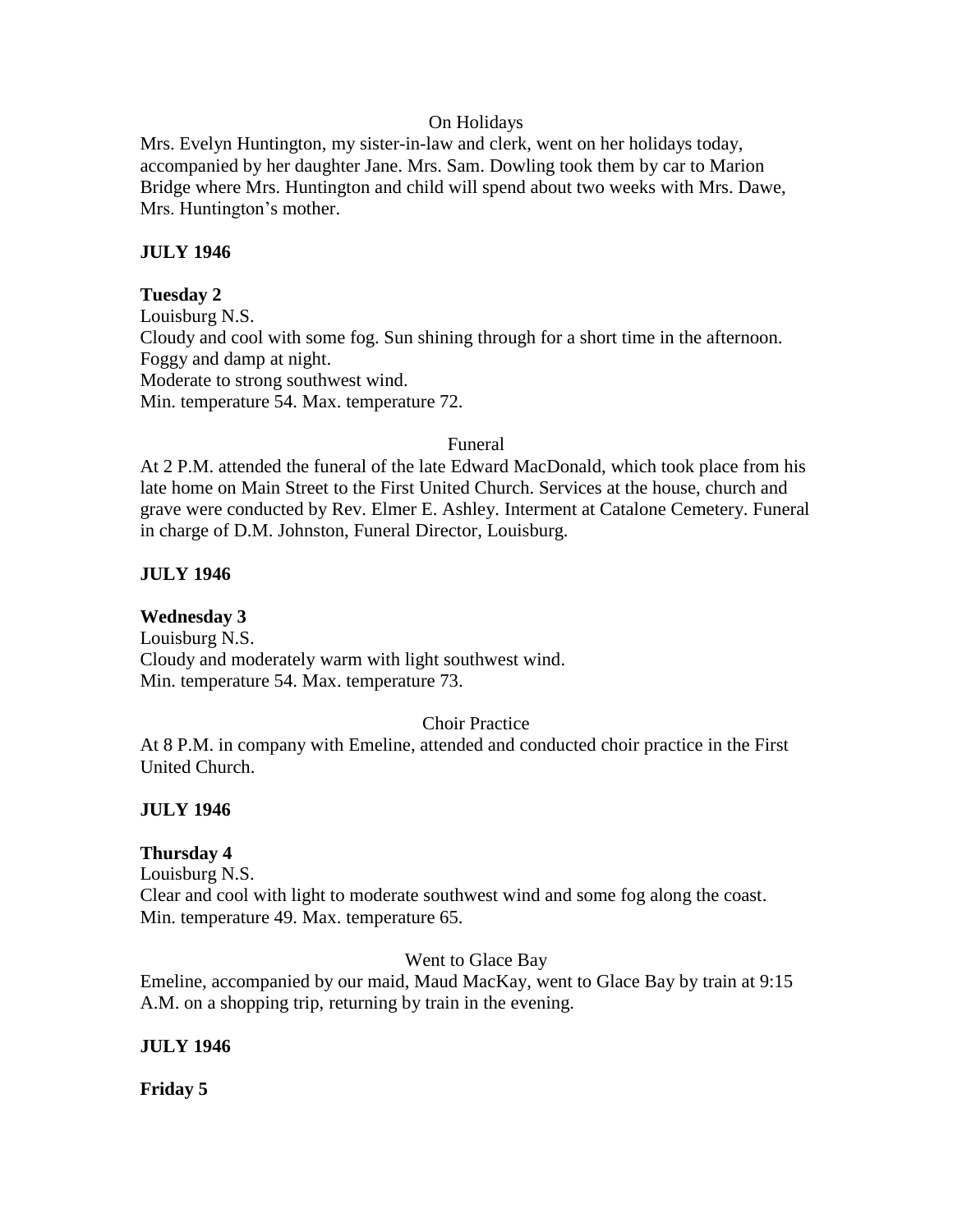Louisburg N.S. Clear and moderately warm with moderate northwest wind shifting to northeast in the afternoon. Min. temperature 49. Max. temperature 70.

**JULY 1946**

### **Saturday 6**

Louisburg N.S. Clear and cool with moderate to strong southwest wind sometimes reaching moderate gale force during the afternoon, wind moderated in the evening. Min. temperature 50. Max. temperature 66

Fire at Mainadieu

Louisburg Fire Brigade responded to a call for assistance in fighting a forest fire at Mainadieu.

# **JULY 1946**

### **Sunday 7**

Louisburg N.S.

Shower in the early morning. Partly clear during the day. Moderately warmer with light to moderate southwest wind, shifting to northeast in the evening, and later to east with some fog.

Rainfall about ¼ inch.

Min. temperature 54. Max. temperature 74.

### Anniversary Services

At 11 A.M., 3 P.M. and 7 P.M. in company with Emeline, attended anniversary services in the First United Church. Services in charge of Rev. Elmer E. Ashley, B.A., B.D., with Rev. J.W. A. Nicholson (Retired) of Halifax N.S., as the guest speaker. Mr. Nicholson delivered the addresses at the three services. Congregations comparatively good. Choir led in special music for the occasion.

Choir attendance: 11 A.M. 12, 3 P.M. 16, 7 P.M. 17.

# **JULY 1946**

### **Monday 8**

Louisburg N.S. Cool and mostly cloudy with moderate northeast wind. Min. temperature 55. Max. temperature 67.

### **JULY 1946**

**Tuesday 9**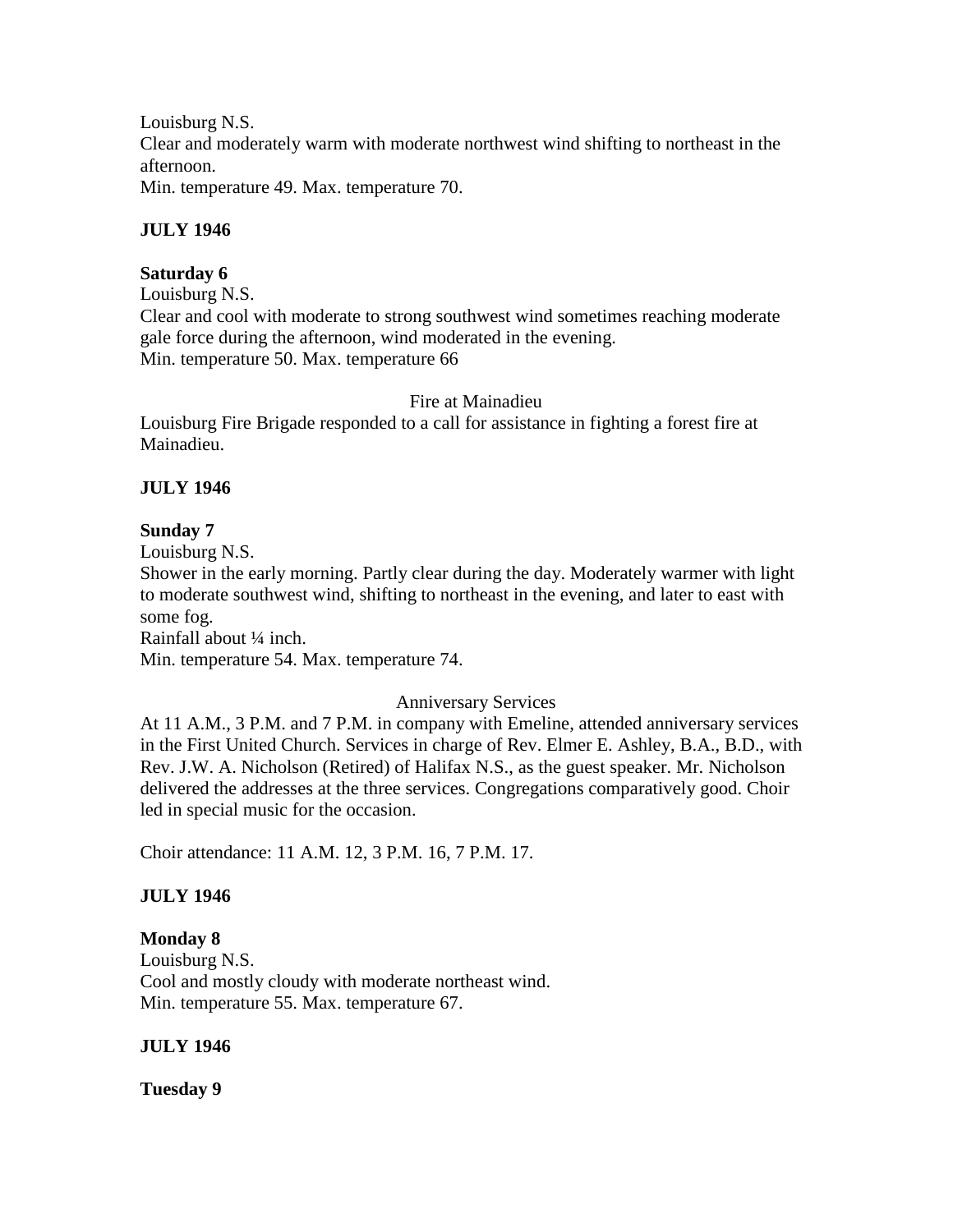Louisburg N.S. Cloudy during the quarter part of the day. Cool with moderate northeast wind. Min. temperature 55. Max. temperature 67.

## **JULY 1946**

### **Wednesday 10**

Louisburg N.S. Cloudy and cool with light northeast wind. Light shower of rain in the evening. Min. temperature 54. Max. temperature 66.

Choir Practice

At 8 P.M. in company with Emeline, attended and conducted choir practice in the First United Church.

## **JULY 1946**

## **Thursday 11**

Louisburg N.S. Cloudy and moderately warm with light southwest and south winds. Min. temperature 48. Max. temperature 74.

### **JULY 1946**

**Friday 12** Louisburg N.S. Cloudy and cool with light to moderate southwest wind. Fog at night. Min. temperature 54. Max. temperature 69.

### Preparatory Service

At 7:30 P.M. in company with Emeline, attended the pre-communion service in the First United Church, which was conducted by Rev. Elmer E. Ashley.

### **JULY 1946**

### **Saturday 13**

Louisburg N.S. Cloudy and foggy with light southwest wind in the forenoon wind shifted to northwest in the afternoon remaining cloudy but becoming warmer. Min. temperature 47. Max. temperature 74.

### **JULY 1946**

**Sunday 14** Louisburg N.S.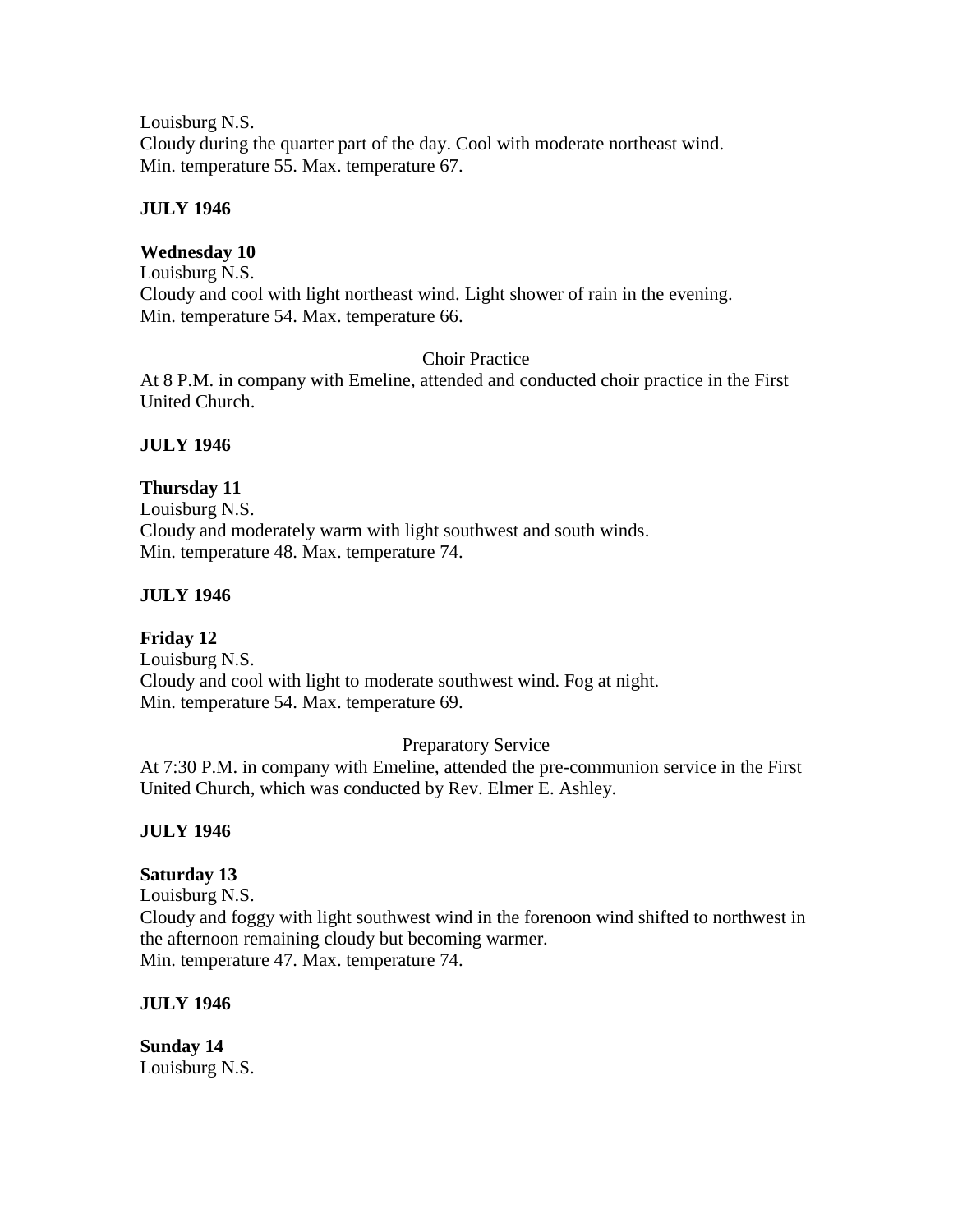Clear with light to moderate southwest wind. Min. temperature 42. Max. temperature 72.

### Church Services

At 11 A.M. and 7 P.M. in company with Emeline, attended services in the First United Church where Rev. Elmer E. Ashley B.A., B.D. was the preacher. Sacrament of the Lord's Supper was dispensed at the morning service. Choir attendance: A.M. 8, P.M. 10.

## **JULY 1946**

# **Monday 15**

Louisburg N.S.

Cloudy and foggy in the forenoon with a light shower of rain. Moderate southwest wind, wind shifted to northwest in the afternoon but sky remained cloudy. Partly clear in the evening with a few sprinkles of rain.

Min. temperature 48. Max. temperature 70.

## Wedding

At 3 P.M. attended the marriage, of Victor Harpel and Margaret MacKay, which took place in the First United Church. Ceremony was performed by Rev. Elmer E. Ashley B.A., B.D. Immediately after the marriage the wedding reception was held at our home where a large number of guests were present.

# **JULY 1946**

### **Tuesday 16**

Louisburg N.S. Clear and moderately warm with light to moderate southwest wind. Min. temperature 40. Max. temperature 72.

### Fatal Accident

A fatal accident occurred on Main Street at about 1:45 P.M. today, when Clarance Kennedy, aged 17, son of Clarance and Mrs. Kennedy, Havenside, was struck by a car driven by Mrs. Earle Lewis of this town. He was taken to the hospital at Sydney, where he passed away a few hours later.

### **JULY 1946**

### **Wednesday 17**

Louisburg N.S. Clear and cool with light to moderate southwest wind. Min. temperature 48. Max. temperature 67.

Choir Practice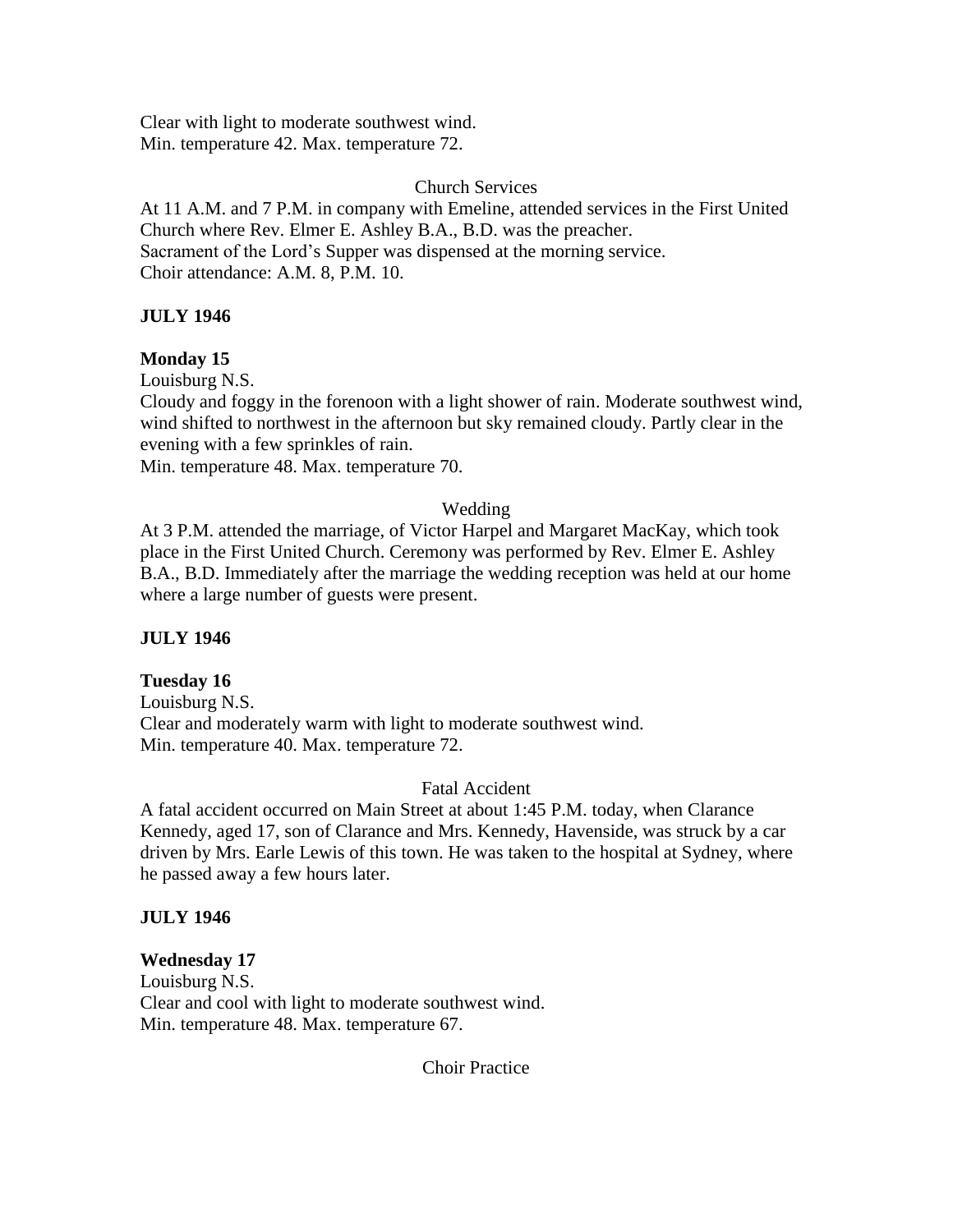At 8 P.M. in company with Emeline, attended and conducted choir practice in the First United Church.

# **JULY 1946**

# **Thursday 18**

Louisburg N.S. Clear and cool with light to moderate southwest wind, and some fog at night. Min. temperature 44. Max. temperature 66.

# Sunday School Picnic

The annual picnic of the First United Church, Sunday school, of this town was held at Mira Gut today.

# **JULY 1946**

# **Friday 19**

Louisburg N.S. Mostly clear with light southwest wind. Min. temperature 53. Max. temperature 74. An ideal day.

# **JULY 1946**

# **Saturday 20**

Louisburg N.S. Cloudy and moderately warm. Rain began to fall at about 1:30 P.M. and continued for about one hour. Rainfall about ¼ inch. Misty in the evening. Moderate southwest wind, shifting to northerly, in the late afternoon. Min. temperature 52. Max. temperature 70.

# Funeral

At 2 P.M. attended the funeral of the late Clarance Kennedy Jr. which took place from the home of his parents, at Havenside. Services at the house, St. Bartholomew's Anglican Church and grave were conducted by Rev. S.C. Rowe. Burial took place in the Anglican cemetery, on Clarke's Road. Funeral in charge of D.M. Johnston, Funeral Director, of this town.

First Swordfish

The first swordfish to be landed here this season was caught a short distance off the entrance of the harbor today, by Mr. Ernest Harpel of this town. The fish weighted 190 lbs.

# S.S. LADY LAURIER

Canadian government steamer "Lady Laurier", arrived in the evening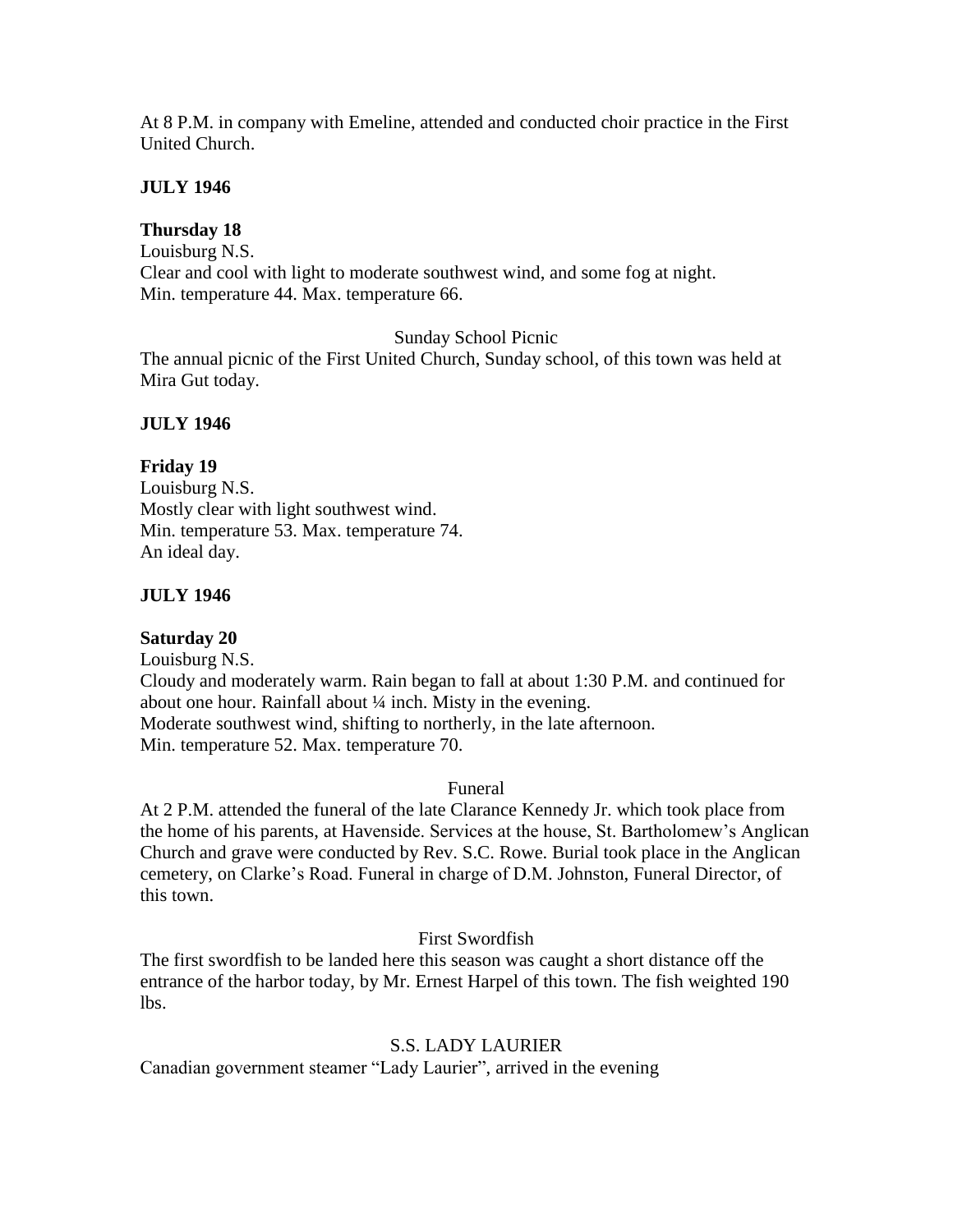## **JULY 1946**

### **Sunday 21**

Louisburg N.S.

Cloudy and cool, clearing at noon. Light variable, winds, mostly northeast, southeast and southwest.

Min. temperature 52. Max. temperature 68.

#### Church Services

At 11 A.M. and 7 P.M. in company with Emeline, attended services in the First United Church, where Rev. Elmer E. Ashley B.A., B.D. was the preacher. Choir attendance: A.M. 5, P.M. 13.

### **JULY 1946**

### **Monday 22**

Louisburg N.S.

Cloudy and cool with light southeast wind. Min. temperature 52. Max. Temperature 60. Light rain began to fall at 7:30 A.M. Light intermitted showers, and light drizzle of rain during the day. Rainfall less than  $\frac{1}{4}$  inch.

### **JULY 1946**

**Tuesday 23** Louisburg N.S. Cloudy, becoming clear and warm in the afternoon. Min. temperature 56. Max. temperature 76.

### Went to Sydney

Went to Sydney on the 7:45 A.M. bus. Made a number of business calls at Sydney. Had lunch with the Rotary Club in the Isle Royale hotel at 12:30 P.M. as the guest of Dr. Black. Rev. Gordan MacLennon of Pittsburgh PA. U.S.A. was the guest speaker. Returned home on the bus leaving Sydney at 4:30 P.M. While at Sydney, but (sic) return tickets and made reservations for Emeline and myself for a trip to Winnipeg, for the purpose of visiting my brother Wentworth and wife who live at 174 Lake Street Sturgeon Creek, Winnipeg. Two return tickets \$272.30, Pullman Reservations, Sydney to Winnipeg \$18.50.

We intend for Winnipeg on Tuesday, July 30.

### **JULY 1946**

### **Wednesday 24**

Louisburg N.S. Warm and mostly cloudy, with light to moderate southwest wind. Min. temperature 60. Max. temperature 76.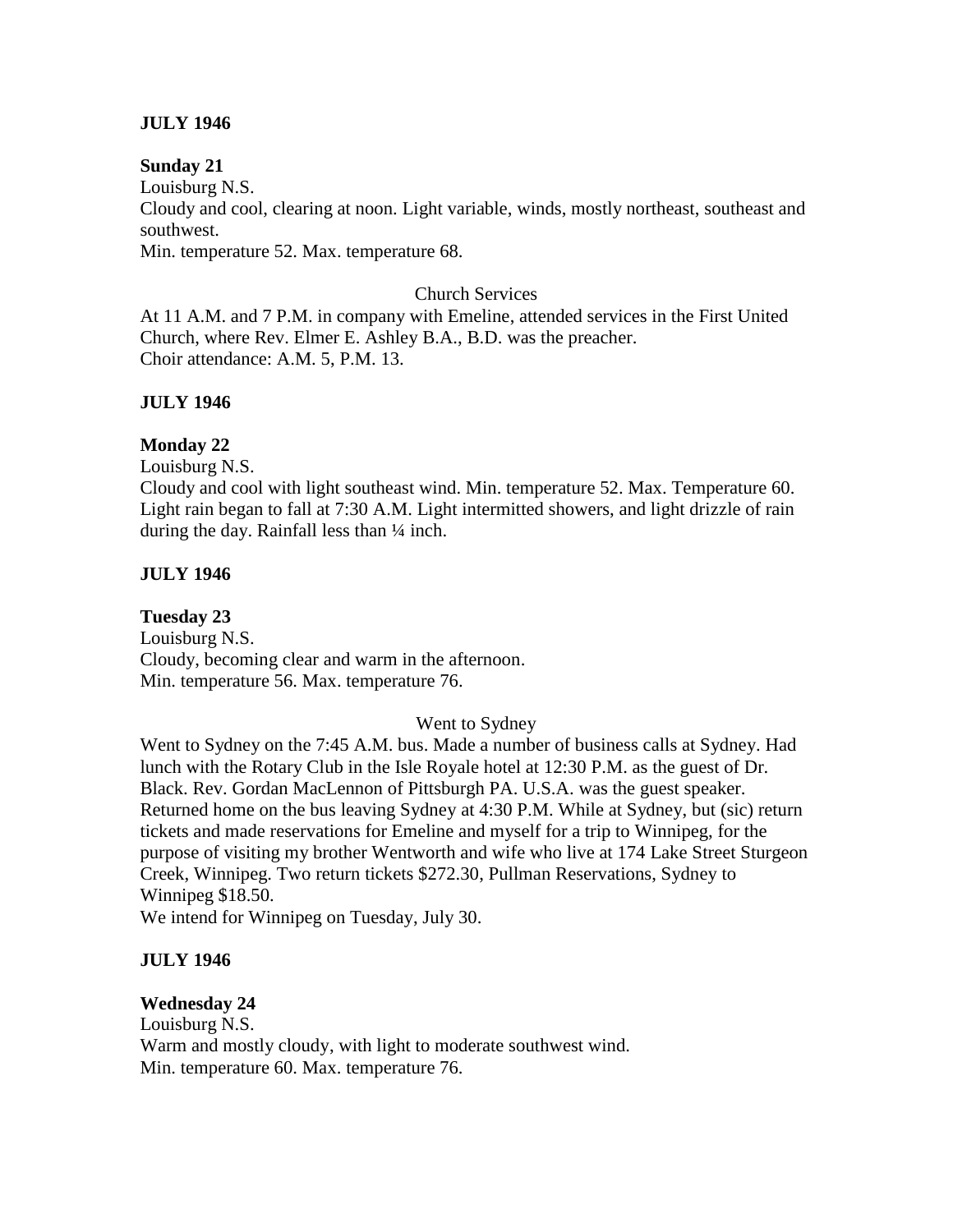#### Michael Lerner

Michael Lerner, New York sportsman, and party arrived here this forenoon, for the purpose of catching swordfish with rod and line.

### **JULY 1946**

### **Thursday 25**

Louisburg N.S. Cloudy and warm with some fog, clearing at noon. Moderate to fresh southwest wind. Min. temperature 59. Max. temperature 77. Cloudy at night, showers of rain at about 10 P.M.

### S.S. MEIGLE

Newfoundland steamer "Meigle" arrived here at about noon, for bunker coal.

### **JULY 1946**

#### **Friday 26**

Louisburg N.S. Cloudy, foggy and warm with interment showers all day. Light southwest wind. Min. temperature 59. Max. temperature 72. Total rainfall of last night and today about ½ inch.

#### Swordfish

About 40 swordfish were landed here today.

### **JULY 1946**

#### **Saturday 27**

Louisburg N.S. Cloudy and cool with interment showers in the early morning and forenoon. Partly clear in the afternoon and evening. Light to moderate east and northeast winds. Min. temperature 52. Max. temperature 62

#### **JULY 1946**

**Sunday 28** Louisburg N.S. Clear and cool with light winds, mostly southwest. Min. temperature 48. Max. temperature 67. An ideal day.

Church Services

At 11 A.M. and 7 P.M. in company with Emeline, attended services in the First United Church, where Rev. Elmer E. Ashley B.A., B.D. was the preacher. Choir attendance: A.M. 9, P.M. 8.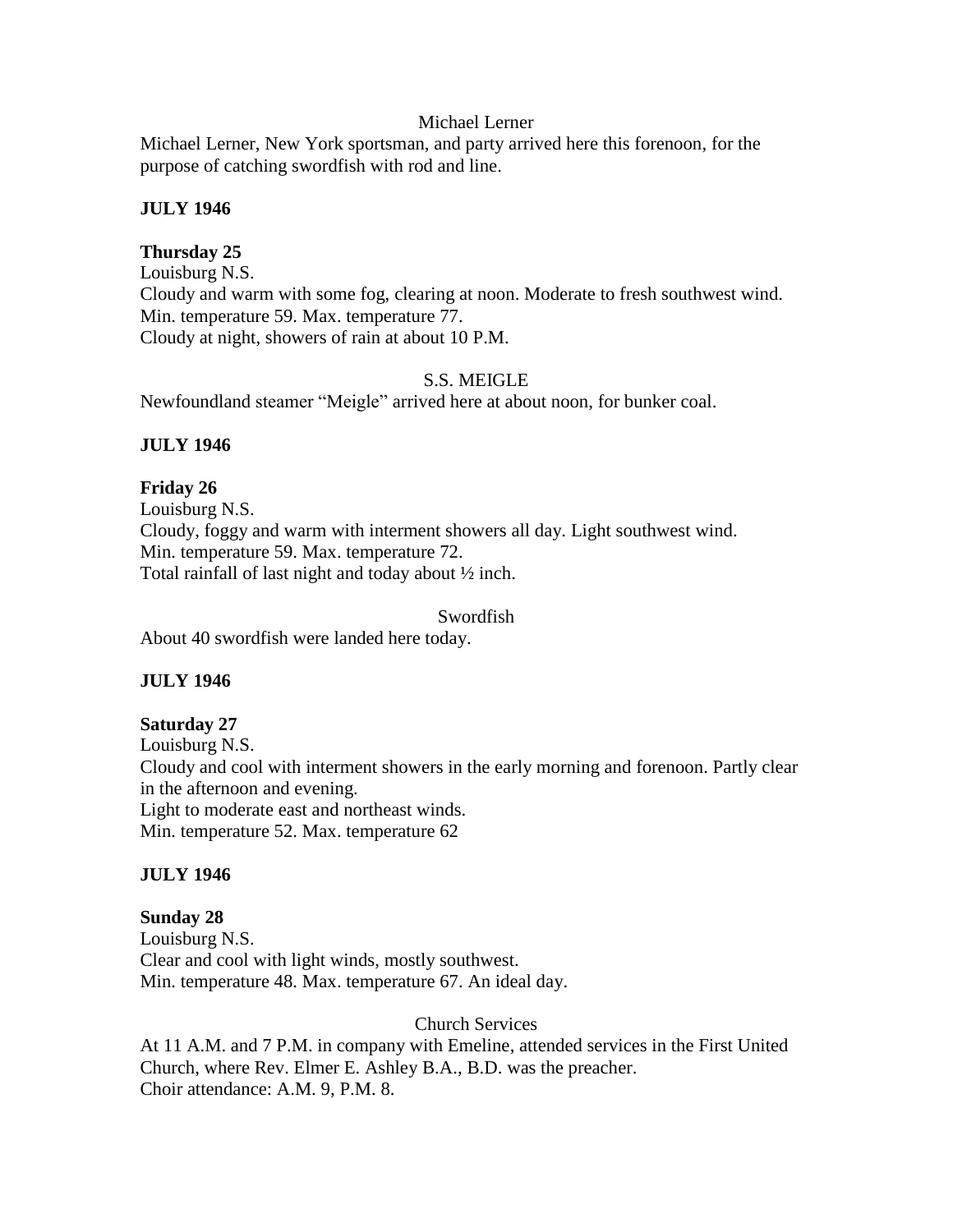Mr. Ashley is leaving tomorrow for his annual vacation. For the first two Sundays in August the Rev. Grant MacDonald is to supply in the First United Church, and the last two Sundays, Mr. Neil MacLean, Presbyterian student minister is to occupy the United Church pulpit.

## Arrived from Salmon River

In the afternoon a party consisting of Mr. and Mrs. Fred Huntington and family of four, Miss Eleanor Huntington, Stuart MacInnis and Charles Hopkins arrived from Salmon River. After visiting the Louisburg national and historic they returned, and had supper with us, before leaving for home at about 6:30 P.M. Eleanor is stopping with us for a month, and will assist Evelyn in running the shop, while Emeline and I are away on our trip to the west.

## **JULY 1946**

## **Monday 29**

Louisburg N.S. Clear and moderately warm with moderate to fresh southwest wind. Min. temperature 46. Max. temperature 70.

## **JULY 1946**

### **Tuesday 30**

Louisburg N.S. Cloudy, clearing in the afternoon. Fresh southwest wind in the forenoon, becoming variable in the afternoon. Moderately warm. Max temperature at Louisburg 72.

### Coast to Coast Trip

Emeline and I started this afternoon on a trip from the Atlantic to the Pacific Oceans, a trip we have been planning for a considerable time. Enroute we intend stopping for a few days at the home of my brother and sister-in-law Mr. and Mrs. Wentworth B. Huntington, 174 Lake Street, Sturgeon Creek, Winnipeg Manitoba.

Mrs. Fletcher Townsend, Emeline's sister-in-law, accompanied by Ms. Dan. Fleet, drove us to Sydney leaving here at about 2 P.M. After making a number of business calls at Sydney, we all had dinner at the Isle Royale Hotel. After dinner Mrs. Townsend took us to the Railway station, where we went on board the [blank].

# **[Blank from July 31st until Sept. 2nd]**

### **SEPTEMBER 1946**

**Monday 2** Winnipeg, Manitoba Clear and moderately warm with light to [blank].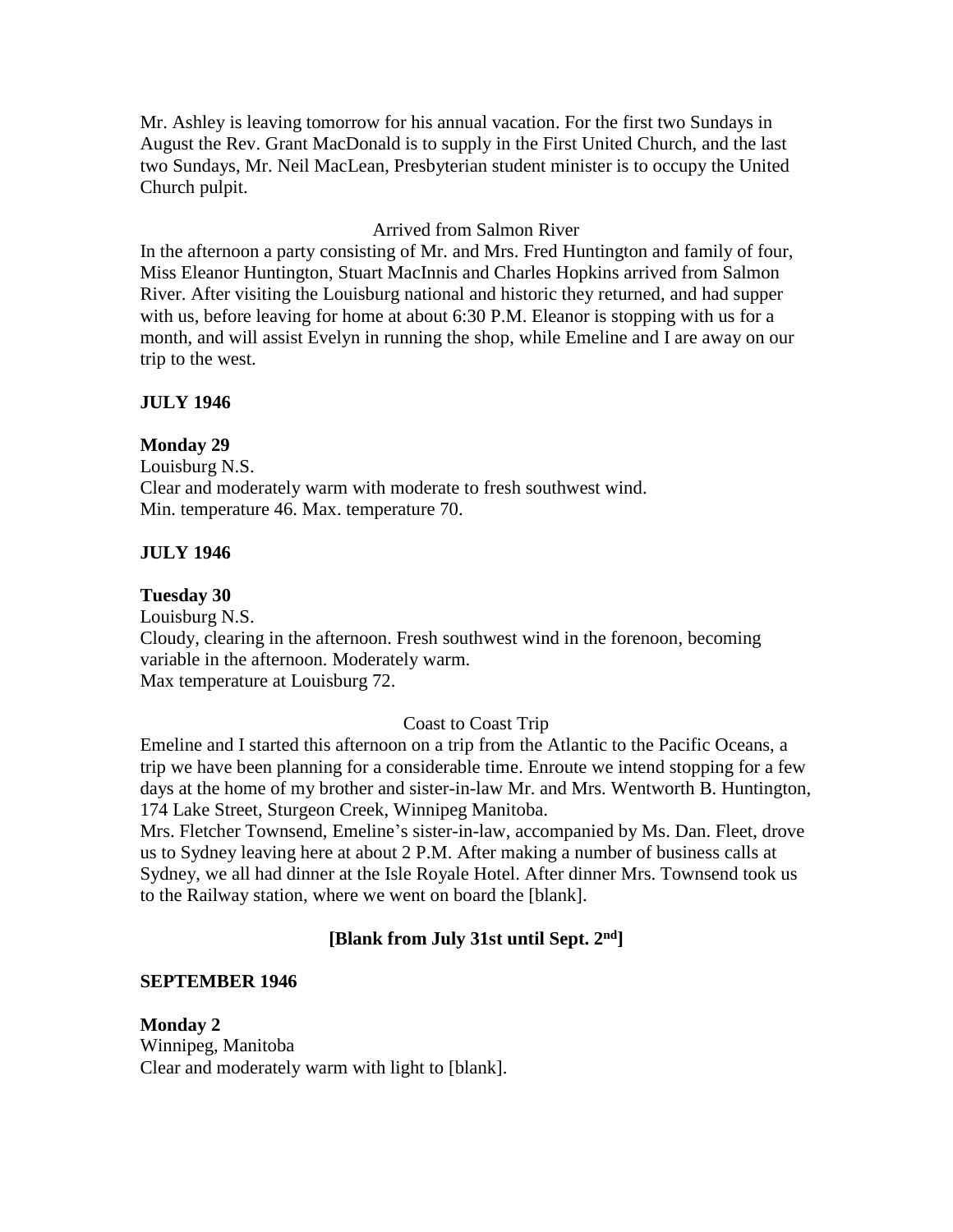#### **SEPTEMBER 1946**

**Tuesday 3** Winnipeg, Manitoba Clear and moderately warm with light to moderate winds. An ideal day.

# **[Blank from Sept. 4th until Sept.8th]**

### **SEPTEMBER 1946**

**Sunday 8** Sydney, Louisburg N.S. Mostly cloudy in the forenoon, clearing at about noon and remaining clear during the afternoon and evening.

#### Arrived Home

Emeline and I arrived at Sydney at 7:30 A.M. on board C.N.R. train, which brought us on the last lap of our journey, from the Pacific Coast. After arriving at Sydney, we boarded the bus for Louisburg, which brought us home at about 10 A.M.

## Dredge Arrives

Public work Department Drudge no. 115, in tow of the Tug "Pugwash", arrived here in the evening for the purpose of dredging the site for a wharf for the proposed fish plant to be established at Louisburg.

### **SEPTEMBER 1946**

### **Monday 9**

Louisburg N.S. Clear and moderately warm with light southwest wind. Min. temperature 34. Max. temperature 67. Frost in the early morning but not sufficiently heavy to cause any serious damage to ? plants First frost of the season as far as I am aware.

### **SEPTEMBER 1946**

**Tuesday 10** Louisburg N.S. Cloudy and moderately warm with light winds. Light shower of rain in the morning and also in the early part of the night. Min. temperature [blank]. Max. temperature [blank].

Birthday Party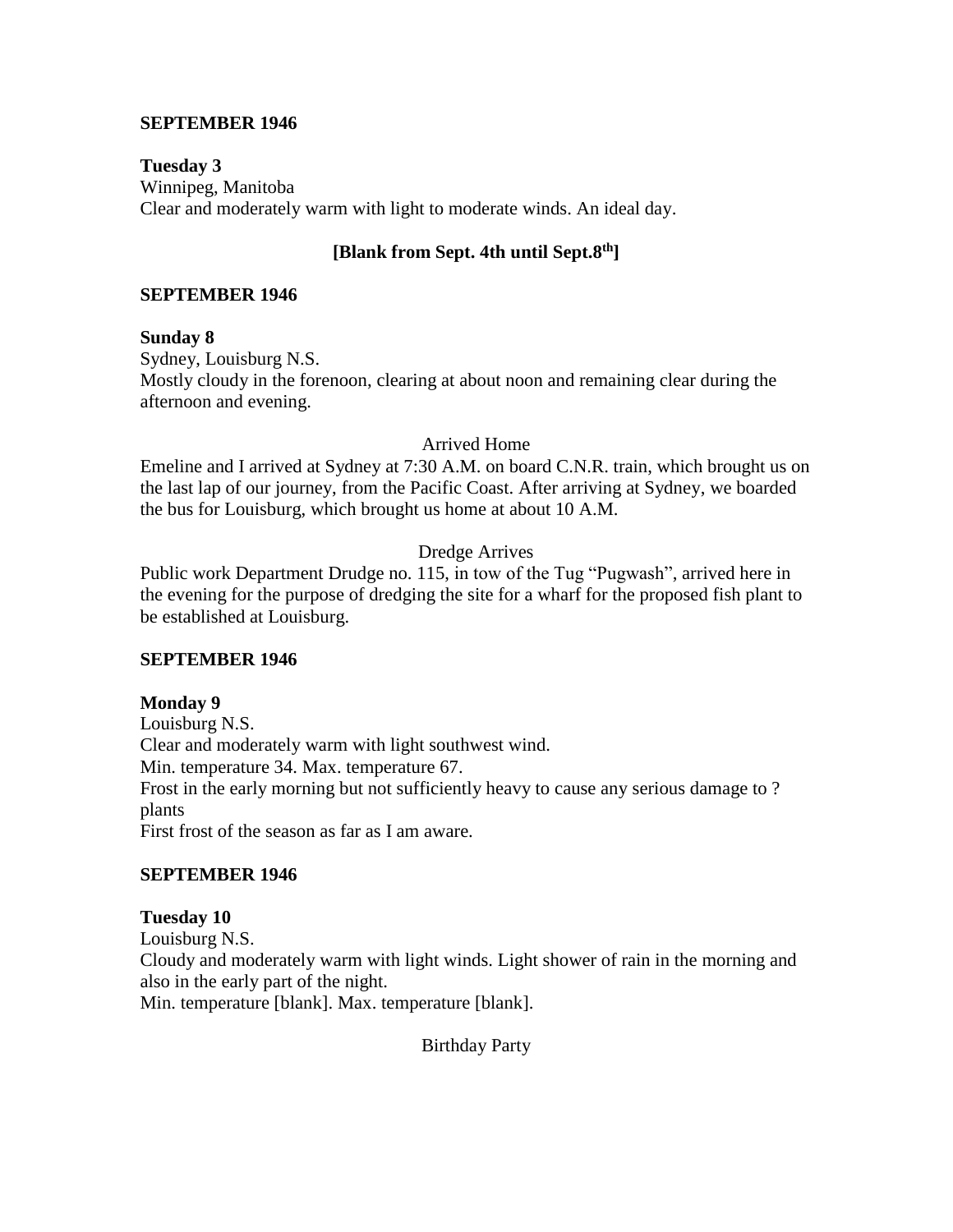Jane Huntington, my niece, celebrated her eight birthday, today, with a party in the late afternoon at which twelve of her girl friends were present.

### **SEPTEMBER 1946**

## **Wednesday 11**

Louisburg N.S. Cloudy and foggy with moderate to fresh southwest wind. Moderately warm. Min. temperature 63. Max. temperature 68.

## Choir Practice

At 8 P.M. in company with Emeline, attended and conducted choir practice in the First United Church.

## **SEPTEMBER 1946**

## **Thursday 12**

Louisburg N.S. Cloudy in the morning, but clearing in the forenoon. Light to moderate winds. Min. temperature 44. Max. temperature 64.

## Ration Book Distribution

The distribution of no. 6 Ration Book which is taking place throughout the Dominion of Canada during this week, began here today. The books are issued in the Town Hall by a number of volunteer workers. In the absence of R.A. Peters, who was to supervise the work of distribution, but become ill suddenly, Mayor G.B. Hiltz is in charge of the issuing staff.

### **SEPTEMBER 1946**

# **Friday 13**

Louisburg N.S. Mostly clear with light variable wind. Min. temperature 34. Max. temperature 65. Light frost in the morning. Not heavy enough to damage even the most tender plants in the garden.

### Death of John J. MacInnis

The death of John J. MacInnis occurred this morning at the home of Mrs. MacMullen of Sydney Road where he had been making his home for the past year or two. Mr. MacInnis who was upwards of 80 years of age at one time was a resident of French Road C.B. County, but for the last number of years has been living at various places in the town of Louisburg and vicinity.

### **SEPTEMBER 1946**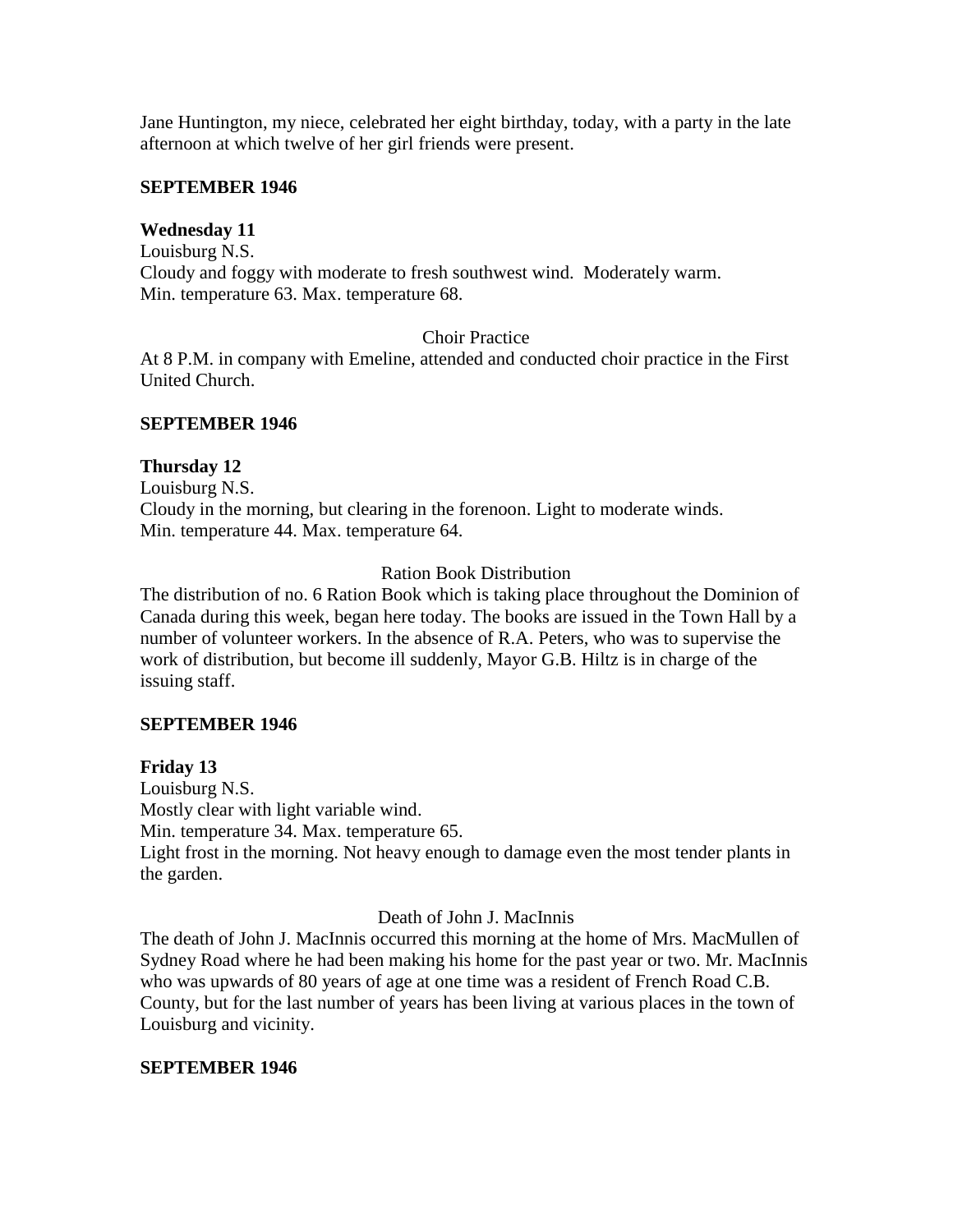### **Saturday 14**

Louisburg N.S. Mostly cloudy with light to moderate easterly winds. Min. temperature 48. Max. temperature 64.

#### **SEPTEMBER 1946**

#### **Sunday 15**

Louisburg N.S.

Rain began to fall in the early morning and continued nearly all day. Rain followed by mist in the evening. Moderate easterly wind shifting to southwest in the afternoon and late in the evening to northwest and increasing to strong. Rainfall about 2 inches. Min. temperature 48. Max. temperature 66.

#### Church Services

At 11 A.M. and 7 P.M. in company with Emeline, attended services in the First United Church, where Mr. Neil MacLean, Presbyterian student minister, was the preacher. Mr. MacLean occupied the First United pulpit, owing to the fact that Rev. E.E. Ashley the regular pastor was occupying the pulpit of the First United Church at Sydney. Choir attendance: A.M. 7, P.M. 6

#### **SEPTEMBER 1946**

### **Monday 16**

Louisburg N.S.

Clear and moderately warm with light to moderate northwest wind, shifting to southwest in the afternoon.

Min. temperature 47. Max. temperature 68. A perfect day.

### Funeral

The funeral of the late John J. MacInnis took place from Johnston's Funeral Parlor at 1 P.M. today to Stella Maris Church, where service was held by Rev. Father D.H. Doyle. Interment in the Roman Catholic Cemetery, Louisburg.

### Scows Arrive

Two scows in tow of Tug Pugwash arrived here this evening from Prince Edward Island. They are to be used for the purpose of carrying away the material brought up by the dredge, while engaged in dredging at the site of the new fish plant wharf.

#### **SEPTEMBER 1946**

## **Tuesday 17**

Louisburg N.S.

Heavy shower of rain in the morning, accompanied by thunder and lighting. Sunshine and shower during the day. Fresh to strong northerly wind. Gusty and disagreeable.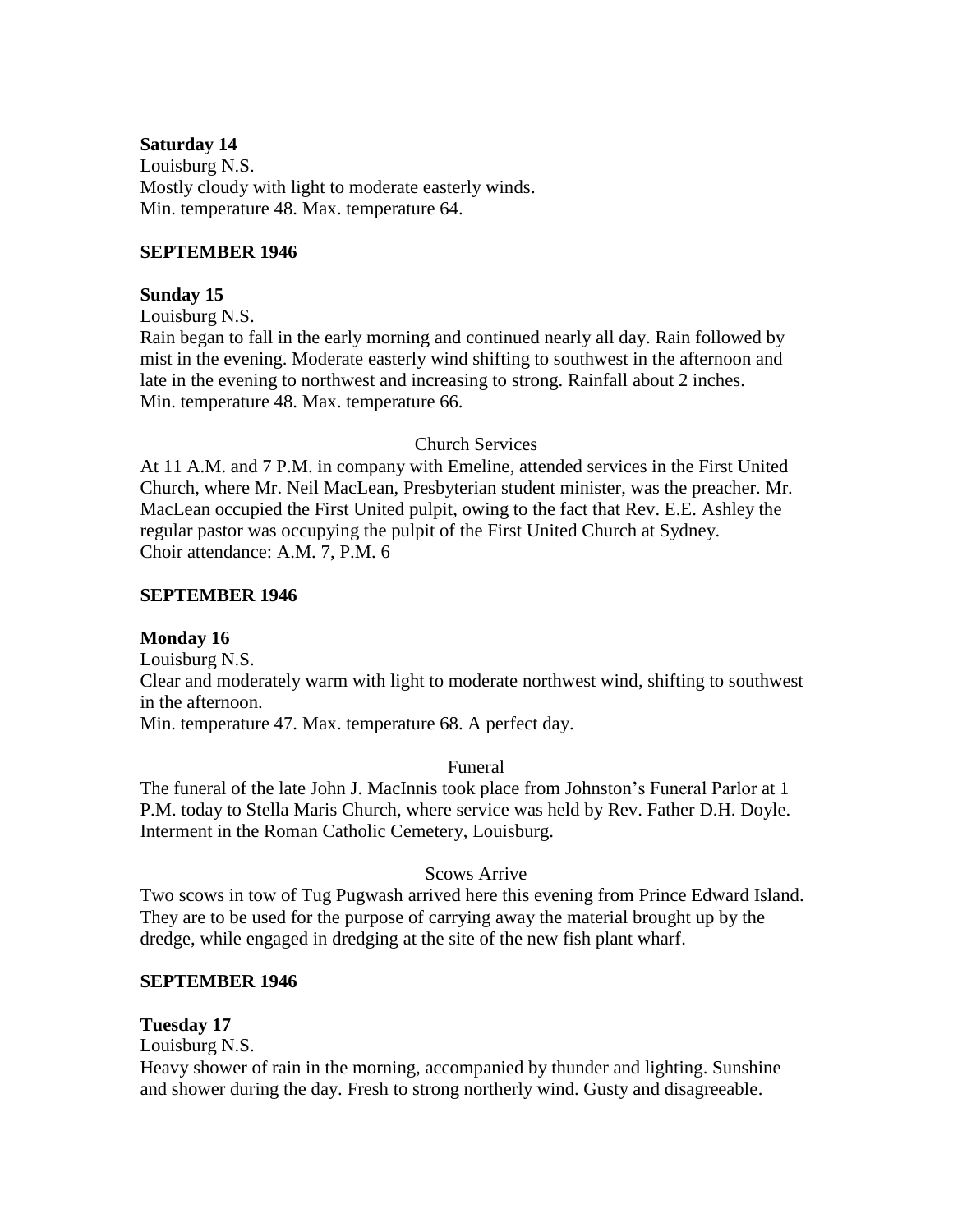Min. temperature 47. Max. temperature 58.

## Arrived from Valley

Mrs. H.D. Townsend and son Gerald arrived by car from Valley Colchester Co. N.S. at about 4:30 P.M. for the purpose of spending a few days with us.

### **SEPTEMBER 1946**

### **Wednesday 18**

Louisburg N.S.

Cool and mostly clear with fresh to strong north wind which moderated in the evening. Min. temperature 45. Max. temperature 57.

### Community Fair

At 8:30 A.M. motored to Albert Bridge with Gerald Townsend for the purpose of entering two exhibits and attending the annual Community Fair, for this year, which is being held at Albert Bridge, Mira. After landing me at the Fair Grounds Gerald returned to Louisburg, and at about noon brought his mother, Emeline and Mrs. Fletcher Townsend to the Fair, where they remained until about 2 P.M. when they returned home. I remained at the fair until about 5 P.M. when I returned by the Sydney and Louisburg bus service. I had two entries at the Fair, one of Dahlias and a [blank] of Dahlias, and was awarded first and third prizes, respectively.

### **SEPTEMBER 1946**

### **Thursday 19**

Louisburg N.S. Clear and moderately warm with light southwest wind. An ideal day. Min. temperature 36. Max. temperature 65.

### Motored to Sydney

At 1:30 P.M. Emeline and I motored to Sydney with Mrs. H.D. Townsend and her son Gerald.

Mrs. Fletcher Townsend also accompanied us. At Sydney I made a few business calls, while the rest of the party made a social call, at Whitney Pier, and did some shopping. We all had supper at "Diana Sweets" before leaving for home where we arrived at about 7:15 P.M.

### **SEPTEMBER 1946**

**Friday 20** Louisburg N.S. Warm and mostly clear with light winds. Min. temperature 54. Max. temperature 70.

Motored to Sydney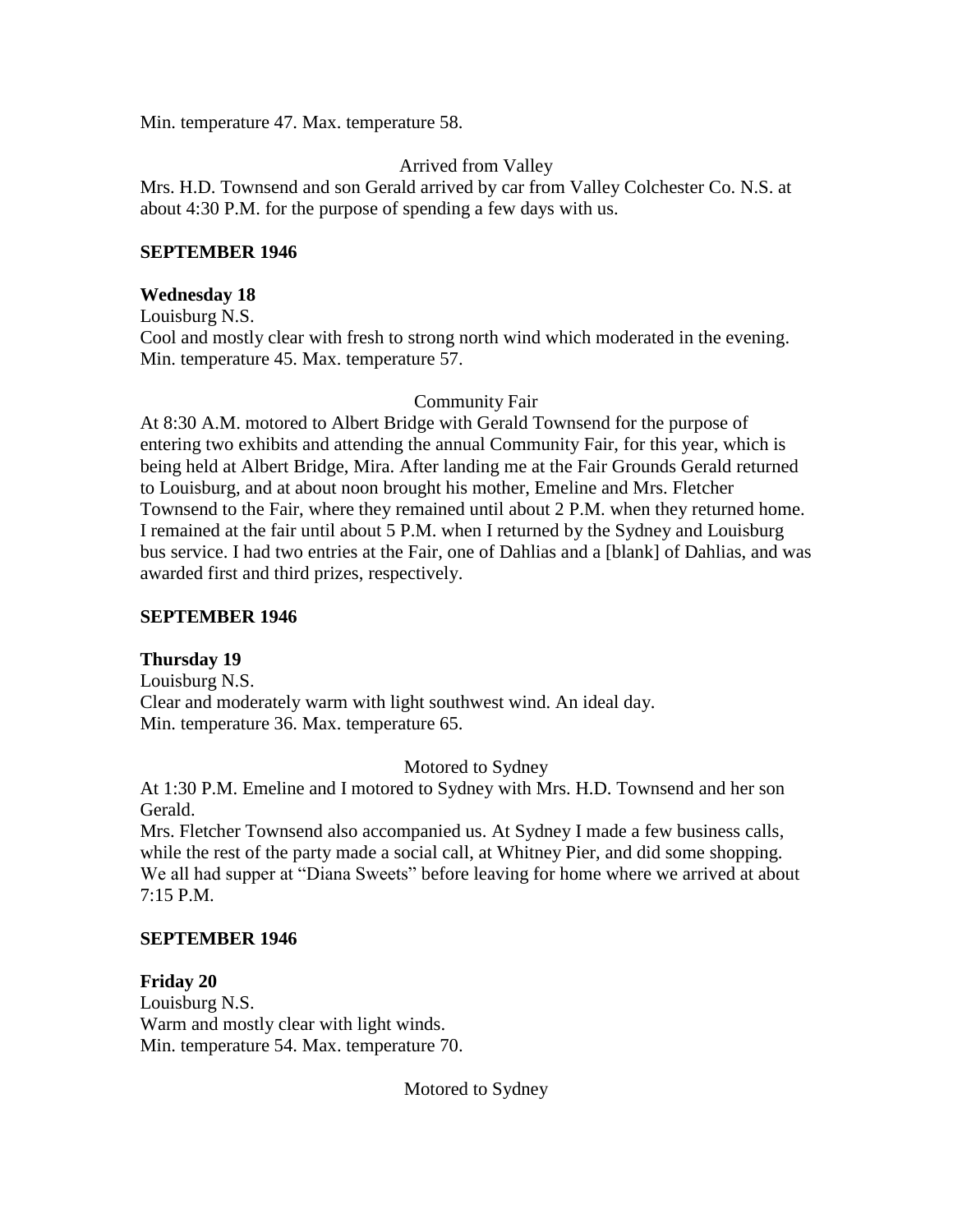At 8:30 A.M. motored to Sydney with Gerald Townsend, and his mother who were on their way to their home at Valley Station Colchester Co. N.S. At Sydney I made a number of business calls.

### **SEPTEMBER 1946**

#### **Saturday 21**

Louisburg N.S. Clear and warm with light winds mostly southwest. Min. temperature 54. Max. temperature 70.

Drudging Begins

Public Works Department Drudge no. 115 began drudging this afternoon at the site of the new fish plant wharf.

#### **SEPTEMBER 1946**

**Sunday 22** Louisburg N.S. Warm and partly clear with light variable winds. An ideal day. Min. temperature 55. Max. temperature 70.

Church Services

At 11 A.M. and 7 P.M. in company with Emeline, attended services in the First United Church, where Rev. Elmer E. Ashley B.A., B.D. was the preacher. Sunday Rally Day service at 11 A.M. Choir attendance: 11 A.M. 11, 7 P.M. 11.

### **SEPTEMBER 1946**

# **Monday 23** Louisburg N.S. Cloudy in the morning, but cleared in the forenoon and turned out to be a most lovely day. Light variable winds mostly southwest. Min. temperature 57. Max. temperature 72.

#### **SEPTEMBER 1946**

**Tuesday 24**

Louisburg N.S. Cloudy and warm becoming clear in the forenoon. Cloudy during the late afternoon and evening. Light southwest wind. Min. temperature 57. Max. temperature 74

### **SEPTEMBER 1946**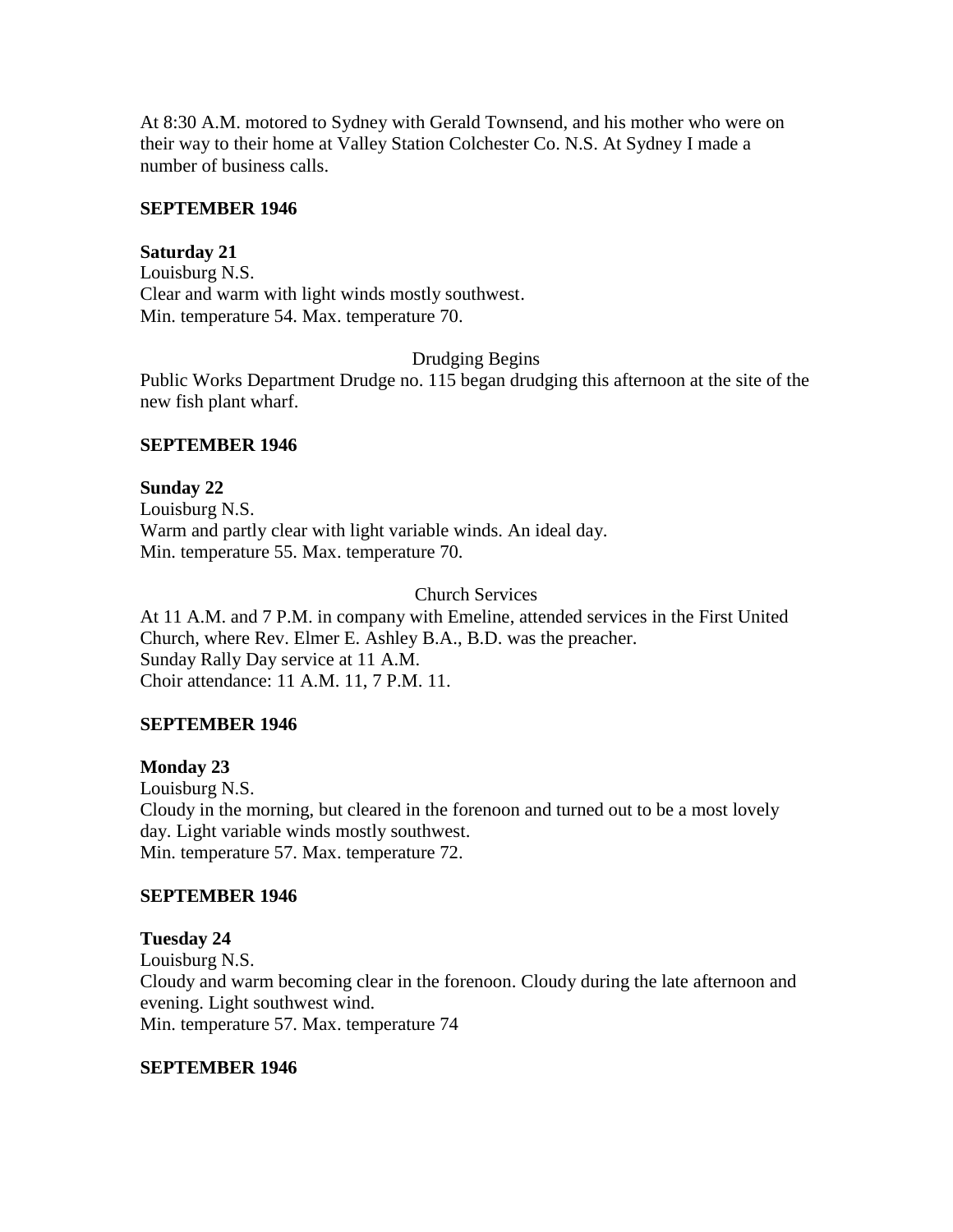### **Wednesday 25**

Louisburg N.S. Cloudy, foggy and warm with light southwest wind. Min. temperature 60. Max. temperature 67.

#### Choir Practice

At 8 P.M. in company with Emeline, attended and conducted choir practice in the First United Church.

### **SEPTEMBER 1946**

### **Thursday 26**

Louisburg N.S. Cloudy and foggy, becoming partly clear during the day. Cloudy and foggy with a few light showers in the evening. Min. temperature 60. Max. temperature 73.

### Went to Sydney

Went to Sydney on the 1 P.M. bus, returning leaving Sydney on the 4:30 P.M. bus. Made several business calls at Sydney among which was a visit to the Registry Office where I made a copy for Mrs. Mary Jane Spencer, of the will of her late husband, John N. Spencer.

### **SEPTEMBER 1946**

### **Friday 27**

Louisburg N.S. Showers accompanied by thunder and lightning in the morning. Cleared during the forenoon. Partly clear during the afternoon and evening. Warm with light southwest wind. Rainfall about 1/4 inch.

Min. temperature 52. Max. temperature 73.

### **SEPTEMBER 1946**

### **Saturday 28**

Louisburg N.S. Clear and moderately warm with light southerly winds. Min. temperature 38. Max. temperature 64 An ideal autumn day.

#### **SEPTEMBER 1946**

**Sunday 29** Louisburg N.S.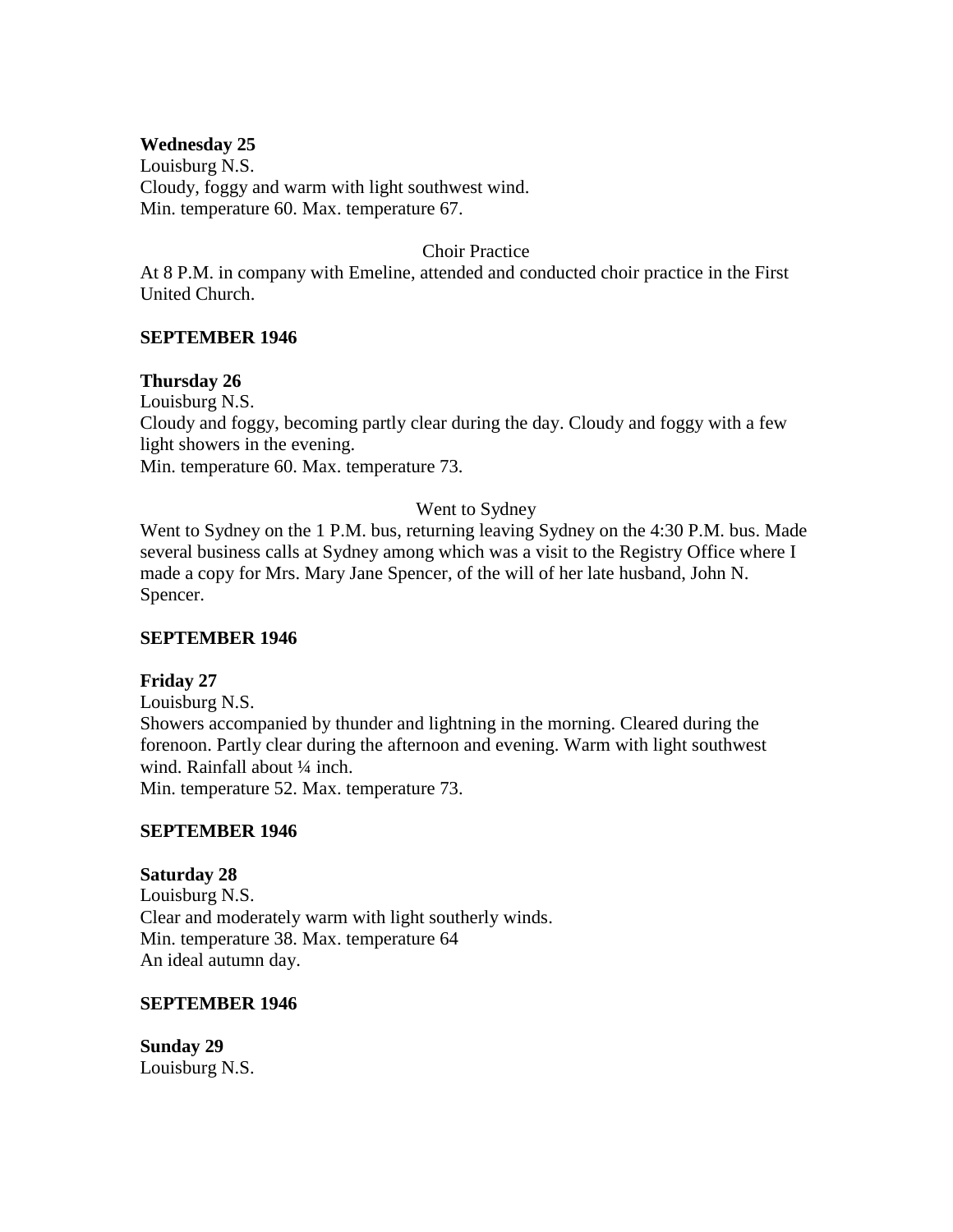Cloudy in the morning but clearing early in the forenoon, and again becoming cloudy and foggy in the evening. A very beautiful day during its greater part. Light southwest wind and moderately warm.

Min. temperature 44. Max. temperature 65.

# Church Services

At 11 A.M. and 7 P.M. in company with Emeline, attended services in the First United Church where Rev. Elmer E. Ashley B.A., B.D. was the preacher. Choir attendance A.M. 4, P.M. 9.

# Back to Standard Time

Daylight time which was in use in this town during the summer months was shifted back to standard time tonight at midnight. Other towns in this county, as well as the city of Sydney, made the change on Saturday night the 28<sup>th</sup>.

### **SEPTEMBER 1946**

## **Monday 30**

Louisburg N.S. Rain in the morning but clearing during the forenoon. Clear and moderately warm until nightfall. Light southwest wind. Rainfall about  $\frac{1}{4}$  inch. Min. temperature 58. Max. temperature 68.

### **OCTOBER 1946**

### **Tuesday 1**

Louisburg N.S. Showers in the morning. Cloudy during the day. Fresh to strong southerly winds which moderated early in the night. Min. temperature 57. Max. temperature 67.

### **OCTOBER 1946**

### **Wednesday 2**

Louisburg N.S. Cloudy with some fog and light southwest wind. Showers in the evening. Min. temperature 48. Max. temperature 65.

### L.O.B.A. Anniversary.

At 8 P.M. in company with Emeline, attended the 20th anniversary celebration of the Loyal Orange Benevolent Association, which was held in the Orange Hall with Enoch Townsend presiding.

A rather interesting programme was rendered, which was followed by a supper with a large crowd in attendance. On the invitation of the Programme Committee, I sang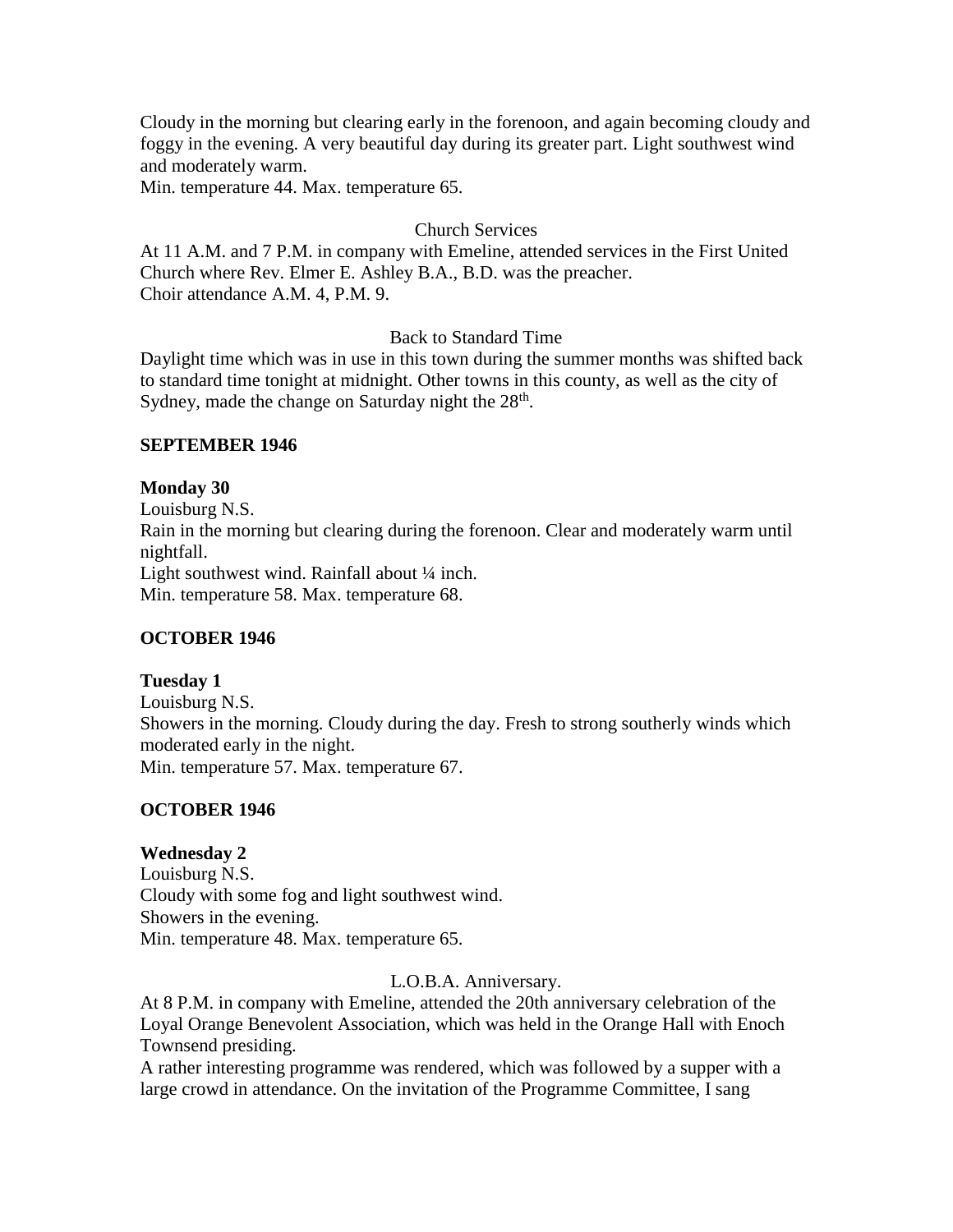"Love's Old Sweet Song"' as my contribution to the entertainment. Emeline played the accompaniment.

# **OCTOBER 1946**

# **Thursday 3**

Louisburg N.S.

Showers in the early morning. Mostly cloudy during the day with moderate to fresh west and northwest wind.

Min. temperature 41. Max. temperature 65.

### Arrives from Montreal

Emerson A. Grant arrived on the evening bus from Sydney for the purpose of making a two or three day visit to his old home town.

He is at present stationed at Montreal. He came from Montreal to Halifax and from Halifax to Sydney by plane. While in town he will likely be our guest the greater part of the time.

### **OCTOBER 1946**

# **Friday 4**

Louisburg N.S. Clear and cool with moderate northwest wind. Min. temperature 38. Max. temperature 64.

# Arrived from Salmon River

Clifford and Maria arrived on the evening bus from Sydney, for a visit. While in town they will be our guests.

# Preparatory Service

At 7:30 P.M. in company with Maria, my sister, attended quarterly Preparatory Service in the First United Church. Rev. E.E. Ashley conducted the service. Small congregation present. Choir attendance: 6.

# **OCTOBER 1946**

#### **Saturday 5**

Louisburg N.S. Clear and moderately warm with light to moderate southwest wind. An ideal day. Min. temperature 36. Max. temperature 68.

#### Returns to Montreal

Emerson A. Grant, who arrived from Montreal on last Thursday for a brief visit, left to return on the 1 P.M. bus for Sydney. From Sydney he intends going by plane.

#### **OCTOBER 1946**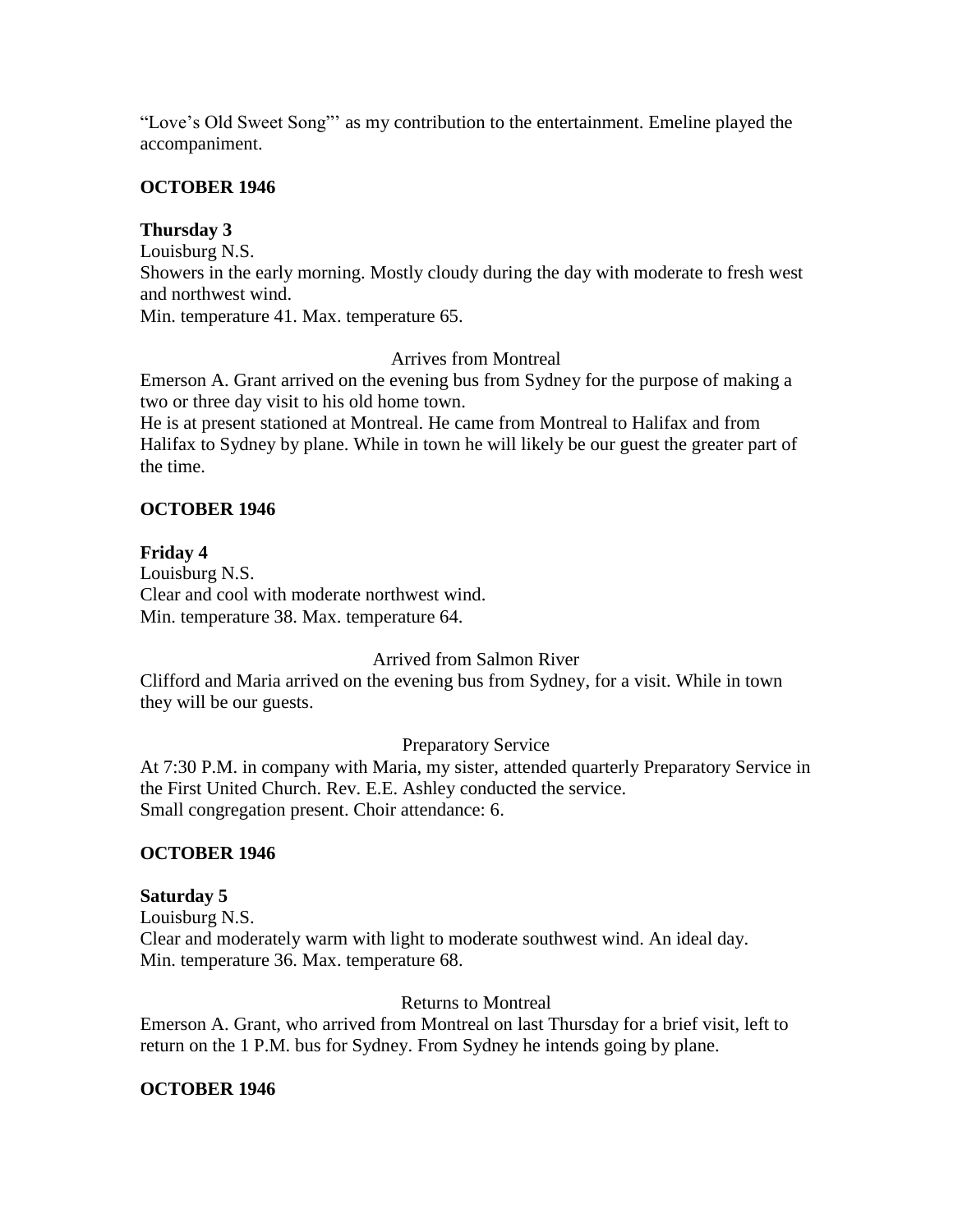#### **Sunday 6**

Louisburg N.S.

Clear and warm with light to moderate, and at times fresh, westerly winds. An ideal day. Min. temperature 50. Max. temperature 74.

#### Church Services

At 11 A.M. and 7 P.M. in company with Emeline, attended services in the First United Church, where Rev. Elmer E. Ashley B.A., B.D. was the preacher. Choir attendance: A.M. 10, P.M. 12. At the morning service the communion of the Lord's Supper was dispensed.

Arrived from Sydney

Mr. and Mrs. John Spencer [blank].

#### **OCTOBER 1946**

#### **Monday 7**

Louisburg N.S. Clear in the morning becoming cloudy during the forenoon. Light northwest wind. Min. temperature 38. Max. temperature 64.

#### **OCTOBER 1946**

#### **Tuesday 8**

Louisburg N.S. Partly clear and cold with fresh to strong northerly winds. Showery during the day with a few light squalls of hail. First hail this season. Min. temperature 35. Max. temperature 55

#### Death of Capt. Lewis

The death of Capt. William W. Lewis, took place at about 8:45 P.M. at his residence Lower Warren Street. Capt. Lewis who was 84 years of age had been in failing health for considerable time, but until recently was able to be up and around.

#### **OCTOBER 1946**

# **Wednesday 9** Louisburg N.S. Clear and cool with light to moderate northwest wind. Min. temperature 30. Max. temperature 50.

#### **OCTOBER 1946**

**Thursday 10** Louisburg N.S.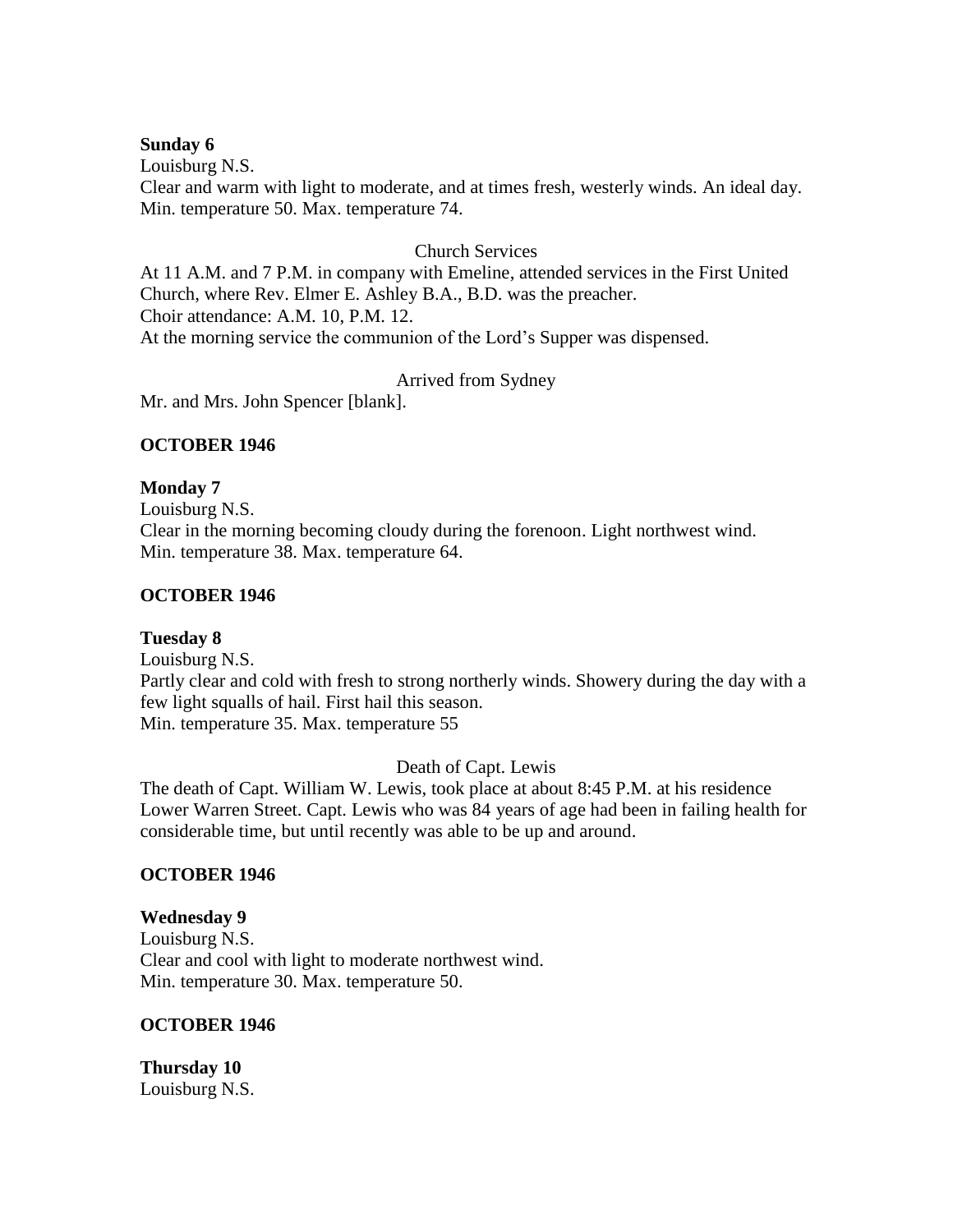Clear and cool with light westerly winds. Min. temperature 31. Max. temperature 60.

# Left for Home

Mr. and Mrs. Clifford Huntington, who have been our guests since last Friday evening, left for home on the 8:15 A.M. train. They intend spending a day or two at Mira Gut.

# **OCTOBER 1946**

### **Friday 11**

Louisburg N.S. Clear and cool with light southwest wind. An ideal autumn day. Min. temperature 31. Max. temperature 60.

#### Funeral

At 1:45 P.M. attended the funeral of the late Capt. William W. Lewis, which took place from his late residence on Lower Warren Street. Service at the home was conducted by Rev. Archdeacon Arnold of St. Alban's Anglican Church Sydney, at the church (St. Bartholomew's Anglican) by Rev. George Rowe, the regular pastor, assisted by Rev. Archdeacon Arnold of Sydney and Rev. George Arnold of [blank]. Burial took place in the Anglican cemetery, on Clarke's Road. Funeral in charge of Funeral Director: D.M. Johnston of this town.

# **OCTOBER 1946**

# **Saturday 12**

Louisburg N.S. Cloudy and foggy in the morning. Clearing early in the forenoon. Cloudy in the evening. Min. temperature 38. Max. temperature 61.

#### **OCTOBER 1946**

# **Sunday 13**

Louisburg N.S. Cloudy and foggy in the morning, becoming partly clear during the day. Cloudy in the late afternoon and evening. Light rain in the early part of the night. Min. temperature 57. Max. temperature 70.

#### Church Services

At 11 A.M. and 7 P.M. in company with Emeline, attended services in the First United Church, where Rev. Elmer E. Ashley B.A., B.D., was the preacher. Choir attendance: A.M. 11, P.M. 12. Owing to the fact that tomorrow is to be Thanksgiving Day, Thanksgiving Day services were held in the various churches.

#### **OCTOBER 1946**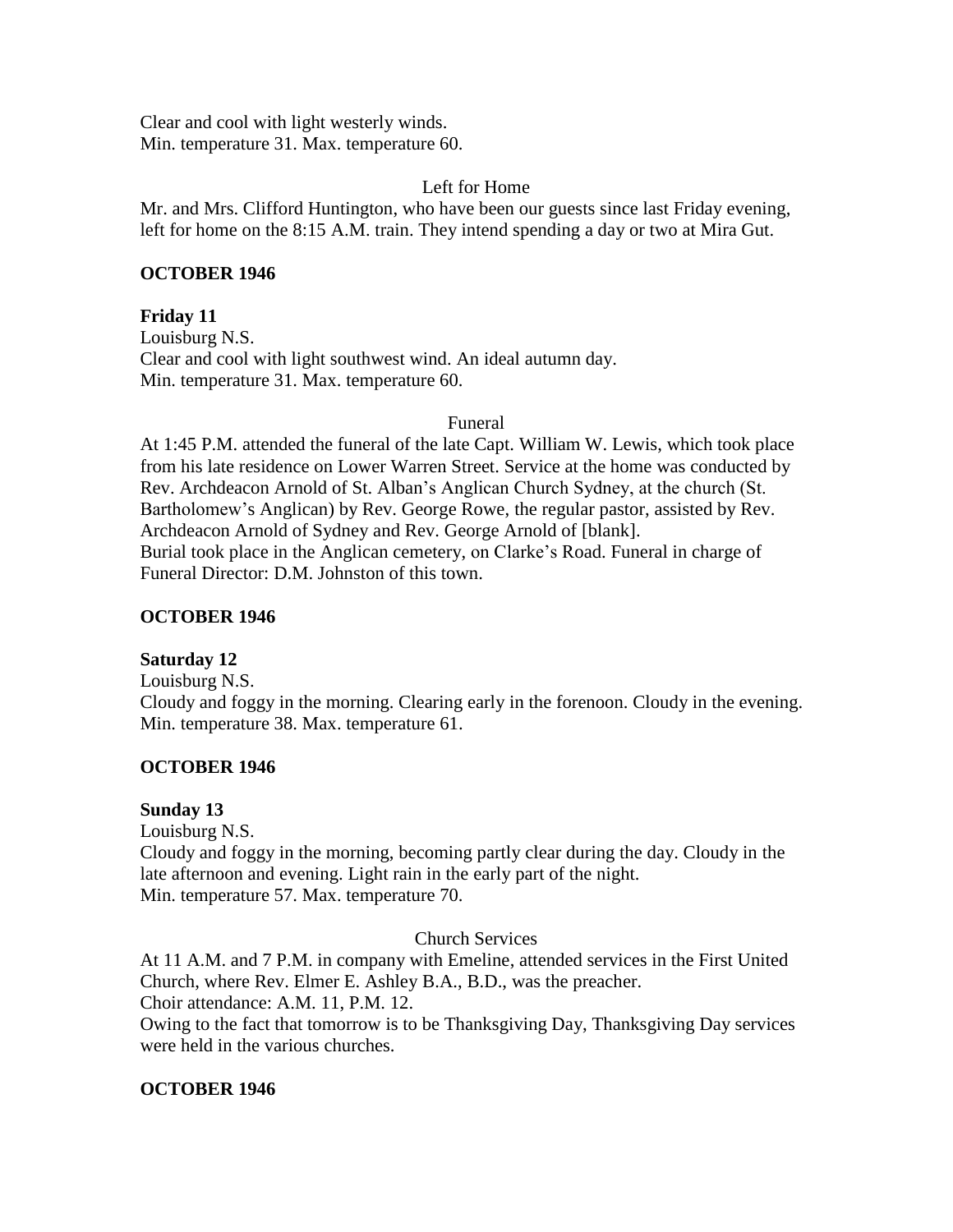# **Monday 14 Thanksgiving Day**

Louisburg N.S.

Cloudy with rain in the early morning, clearing to some extent in the forenoon. Cool with moderate northeast to north wind. Rainfall of last night and this morning, about  $\frac{1}{4}$  inch. Min. temperature 40. Max. temperature 62.

### Thanksgiving Day

Today: Thanksgiving Day throughout the Dominion of Canada was observed as a general holiday. Locally, most all places of business were closed throughout the day, as well as schools and civic offices. Had shop open for business during part of the day in order to serve newspaper customers.

# **OCTOBER 1946**

### **Tuesday 15**

Louisburg N.S. Cool and partly clear with occasional light rain squalls. Moderate northeast wind. Showers during the night.

Min. temperature 37. Max. temperature 54.

### Motored to Salmon River

Left here at 10 A.M. accompanied by Emeline and Mrs. J.N. Spencer and motored to Salmon River with Mrs. Fletcher Townsend. Arrived at Clifford's shortly after 11 A.M. Remained at Clifford's until 4:30 P.M. when we left for home, where we arrived at 5:40 P.M. Mrs. Spencer stopped off at Dan. P MacKeigan's, Sandfield, where we picked her up on our way home. We spent a very pleasant day at Clifford's. The autumns leaves are now at their best throughout the country where hard wood trees predominated. The scenery along the highway is very beautiful at present with the autumn leaves a blaze of color.

# Wedding

The marriage of Councilor Edward Levy and Annie Wilcox, both of this town, took place this afternoon, in St. Bartholomew's Anglican Church. Rev. Charles Rowe performed the ceremony.

### **OCTOBER 1946**

#### **Wednesday 16**

Louisburg N.S. Clear and cool with light to moderate southwest wind. Min. temperature 36. Max. temperature 51.

Choir Practice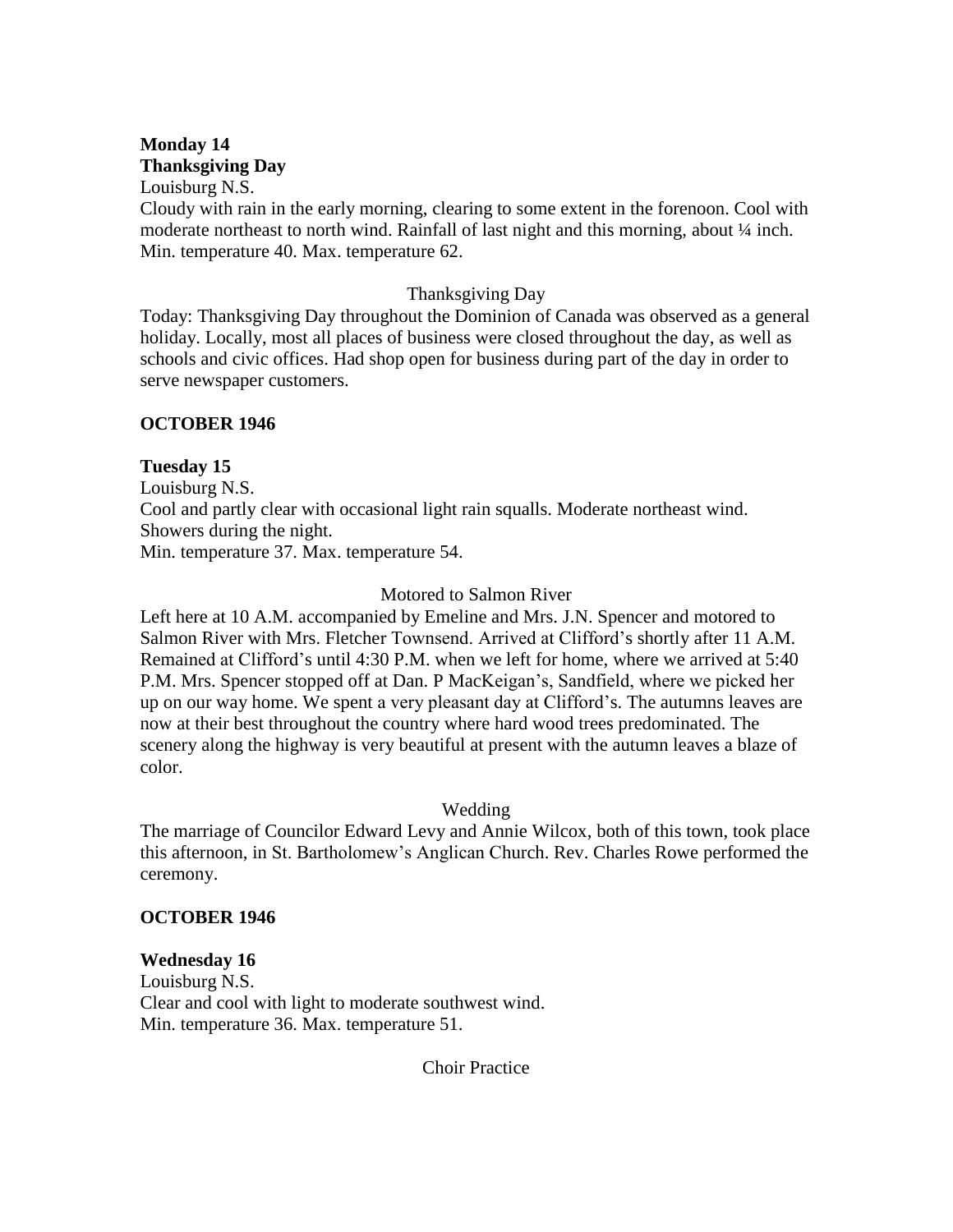At 8 P.M. in company with Emeline, attended and conducted choir practice in the First United Church.

# Left for Holiday

Evelyn Huntington, my clerk, went for a holiday, to Marion Bridge. Her mother arrived here by bus at about 10:15 A.M. and returned on the bus leaving here at 1 P.M. Evelyn accompanied her. They went through to Sydney and will go by car from Sydney to Marion Bridge this evening.

# **OCTOBER 1946**

**Thursday 17** Louisburg N.S. Cloudy and moderately warm with fresh southwest wind, shifting to west in the afternoon. Min. temperature 50. Max. temperature 62.

# **OCTOBER 1946**

# **Friday 18**

Louisburg N.S. Rain in the early morning. Cloudy and cool during the day with moderate northeast wind. Rainfall about ¾ inch. Min. temperature 40. Max. temperature 56.

# **OCTOBER 1946**

# **Saturday 19**

Louisburg N.S. Rain in the early morning, which continued until about 9 A.M. Cloudy during the day. Fresh to strong southwest wind, moderating and shifting to west in the afternoon. Rainfall about ½ inch. Min. temperature 40. Max. temperature 62.

# **OCTOBER 1946**

**Sunday 20** Louisburg N.S. Clear and cool with light to moderate westerly winds. Min. temperature 28. Max. temperature 48.

Church Services

At 11 A.M. and 7 P.M. in company with Emeline, attended services in the First United Church, where Rev. J.W. O'Brien of the United Church at Sydney Mines was the preacher.

Rev. Elmer E. Ashley of the First United Church at Louisburg exchanged pulpits with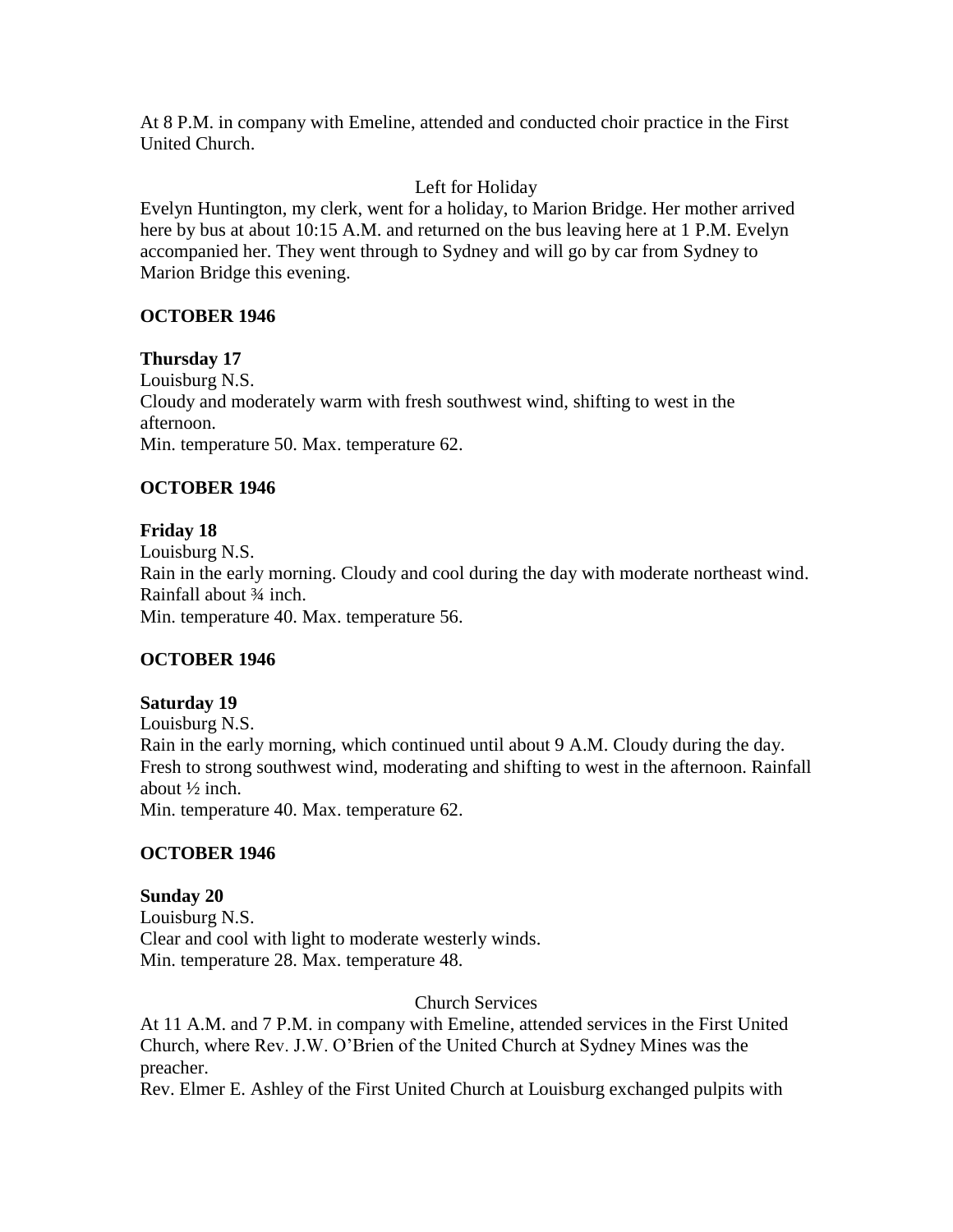Rev. J.W. O'Brien of Sydney Mines today. Choir attendance: A.M. 8, P.M. 12

#### **OCTOBER 1946**

### **Monday 21**

Louisburg N.S. Clear and cool with light to moderate westerly winds Min. temperature 26. Max. temperature 49.

#### Frost

Frost of last night seriously damaged the Dahlias and other tender plants in the garden. First frost to do any injury to garden plants this season. Noticed first ice of the season, this morning.

### S.S. LADY LAURIER

Canadian government steamer "Lady Laurier" which arrived here yesterday, sailed today.

# **OCTOBER 1946**

### **Tuesday 22**

Louisburg N.S. Cool and mostly cloudy with light variable winds Min. temperature 26. Max. temperature 54.

Frost

Frost in the early morning, completed the destruction of the Dahlias in my garden.

# **OCTOBER 1946**

**Wednesday 23** Louisburg N.S. Cloudy and cool with moderate northeast wind. Min. temperature 44. Max. temperature 52.

#### Choir practice

At 8 P.M. in company with Emeline attended and conducted choir practice in the First United Church.

#### Red Shield Home Front Appeal

As secretary of the Red Shield Home Front Appeal, in this town of which mayor G.B. Hiltz was chairman, I today deposited in the Royal Bank \$183.45 to the credit of the Red Shield Appeal. I think that as for as this town is concerned the drive is about over.

# **OCTOBER 1946**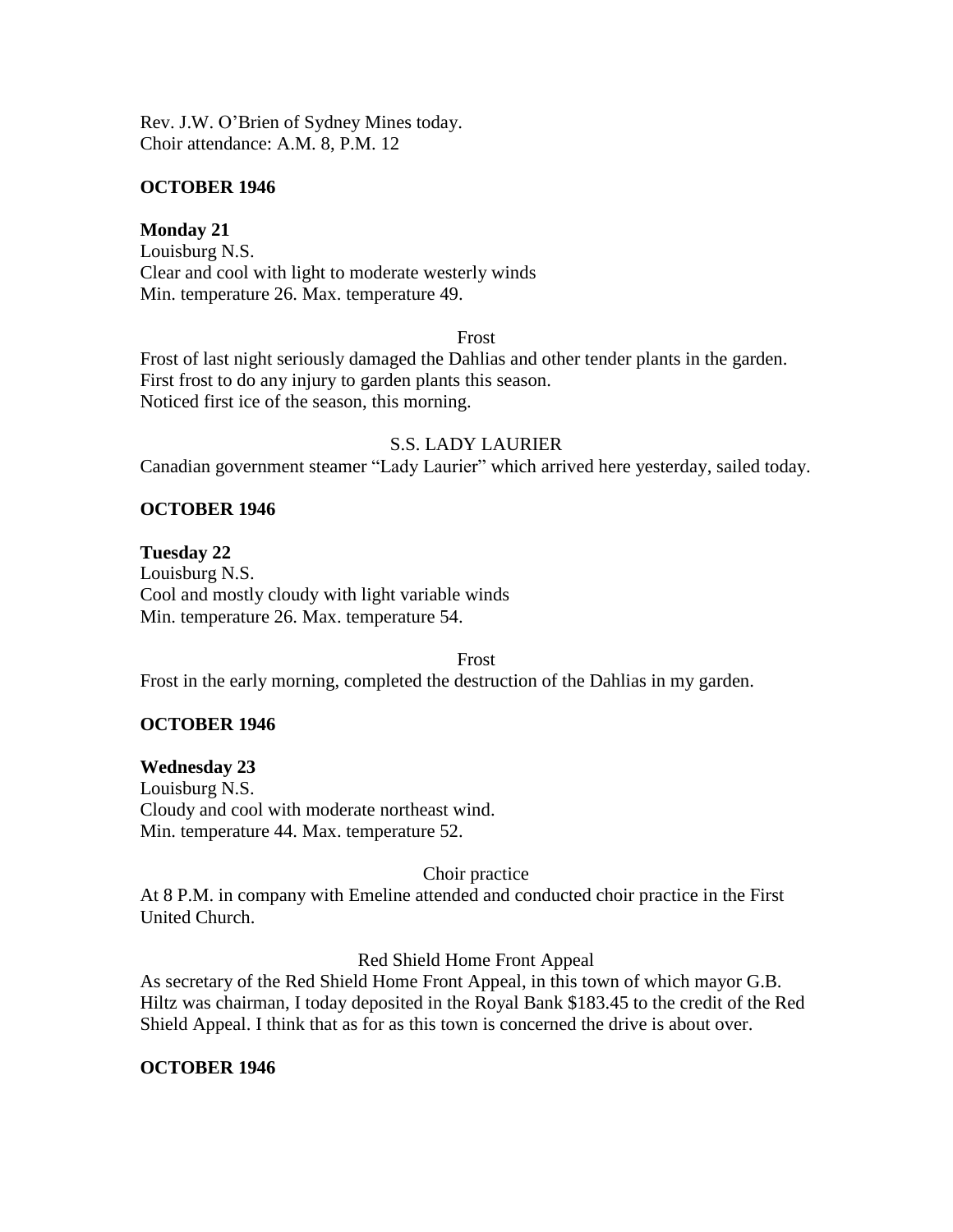#### **Thursday 24**

Louisburg N.S. Clear and cool with moderate to fresh northeast to north winds. Min. temperature 40. Max. temperature 55

### **OCTOBER 1946**

### **Friday 25**

Louisburg N.S. Cool and mostly clear. Light to moderate northerly wind shifting to southerly. Min. temperature 40. Max. temperature 53.

### **OCTOBER 1946**

### **Saturday 26**

Louisburg N.S. Mild and mostly cloudy with light southwest wind. Min. temperature 44. Max. temperature 57.

### Council Meeting

At 7:30 P.M. I attended a regular meeting of the Town Council, held in the council chamber in the Town Hall, with Mayor Guy B. Hiltz presiding.

Others present were: Councilors: Chars. Bagnall, Lauchlin MacIntyre, Alistar MacDonald, Edison Skinner and Earl Lewis. Chief of Police D.M. Johnston, town solicitor E. MacKay Forbes, Glace Bay, N.S. town clerk: D.F. Nicholson, medical health officer: Dr. Marson.

Spectator: James H. Crowdis, Alex C. MacDonald, Clifton Townsend, John MacDonald and Robert MacAuley (Glace Bay).

E. MacKay Forbes, Barrister of Glace Bay, who was recently engaged as solicitor for the town of Louisburg, was present for the first time since taking over his duties.

# Returned from Holidays

Evelyn Huntington who has been away on a vacation since Wednesday Oct. 16, returned this evening.

#### **OCTOBER 1946**

#### **Sunday 27**

Louisburg N.S.

Moderately warm and remarkably clear with light winds mostly southwest. A perfect day for any time of the year.

Min. temperature 44. Max. temperature 64.

#### Church Services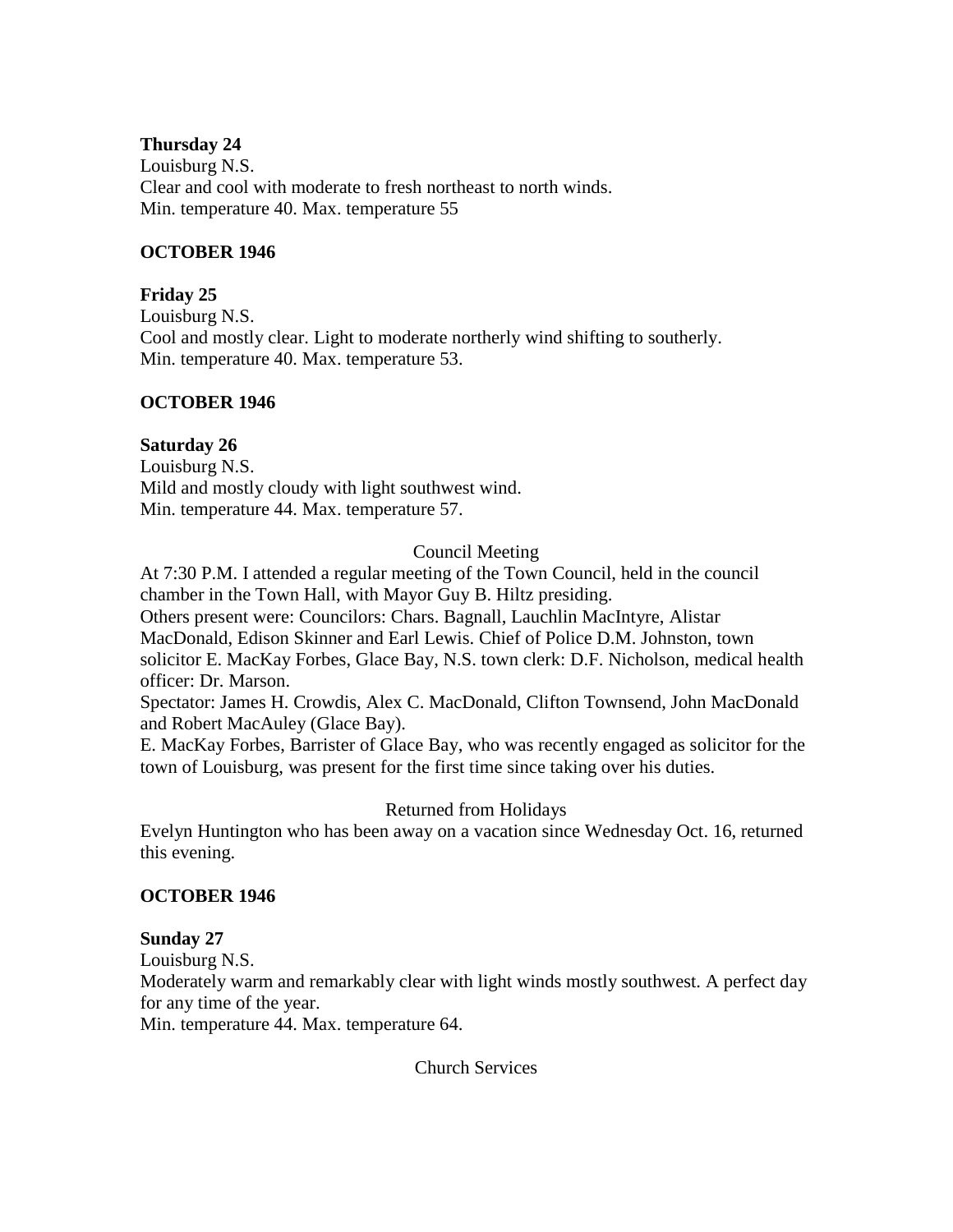At 11 A.M. and 7 P.M. in company with Emeline, attended services in the First United Church, where Rev. Dawson MacDonald of Gordon United Church, Reserve, G.B. was the preacher.

An exchange of pulpits took place today, between Mr. Ashley of the First United Louisburg and Mr. MacDonald of Gordon United of Reserve. Mr. Ashley accepted the pulpit of St. Andreas United Sydney at 11 A.M. and Gordon United at 7 P.M. Choir attendance, Louisburg: A.M. 10, P.M. 13.

Fire

Shortly after noon there was a roof fire on dwelling, corner of Main and Spencer streets, owned by myself, and occupied by Mrs. W.M. Kelly and family, and in the north end by John C. Johnson. Fire was extinguished by Malcolm H. MacDonald who lives next door. Damage slight.

# **OCTOBER 1946**

**Monday 28**

Louisburg N.S. Clear and cool with moderate northerly winds. An ideal autumn day. Min. temperature 32. Max. temperature 52.

### **OCTOBER 1946**

**Tuesday 29**

Louisburg N.S. Cloudy and cool with moderate southwest wind. Rain during the night. Min. temperature 26. Max. temperature 59.

#### Went to Sydney

Went to Sydney on the 1 P.M. bus. After making several business calls at 4:30 P.M. attended a meeting of the [blank].

#### **OCTOBER 1946**

#### **Wednesday 30**

Louisburg N.S. Mostly cloudy, cool with moderate to fresh northerly winds. Showery in the morning. Min. temperature 30. Max. temperature 59.

Choir Practice

At 8 P.M. in company with Emeline, attended, and conducted choir practice in the First United Church.

#### **OCTOBER 1946**

**Thursday 31**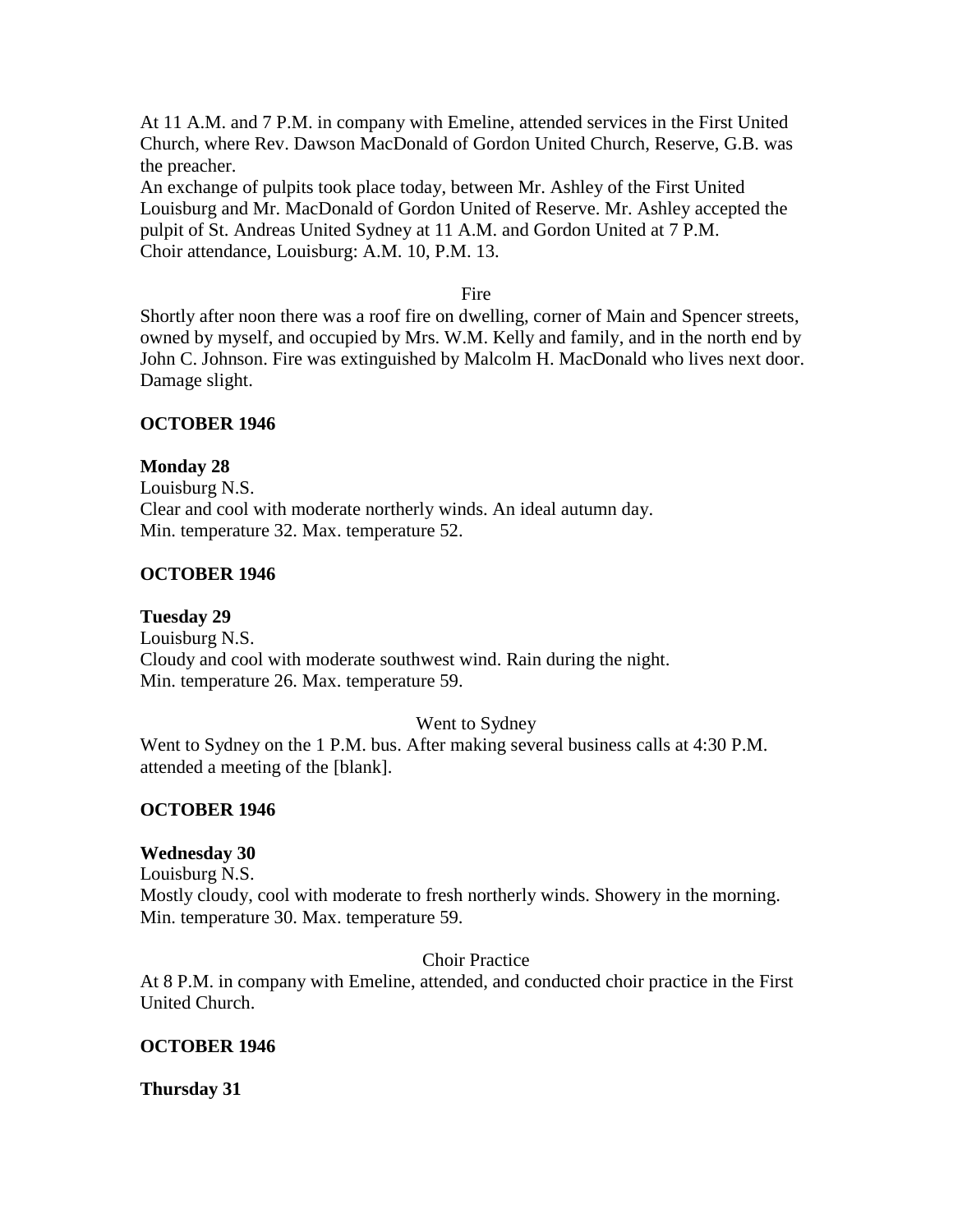Louisburg N.S. Rain in the morning, showers during the day. Fresh southerly winds shifting to westerly in the evening. Min. temperature 30. Max. temperature 69.

#### **NOVEMBER 1946**

### **Friday 1**

Louisburg N.S. Cool and partly clear with fresh to strong northwest winds. Rain in the early morning. Hail and rain squalls at times during the day and early part of the night. Min. temperature 29. Max. temperature 49.

#### To Sydney By Bus

Went to Sydney on the 1 P.M. bus for the purpose of consulting Innis MacLeod Barrister regarding the settling of the estate of the late Eliza Townsend. Visited Robert A. Peters of this town who is a patient in the City Hospital, Sydney.

### **NOVEMBER 1946**

# **Saturday 2**

Louisburg N.S. Cool and partly clear with moderate to fresh northerly winds. Min. temperature 27. Max. temperature 42.

# **NOVEMBER 1946**

# **Sunday 3** Louisburg N.S. Clear and cool with light variable winds mostly northerly. A perfect day for this time in the year. Min. temperature 22. Max. temperature 46.

#### Church Services

At 11 A.M. and 7 P.M. in company with Emeline, attended services in the First United Church, where Rev. Elmer E. Ashley B.A., B.D., was the preacher. Choir attendance: A.M. 13 P.M. 13

#### **NOVEMBER 1946**

# **Monday 4**

Louisburg N.S.

Rained moderately during the greater part of the day. Moderate southeast wind in the early morning shifting to southwest early in the day. Rainfall about [blank]. Min. temperature 25. Max. temperature 52.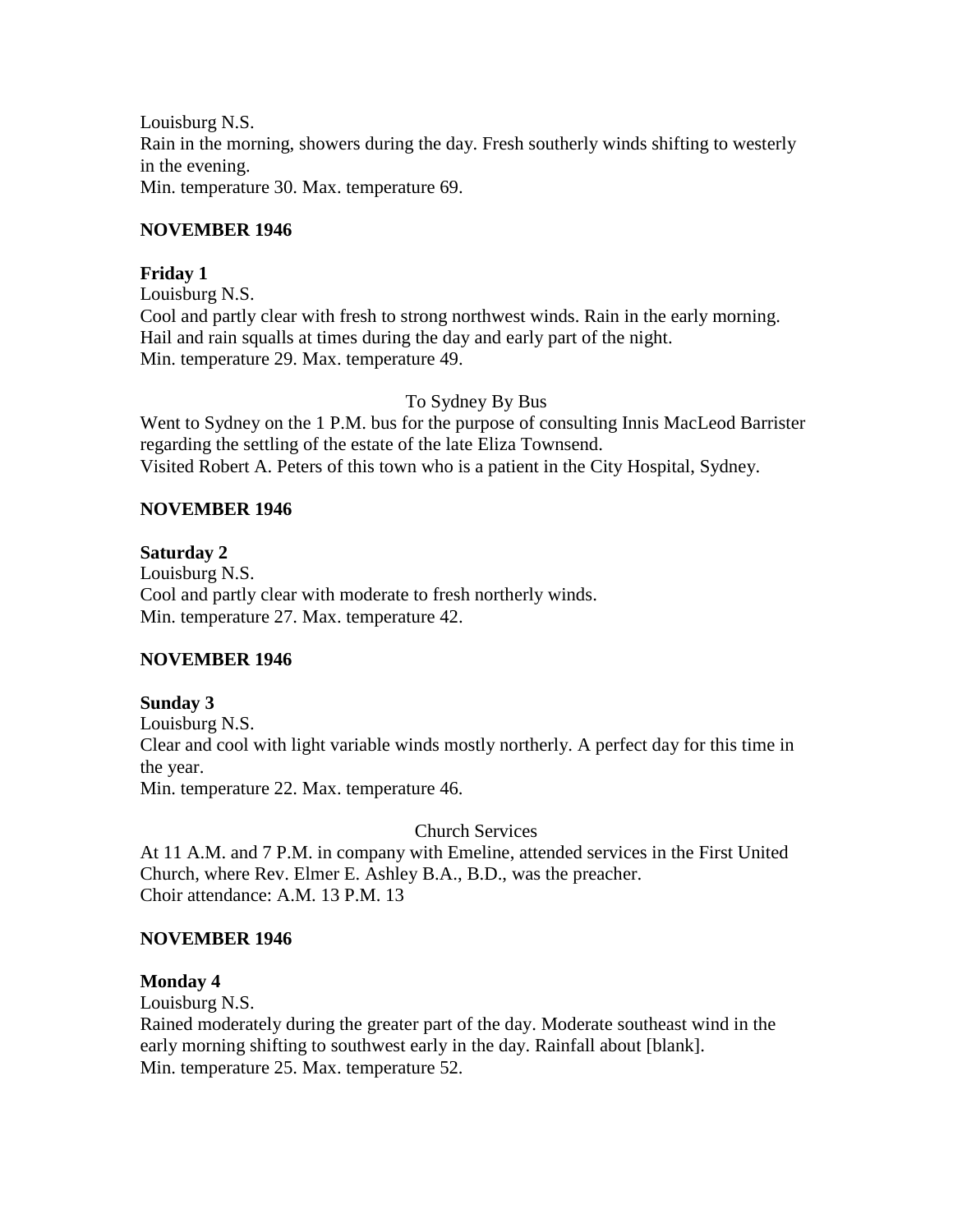Fire

At about 9:15 A.M. a fire broke out in a fish house owned by Holland Fleet, Havenside. Fire was soon extinguished by the Fire Brigade and citizens living near at hand. Damage slight probably amounting to about \$50.00.

#### **NOVEMBER 1946**

#### **Tuesday 5**

Louisburg N.S.

Clear with light northwest wind in the morning, but becoming partly cloudy early in the day with wind increasing to strong and to gale force in the afternoon. Rain squalls with part snow at intervals during the forenoon. Snow squalls in the late afternoon and evening. Enough snow in the evening to cover the ground except on the streets where it melted as fast as it fell. A very unpleasant day, as far as weather was concerned. Min. temperature 28. Max. temperature 53.

#### **NOVEMBER 1946**

#### **Wednesday 6**

Louisburg N.S.

Cold and mostly cloudy with fresh to strong northwest wind. Snow squalls following each other in rapid succession continued all day. Ground covered by about 1 ½ inch of snow in the morning, which mostly melted during the day. Weather disagreeable. Min. temperature 24. Max. temperature 34.

#### Choir Practice

At 8 P.M. in company with Emeline, attended, and conducted choir practice in the First United Church.

#### **NOVEMBER 1946**

#### **Thursday 7**

Louisburg N.S. Cloudy and cool with a few light snow squalls. Light to northwest wind. Min. temperature 18. Max. temperature 35. Trace of snow on the ground.

#### Meeting of Brotherhood

At 8 P.M. attended a regular meeting of the Men's Brotherhood, of the First United Church, held in Calvin Hall with Edison Skinner in the chair. Those present were: John Skinner, Edison Skinner, Arthur Townsend, Rev. E.E. Ashley, W.M. Hilchey, Edward Levy, Wilson Levy, Harold Wilson, William Stewart, John MacDonald, Oscar Harris and M.S. Huntington.

#### **NOVEMBER 1946**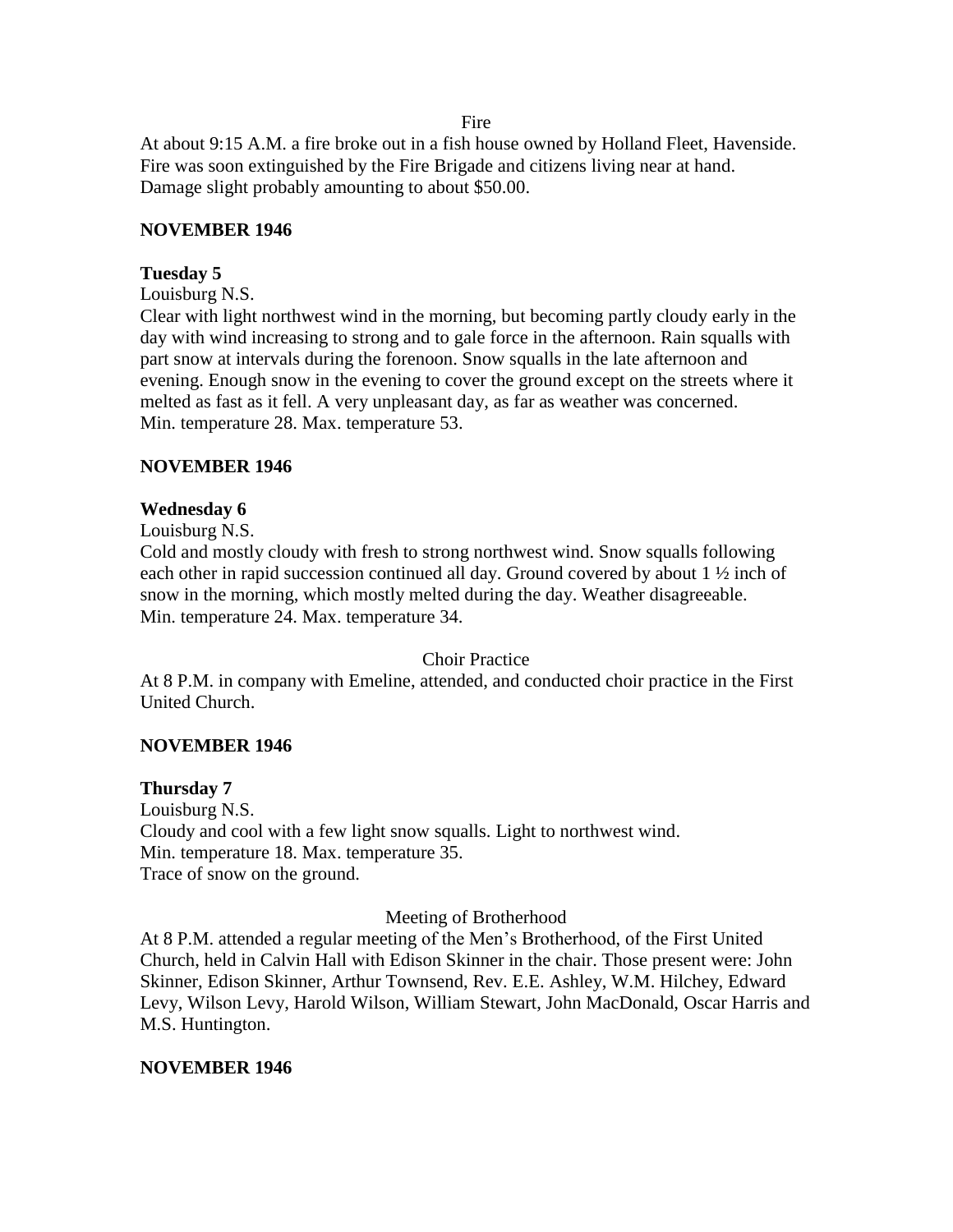#### **Friday 8**

Louisburg N.S. Clear and cool with light westerly winds. Min. temperature 25. Max. temperature 43. Light trace of snow on the ground in the morning, a result of snow squalls during the last few days, all disappeared during the day.

### Death of Charles J. MacDonald

Charles J. MacDonald a former resident of Louisburg, died suddenly at his home, 677 George Street Sydney, this evening. His is survived by his wife the former Miss Katie Peach of this town. Mr. MacDonald for about 50 years an employee of the Sydney and Louisburg Railway from which service he retired about two years ago. Fifty years ago this past summer he was a member of the crew of three who operated the S&L Shunter "Marton" in the Louisburg Railway yard. The other two were Murdoch MacDonald, fireman and D.W. MacDonald driver. D.W. MacDonald is now and has been for many years superintendent of the S&L Railway. After leaving Louisburg, C.J. moved to Glace Bay and later to Sydney. He was about 69 years of age.

### **NOVEMBER 1946**

### **Saturday 9**

Louisburg N.S. Cloudy and cool with moderate east wind, shifting to northeast during the night. Min. temperature 29. Max. temperature 43.

# **NOVEMBER 1946**

# **Sunday 10**

Louisburg N.S. Clear and cool with light to moderate northeast wind. Min. temperature 34. Max. temperature 43.

# Church Services

At 11 A.M. and 7 P.M. in company with Emeline, attended services in the First United Church where Rev. Elmer E. Ashley B.A., B.D. was the preacher. Choir attendance: A.M. 13, P.M. 15.

Today being Memorial Sunday, the sermon at 11 A.M. was appropriate for the occasion. The hymns at both services dealt with the matter of national life, and commemoration of those who gave their lives in both world wars.

# Sing Song

Immediately after the evening we attended a sacred sing song in Calvin Hall which was accompanied by lantern slides.

# **NOVEMBER 1946**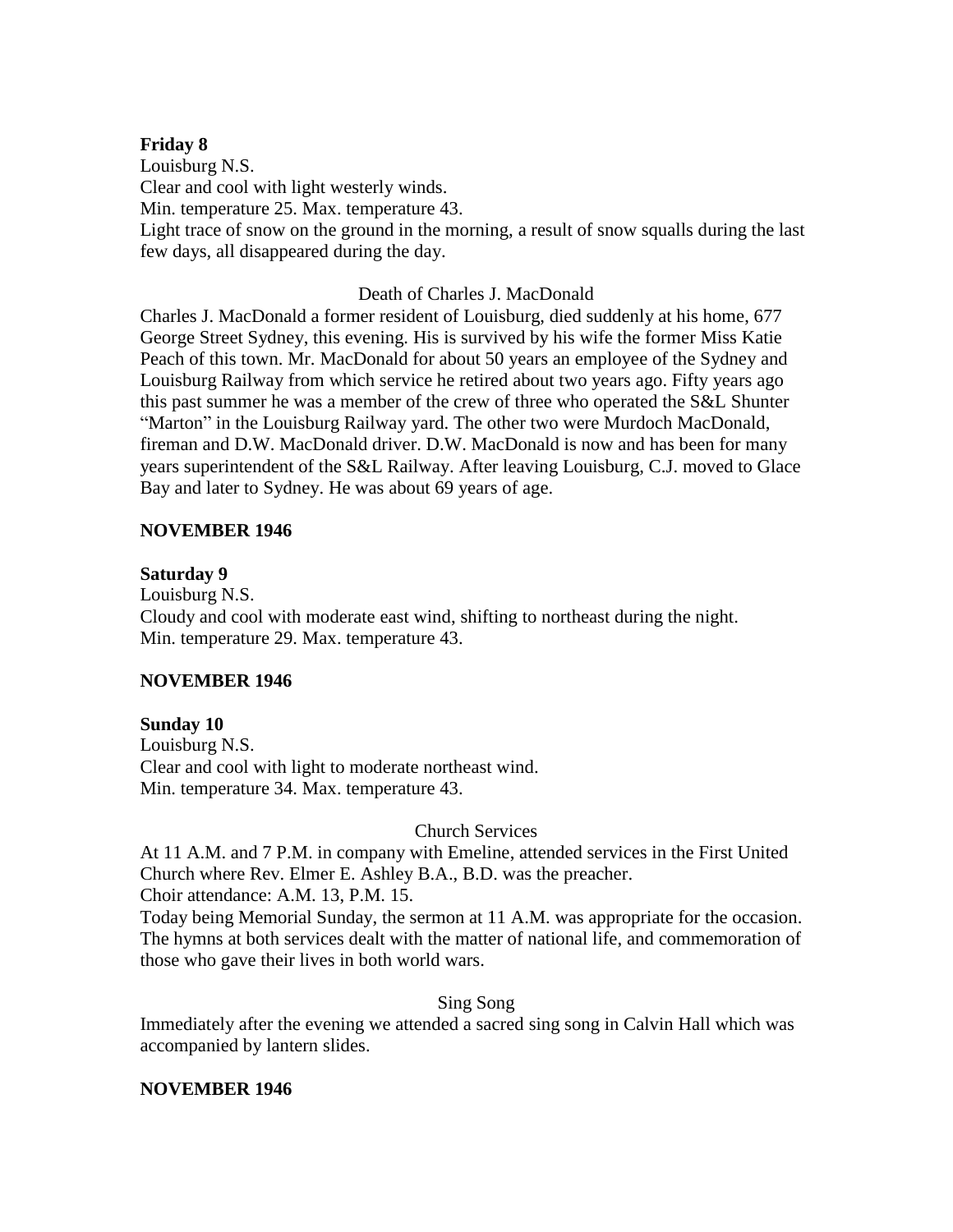# **Monday 11**

**Remembrance Day**

Louisburg N.S. Cloudy and cool with light variable winds. Min. temperature 30. Max. temperature 44.

# Remembrance Day

At 10:45 A.M. in company with Emeline, attended Memorial Service held in St. Bartholomew's Anglican Church and conducted by Rev. Rowe. Local branch of the Canadian Legion attended in a body.

### **NOVEMBER 1946**

# **Tuesday 12**

Louisburg N.S. Cloudy with light variable winds. Occasional light showers during the day and early part of the night. Min. temperature 38. Max. temperature 48.

# **[Blank Sections from Nov. 13th until Nov. 18th]**

### **NOVEMBER 1946**

# **Monday 18**

Salmon River, N.S. Clear and cool with moderate northwest wind, increasing to fresh in the afternoon. Mostly cloudy in the afternoon.

# Visiting In the Afternoon

In the afternoon in company with my sister, Mrs. Clifford Huntington, visited Mr. and Mrs. Guy Watt and Mrs. H.W. Crawley. Got a lift part of the way in Fred's truck, walked back in the evening arriving at about 5:30. After arriving back to Clifford's I went over to Fred Huntington's where had supper and spent part of the evening.

# **NOVEMBER 1946**

# **Tuesday 19**

Louisburg N.S. Clear and cool. Very calm in the morning and until late in the forenoon. Northwest wind increasing to strong in the afternoon, moderating at night. Min. temperature 16. Max. temperature 40

#### **NOVEMBER 1946**

#### **Wednesday 20**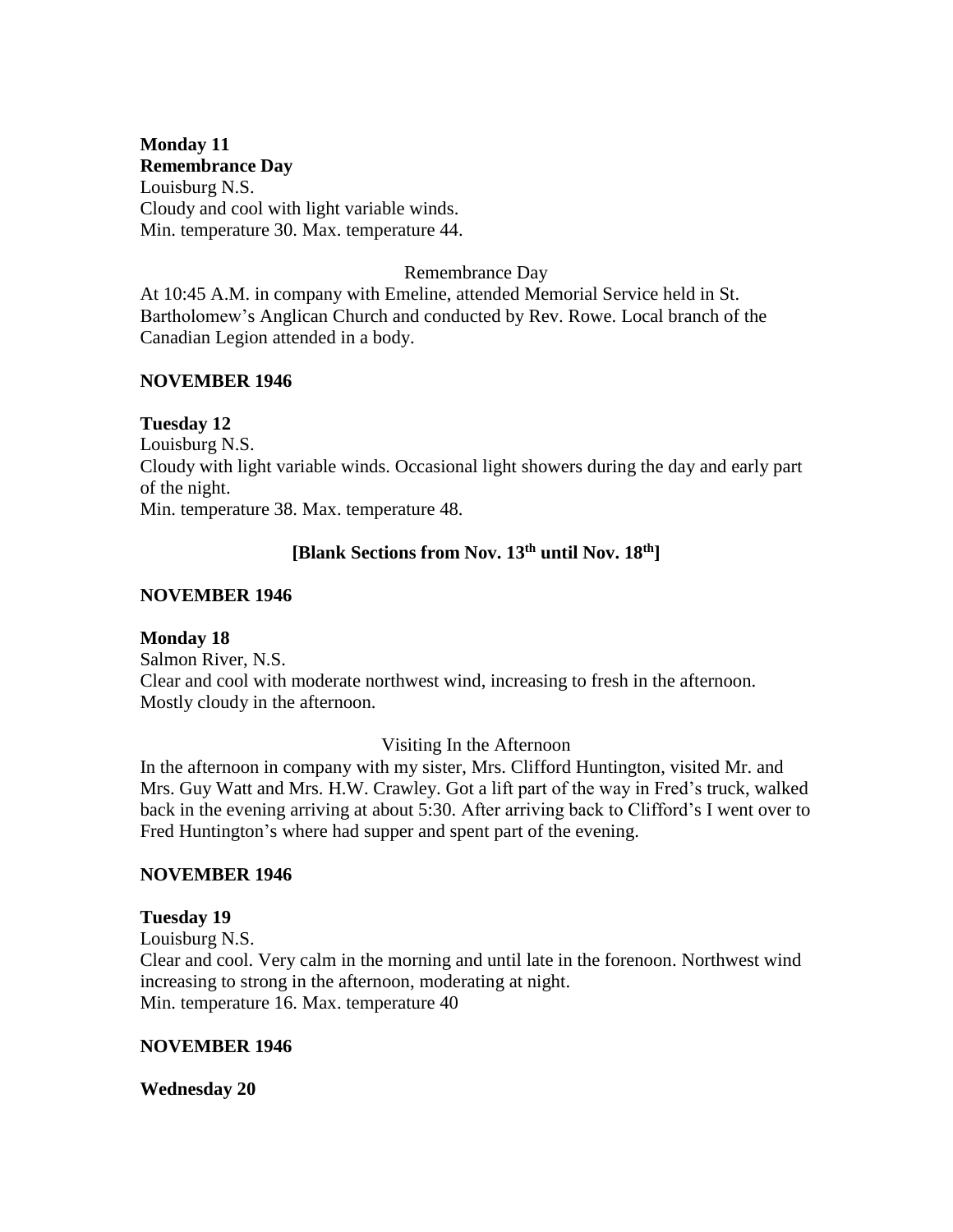Clear and cool with light to moderate southwest wind. Cloudy in the late afternoon and evening.

Min. temperature 30. Max. temperature 47.

# Choir Practice

At 8 P.M. in company with Emeline, attended, and conducted choir practice in the First United Church.

# **NOVEMBER 1946**

**Thursday 21** Louisburg N.S. Clear and cool light to moderate variable winds.

Min. temperature 22. Max. temperature 38.

### Meeting of Brotherhood

At 8 P.M. attended regular meeting of the First United Church Brotherhood held in Calvin Hall with Edison Skinner presiding. 13 persons present.

### Smokestack Dismantled

The smokestack of the Dominion Coal Company's Boiler and Power house, was dismantled today, under the supervision of Herald Rudderham.

#### **NOVEMBER 1946**

# **Friday 22**

Louisburg N.S. Clear and cool with light westerly winds. An ideal day. Min. temperature 18. Max. temperature 36.

# **NOVEMBER 1946**

# **Saturday 23**

Louisburg N.S. Cloudy with rain beginning to fall at about 8 A.M. Heavy showers during the forenoon with strong southerly winds. Cleared in the afternoon. Wind moderating and shifting to northwest. Light snow squalls during the night. Rainfall about  $\frac{1}{4}$  inch.

Min. temperature 28. Max. temperature 50.

# **NOVEMBER 1946**

**Sunday 24** Louisburg N.S.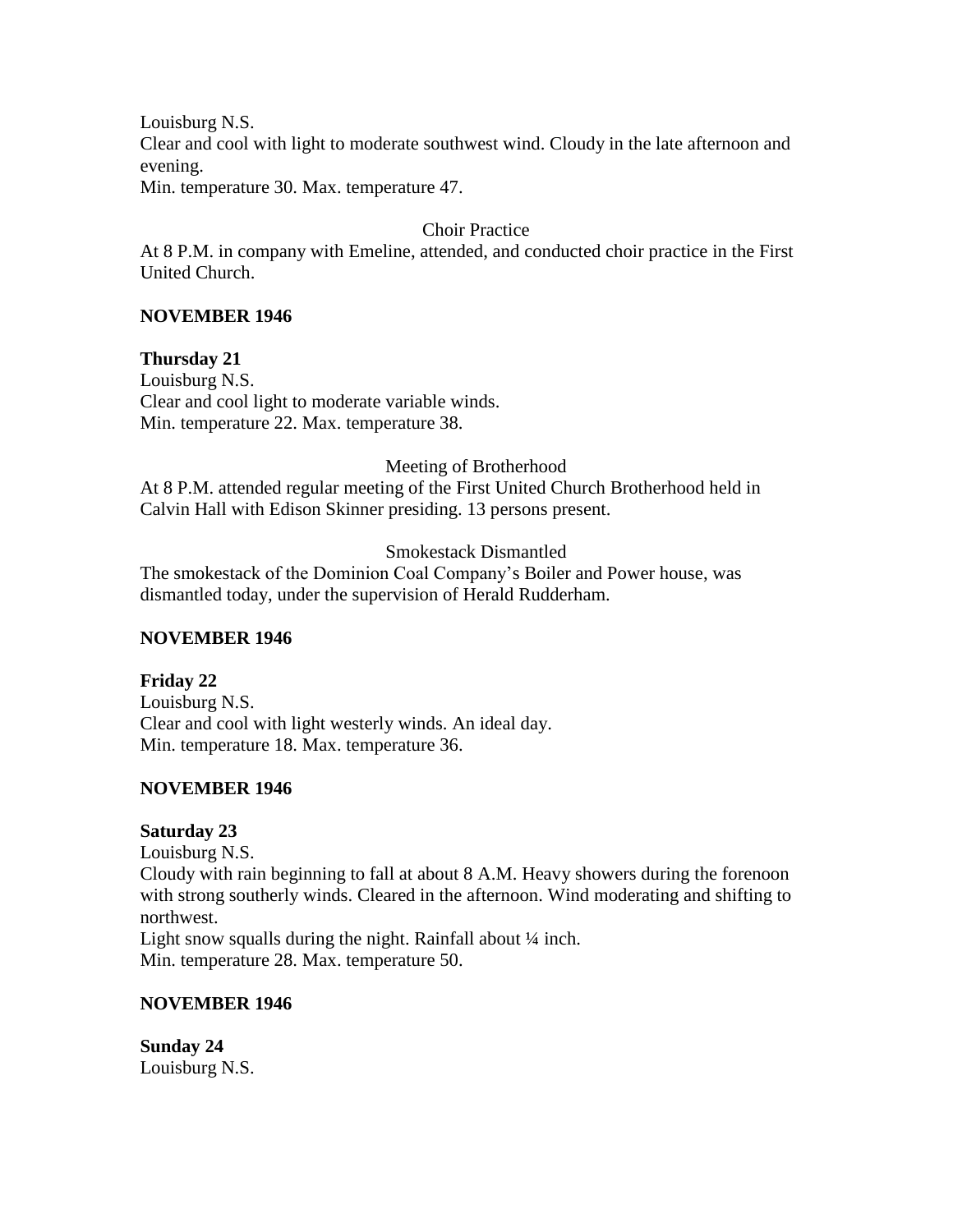Clear in the morning, becoming cloudy in the afternoon, clearing in the evening Fresh, gusty northwest wind moderating in the afternoon. Ground covered by less than one inch of snow which did not melt during the day. Min. temperature 18. Max. temperature 29.

# Church Services

At 11 A.M. and 7 P.M. in company with Emeline, attended services in the First United Church where Rev. Elmer E. Ashley B.A., B.D., was the preacher. Choir attendance: A.M. 7, P.M. 9.

#### **NOVEMBER 1946**

#### **Monday 25**

Louisburg N.S. Cloudy and mild with moderate to fresh southwest wind which moderated in the afternoon. Min. temperature 23. Max. temperature 49. Light trace of snow on the ground in the morning disappeared early in the day.

#### **NOVEMBER 1946**

#### **Tuesday 26**

Louisburg N.S.

Clear in the morning, but becoming cloudy early in the day. Mild with light southwest wind shifting to easterly in the afternoon. A few very light showers in the afternoon and evening.

Min. temperature 40. Max. temperature 52.

#### **NOVEMBER 1946**

#### **Wednesday 27**

Louisburg N.S.

Heavy showers in the early morning. Cloudy and mild, becoming partly clear in the afternoon. Fresh southwest wind shifting to northwest at noon and moderating. Min. temperature 29. Max. temperature 55.

#### Choir Practice

At 8 P.M. in company with Emeline, attended and conducted choir practice in the First United Church.

#### **NOVEMBER 1946**

#### **Thursday 28**

Louisburg N.S.

Partly clear in the morning, but becoming cloudy early in the day. Mild in the early part of the day, but getting colder in the afternoon. Light northwest wind increasing to fresh in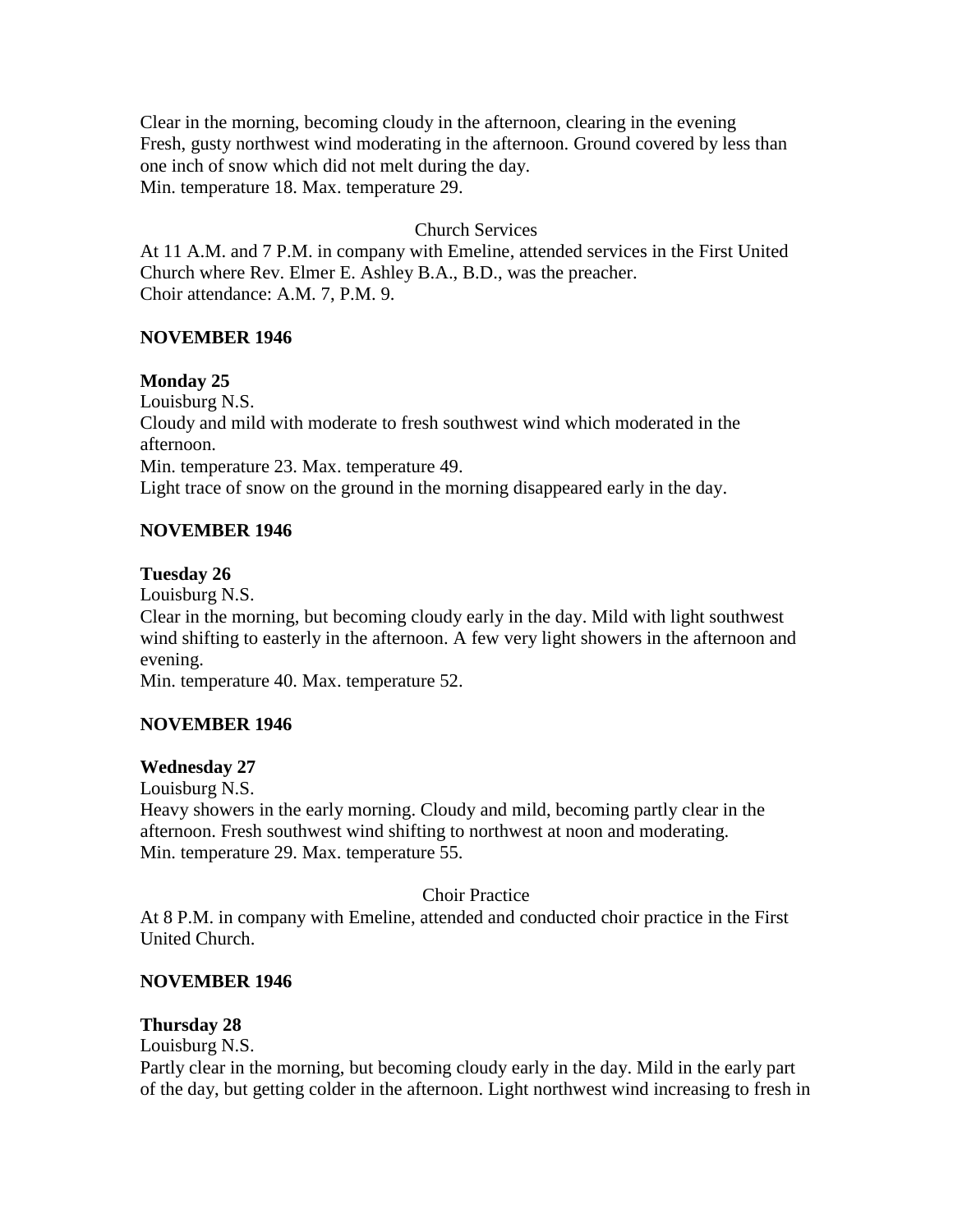the afternoon. Light showers followed by snow squalls in the evening. Min. temperature 22. Max. temperature 38.

#### Tea and Fancy Sale

At 5 P.M. accompanied by Emeline, attended Annual Tea and Fancy sale held by the MacMillan Club of the First United Church, in Calvin Hall.

# **NOVEMBER 1946**

# **Friday 29**

Louisburg N.S.

Clear and cold in the morning, but becoming cloudy in the forenoon. Light snow began to fall shortly before noon and continued until about 3 P.M. then followed by rain and sleet, with light snow squalls during the night.

Light southwest winds increasing in the afternoon and shifting to northerly at night. Min. temperature 12. Max. temperature 35. Snowfall about 2 inches.

# **NOVEMBER 1946**

# **Saturday 30**

Louisburg N.S.

Moderately cold and mostly clear with light to moderate west to northwest winds. Min. temperature 19 max. temperature 30.

Light coating of ice and snow on the streets, and highways, just enough to make them slippery.

# **DECEMBER 1946**

# **Sunday 1**

Louisburg N.S.

Cloudy with light to fresh southwest wind. Rain began to fall moderately, at about 5 A.M. and continued all day.

Min. temperature 18. Max. temperature 49.

Light coating of ice that covered the streets, and highways, in the morning all disappeared during the day.

# Church Services

At 11 A.M. and 7 P.M. in company with Emeline, attended services in the First United Church, where Rev. Elmer E. Ashley B.A., B.D., was the preacher. Small congregations at both services owing to weather conditions. Choir attendance: 6 at both services.

# **DECEMBER 1946**

# **Monday 2**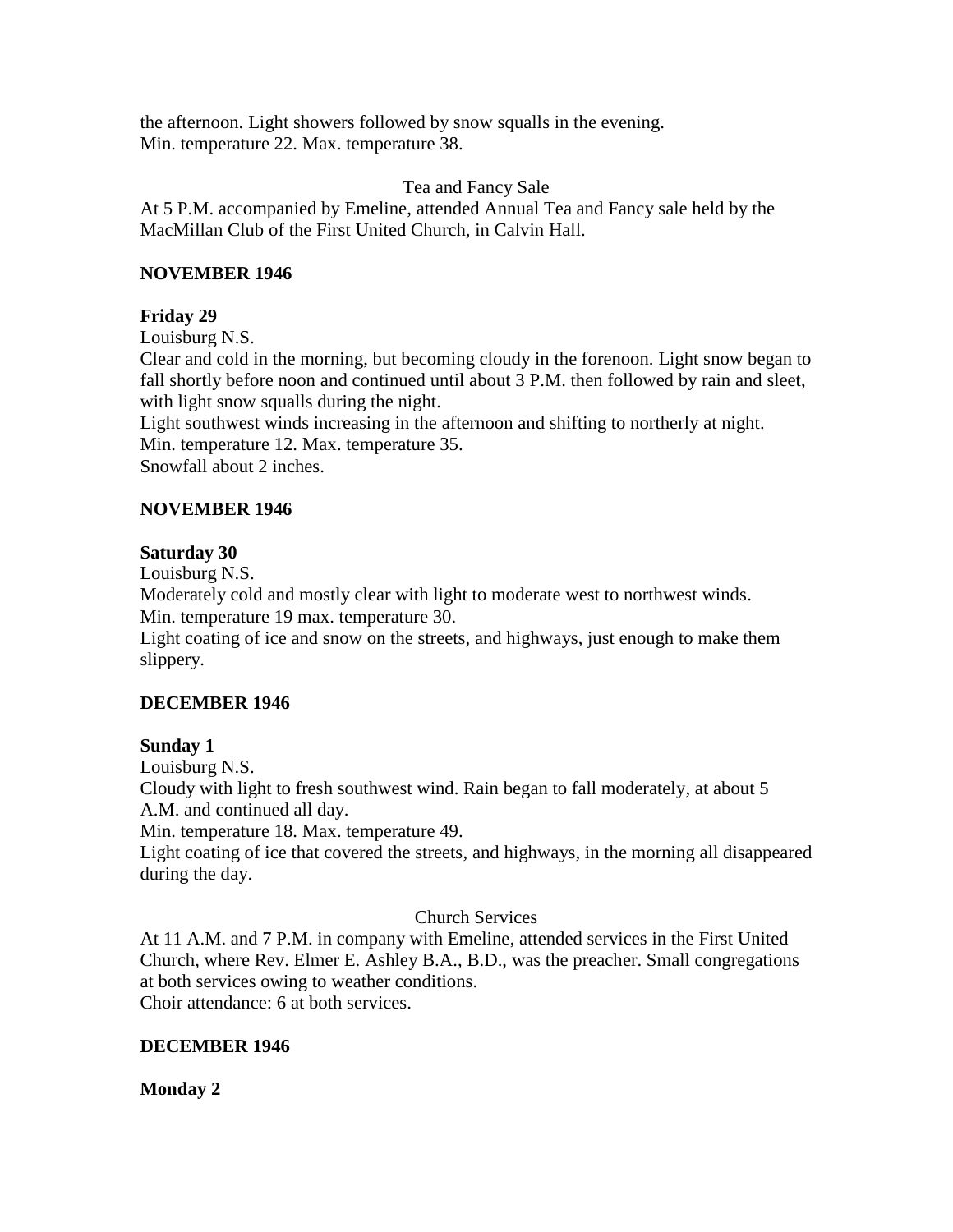Drizzle of snow began to fall in the early morning and continued until after nightfall. The greater part of the snow melting as it fell, so that in the evening there was less than two inches of snow on the streets and highways. Moderate northeast wind shifting to north early in the night.

Min. temperature 26. Max. temperature 49.

### Went to Sydney

In company with Emeline, went to Sydney on the morning bus, leaving here at 7:40 A.M. After spending the greater part of the day shopping and making other business calls, we returned in the evening leaving Sydney at 4:40 P.M. At noon had lunch at the Isle Royale hotel.

### **DECEMBER 1946**

#### **Tuesday 3**

Louisburg N.S. Partly clear with fresh to strong gusty northwest wind. Min. temperature 19. Max. temperature 28.

### **DECEMBER 1946**

#### **Wednesday 4**

Louisburg N.S.

Cloudy and cool with moderate westerly wind. Light snow squalls and mixed snow and rain at times during the day. Clear during the night. Min. temperature 16. Max. temperature 16.

#### Choir Practice

At 8 P.M. in company with Emeline, attended, and conducted choir practice in the First United Church.

#### **DECEMBER 1946**

#### **Thursday 5**

Louisburg N.S. Clear and cool with light to moderate westerly winds. Min. temperature 16. Max. temperature 30.

Meeting of Brotherhood

At 8 P.M. attended regular meeting of the First United Church Brotherhood held in Calvin Hall with Edison Skinner presiding. 14 persons present.

#### **DECEMBER 1946**

**Friday 6**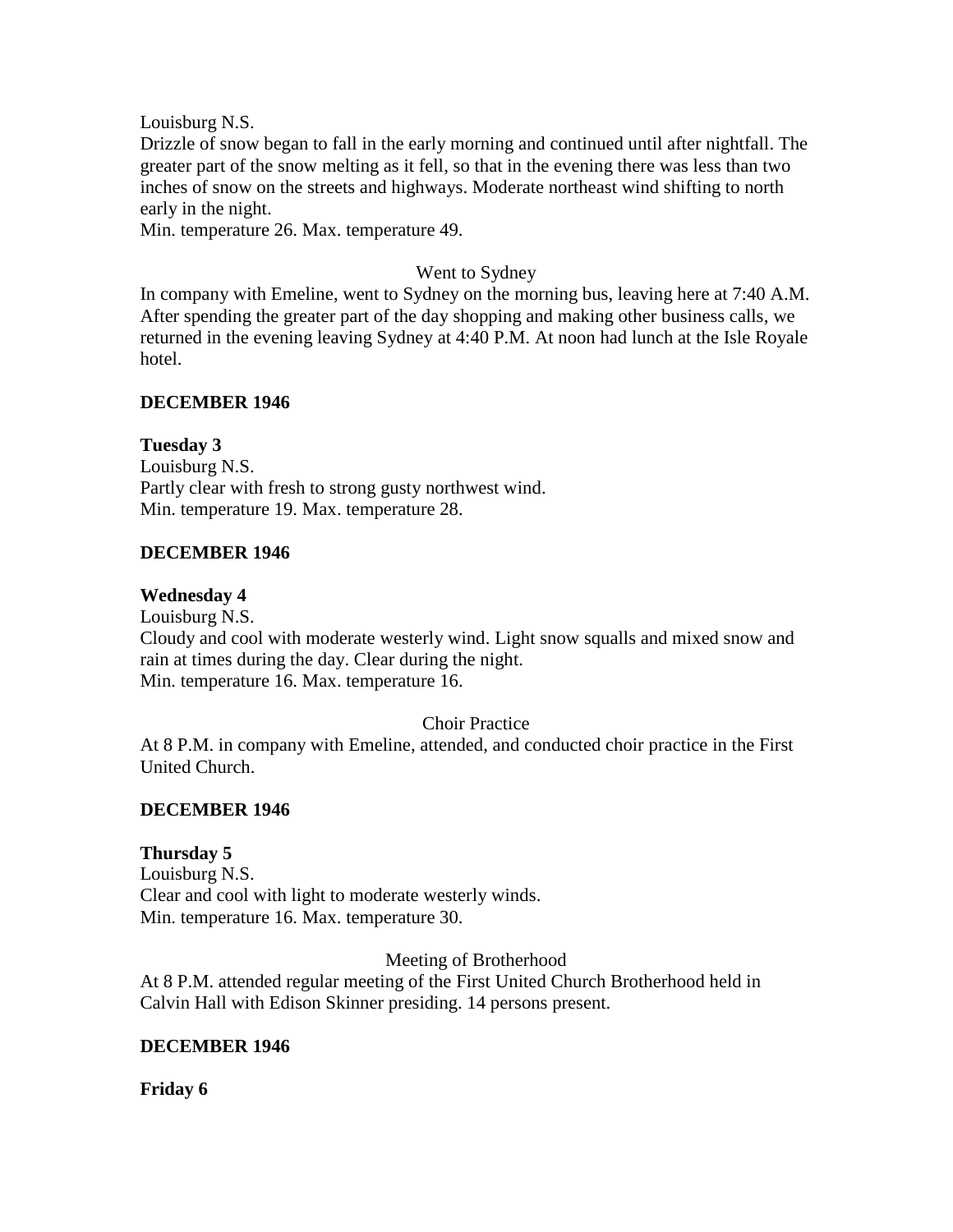Louisburg N.S. Clear and cool with moderate northwest wind. Min. temperature 13. Max. temperature 30.

### **DECEMBER 1946**

#### **Saturday 7**

Louisburg N.S. Clear and cool with light to moderate westerly winds. An ideal day. Min. temperature 13. Max. temperature 36.

# **DECEMBER 1946**

# **Sunday 8**

Louisburg N.S. Cloudy and mild with light variable winds, mostly westerly. Light showers in the forenoon, cleared during the early part of the night. Min. temperature 28. Max. temperature 42.

# Church Services

At 11 A.M. and 7 P.M. in company with Emeline, attended services in the First United Church.

The morning service was conducted by the pastor, Rev. Elmer E. Ashley B.A., B.D., while in the evening the service was in charge of the Women's Missionary Society, with Mrs. A.W. Stacey's as leader.

Choir attendance: 12 at each service.

# **DECEMBER 1946**

**Monday 9** Louisburg N.S. Mostly cloudy with light northeast wind. Min. temperature 23. Max. temperature 32.

# **DECEMBER 1946**

#### **Tuesday 10**

Louisburg N.S.

Cloudy and mild. Light fall of snow in the early morning which was followed by a light drizzle of rain, which continued all day. Light to moderate southerly winds, colder at night. Snowfall about ½ inch which melted early in the day. Streets very muddy. Min. temperature 24. Max. temperature 40.

#### **DECEMBER 1946**

**Wednesday 11**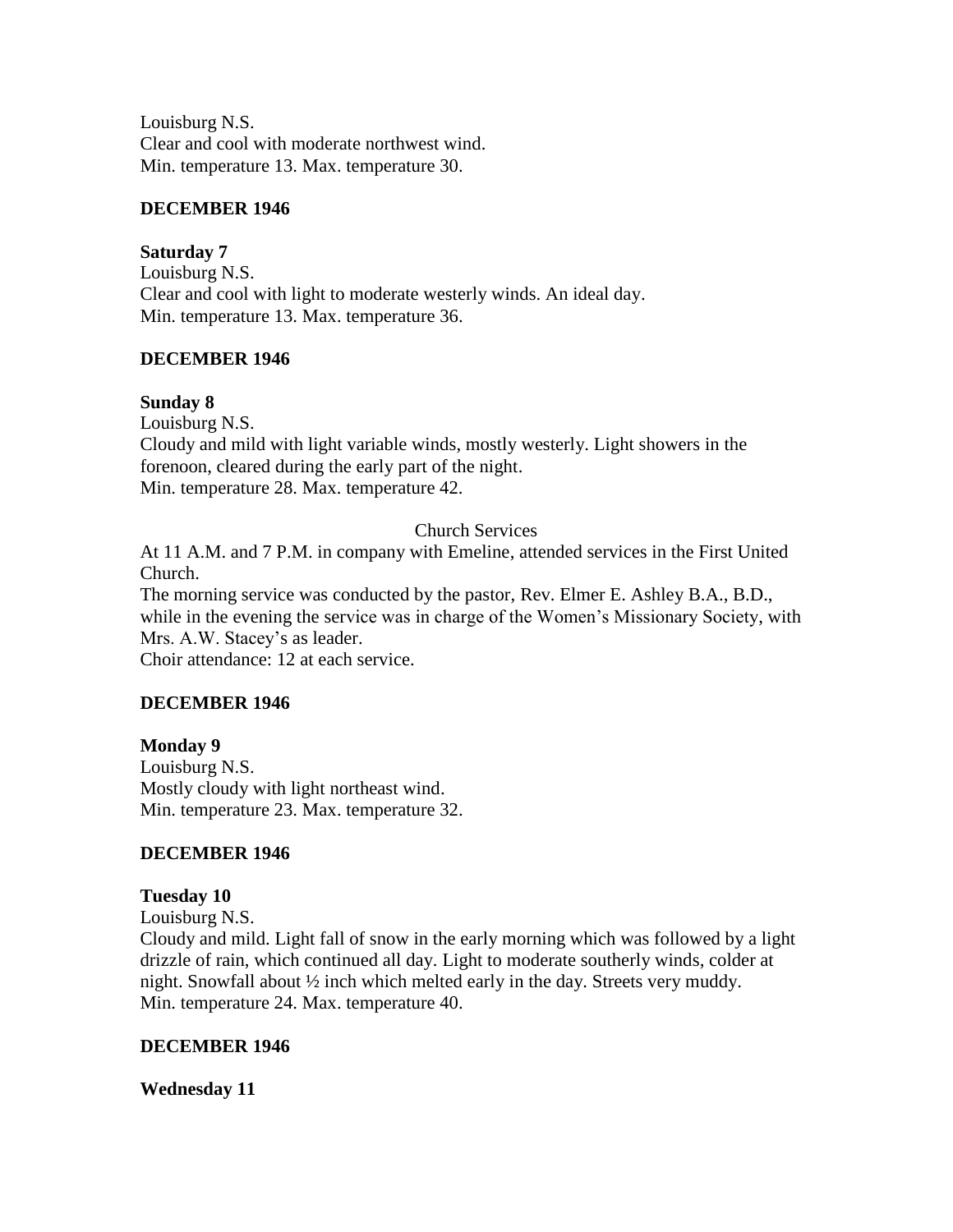Cloudy and mild during the first half of the day. Light rain in the early morning and a few light showers during the forenoon. Partly clearing at about noon. Light southerly winds shifting to west and northwest in the afternoon and increasing to a moderate gale Min. temperature 30. Max. temperature 46.

#### Choir Practice

At 8 P.M. in company with Emeline, attended, and conducted choir practice in the First United Church.

#### **DECEMBER 1946**

**Thursday 12** Louisburg N.S. Cool and mostly cloudy with light to moderate northwest wind. Min. temperature 22. Max. temperature 34.

#### **DECEMBER 1946**

#### **Friday 13**

Louisburg N.S. Cloudy with moderate southerly wind which increased to gale force in the afternoon, wind moderated to some extent in the evening. Rain during the greater part of the day, clearing during the night. Rainfall about 1 inch. Min. temperature 22. Max. temperature 47.

#### Fishing Boat Lost [Blank]

#### **DECEMBER 1946**

#### **Saturday 14**

Louisburg N.S. Cool and mostly cloudy with fresh to strong gusty west and northwest winds. Min. temperature 18. Max. temperature 44.

#### **DECEMBER 1946**

#### **Sunday 15**

Louisburg N.S. Clear and cold with fresh and gusty, westerly wind. Min. temperature 14. Max. temperature 17.

#### Church Services

At 11 A.M. and 7 P.M. in company with Emeline, attended services in the First United Church where Rev. Elmer E. Ashley B.A., B.D., was the preacher. Small congregations,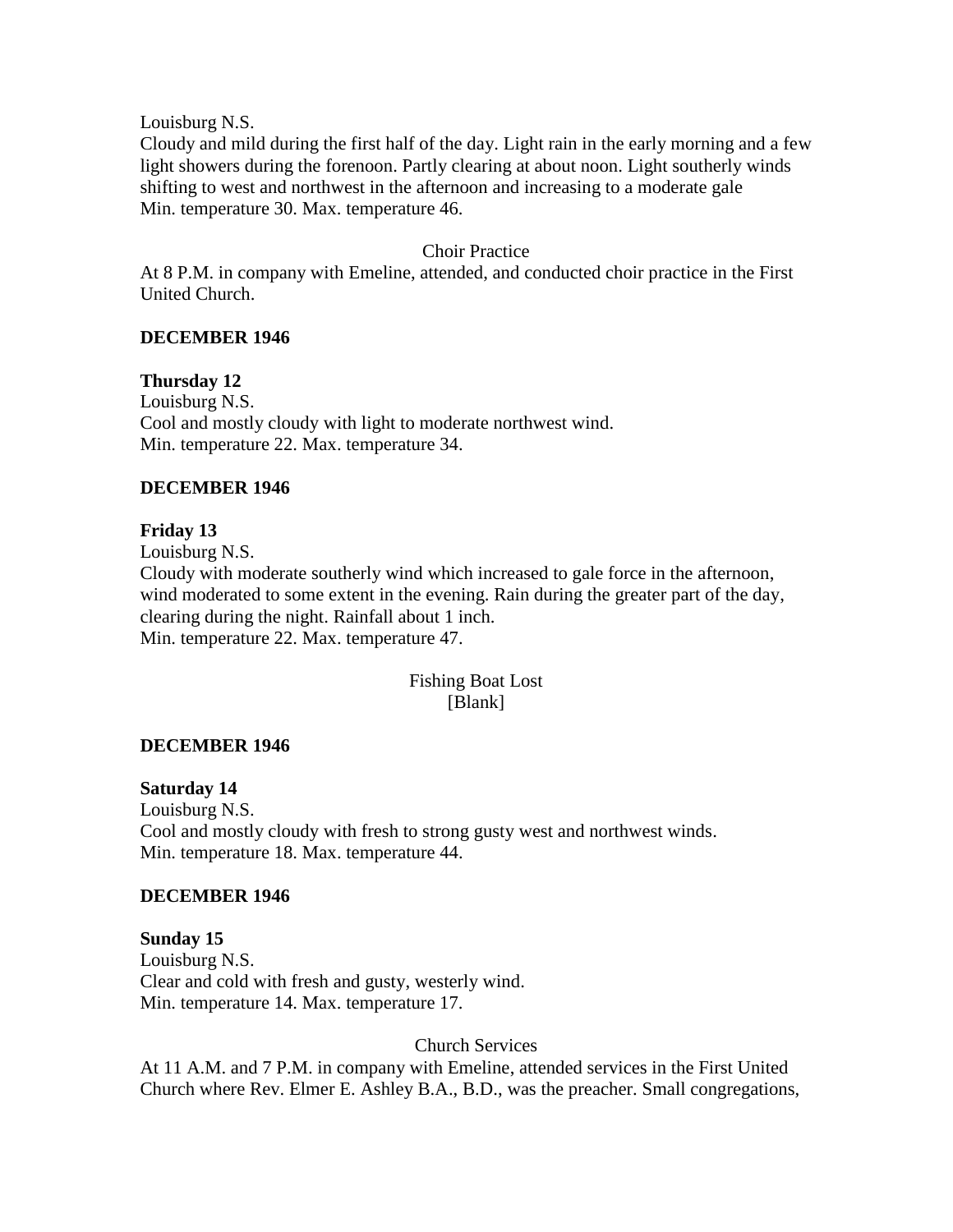particularly in the morning. Choir attendance A.M. 7, P.M. 8.

# **DECEMBER 1946**

### **Monday 16**

Louisburg N.S. Cold and mostly clear with moderately to fresh westerly winds. Min. temperature 10. Max. temperature 24.

### **DECEMBER 1946**

### **Tuesday 17**

Louisburg N.S.

Clear and cold in the morning, but becoming clear and mild during the day. Light northwest wind in the morning, shifting to southwest, and in the afternoon increasing to fresh. Light snow squalls in the evening followed by light rain during the night. Min. temperature 14. Max. temperature 38.

### **DECEMBER 1946**

#### **Wednesday 18**

Louisburg N.S.

Heavy rain in the early morning accompanied by southwest gale. Wind moderated to light early in the day. Cloudy with occasional showers during the day. Light snow squalls in the evening. Rainfall at least 1 inch.

Min. temperature 30. Max. temperature 44.

#### Choir Practice

At 8 P.M. in company with Emeline, attended, and conducted choir practice in the First United Church.

#### **DECEMBER 1946**

#### **Thursday 19**

Louisburg N.S.

Snow storm in the early morning. Ceased snowing at about 9 A.M. Cloudy during the rest of the day. Sun shining through for a few minutes in the late afternoon. Snowfall at least 6 inches. First snow storm of any account this season. Light northerly wind becoming variable.

Min. temperature 18. Max. temperature 30.

#### **DECEMBER 1946**

**Friday 20** Louisburg N.S.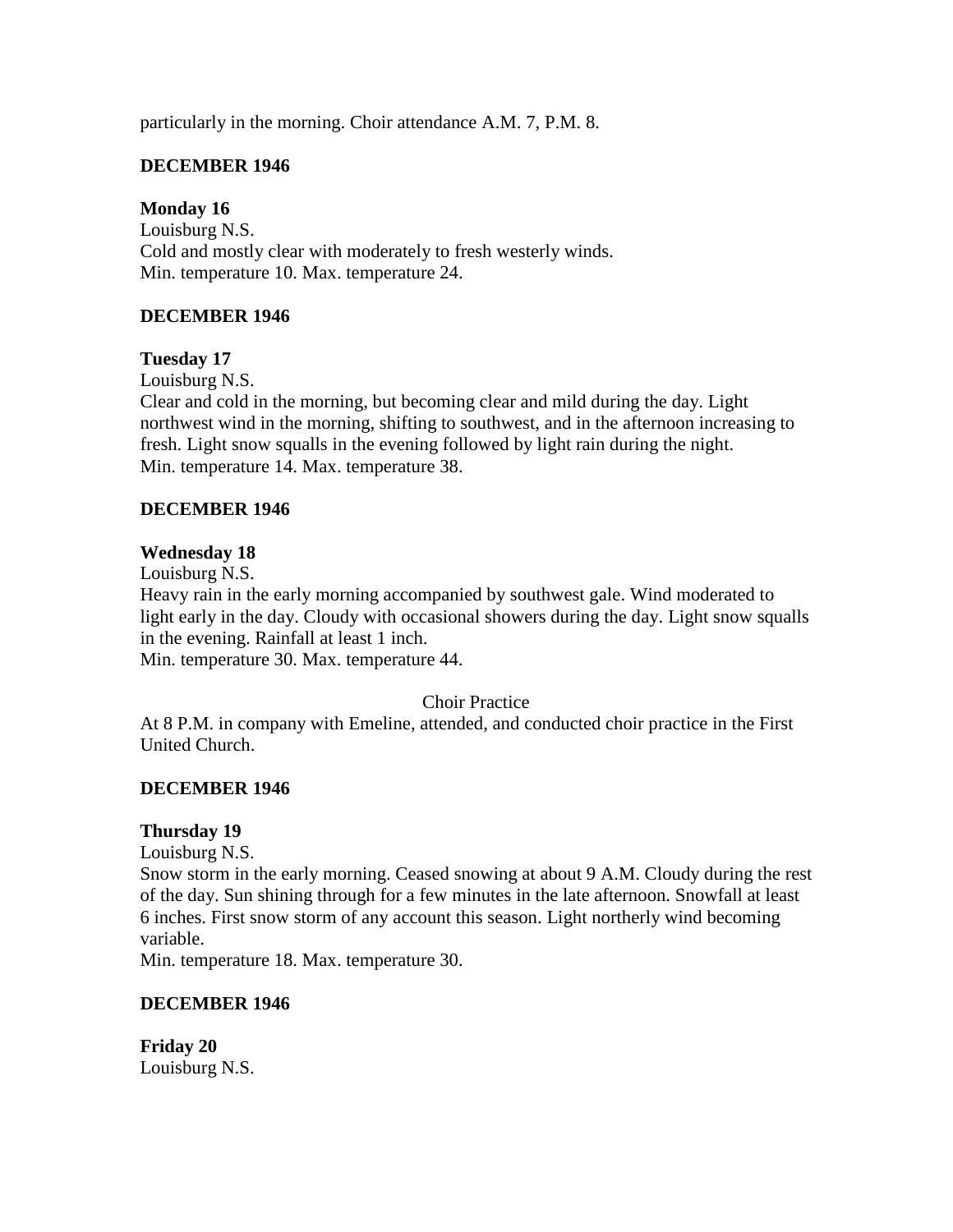Mostly clear with light winds, mostly northwest. An ideal day. Min. temperature 12. Max. temperature 28.

### **DECEMBER 1946**

# **Saturday 21**

Louisburg N.S.

Clear and cold in the morning, but becoming cloudy and milder early in the day. Light snow began to fall at about 2 P.M. increasing in volume until about 7 P.M. when it was followed by heavy rain which continued during the night. Light moderate to fresh winds. Snowfall about 3 inches.

Min. temperature 10. Max. temperature 36.

# **DECEMBER 1946**

### **Sunday 22**

Louisburg N.S.

Heavy rain with southeast gale in the early morning. Rain which began at about 7 P.M. yesterday ceased at about noon. Cloudy and mild during the afternoon, clearing in the early part of the night. Wind shifted to southwest early in the day, and moderated to light in the late afternoon shifting to west and northwest. Rainfall of last night and today, at least 2 ½ inches.

Min. temperature 33. Max. temperature 49.

#### Ground Bare

Heavy rain and thaw of last night and today melted all the snow, with the exception of a few small patches.

# Church services

At 11 A.M. and 7 P.M. in company with Emeline, attended services in the First United Church, where Rev. E. Ashley B.A., B.D., was the preacher. Christmas sermons by Mr. Ashley and Christmas music by the choir. Choir attendance A.M. 10, 7 P.M. 14. Small congregation in the morning owing to unfavorable weather. 34 persons in all. Fairly large congregation in the evening.

#### **DECEMBER 1946**

#### **Monday 23**

Louisburg N.S. Cold and partly clear with moderate to strong west and northwest winds. Light snow squalls at intervals during the day. Min. temperature 22. Max. temperature 35.

#### **DECEMBER 1946**

**Tuesday 24**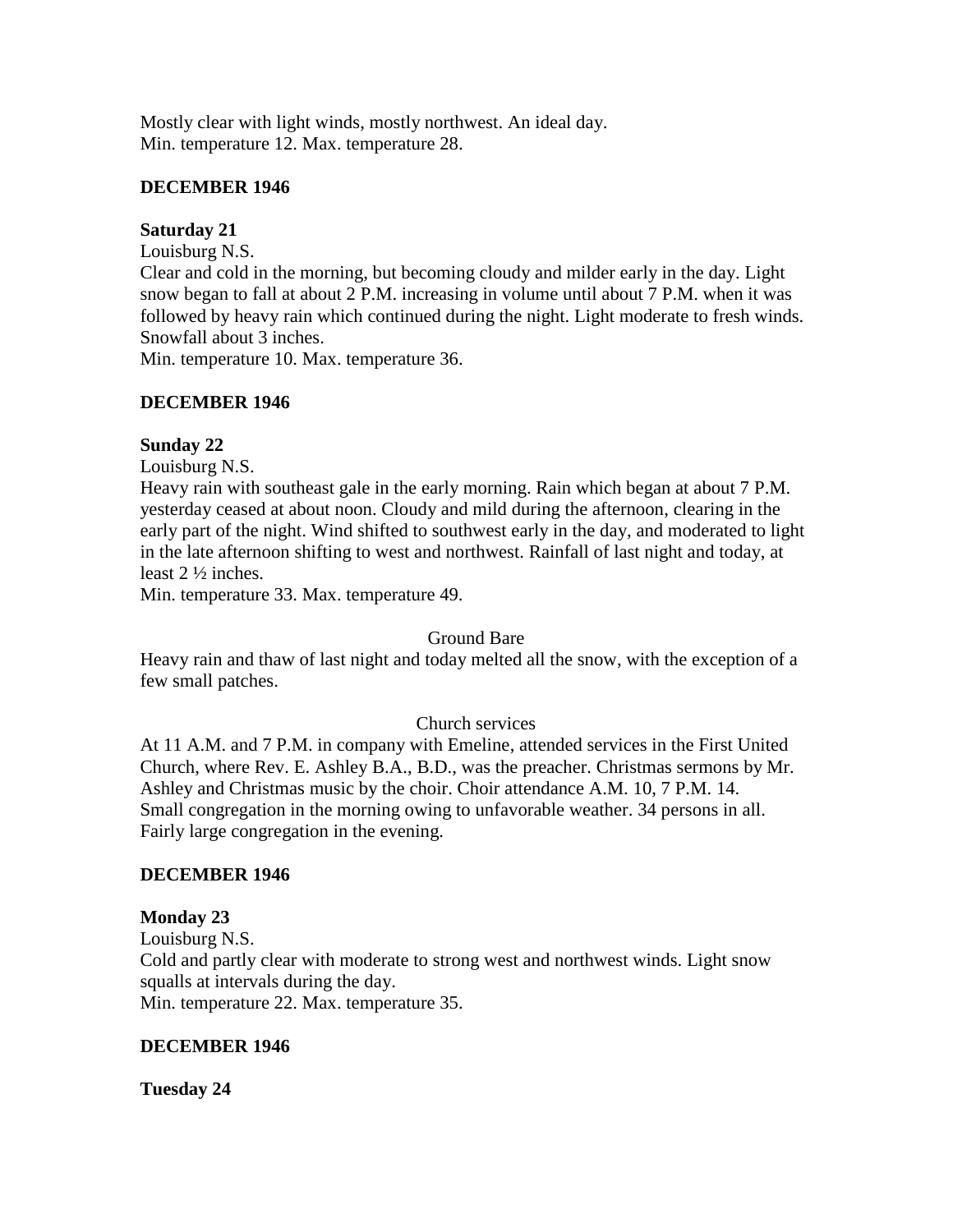Light drizzle of snow in the morning, followed by a few light showers of rain. Cloudy and mild during the greater part of the day. Partly clear for a short time in the afternoon. Light to moderate southerly winds shifting to westerly in the late afternoon. Min. temperature 17. Max. temperature 42.

### Louisburg Pharmacy Burglarized

At an early hour this morning the drug store on the Corner of Main and Warren Streets, was entered and a considerable quantity of goods taken.

Entry was made by breaking the glass in the door near the night latch shoving a hand through and opening the lock. Howard Cann who lives not far from the store saw a car parked near the shop at about 12:40 A.M. with two or three men around it. This is the time the burglary is supposed to have taken place.

The midnight bus, enroute from Sydney to Louisburg, due here shortly before one A.M. met a car at Catalone, heading in the direction of Sydney, which tallied with the description of the car seen by Howard Cann.

### **DECEMBER 1946**

# **Wednesday 25**

# **Christmas Day**

Louisburg N.S.

Clear and mild during the early part of the day, becoming cloudy at noon and continuing so for the remainder of the day. Light showers shortly after noon, and again in the evening followed by snow which continued during the night. Light variable winds almost calm. Snowfall 2 ½ inches. Ground bare until nightfall. Min. temperature 26. Max. temperature 36.

#### Annual Gathering

As guests at out annual Christmas dinner we had in addition to our own household the following: Mrs. Fletcher Townsend, Mrs. J.N. Spencer, John C. Johnson, and Berry MacMillan, a school mate of my niece, Jane Huntington. Members of our own family consisted of Mrs. Heber Huntington, my sister-in-law, her daughter, Jane, 8 years old, my niece, Miss Isabel MacCuish (maid) Emeline and myself.

#### **DECEMBER 1946**

#### **Thursday 26**

Louisburg N.S. Cloudy with light to moderately southwest wind, shifting to easterly in the evening. Snow squalls beginning at about 7 P.M. Snowfall about 3 inches. Min. temperature 16. Max. temperature 32.

#### **DECEMBER 1946**

**Friday 27**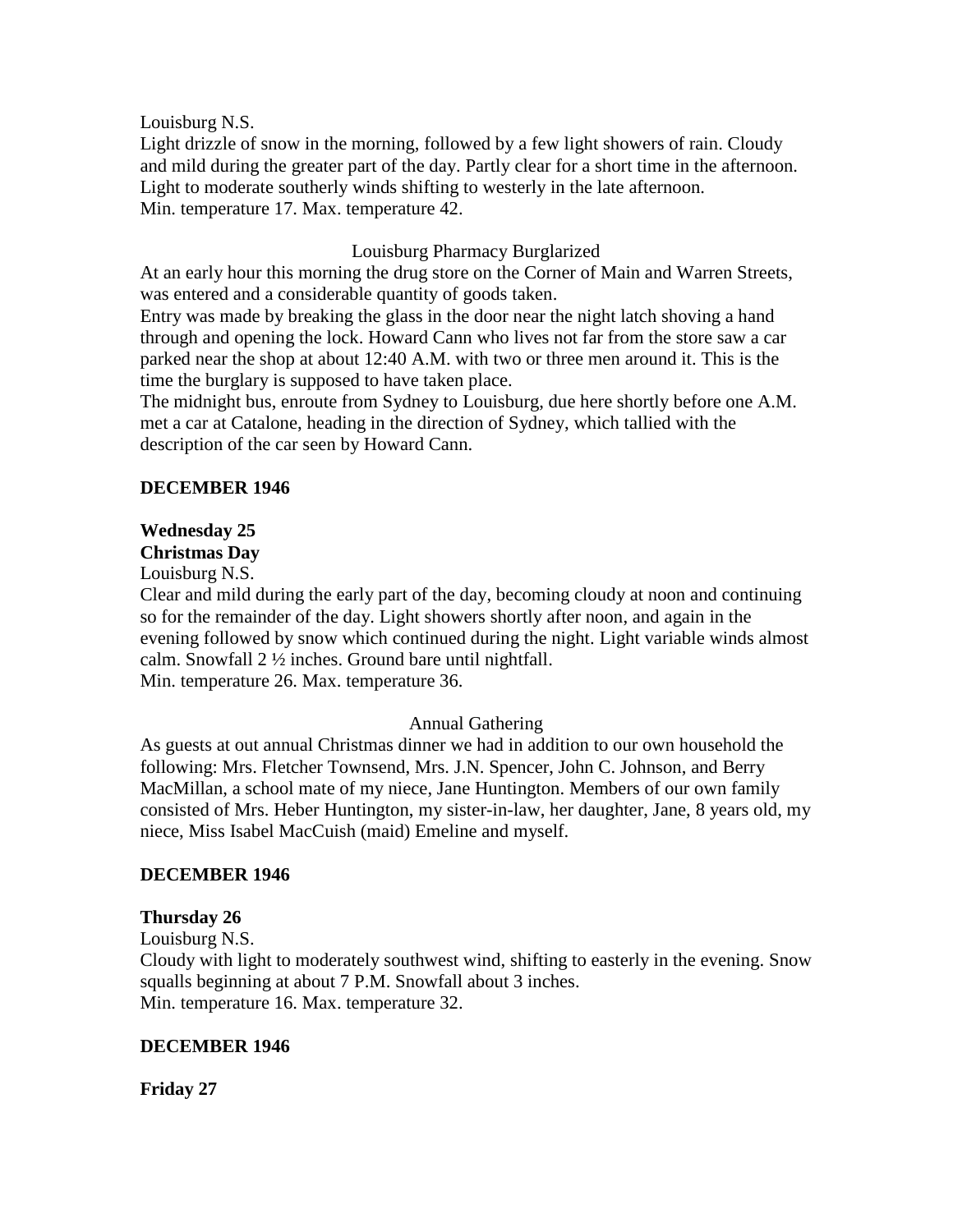Cold and very blustery, fierce snow squalls in the morning accompanied by gale from west and northwest. Wind moderated to fresh in the afternoon and to moderate in the evening. Snowfall about 2 inches.

Min. temperature 2. Max. temperature 30.

An exceptionally disagreeable day.

#### Bus Delayed

Louisburg and Sydney Bus service running late all day. Morning bus from Sydney one hour late.

#### Snow plough

Owing to some drifts on the highway, the Provincial Highway snow plough made a run from Sydney to Louisburg, arriving here shortly after 9 P.M.

#### **DECEMBER 1946**

#### **Saturday 28**

Louisburg N.S. Cold and mostly cloudy with light variable winds. Min. temperature 1. Max. temperature 15.

### Council Meeting

At 7 P.M. in the role of a spectator, I attended a regular meeting of the Town Council, held in the council chamber with Mayor G.B. Hiltz presiding. Those present were: Mayor G.B. Hiltz. Councilors: Charles Bagnall, Edison Skinner (Deputy Mayor), Edward Levy, Alistar MacDonald and Lauchlin MacIntyre, clerk: D.F. Nicholson, town solicitor E. MacKay Forbes, Glace Bay, and Robert MacAulay also of Glace Bay.

#### Marriage

The marriage of John R. DeFries of this town to Dollie MacKinnon, formerly of Louisburg, took place at about 8 P.M. today at the United Church manse. The ceremony was performed by Rev. Elmer E. Ashley B.A., B.D. pastor of the First United Church.

#### **DECEMBER 1946**

#### **Sunday 29**

Louisburg N.S. Clear and moderately cold with light variable winds blowing from the southwest during the night and increasing. Min. temperature 13. Max. temperature 28.

#### Church Services

At 11 A.M. and 7 P.M. in company with Emeline, attended services in the First United Church, where Rev. Elmer E. Ashley B.A., B.D. was the preacher.